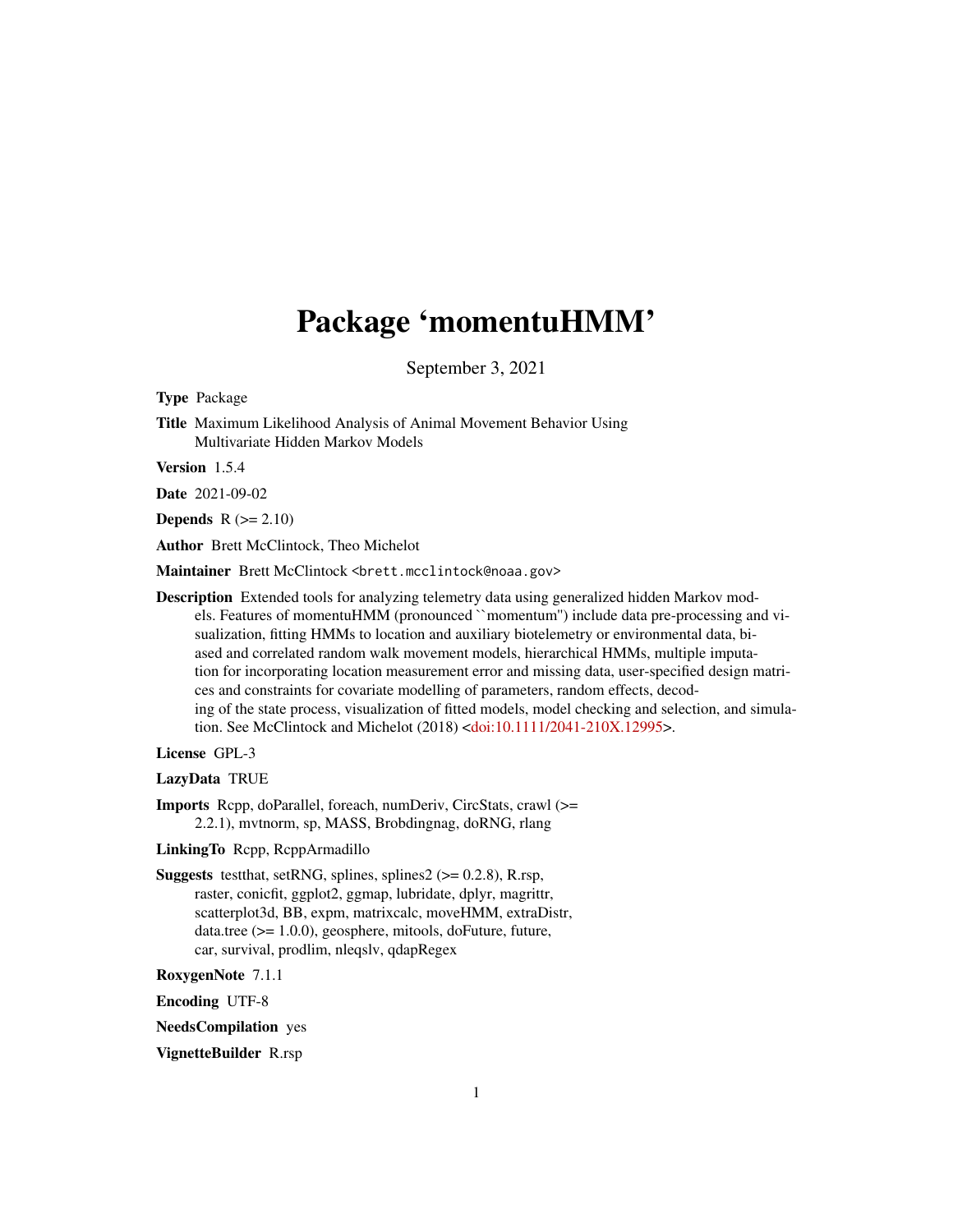URL https://github.com/bmcclintock/momentuHMM,

https://github.com/bmcclintock/momentuHMM/discussions

BugReports https://github.com/bmcclintock/momentuHMM/issues

Repository CRAN

Date/Publication 2021-09-03 04:30:02 UTC

# R topics documented:

| 4                                                                                                                        |
|--------------------------------------------------------------------------------------------------------------------------|
| 5                                                                                                                        |
| $\overline{7}$                                                                                                           |
| $\overline{7}$                                                                                                           |
| 11                                                                                                                       |
| 12<br>$circAngles \dots \dots \dots \dots \dots \dots \dots \dots \dots \dots \dots \dots \dots \dots \dots \dots \dots$ |
| 13                                                                                                                       |
| 15                                                                                                                       |
| 16                                                                                                                       |
| 20                                                                                                                       |
| 20                                                                                                                       |
| 21                                                                                                                       |
| 21                                                                                                                       |
| 22                                                                                                                       |
| 22                                                                                                                       |
| 23                                                                                                                       |
| 23                                                                                                                       |
| 24                                                                                                                       |
| 24                                                                                                                       |
| 25                                                                                                                       |
| 26                                                                                                                       |
| 26                                                                                                                       |
| 27                                                                                                                       |
| 27                                                                                                                       |
| 28<br>$\text{dpois\_rcpp$                                                                                                |
| 28                                                                                                                       |
| 29                                                                                                                       |
| 29                                                                                                                       |
| 30                                                                                                                       |
| 30                                                                                                                       |
| 31                                                                                                                       |
| 33                                                                                                                       |
| 47                                                                                                                       |
| 49<br>$getCovNames \dots \dots \dots \dots \dots \dots \dots \dots \dots \dots \dots \dots \dots \dots \dots \dots$      |
| 49<br>$getDM\_rcpp$                                                                                                      |
| 50                                                                                                                       |
| 51                                                                                                                       |
| 54                                                                                                                       |

 $\overline{2}$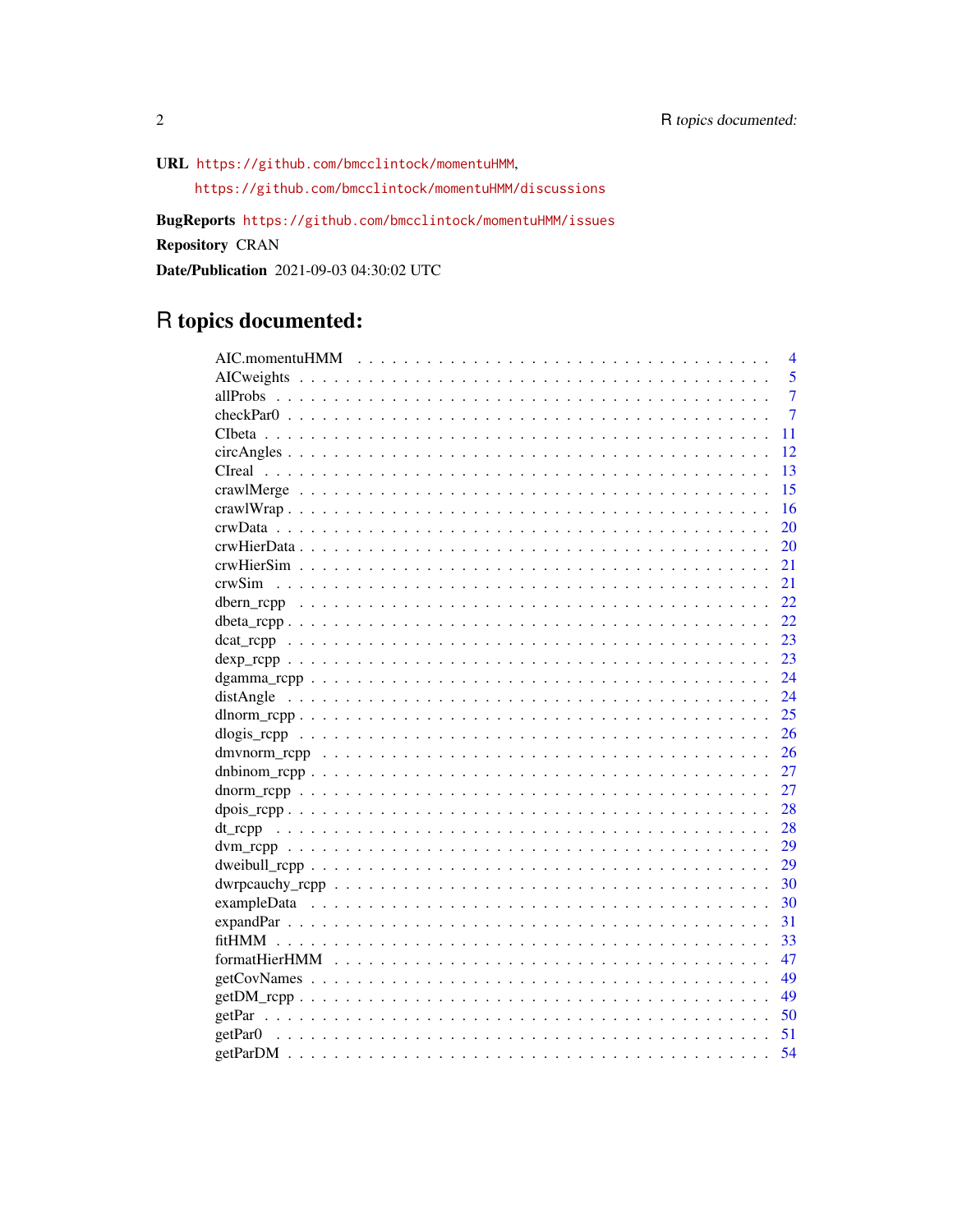|              | 58       |
|--------------|----------|
|              | 61       |
|              | 61       |
|              | 62       |
|              | 62       |
|              | 63       |
|              | 63       |
|              | 64       |
|              | 64       |
|              | 65       |
|              | 65       |
|              | 66       |
|              | 66       |
|              | 67       |
|              | 67       |
|              | 68       |
|              | 76       |
|              | 77       |
|              | 79       |
|              | 79       |
|              | 80       |
|              | 81       |
|              | 82       |
|              | 82       |
|              | 83       |
|              | 84       |
|              | 87       |
|              | 88       |
|              | 90       |
|              | 91       |
|              | 93       |
|              | 95       |
|              | 97       |
|              |          |
|              | 98<br>99 |
|              |          |
|              |          |
|              |          |
|              |          |
|              |          |
|              |          |
|              |          |
|              |          |
|              |          |
|              |          |
| setModelName |          |
|              |          |
|              |          |
|              |          |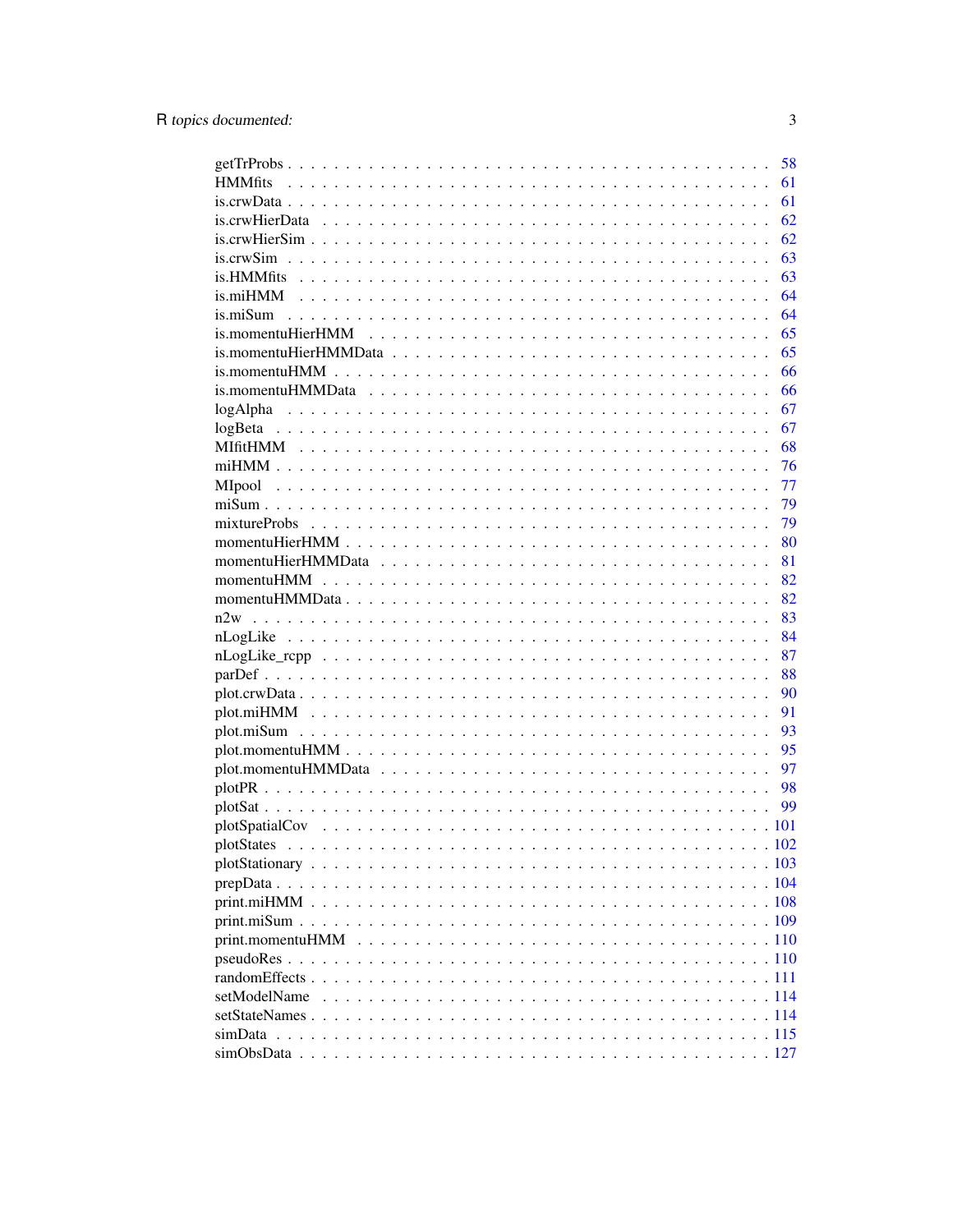<span id="page-3-0"></span>

| Index |  |
|-------|--|
|       |  |
|       |  |
|       |  |
|       |  |
|       |  |
|       |  |
|       |  |
|       |  |
|       |  |

AIC.momentuHMM *AIC*

# Description

Akaike information criterion of momentuHMM model(s).

# Usage

## S3 method for class 'momentuHMM' AIC(object,  $\dots$ ,  $k = 2$ ,  $n = NULL$ )

# Arguments

| object  | A momentuHMM object.                                                                                                                                                                 |
|---------|--------------------------------------------------------------------------------------------------------------------------------------------------------------------------------------|
| $\cdot$ | Optional additional momentuHMM objects, to compare AICs of the different mod-<br>els. These can be passed as a list using the !!! operator (see rlang and example<br>in AICweights). |
| k       | Penalty per parameter. Default: 2; for classical AIC.                                                                                                                                |
| n       | Optional sample size. If specified, the small sample correction AIC is used (i.e.,<br>AICc = AIC + $kp(p+1)/(n-p-1)$ where p is the number of parameters).                           |

# Value

The AIC of the model(s) provided. If several models are provided, the AICs are output in ascending order.

# Examples

```
# m is a momentuHMM object (as returned by fitHMM), automatically loaded with the package
m <- example$m
AIC(m)
```

```
## Not run:
# HMM specifications
nbStates <- 2
```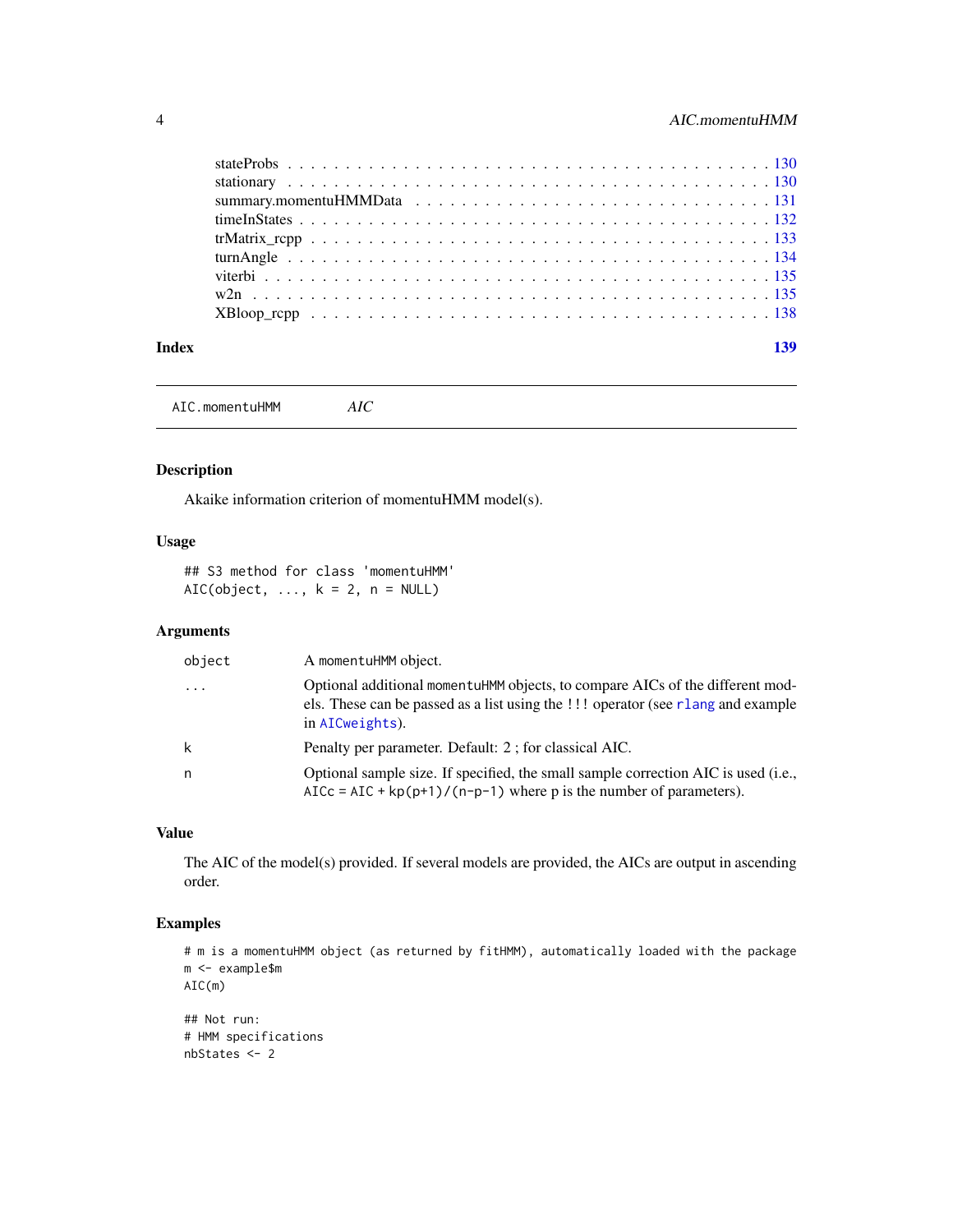# <span id="page-4-0"></span>AICweights 5

```
stepDist <- "gamma"
angleDist <- "vm"
mu0 < -c(20, 70)sigma0 <- c(10,30)
kappa0 < -c(1,1)stepPar0 <- c(mu0, sigma0)
anglePar0 <- c(-pi/2,pi/2,kappa0)
formula <- ~cov1+cov2
# example$m is a momentuHMM object (as returned by fitHMM), automatically loaded with the package
mod1 <- fitHMM(example$m$data,nbStates=nbStates,dist=list(step=stepDist,angle=angleDist),
                Par0=list(step=stepPar0,angle=anglePar0),
                formula=~1,estAngleMean=list(angle=TRUE))
Par0 <- getPar0(mod1, formula=formula)
mod2 <- fitHMM(example$m$data,nbStates=nbStates,dist=list(step=stepDist,angle=angleDist),
                Par0=Par0$Par,beta0=Par0$beta,
                formula=formula,estAngleMean=list(angle=TRUE))
AIC(mod1,mod2)
Par0nA <- getPar0(mod1,estAngleMean=list(angle=FALSE))
mod3 <- fitHMM(example$m$data,nbStates=nbStates,dist=list(step=stepDist,angle=angleDist),
                Par0=Par0nA$Par,beta0=Par0nA$beta,
                formula=~1)
AIC(mod1,mod2,mod3)
# add'l models provided as a list using the !!! operator
AIC(mod1, !!!list(mod2,mod3))
## End(Not run)
```
<span id="page-4-1"></span>AICweights *Calculate Akaike information criterion model weights*

#### Description

Calculate Akaike information criterion model weights

#### Usage

AICweights( $\dots$ , k = 2, n = NULL)

#### Arguments

... [momentuHMM](#page-81-1), [HMMfits](#page-60-1), or [miHMM](#page-75-1) objects, to compare AIC weights of the different models. The first object must be a [momentuHMM](#page-81-1), [HMMfits](#page-60-1), or [miHMM](#page-75-1) object, but additional model objects can be passed as a list using the !!! operator (see [rlang](#page-0-0)).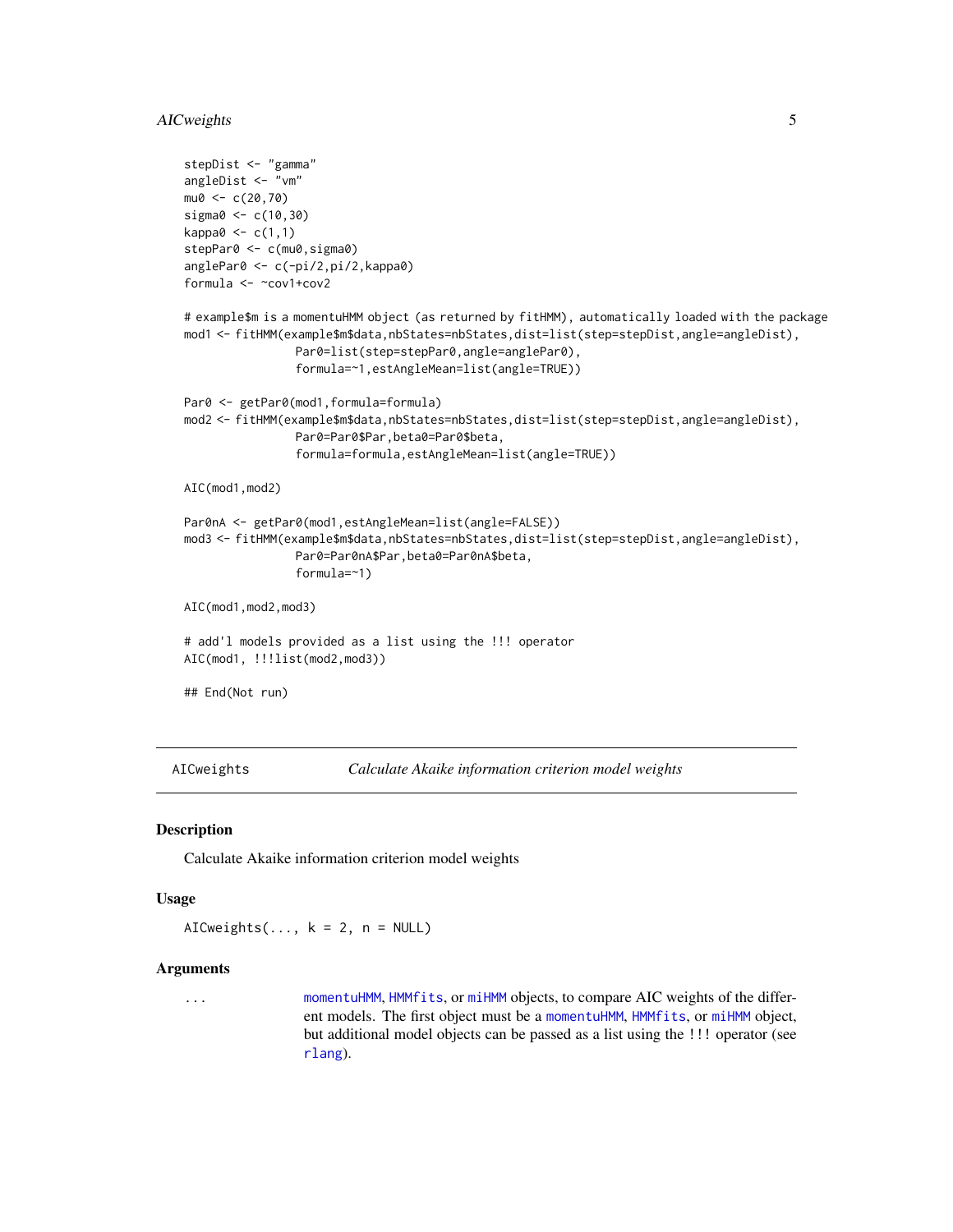| Penalty per parameter. Default: 2; for classical AIC.                                                                                                               |
|---------------------------------------------------------------------------------------------------------------------------------------------------------------------|
| Optional sample size. If specified, the small sample correction AIC is used ( <i>i.e.</i> ,<br>$AICc = AIC + kp(p+1)/(n-p-1)$ where p is the number of parameters). |

#### Details

- Model objects must all be either of class [momentuHMM](#page-81-1) or multiple imputation model objects (of class [HMMfits](#page-60-1) and/or [miHMM](#page-75-1)).
- AIC is only valid for comparing models fitted to the same data. The data for each model fit must therefore be identical. For multiple imputation model objects, respective model fits must have identical data.

#### Value

The AIC weights of the models. If multiple imputation objects are provided, then the mean model weights (and standard deviations) are provided.

#### Examples

```
## Not run:
# HMM specifications
nbStates <- 2
stepDist <- "gamma"
angleDist <- "vm"
mu0 < -c(20, 70)sigma0 \le -c(10,30)kappa0 \leq c(1,1)stepPar0 <- c(mu0, sigma0)
anglePar0 <- c(-pi/2,pi/2,kappa0)
formula <- ~cov1+cov2
# example$m is a momentuHMM object (as returned by fitHMM), automatically loaded with the package
mod1 <- fitHMM(example$m$data,nbStates=nbStates,dist=list(step=stepDist,angle=angleDist),
                Par0=list(step=stepPar0,angle=anglePar0),
                formula=~1,estAngleMean=list(angle=TRUE))
Par0 <- getPar0(mod1,formula=formula)
mod2 <- fitHMM(example$m$data,nbStates=nbStates,dist=list(step=stepDist,angle=angleDist),
                Par0=Par0$Par,beta0=Par0$beta,
                formula=formula,estAngleMean=list(angle=TRUE))
AICweights(mod1,mod2)
Par0nA <- getPar0(mod1,estAngleMean=list(angle=FALSE))
mod3 <- fitHMM(example$m$data,nbStates=nbStates,dist=list(step=stepDist,angle=angleDist),
                Par0=Par0nA$Par,beta0=Par0nA$beta,
                formula=~1)
AICweights(mod1,mod2,mod3)
```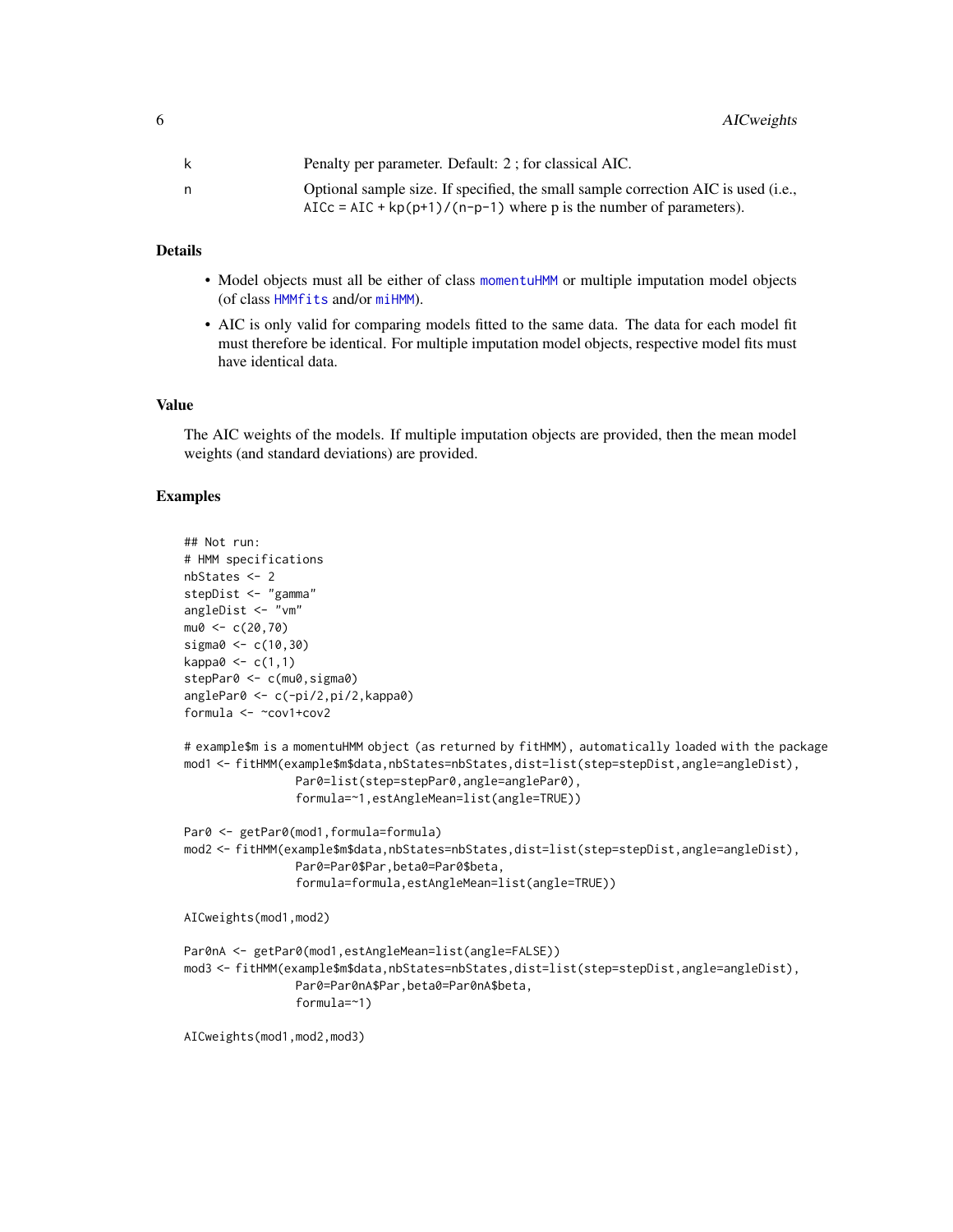#### <span id="page-6-0"></span>allProbs 30 and 200 and 200 and 200 and 200 and 200 and 200 and 200 and 200 and 200 and 200 and 200 and 200 and 200 and 200 and 200 and 200 and 200 and 200 and 200 and 200 and 200 and 200 and 200 and 200 and 200 and 200 an

```
# add'l models provided as a list using the !!! operator
AICweights(mod1, !!!list(mod2,mod3))
```
## End(Not run)

allProbs *Matrix of all probabilities*

# Description

Used in functions [viterbi](#page-134-1), [logAlpha](#page-66-1), [logBeta](#page-66-2).

#### Usage

allProbs(m)

#### Arguments

m Object [momentuHMM](#page-81-1) or [miSum](#page-78-1).

#### Value

Matrix of all probabilities.

#### Examples

```
## Not run:
P <- momentuHMM:::allProbs(m=example$m)
```
## End(Not run)

checkPar0 *Check parameter length and order for a* [fitHMM](#page-32-1) *(or* [MIfitHMM](#page-67-1)*) model*

#### Description

Prints parameters with labels based on DM, formula, and/or formulaDelta. See [fitHMM](#page-32-1) for further argument details.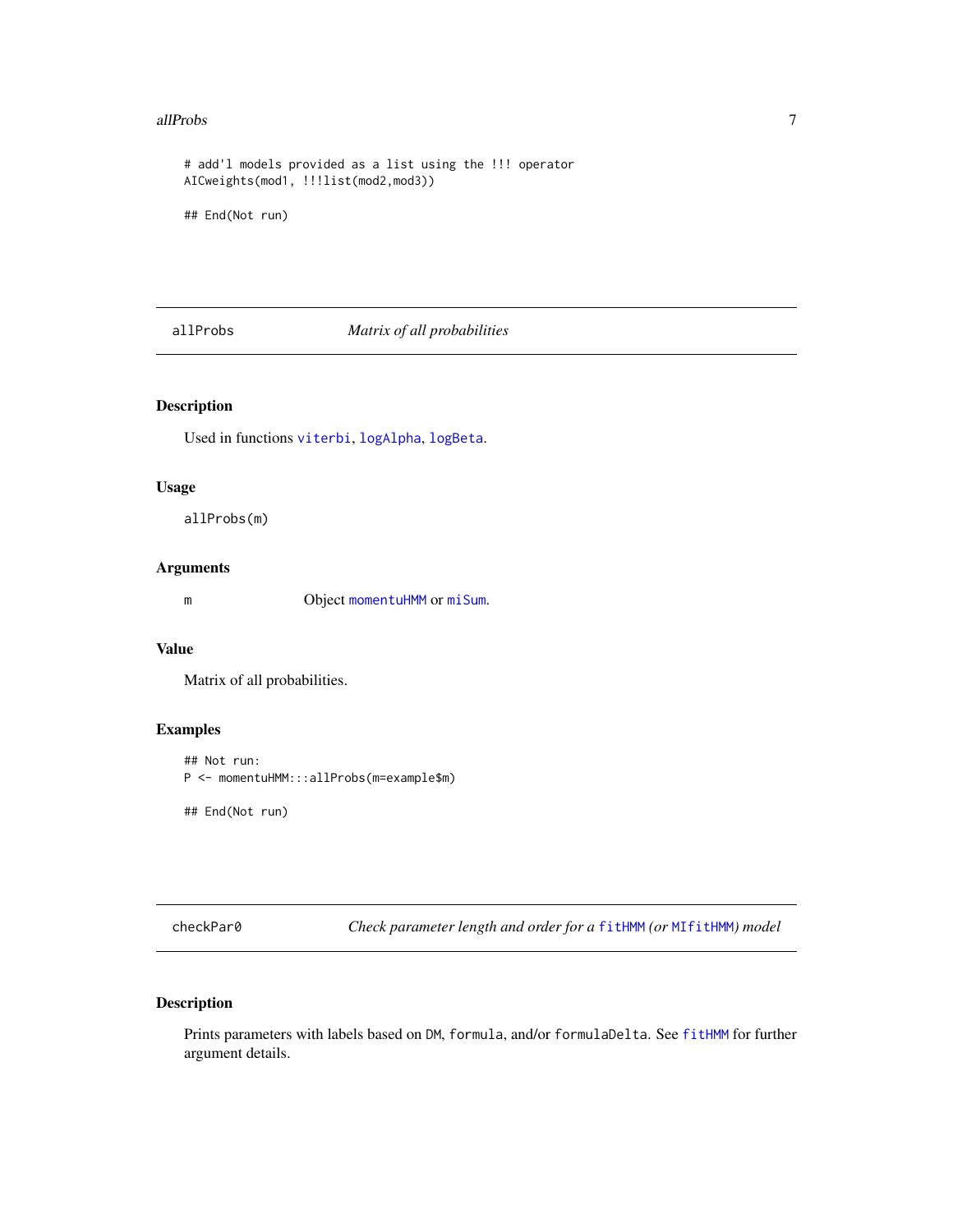8 checkPar0

#### Usage

```
checkPar0(data, ...)
## Default S3 method:
checkPar0(
  data,
 nbStates,
 dist,
 Par0 = NULL,
 beta = NULL,delta = NULL,estAngleMean = NULL,
  circularAngleMean = NULL,
  formula = -1,
  formulaDelta = NULL,
  stationary = FALSE,
  mixtures = 1,
  formulaPi = NULL,
  DM = NULL,userBounds = NULL,
 workBounds = NULL,
 betaCons = NULL,
 beta F = NULL,deltaCons = NULL,
  stateNames = NULL,
  fixPar = NULL,prior = NULL,
  ...
\mathcal{L}## S3 method for class 'hierarchical'
checkPar0(
  data,
  hierStates,
 hierDist,
 Par0 = NULL,
 hierBeta = NULL,
 hierDelta = NULL,
  estAngleMean = NULL,
  circularAngleMean = NULL,
  hierFormula = NULL,
  hierFormulaDelta = NULL,
  mixtures = 1,
  formulaPi = NULL,
  DM = NULL,
  userBounds = NULL,
  workBounds = NULL,
 betaCons = NULL,
```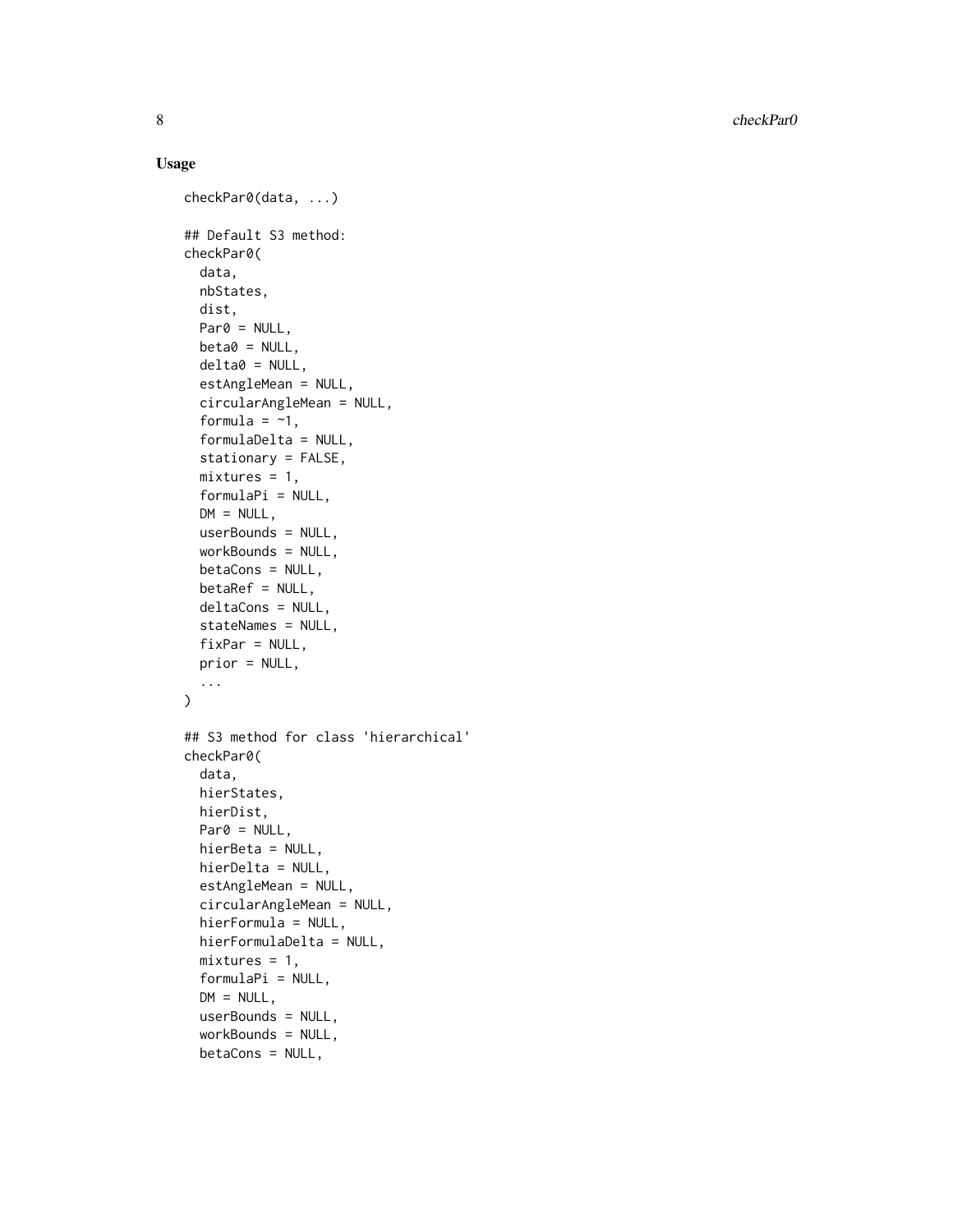#### checkPar0 9

```
deltaCons = NULL,
  fixPar = NULL,
  prior = NULL,
  ...
\overline{)}
```
# Arguments

| data              | momentuHMMData object, momentuHierHMMData object, or a data frame contain-<br>ing the data stream and covariate values                                                                                                                          |
|-------------------|-------------------------------------------------------------------------------------------------------------------------------------------------------------------------------------------------------------------------------------------------|
| $\cdots$          | further arguments passed to or from other methods                                                                                                                                                                                               |
| nbStates          | Number of states of the HMM.                                                                                                                                                                                                                    |
| dist              | A named list indicating the probability distributions of the data streams.                                                                                                                                                                      |
| Par0              | Optional named list containing vectors of state-dependent probability distribu-<br>tion parameters for each data stream specified in dist. If Par0 is not provided,<br>then ordered parameter indices are returned.                             |
| beta0             | Optional matrix of regression coefficients for the transition probabilities. If<br>beta0 is not provided, then ordered parameter indices are returned.                                                                                          |
| delta0            | Optional values or regression coefficients for the initial distribution of the HMM.<br>If delta0 is not provided, then ordered parameter indices are returned.                                                                                  |
| estAngleMean      | An optional named list indicating whether or not to estimate the angle mean for<br>data streams with angular distributions ('vm' and 'wrpcauchy').                                                                                              |
| circularAngleMean |                                                                                                                                                                                                                                                 |
|                   | An optional named list indicating whether to use circular-linear or circular-<br>circular regression on the mean of circular distributions ('vm' and 'wrpcauchy')<br>for turning angles.                                                        |
| formula           | Regression formula for the transition probability covariates.                                                                                                                                                                                   |
| formulaDelta      | Regression formula for the initial distribution.                                                                                                                                                                                                |
| stationary        | FALSE if there are time-varying covariates in formula or any covariates in formulaDelta.<br>If TRUE, the initial distribution is considered equal to the stationary distribution.<br>Default: FALSE.                                            |
| mixtures          | Number of mixtures for the state transition probabilities.                                                                                                                                                                                      |
| formulaPi         | Regression formula for the mixture distribution probabilities. Note that only the<br>covariate values from the first row for each individual ID in data are used (i.e.<br>time-varying covariates cannot be used for the mixture probabilties). |
| DМ                | An optional named list indicating the design matrices to be used for the proba-<br>bility distribution parameters of each data stream.                                                                                                          |
| userBounds        | An optional named list of 2-column matrices specifying bounds on the natural<br>(i.e, real) scale of the probability distribution parameters for each data stream.                                                                              |
| workBounds        | An optional named list of 2-column matrices specifying bounds on the working<br>scale of the probability distribution, transition probability, and initial distribution<br>parameters.                                                          |
| betaCons          | Matrix of the same dimension as beta0 composed of integers identifying any<br>equality constraints among the t.p.m. parameters.                                                                                                                 |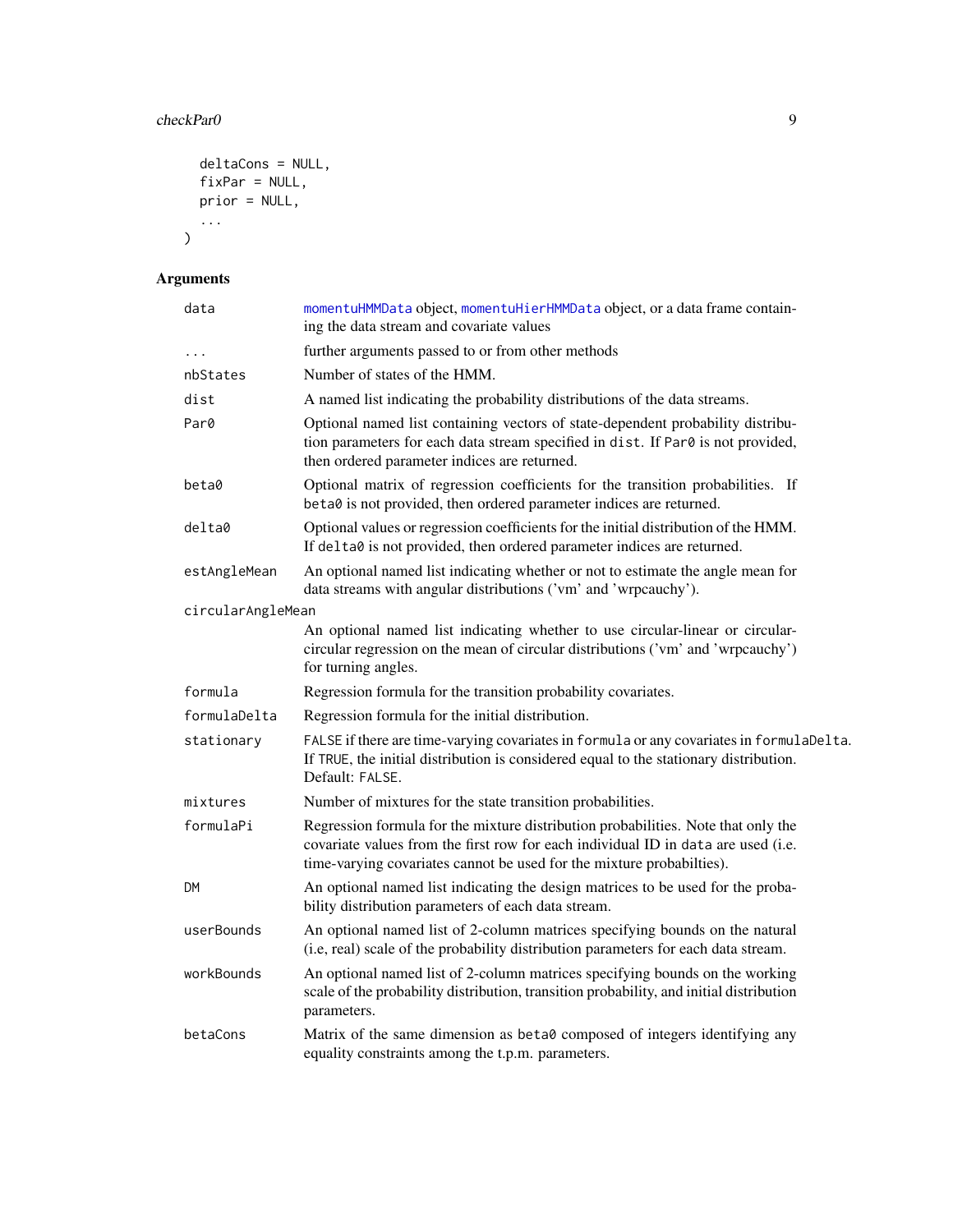| betaRef          | Numeric vector of length nbStates indicating the reference elements for the<br>t.p.m. multinomial logit link.                                                                                                                          |
|------------------|----------------------------------------------------------------------------------------------------------------------------------------------------------------------------------------------------------------------------------------|
| deltaCons        | Matrix of the same dimension as delta0 composed of integers identifying any<br>equality constraints among the initial distribution working scale parameters. Ig-<br>nored unless a formula is provided in formulaDelta.                |
| stateNames       | Optional character vector of length nbStates indicating state names.                                                                                                                                                                   |
| fixPar           | An optional list of vectors indicating parameters which are assumed known prior<br>to fitting the model.                                                                                                                               |
| prior            | A function that returns the log-density of the working scale parameter prior dis-<br>tribution $(s)$ .                                                                                                                                 |
| hierStates       | A hierarchical model structure Node for the states ('state'). See fitHMM.                                                                                                                                                              |
| hierDist         | A hierarchical data structure Node for the data streams ('dist'). See fitHMM.                                                                                                                                                          |
| hierBeta         | A hierarchical data structure Node for the initial matrix of regression coefficients<br>for the transition probabilities at each level of the hierarchy ('beta'). See fitHMM.                                                          |
| hierDelta        | A hierarchical data structure Node for the initial values for the initial distribution<br>at each level of the hierarchy ('delta'). See fitHMM.                                                                                        |
| hierFormula      | A hierarchical formula structure for the transition probability covariates for each<br>level of the hierarchy ('formula'). See fitHMM.                                                                                                 |
| hierFormulaDelta |                                                                                                                                                                                                                                        |
|                  | A hierarchical formula structure for the initial distribution covariates for each<br>level of the hierarchy ('formulaDelta'). See fitHMM. Default: NULL (no covariate<br>effects and fixPar\$delta is specified on the working scale). |

#### See Also

#### [fitHMM](#page-32-1), [MIfitHMM](#page-67-1)

#### Examples

```
m <- example$m
checkPar0(data=m$data, nbStates=2, dist=m$conditions$dist,
         estAngleMean = m$conditions$estAngleMean,
         formula = m$conditions$formula)
par <- getPar(m)
checkPar0(data=m$data, nbStates=2, dist=m$conditions$dist,
         estAngleMean = m$conditions$estAngleMean,
         formula = m$conditions$formula,
         Par0=par$Par, beta0=par$beta, delta0=par$delta)
dummyDat <- data.frame(step=0,angle=0,cov1=0,cov2=0)
checkPar0(data=dummyDat, nbStates=2, dist=m$conditions$dist,
         estAngleMean = m$conditions$estAngleMean,
         formula = m$conditions$formula)
## Not run:
simDat <- simData(nbStates=2, dist=m$conditions$dist, Par = par$Par,
                 spatialCovs = list(forest=forest),
```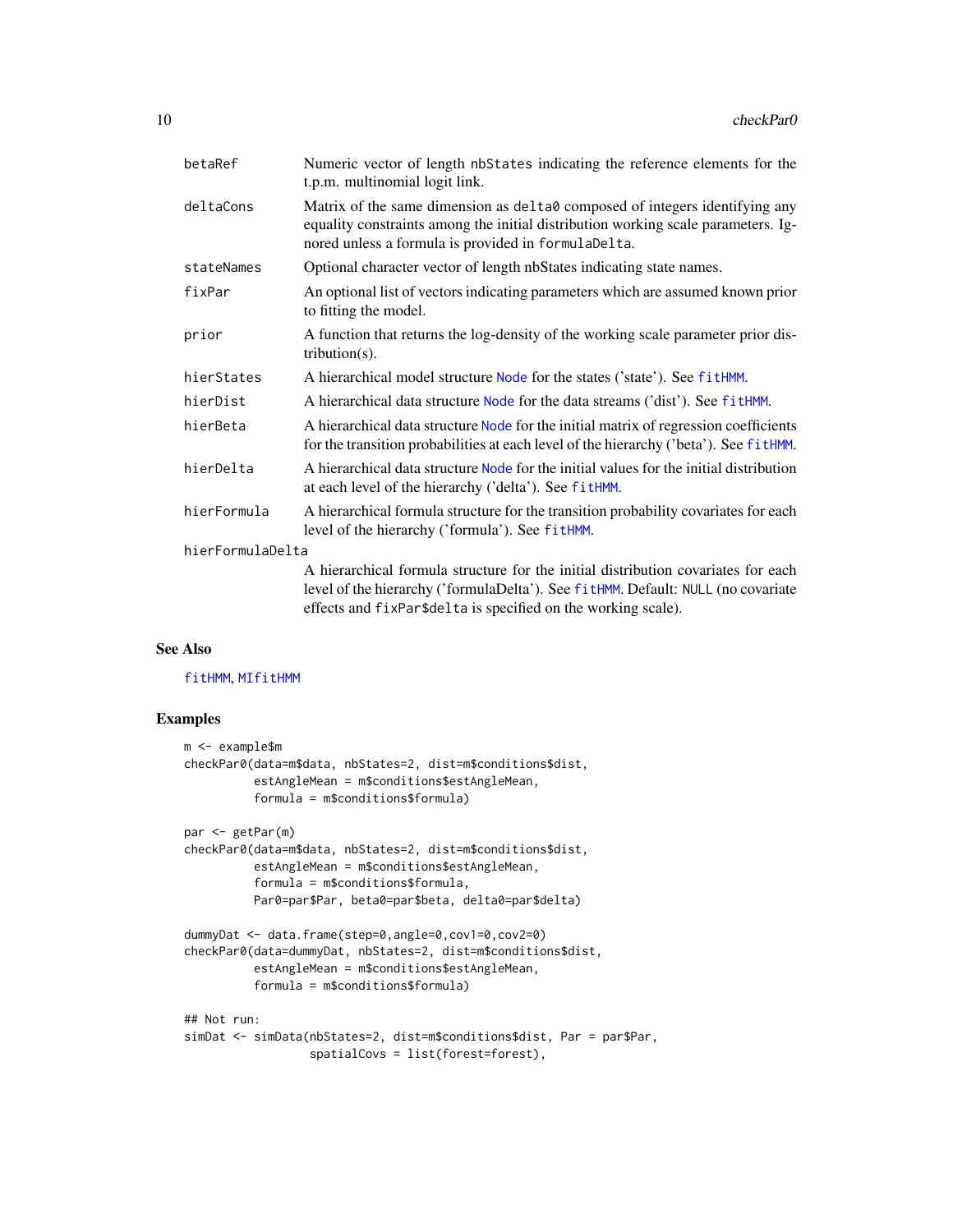<span id="page-10-0"></span>CIbeta 11

```
centers = matrix(0,1,2),
                  nbCovs = 2)checkPar0(data = simDat, nbStates=2, dist=m$conditions$dist,
          formula = ~forest,
          DM = list(step=list(mean=~cov1, sd=~cov2),
                    angle=list(mean=~center1.angle,concentration=~1)),
          estAngleMean=list(angle=TRUE),
          circularAngleMean=list(angle=TRUE))
par <- list(step=rnorm(8),angle=rnorm(4))
beta0 <- matrix(rnorm(4),2,2)
delta0 \leq c(0.5, 0.5)checkPar0(data = simDat, nbStates=2, dist=m$conditions$dist,
          Par0 = par, beta0 = beta0, delta0 = delta0,
          formula = ~forest,
          DM = list(step=list(mean=~cov1, sd=~cov2),
                    angle=list(mean=~center1.angle,concentration=~1)),
          estAngleMean=list(angle=TRUE),
          circularAngleMean=list(angle=TRUE))
```
## End(Not run)

CIbeta *Confidence intervals for working (i.e., beta) parameters*

#### Description

Computes the standard errors and confidence intervals on the beta (i.e., working) scale of the data stream probability distribution parameters, as well as for the transition probabilities regression parameters. Working scale depends on the real (i.e., natural) scale of the parameters. For non-circular distributions or for circular distributions with estAngleMean=FALSE:

#### Usage

 $Cibeta(m, alpha = 0.95)$ 

#### Arguments

|       | A momentuHMM object                                                           |
|-------|-------------------------------------------------------------------------------|
| alpha | Significance level of the confidence intervals. Default: 0.95 (i.e. 95% CIs). |

#### Details

1) if both lower and upper bounds are finite then logit is the working scale; 2) if lower bound is finite and upper bound is infinite then log is the working scale.

For circular distributions with estAngleMean=TRUE and no constraints imposed by a design matrix (DM) or bounds (userBounds), then the working parameters are complex functions of both the angle mean and concentrations/sd natural parameters (in this case, it's probably best just to focus on the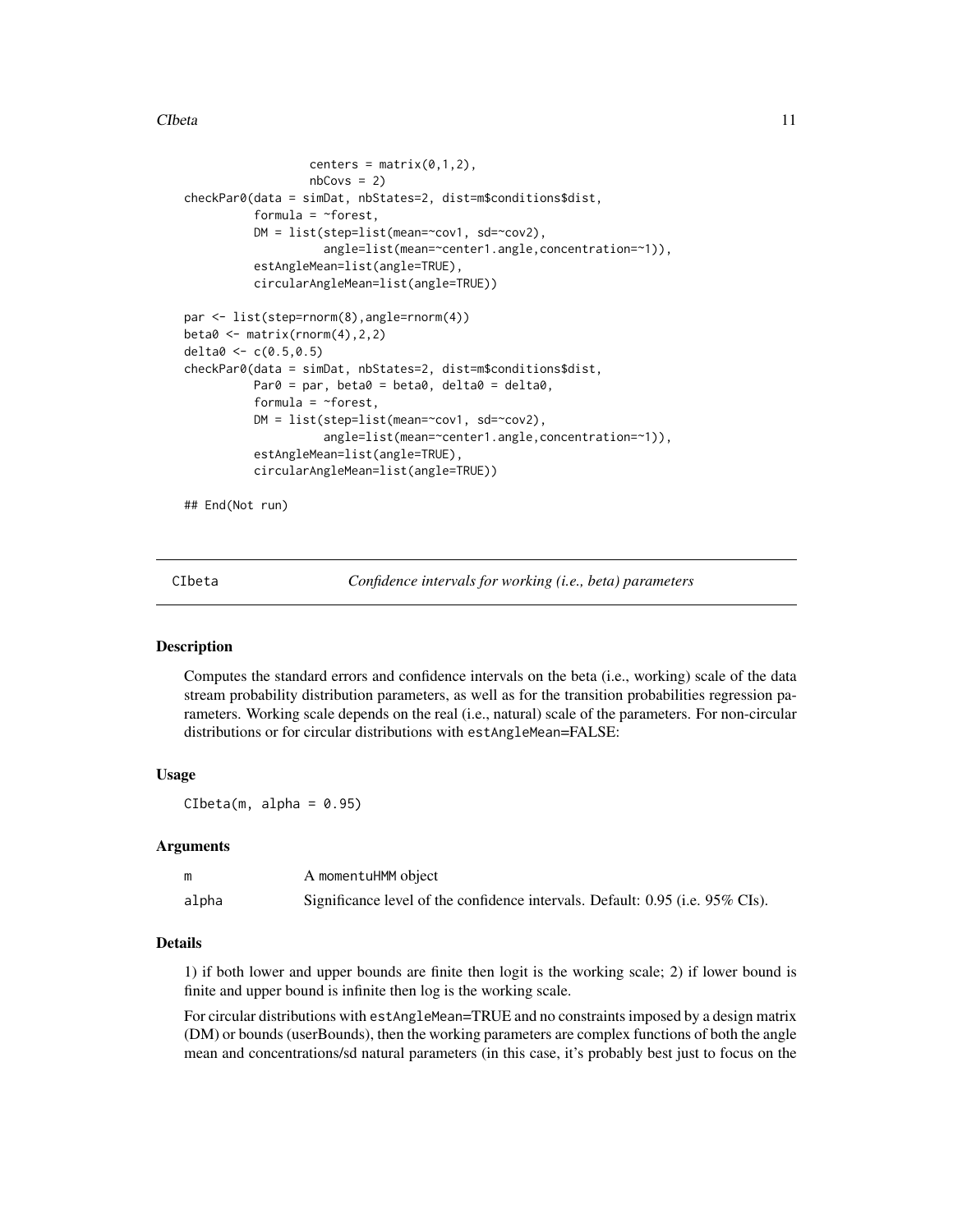<span id="page-11-0"></span>real parameter estimates!). However, if constraints are imposed by DM or userBounds on circular distribution parameters with estAngleMean=TRUE and circularAngleMean=FALSE:

1) if the natural bounds are (-pi,pi] then tangent is the working scale, otherwise if both lower and upper bounds are finite then logit is the working scale; 2) if lower bound is finite and upper bound is infinite then log is the working scale.

When circular-circular regression is specified using circularAngleMean, the working scale for the mean turning angle is not as easily interpretable, but the link function is  $\text{atan2}(\sin(X)^*B, 1+\cos(X)^*B)$ , where X are the angle covariates and B the angle coefficients. Under this formulation, the reference turning angle is 0 (i.e., movement in the same direction as the previous time step). In other words, the mean turning angle is zero when the coefficient(s)  $B=0$ .

#### Value

A list of the following objects:

| $\cdot$ $\cdot$ $\cdot$ | List(s) of estimates ('est'), standard errors ('se'), and confidence intervals ('lower',<br>'upper') for the working parameters of the data streams          |
|-------------------------|--------------------------------------------------------------------------------------------------------------------------------------------------------------|
| beta                    | List of estimates ('est'), standard errors ('se'), and confidence intervals ('lower',<br>'upper') for the working parameters of the transition probabilities |

#### Examples

# m is a momentuHMM object (as returned by fitHMM), automatically loaded with the package m <- example\$m

CIbeta(m)

<span id="page-11-1"></span>

| circAngles | Convert standard direction angles (in radians relative to the x-axis) to |
|------------|--------------------------------------------------------------------------|
|            | turning angle covariates suitable for circular-circular regression on    |
|            | the angle mean                                                           |

#### Description

This function can be used to convert angular covariates (e.g., ocean currents, wind direction) measured in radians relative to the x-axis to turning angle covariates sutiable for circular-circular regression in [fitHMM](#page-32-1) or [MIfitHMM](#page-67-1).

#### Usage

```
circAngles(refAngle, data, coordNames = c("x", "y"))
```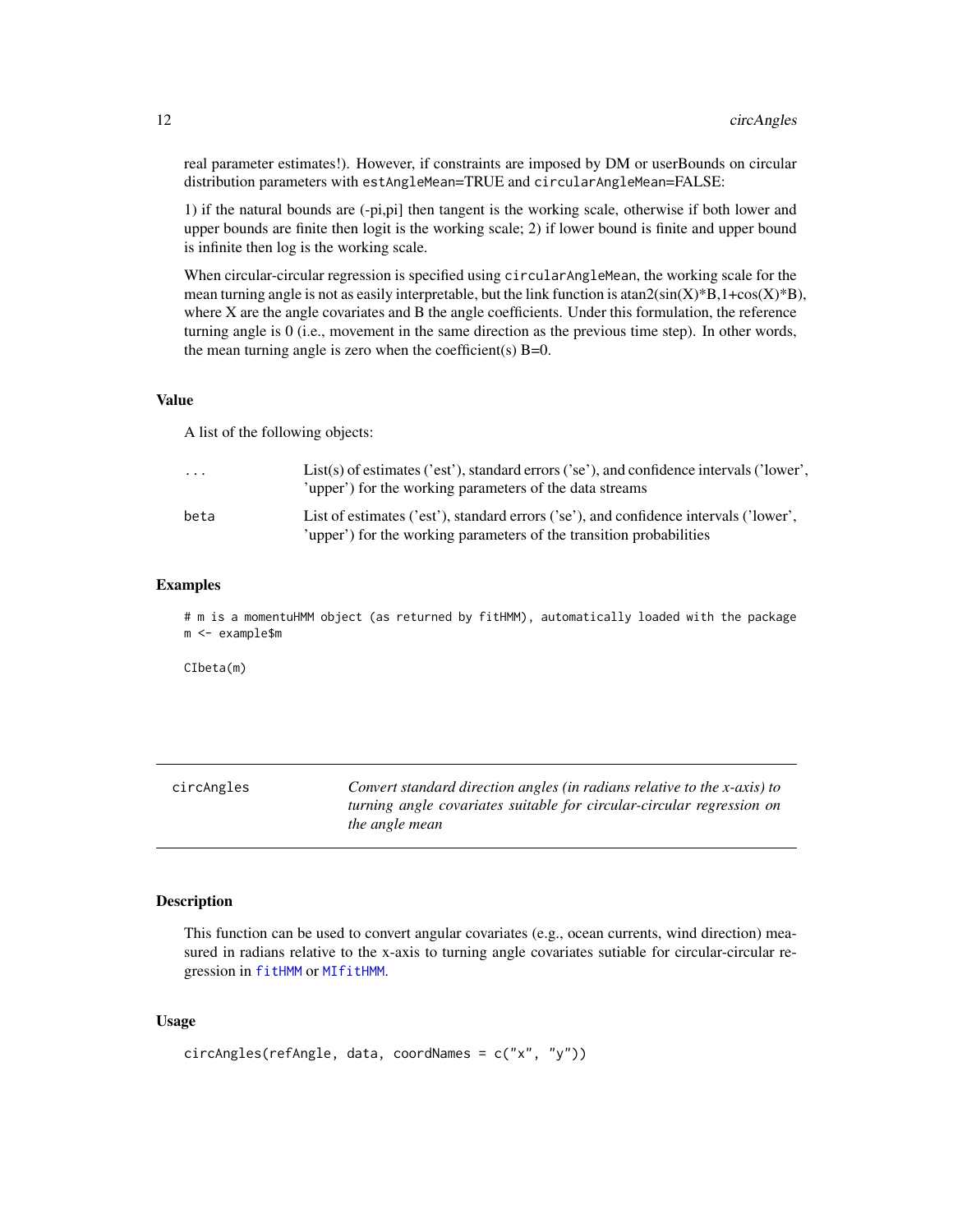#### <span id="page-12-0"></span>CIreal 2008 and 2008 and 2008 and 2008 and 2008 and 2008 and 2008 and 2008 and 2008 and 2008 and 2008 and 2008 and 2008 and 2008 and 2008 and 2008 and 2008 and 2008 and 2008 and 2008 and 2008 and 2008 and 2008 and 2008 and

#### **Arguments**

| refAngle   | Numeric vector of standard direction angles (in radians) relative to the x-axis,<br>where $0 =$ east, $pi/2 =$ north, $pi =$ west, $-pi/2 =$ south |
|------------|----------------------------------------------------------------------------------------------------------------------------------------------------|
| data       | data frame containing fields for the x- and y-coordinates (identified by coordNames)<br>and 'ID' (if more than one individual)                     |
| coordNames | Names of the columns of coordinates in data. Default: $c("x", "y").$                                                                               |

#### Value

A vector of turning angles between the movement direction at time step t-1 and refAngle at time t

#### Examples

```
# extract data from momentuHMM example
data<-example$m$data
# generate fake angle covariates
u <- rnorm(nrow(data)) # horizontal component
v <- rnorm(nrow(data)) # vertical component
refAngle <- atan2(v,u)
```

```
# add turning angle covariate to data
data$cov3 <- circAngles(refAngle=refAngle,data=data)
```
CIreal *Confidence intervals for the natural (i.e., real) parameters*

# Description

Computes the standard errors and confidence intervals on the real (i.e., natural) scale of the data stream probability distribution parameters, as well as for the transition probabilities parameters. If covariates are included in the probability distributions or TPM formula, the mean values of nonfactor covariates are used for calculating the natural parameters. For any covariate(s) of class 'factor', then the value(s) from the first observation in the data are used.

#### Usage

```
CIreal(m, alpha = 0.95, covs = NULL, parms = NULL)## Default S3 method:
CIreal(m, alpha = 0.95, covs = NULL, parms = NULL)## S3 method for class 'hierarchical'
CIreal(m, alpha = 0.95, covs = NULL, parms = NULL)
```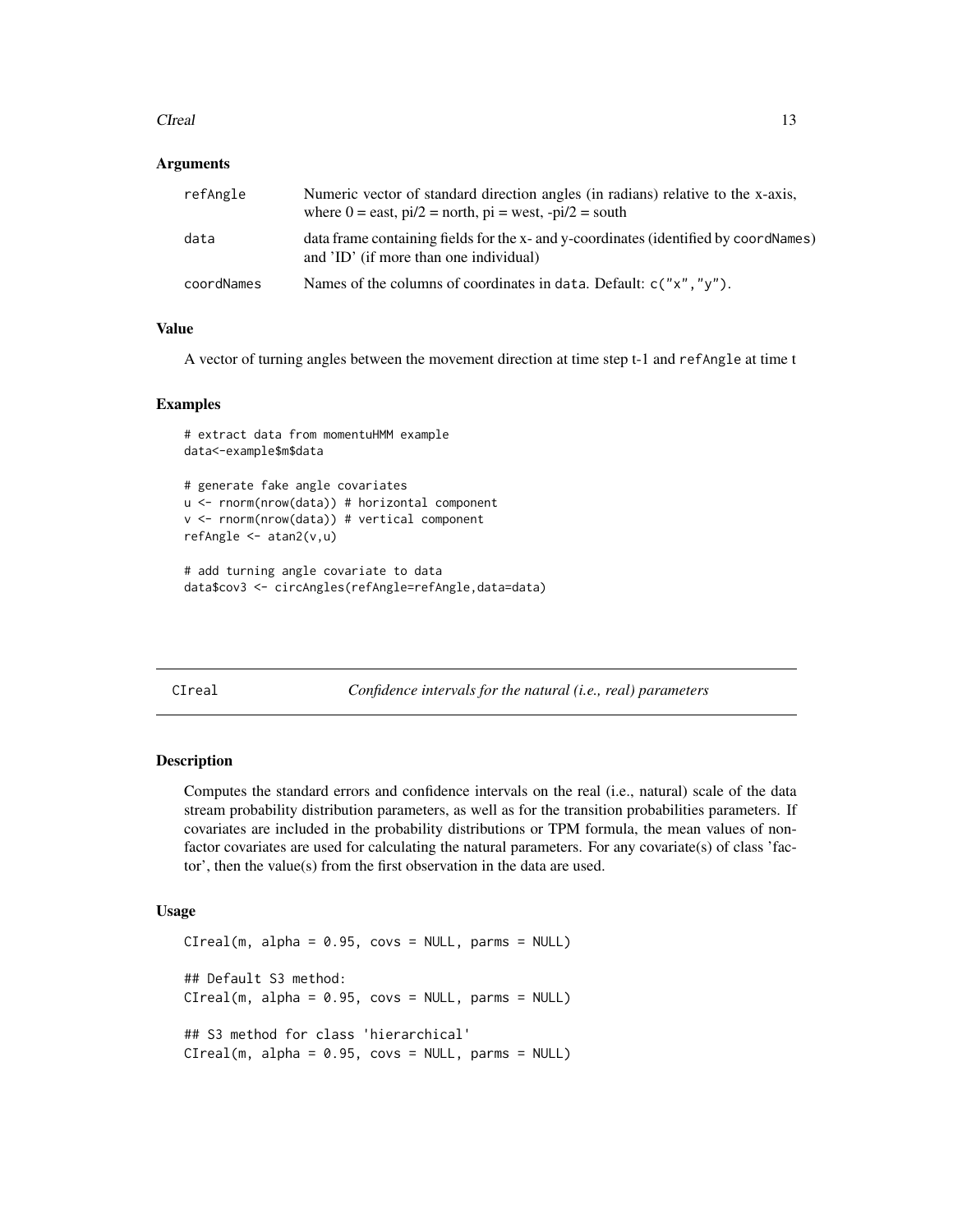#### Arguments

| m     | A momentuHMM, momentuHierHMM, miHMM, or miSum object                                                                                                                                                                                                                                 |
|-------|--------------------------------------------------------------------------------------------------------------------------------------------------------------------------------------------------------------------------------------------------------------------------------------|
| alpha | Significance level of the confidence intervals. Default: 0.95 (i.e. 95% CIs).                                                                                                                                                                                                        |
| COVS  | Data frame consisting of a single row indicating the covariate values to be used<br>in the calculations. By default, no covariates are specified.                                                                                                                                    |
| parms | Optional character vector indicating which groups of real parameters to calcu-<br>late confidence intervals for (e.g., 'step', 'angle', 'gamma', 'delta', etc.). De-<br>fault: NULL, in which case confidence intervals are calculated for all groups of<br>parameters in the model. |

# Details

For any covariates that are not specified using covs, the means of the covariate(s) are used (unless the covariate is a factor, in which case the first factor in the data is used).

#### Value

A list of the following objects:

| .         | List(s) of estimates ('est'), standard errors ('se'), and confidence intervals ('lower',<br>'upper') for the natural parameters of the data streams                                                                                                                             |
|-----------|---------------------------------------------------------------------------------------------------------------------------------------------------------------------------------------------------------------------------------------------------------------------------------|
| gamma     | List of estimates ('est'), standard errors ('se'), and confidence intervals ('lower',<br>'upper') for the transition probabilities                                                                                                                                              |
| delta     | List of estimates ('est'), standard errors ('se'), and confidence intervals ('lower',<br>'upper') for the initial state probabilities                                                                                                                                           |
| hierGamma | A hierarchical data structure Node including a list of estimates ('est'), standard<br>errors ('se'), and confidence intervals ('lower', 'upper') for the transition prob-<br>abilities for each level of the hierarchy (only applies if m is a hierarchical model<br>object)    |
| hierDelta | A hierarchical data structure Node including a list of estimates ('est'), standard<br>errors ('se'), and confidence intervals ('lower', 'upper') for the initial state prob-<br>abilities for each level of the hierarchy (only applies if m is a hierarchical model<br>object) |

# Examples

```
# m is a momentuHMM object (as returned by fitHMM), automatically loaded with the package
m <- example$m
```

```
ci1<-CIreal(m)
# specify 'covs'
ci2<-CIreal(m,covs=data.frame(cov1=mean(m$data$cov1),cov2=mean(m$data$cov2)))
```

```
all.equal(ci1,ci2)
```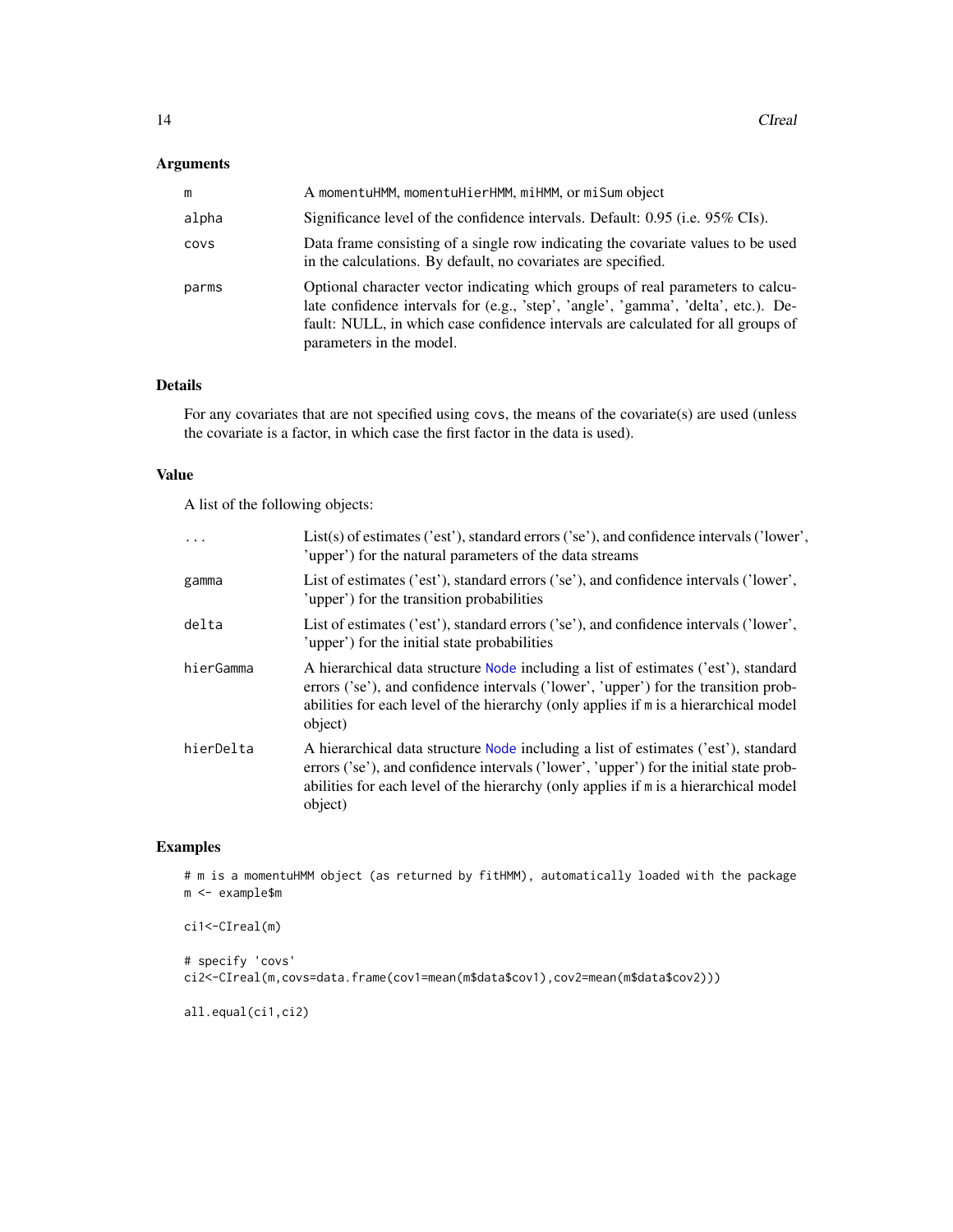<span id="page-14-0"></span>

This function can be used to merge [crwData](#page-19-1) or [crwHierData](#page-19-2) objects (as returned by [crawlWrap](#page-15-1)) with additional data streams and/or covariates that are unrelated to location.

#### Usage

crawlMerge(crwData, data, Time.name)

#### Arguments

| crwData   | A crwData or crwHierData object                                                                                                                                                  |
|-----------|----------------------------------------------------------------------------------------------------------------------------------------------------------------------------------|
| data      | A data frame containing required columns ID, Time, name, and, if crwData is<br>hierarchical, level, plus any additional data streams and/or covariates to merge<br>with crwData. |
| Time.name | Character string indicating name of the time column to be used for merging                                                                                                       |

#### Details

Specifically, the function merges the crwData\$crwPredict data frame with data based on the ID, Time.name, and, if crwData is hierarchical, level columns. Thus data must contain ID, Time.name, and, if crwData is hierarchical, level columns.

Only rows of data with ID, Time.name, and, if crwData is hierarchical, level values that exactly match crwData\$crwPredict are merged. Typically, the Time.name column in data should match predicted times of locations in crwData\$crwPredict (i.e. those corresponding to crwData\$crwPredict\$locType=="p")

#### Value

A [crwData](#page-19-1) object

#### Examples

```
## Not run:
# extract simulated obsData from example data
obsData <- miExample$obsData
# error ellipse model
err.model \le list(x= \sim ln.sd.x - 1, y = \sim ln.sd.y - 1, rho = \sim error.corr)
# Fit crwMLE models to obsData and predict locations
# at default intervals for both individuals
crwOut <- crawlWrap(obsData=obsData,
         theta = c(4, 0), fixPar = c(1, 1, NA, NA),err.model=err.model,attempts=100)
```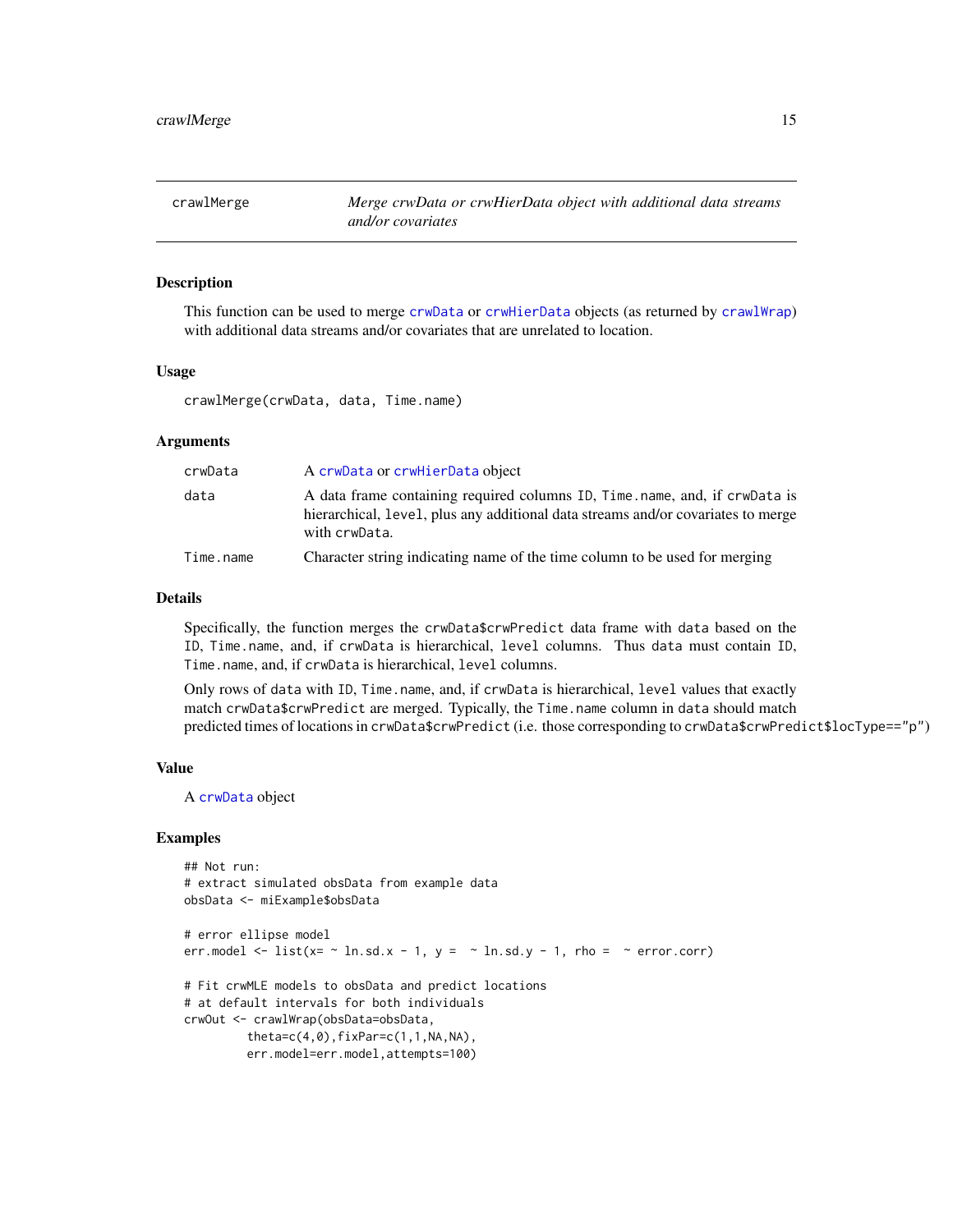```
# create data frame with fake data stream
data \leq data.frame(ID=rep(factor(c(1,2)),times=c(753,652)),
                   time=c(1:753,1:652),
                   fake=rpois(753+652,5))
# merge fake data stream with crwOut
crwOut <- crawlMerge(crwOut,data,"time")
## End(Not run)
```
#### <span id="page-15-1"></span>crawlWrap *Fit and predict tracks for using crawl*

#### Description

Wrapper function for fitting crawl::crwMLE models and predicting locations with crawl::crwPredict for multiple individuals.

#### Usage

```
crawlWrap(
  obsData,
  timeStep = 1,
  ncores = 1,
  retryFits = 0,
  retrySD = 1,
  retryParallel = FALSE,
  mov.model = ~1,
  err.model = NULL,
  activity = NULL,
  drift = NULL,coord = c("x", "y"),
  proj = NULL,
  Time.name = "time",
  time.scale = "hours",
  theta,
  fixPar,
  method = "L-BFGS-B",
  control = NULL,constr = NULL,
  prior = NULL,
  need.hess = TRUE,
  initialSANN = list(maxit = 200),
  attempts = 1,
  predTime = NULL,
  fillCols = FALSE,
```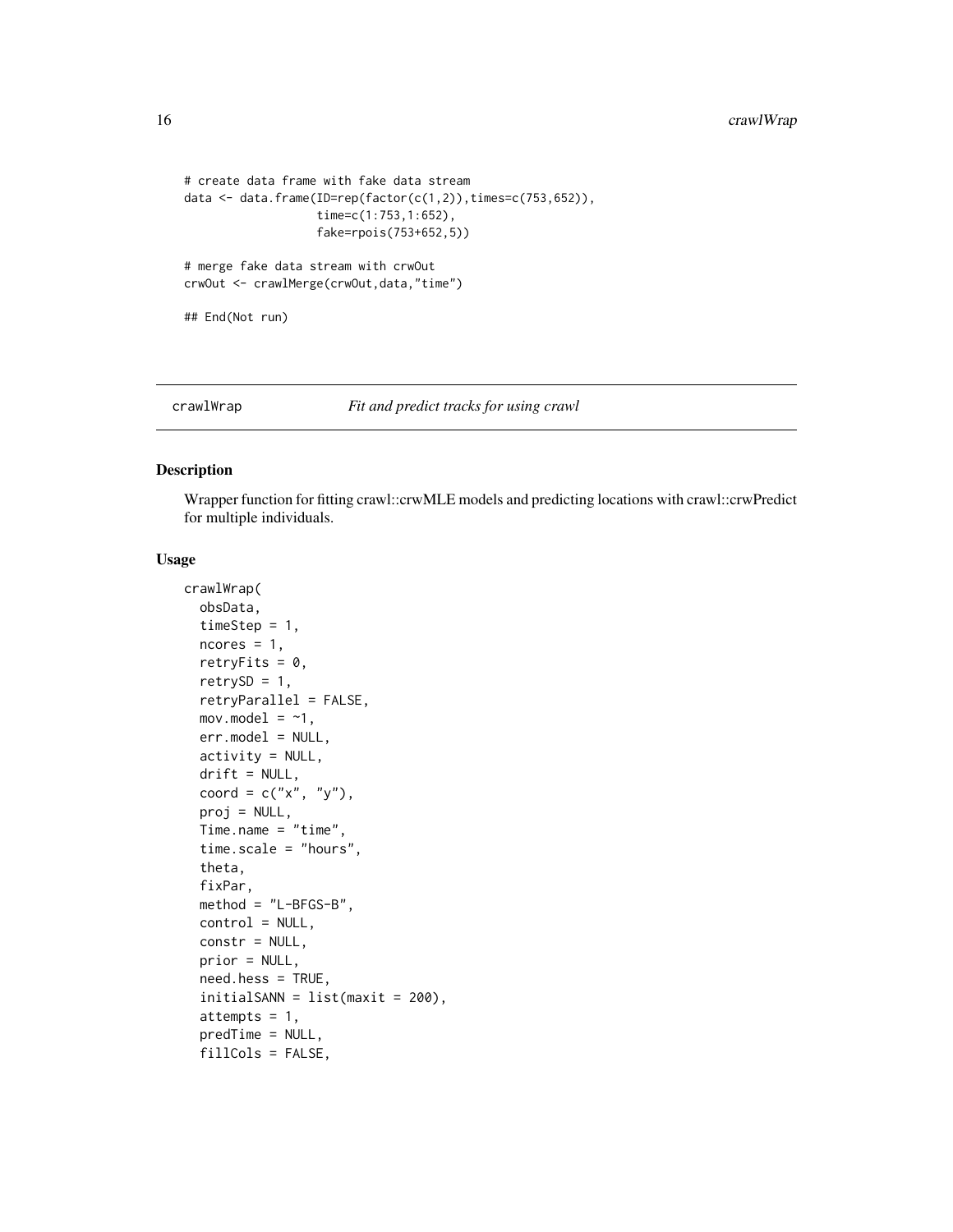# crawlWrap 17

```
coordLevel = NULL,
 ...
)
```
# Arguments

| obsData       | data.frame object containing fields for animal ID ('ID'), time of observation<br>(identified by Time. name, must be numeric or POSIXct), and observed locations<br>(x- and y- coordinates identified by coord), such as that returned by simData<br>when temporally-irregular observed locations or measurement error are included.<br>Alternatively, a SpatialPointsDataFrame or sf object will also be accepted, in<br>which case the coord values will be taken from the spatial data set and ignored<br>in the arguments. Note that crwMLE requires that longitude/latitude coordinates<br>be projected to UTM (i.e., easting/northing). For further details see crwMLE.                                                                                    |
|---------------|-----------------------------------------------------------------------------------------------------------------------------------------------------------------------------------------------------------------------------------------------------------------------------------------------------------------------------------------------------------------------------------------------------------------------------------------------------------------------------------------------------------------------------------------------------------------------------------------------------------------------------------------------------------------------------------------------------------------------------------------------------------------|
| timeStep      | Length of the time step at which to predict regular locations from the fitted<br>model. Unless pred Time is specified, the sequence of times is $seq(a_i, b_i, t, \text{timeStep})$<br>where a_i and b_i are the times of the first and last observations for individual i.<br>timeStep can be numeric (regardless of whether obsData[[Time.name]] is nu-<br>meric or POSIXct) or a character string (if obsData[[Time.name]] is of class<br>POSIXct) containing one of "sec", "min", "hour", "day", "DSTday", "week",<br>"month", "quarter" or "year". This can optionally be preceded by a positive inte-<br>ger and a space, or followed by "s" (e.g., "2 hours"; see seq. POSIXt). timeStep<br>is not used for individuals for which predTime is specified. |
| ncores        | Number of cores to use for parallel processing. Default: 1 (no parallel process-<br>ing).                                                                                                                                                                                                                                                                                                                                                                                                                                                                                                                                                                                                                                                                       |
| retryFits     | Number of times to attempt to achieve convergence and valid (i.e., not NaN)<br>variance estimates after the initial model fit.                                                                                                                                                                                                                                                                                                                                                                                                                                                                                                                                                                                                                                  |
| retrySD       | An optional list of scalars or vectors for each individual indicating the stan-<br>dard deviation to use for normal perturbations of theta when retryFits>0 (or<br>attempts>1). Instead of a list object, retrySD can also be a scalar or a vector, in<br>which case the same values are used for each each individual. If a scalar is pro-<br>vided, then the same value is used for each parameter. If a vector is provided, it<br>must be of length length (theta) for the corresponding individual(s). Default:<br>1, i.e., a standard deviation of 1 is used for all parameters of all individuals.<br>Ignored unless retryFits>0 (or attempts>1).                                                                                                         |
| retryParallel | Logical indicating whether or not to perform retryFits attempts for each indi-<br>vidual in parallel. Default: FALSE. Ignored unless retryFits>0 and ncores>1.<br>Note that when attempts are done in parallel (i.e. retryParallel=TRUE), the<br>current value for the log-likelihood of each individual and warnings about con-<br>vergence are not printed to the console.                                                                                                                                                                                                                                                                                                                                                                                    |
| mov্i>model   | List of mov.model objects (see crwMLE) containing an element for each individ-<br>ual. If only one movement model is provided, then the same movement model<br>is used for each individual.                                                                                                                                                                                                                                                                                                                                                                                                                                                                                                                                                                     |
| err.model     | List of err.model objects (see crwMLE) containing an element for each individ-<br>ual. If only one error model is provided, then the same error model is used for                                                                                                                                                                                                                                                                                                                                                                                                                                                                                                                                                                                               |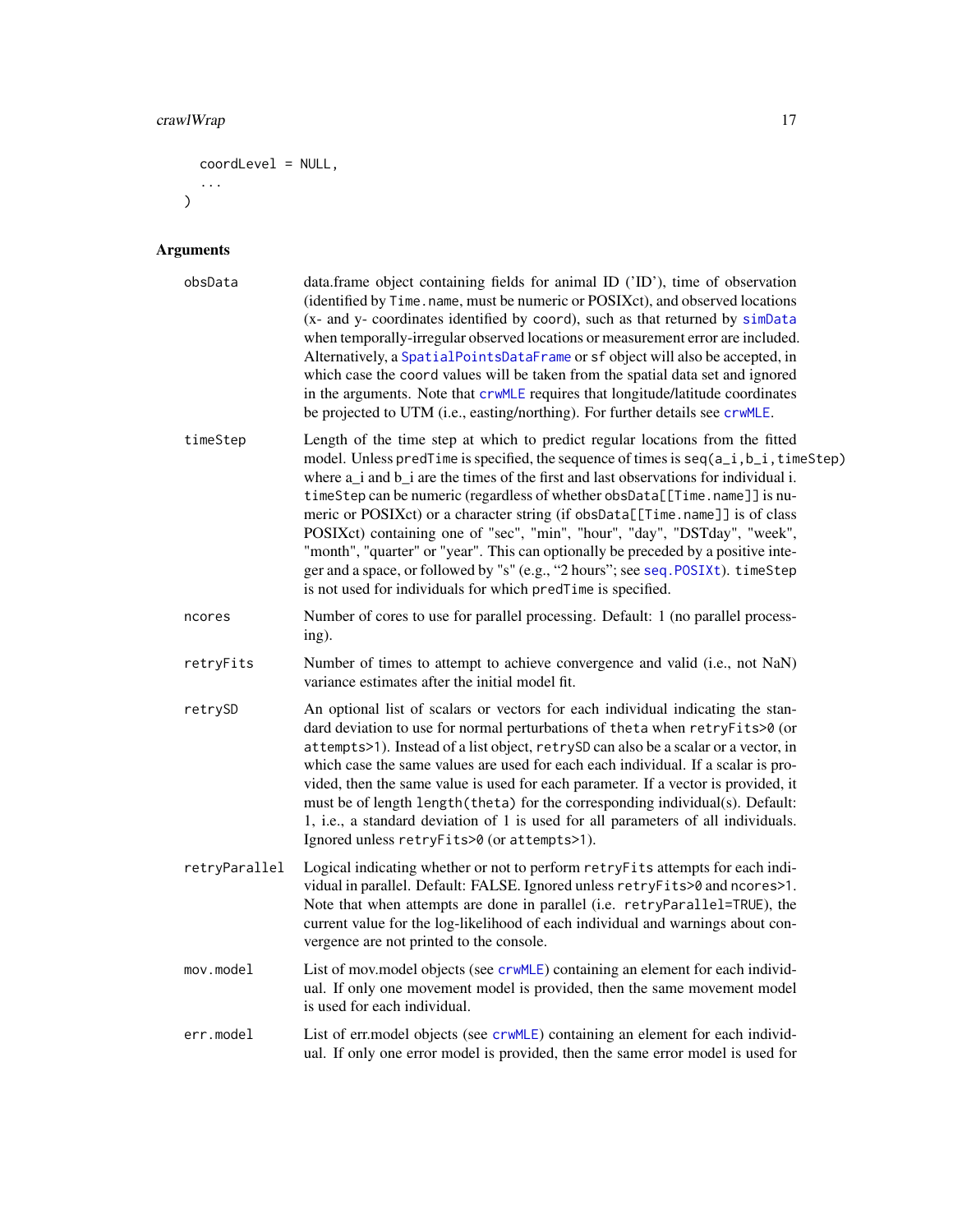|             | each individual (in which case the names of the err.model components cor-<br>responding to easting/longitudinal and northing/latitudinal location error must<br>match coord).                                                                                                                                                                                                    |
|-------------|----------------------------------------------------------------------------------------------------------------------------------------------------------------------------------------------------------------------------------------------------------------------------------------------------------------------------------------------------------------------------------|
| activity    | List of activity objects (see crwMLE) containing an element for each individual.<br>If only one activity covariate is provided, then the same activity covariate is used<br>for each individual.                                                                                                                                                                                 |
| drift       | List of drift objects (see crwMLE) containing an element for each individual. If<br>only one drift component is provided, then the same drift component is used for<br>each individual.                                                                                                                                                                                          |
| coord       | A 2-vector of character values giving the names of the "x" and "y" coordinates<br>in data. See crwMLE.                                                                                                                                                                                                                                                                           |
| proj        | A list of valid epsg integer codes or proj4string for obsData that does not inherit<br>either 'sf' or 'sp'. A valid 'crs' list is also accepted. Otherwise, ignored. If only<br>one proj is provided, then the same projection is used for each individual.                                                                                                                      |
| Time.name   | Character indicating name of the location time column. See crwMLE.                                                                                                                                                                                                                                                                                                               |
| time.scale  | character. Scale for conversion of POSIX time to numeric for modeling. De-<br>faults to "hours".                                                                                                                                                                                                                                                                                 |
| theta       | List of theta objects (see crwMLE) containing an element for each individual.<br>If only one theta is provided, then the same starting values are used for each<br>individual. If theta is not specified, then crwMLE default values are used (i.e.<br>each parameter is started at zero).                                                                                       |
| fixPar      | List of fixPar objects (see crwMLE) containing an element for each individual. If<br>only one fixPar is provided, then the same parameters are held fixed to the given<br>value for each individual. If fixPar is not specified, then no parameters are fixed.                                                                                                                   |
| method      | Optimization method that is passed to optim.                                                                                                                                                                                                                                                                                                                                     |
| control     | Control list which is passed to optim.                                                                                                                                                                                                                                                                                                                                           |
| constr      | List of constr objects (see crwMLE) containing an element for each individual.<br>If only one constr is provided, then the same box constraints for the parameters<br>are used for each individual.                                                                                                                                                                              |
| prior       | List of prior objects (see crwMLE) containing an element for each individual. If<br>only one prior is provided, then the same prior is used for each individual.                                                                                                                                                                                                                 |
| need.hess   | A logical value which decides whether or not to evaluate the Hessian for param-<br>eter standard errors                                                                                                                                                                                                                                                                          |
| initialSANN | Control list for optim when simulated annealing is used for obtaining start val-<br>ues. See details                                                                                                                                                                                                                                                                             |
| attempts    | The number of times likelihood optimization will be attempted in cases where<br>the fit does not converge or is otherwise non-valid. Note this is not the same as<br>retryFits because attempts only applies when the current fit clearly does not<br>appear to have converged; retryFits will proceed with additional model fitting<br>attempts regardless of the model output. |
| predTime    | List of predTime objects (see crwPredict) containing an element for each indi-<br>vidual. predTime can be specified as an alternative to the automatic sequences<br>generated according to timeStep. If only one predTime object is provided, then<br>the same prediction times are used for each individual.                                                                    |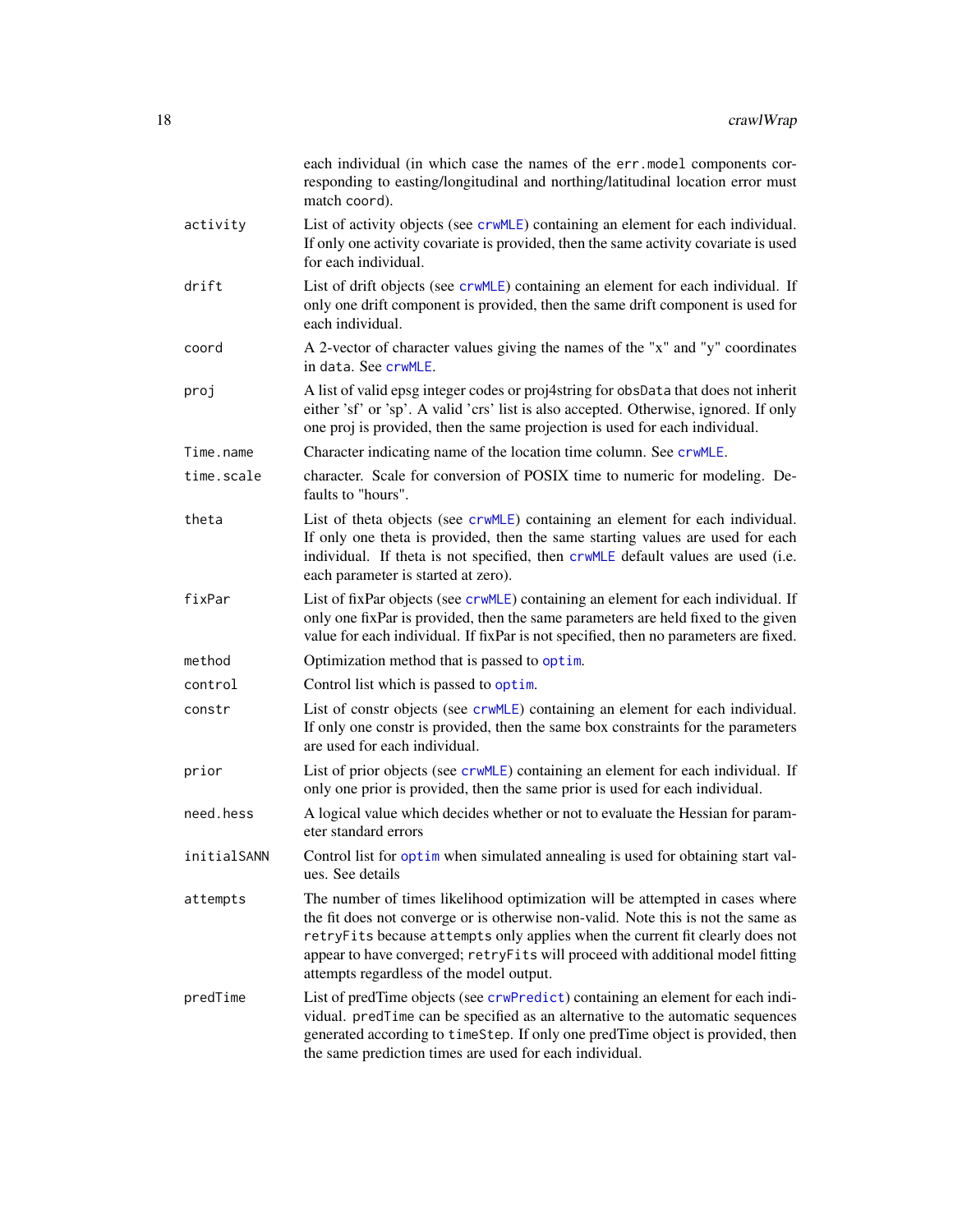#### crawlWrap 2012 2013 2014 2022 2023 2024 2022 2023 2024 2022 2023 2024 2022 2023 2024 2022 2023 2024 2022 2023 20

| fillCols   | Logical indicating whether or not to use the crawl::fillCols function for filling                                                   |
|------------|-------------------------------------------------------------------------------------------------------------------------------------|
|            | in missing values in obsData for which there is a single unique value. Default:                                                     |
|            | FALSE. If the output from crawlWrap is intended for analyses using fitHMM or                                                        |
|            | MIfitHMM, setting fillCols=TRUE should typically be avoided.                                                                        |
| coordLevel | Character string indicating the level of the hierarchy for the location data. Ig-<br>nored unless obsData includes a 'level' field. |
| $\cdot$    | Additional arguments that are ignored.                                                                                              |

#### Details

- Consult [crwMLE](#page-0-0) and [crwPredict](#page-0-0) for futher details about model fitting and prediction.
- Note that the names of the list elements corresponding to each individual in mov.model, err.model, activity, drift, theta, fixPar, constr, prior, and predTime must match the individual IDs in obsData. If only one element is provided for any of these arguments, then the same element will be applied to all individuals.

#### Value

A [crwData](#page-19-1) or [crwHierData](#page-19-2) object, i.e. a list of:

| crwFits    | A list of crwFit objects returned by crawl::crwMLE. See crwMLE                               |
|------------|----------------------------------------------------------------------------------------------|
| crwPredict | A crwPredict data frame with obsData merged with the predicted locations.<br>See crwPredict. |

The [crwData](#page-19-1) object is used in [MIfitHMM](#page-67-1) analyses that account for temporal irregularity or location measurement error.

#### See Also

#### [MIfitHMM](#page-67-1), [simData](#page-114-1)

#### Examples

```
## Not run:
# extract simulated obsData from example data
obsData <- miExample$obsData
# error ellipse model
err.model \le list(x= \sim ln.sd.x - 1, y = \sim ln.sd.y - 1, rho = \sim error.corr)
# Fit crwMLE models to obsData and predict locations
# at default intervals for both individuals
crwOut1 <- crawlWrap(obsData=obsData,
         theta=c(4,0),fixPar=c(1,1,NA,NA),err.model=err.model,attempts=100)
# Fit the same crwMLE models and predict locations
# at same intervals but specify for each individual using lists
crwOut2 <- crawlWrap(obsData=obsData,
         theta=list(c(4,0),c(4,0)), fixPar=list(c(1,1,NA,NA),c(1,1,NA,NA)),
```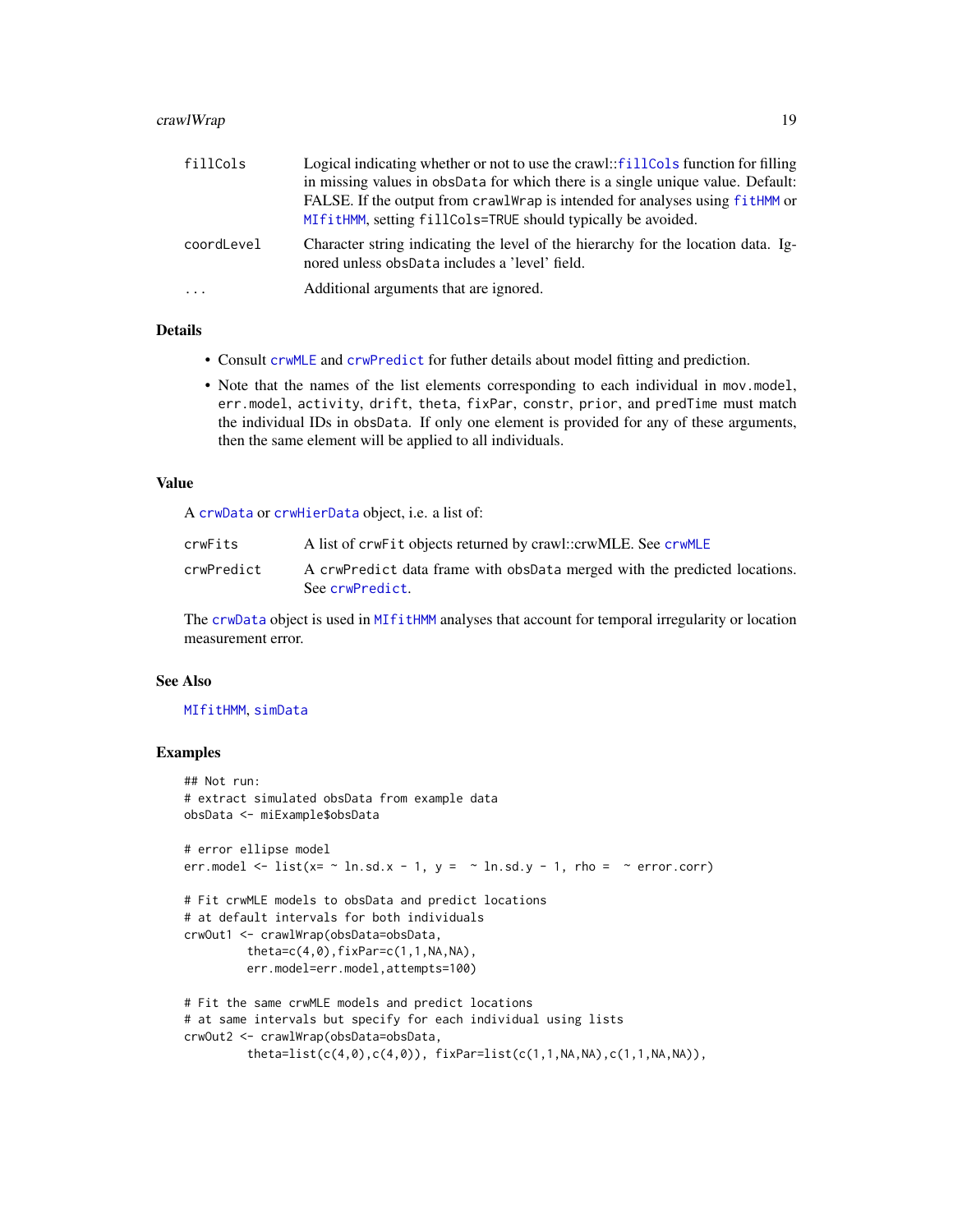#### <span id="page-19-0"></span>20 crwHierData and the contract of the contract of the contract of the contract of the contract of the contract of the contract of the contract of the contract of the contract of the contract of the contract of the contrac

```
err.model=list(err.model,err.model),
predTime=list('1'=seq(1,633),'2'=seq(1,686)))
```
## End(Not run)

<span id="page-19-1"></span>crwData *Constructor of* crwData *objects*

# Description

Constructor of crwData objects

#### Usage

crwData(m)

#### Arguments

m A list of attributes of crawl output: crwFits (a list of crwFit objects) and crwPredict (a crwPredict object)

#### Value

An object crwData.

#### See Also

[crawlWrap](#page-15-1), [MIfitHMM](#page-67-1)

<span id="page-19-2"></span>crwHierData *Constructor of* crwHierData *objects*

# Description

Constructor of crwHierData objects

# Usage

```
crwHierData(m)
```
#### Arguments

m A list of attributes of crawl output: crwFits (a list of crwFit objects) and crwPredict (a crwPredict object)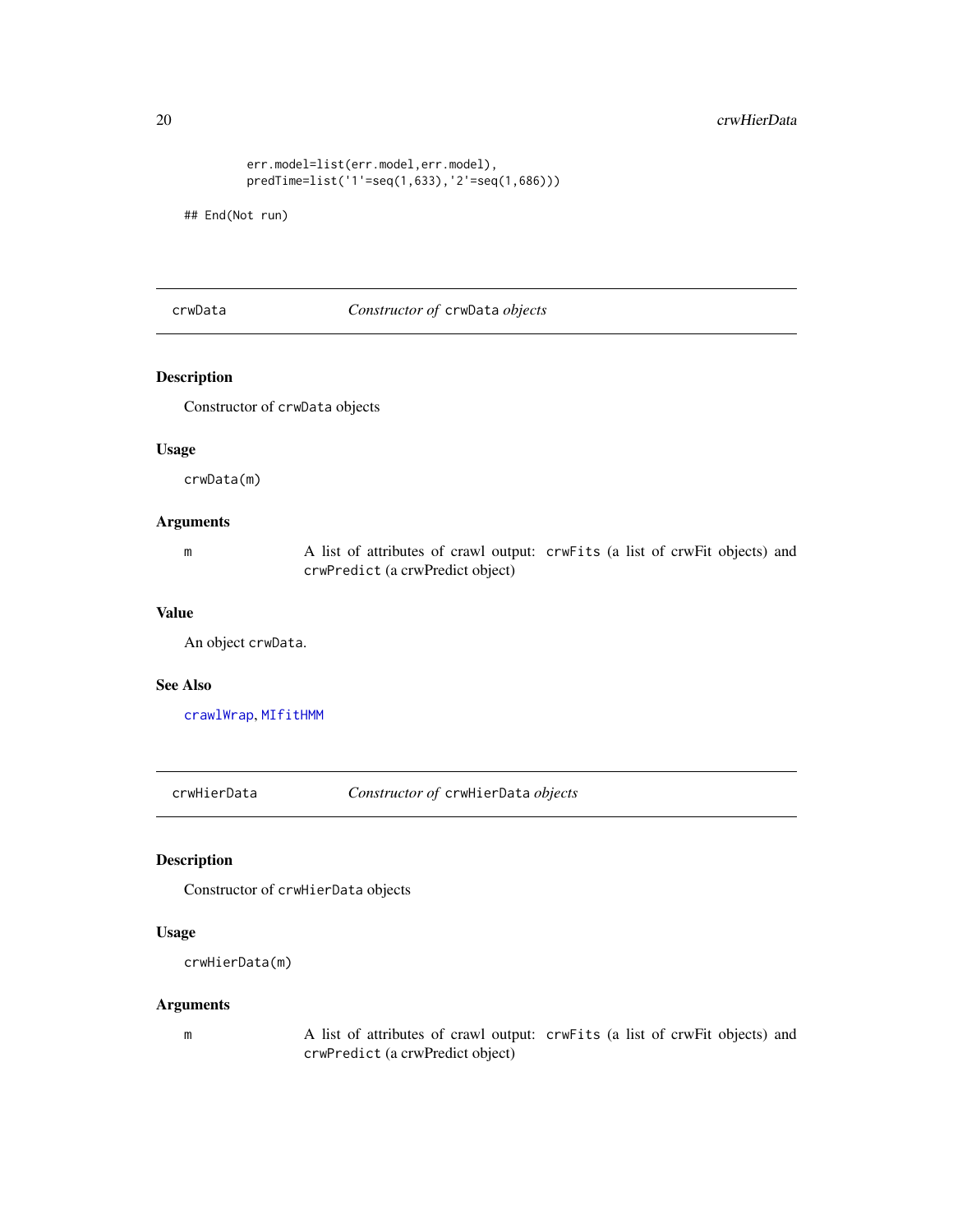#### <span id="page-20-0"></span>crwHierSim 21

# Value

An object crwHierData.

# See Also

[crawlWrap](#page-15-1), [MIfitHMM](#page-67-1)

crwHierSim *Constructor of* crwHierSim *objects*

# Description

Constructor of crwHierSim objects

#### Usage

crwHierSim(m)

#### Arguments

m A list of attributes required for multiple imputation data generated from a [crwHierData](#page-19-2) object using [MIfitHMM](#page-67-1): miData (a list of [momentuHMMData](#page-81-2) objects), and crwSimulator (a list of [crwSimulator](#page-0-0) objects). crwHierSim objects are returned by [MIfitHMM](#page-67-1) when argument miData is a [crwHierData](#page-19-2) object and argument fit=FALSE.

#### Value

An object crwHierSim.

crwSim *Constructor of* crwSim *objects*

#### Description

Constructor of crwSim objects

#### Usage

crwSim(m)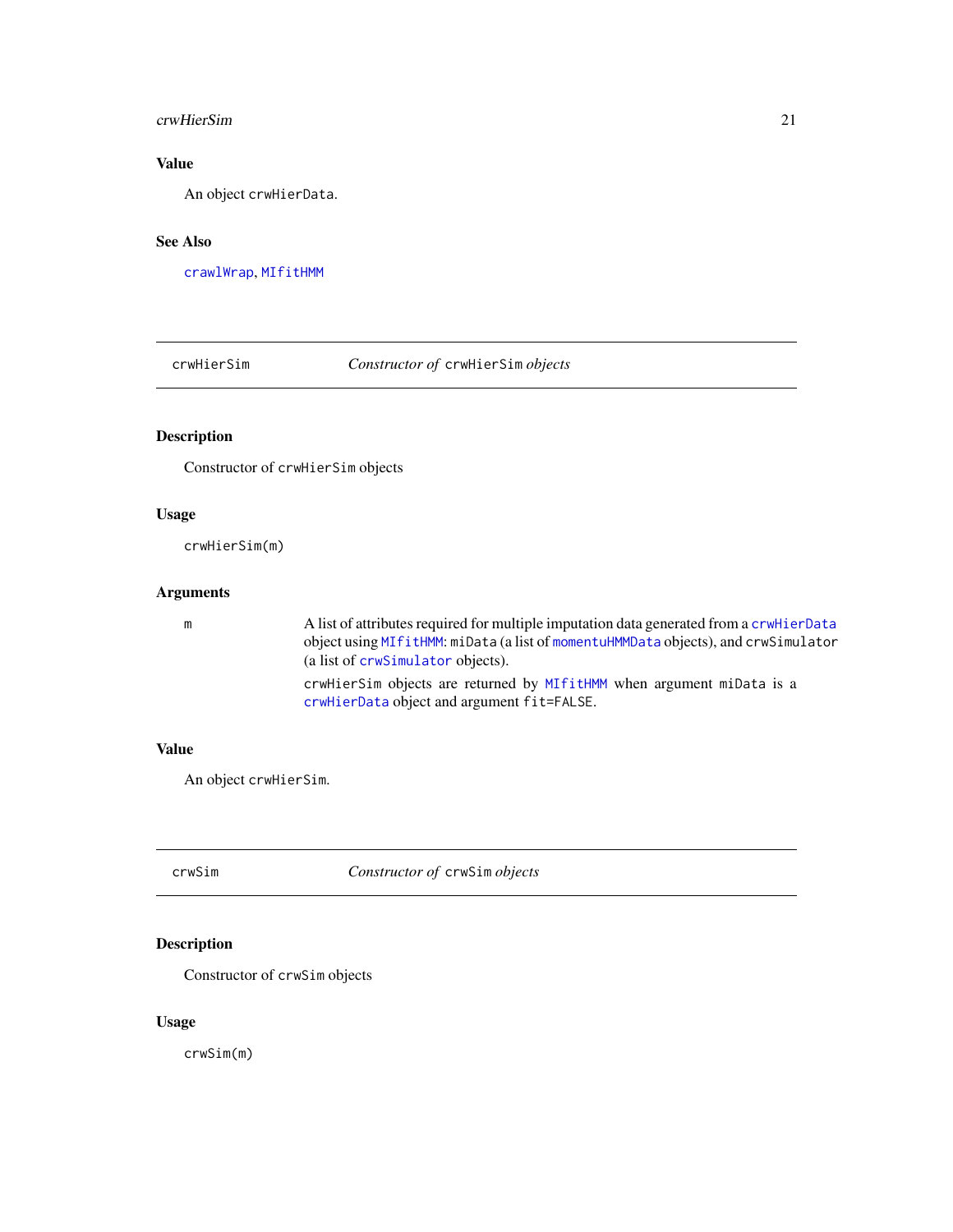# <span id="page-21-0"></span>Arguments

| m | A list of attributes required for multiple imputation data generated from a crwData<br>object using MIfitHMM: miData (a list of momentuHMMData objects), and crwSimulator<br>(a list of crwSimulator objects). |
|---|----------------------------------------------------------------------------------------------------------------------------------------------------------------------------------------------------------------|
|   | crwSim objects are returned by MIfitHMM when argument miData is a crwData<br>object and argument fit=FALSE.                                                                                                    |

#### Value

An object crwSim.

dbern\_rcpp *Bernoulli density function*

# Description

Probability density function of the Bernoulli distribution (written in C++)

# Usage

dbern\_rcpp(x, prob, foo)

# Arguments

| X    | Vector of quantiles                      |
|------|------------------------------------------|
| prob | success probability                      |
| foo  | Unused (for compatibility with template) |

#### Value

Vector of densities

| dbeta_rcpp | Probability density function of the beta distribution (written in $C++$ ) |  |
|------------|---------------------------------------------------------------------------|--|
|------------|---------------------------------------------------------------------------|--|

# Description

Probability density function of the beta distribution (written in C++)

# Usage

dbeta\_rcpp(x, shape1, shape2)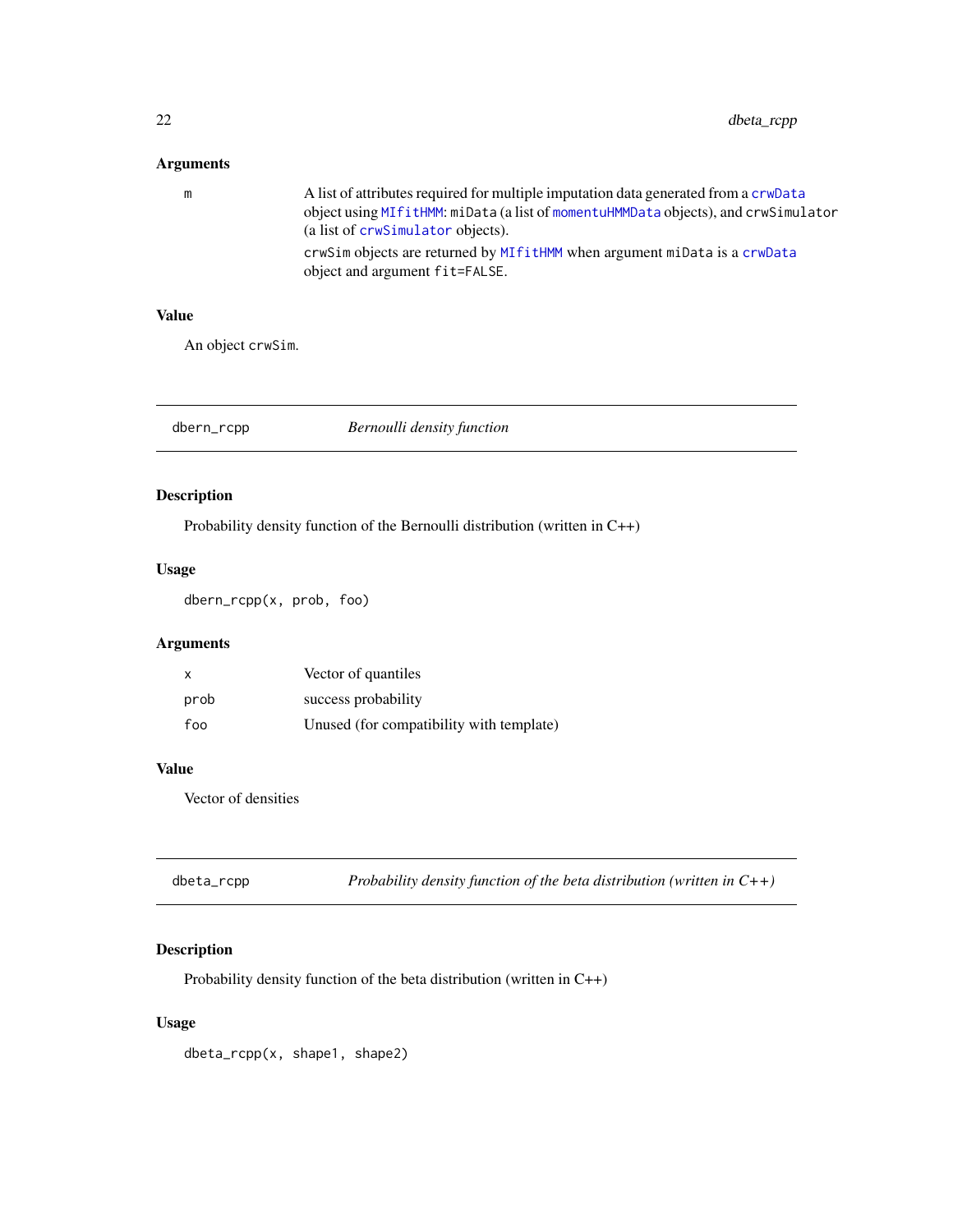#### <span id="page-22-0"></span>dcat\_rcpp 23

# Arguments

| x      | Vector of quantiles |
|--------|---------------------|
| shape1 | Shape1              |
| shape2 | Shape2              |

# Value

Vector of densities

# dcat\_rcpp *Categorical density function*

# Description

Probability density function of the categorical distribution (written in C++)

# Usage

dcat\_rcpp(x, prob, foo)

# Arguments

| $\times$ | Vector of quantiles                      |
|----------|------------------------------------------|
| prob     | success probability                      |
| foo      | Unused (for compatibility with template) |

#### Value

Vector of densities

dexp\_rcpp *Exponential density function*

# Description

Probability density function of the exponential distribution (written in C++)

# Usage

dexp\_rcpp(x, rate, foo)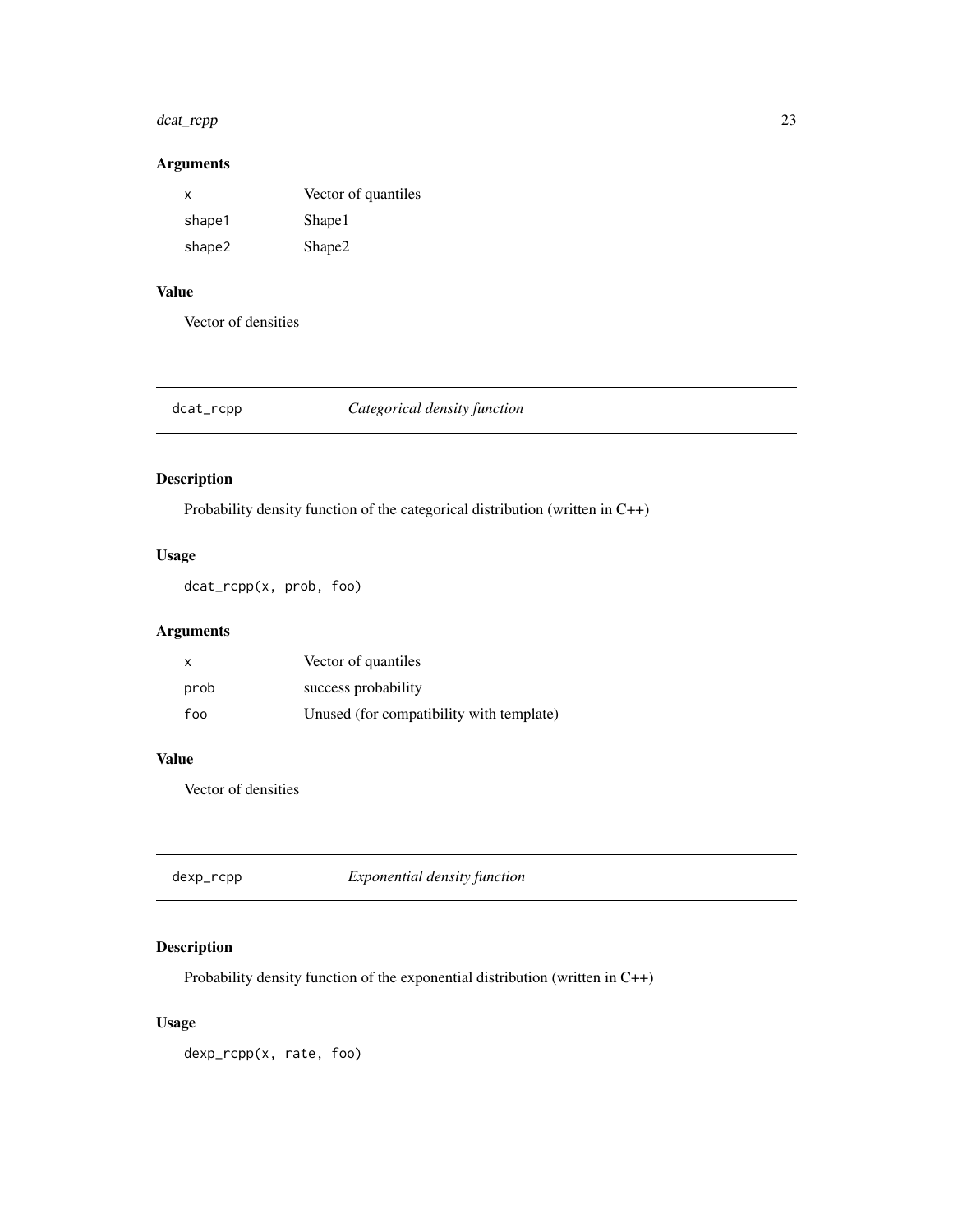<span id="page-23-0"></span>24 distAngle

# Arguments

| $\mathsf{X}$ | Vector of quantiles                      |
|--------------|------------------------------------------|
| rate         | Rate                                     |
| foo          | Unused (for compatibility with template) |

# Value

Vector of densities

| Gamma density function<br>dgamma_rcpp |
|---------------------------------------|
|---------------------------------------|

# Description

Probability density function of the gamma distribution (written in C++)

# Usage

dgamma\_rcpp(x, mu, sigma)

# Arguments

| $\mathsf{X}$ | Vector of quantiles |
|--------------|---------------------|
| mu           | Mean                |
| sigma        | Standard deviation  |

#### Value

Vector of densities

| distAngle | Calculate distance between points y and z and turning angle between |
|-----------|---------------------------------------------------------------------|
|           | <i>points x, y, and z</i>                                           |

# Description

Calculate distance between points y and z and turning angle between points x, y, and z

# Usage

 $distAngle(x, y, z, type = "UTM", angleCov = TRUE)$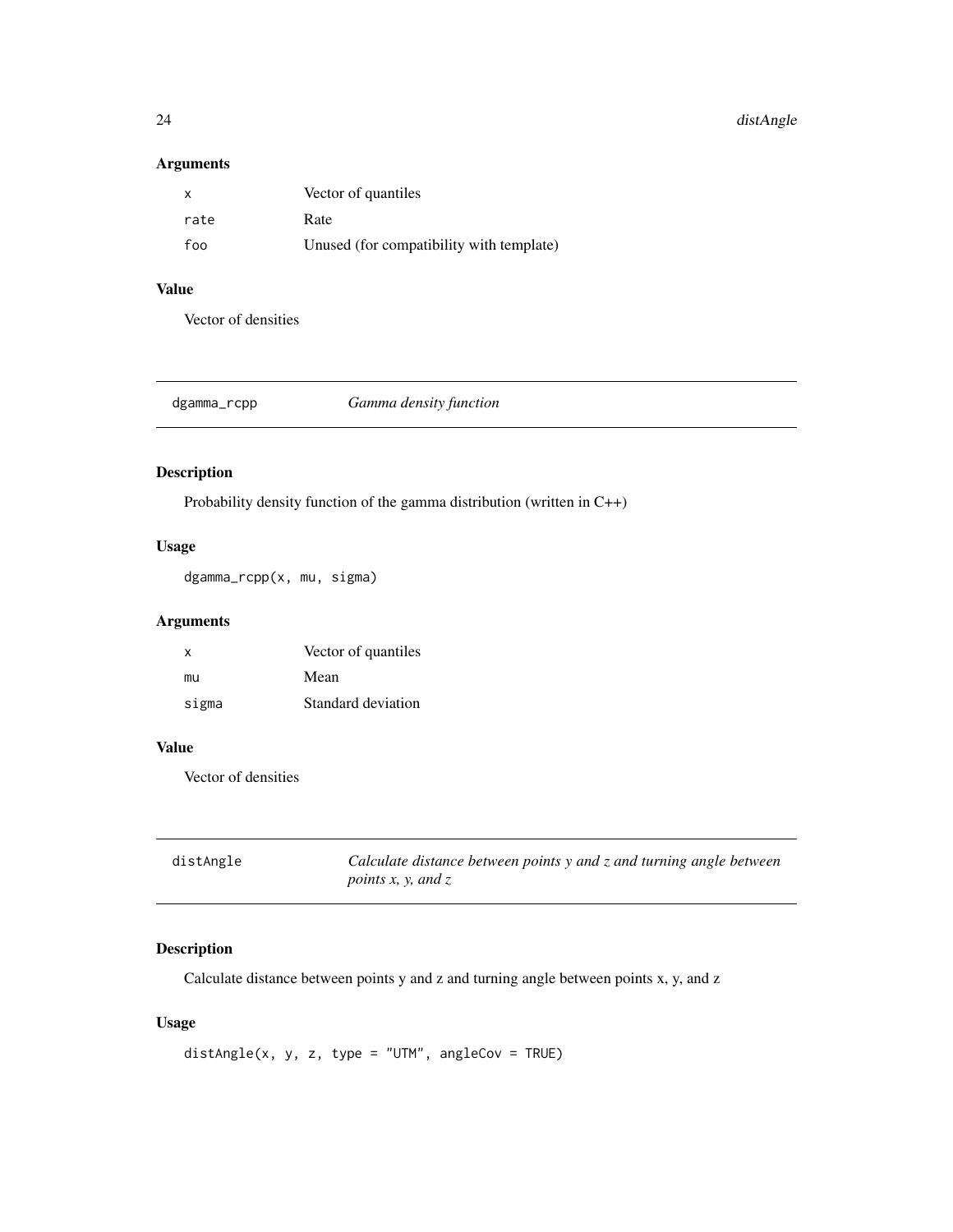# <span id="page-24-0"></span>dlnorm\_rcpp 25

#### Arguments

| $\mathsf{x}$ | location 1                                                                                                               |
|--------------|--------------------------------------------------------------------------------------------------------------------------|
| y            | location 2                                                                                                               |
| z            | location 3                                                                                                               |
| type         | 'UTM' if easting/northing provided (the default), 'LL' if longitude/latitude                                             |
| angleCov     | logical indicating to not return NA when $x=y$ or $y=z$ . Default: TRUE (i.e. NA<br>is not returned if $x=y$ or $y=z$ ). |

# Details

Used in [prepData](#page-103-1) and [simData](#page-114-1) to get distance and turning angle covariates between locations  $(x1,x2)$ ,  $(y1,y2)$  and activity center  $(z1,z2)$ .

If type='LL' then distance is calculated as great circle distance using [spDistsN1](#page-0-0), and turning angle is calculated based on initial bearings using [bearing](#page-0-0).

#### Value

2-vector with first element the distance between y and z and second element the turning angle between  $(x,y)$  and  $(y,z)$ .

dlnorm\_rcpp *Log-normal density function*

# Description

Probability density function of the log-normal distribution (written in C++)

#### Usage

```
dlnorm_rcpp(x, meanlog, sdlog)
```
#### Arguments

| X       | Vector of quantiles                                     |
|---------|---------------------------------------------------------|
| meanlog | Mean of the distribution on the log-scale               |
| sdlog   | Standard deviation of the distribution on the log-scale |

#### Value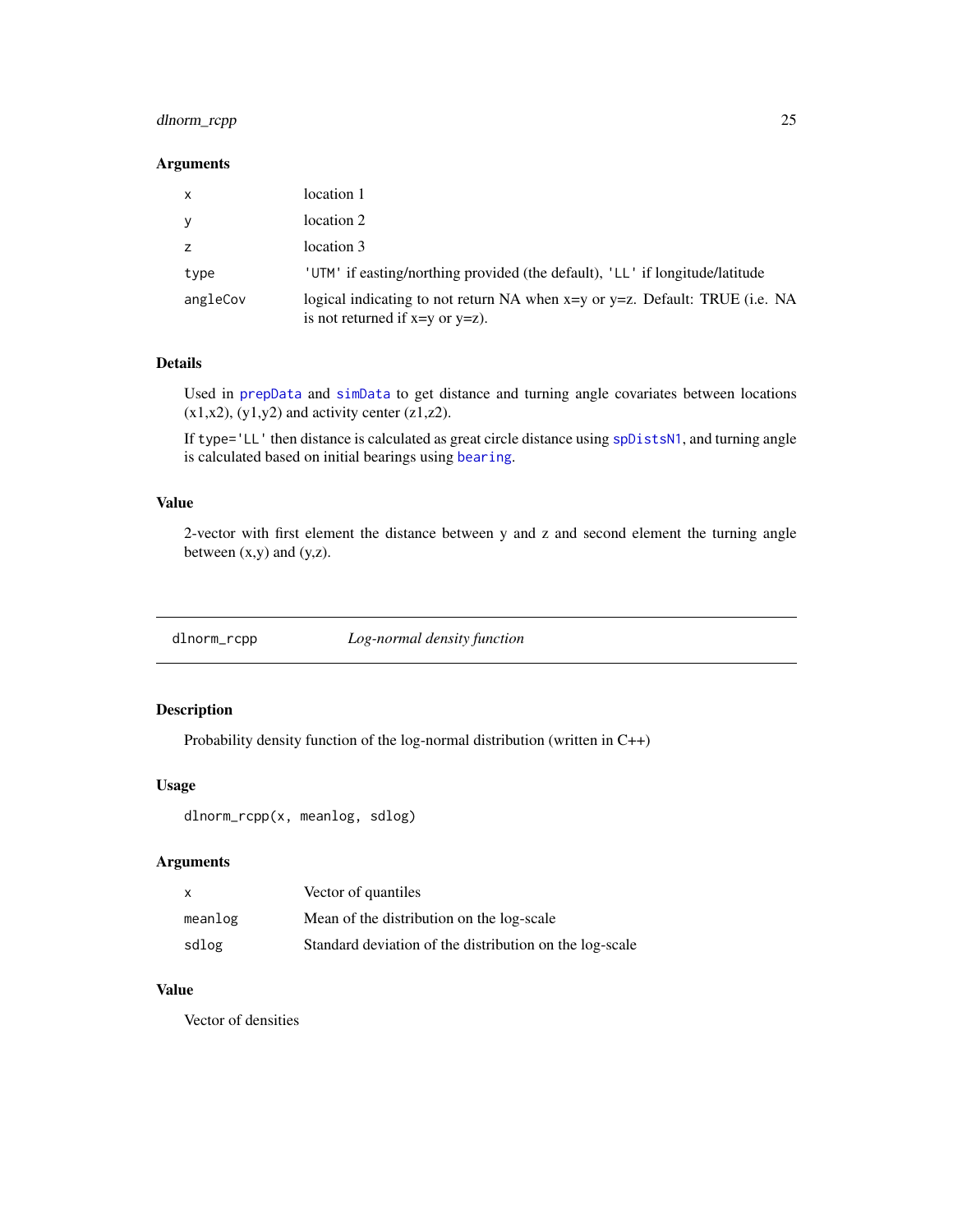<span id="page-25-0"></span>

Probability density function of the logistic distribution (written in C++)

#### Usage

```
dlogis_rcpp(x, location, scale)
```
# Arguments

| x        | Vector of quantiles      |
|----------|--------------------------|
| location | mean of the distribution |
| scale    | Dispersion parameter     |

# Value

Vector of densities

| dmvnorm_rcpp | $C++$ implementation of multivariate Normal probability density func- |
|--------------|-----------------------------------------------------------------------|
|              | <i>tion for multiple inputs</i>                                       |

# Description

C++ implementation of multivariate Normal probability density function for multiple inputs

# Usage

```
dmvnorm_rcpp(x, mean, varcovM)
```
# Arguments

| $\mathsf{X}$ | data matrix of dimension $p \times n$ , p being the dimension of the data and n the<br>number of data points. |
|--------------|---------------------------------------------------------------------------------------------------------------|
| mean         | mean vectors matrix of dimension p x n                                                                        |
| varcovM      | list of length n of variance-covariance matrices, each of dimensions p x p.                                   |

# Value

matrix of densities of dimension K x n.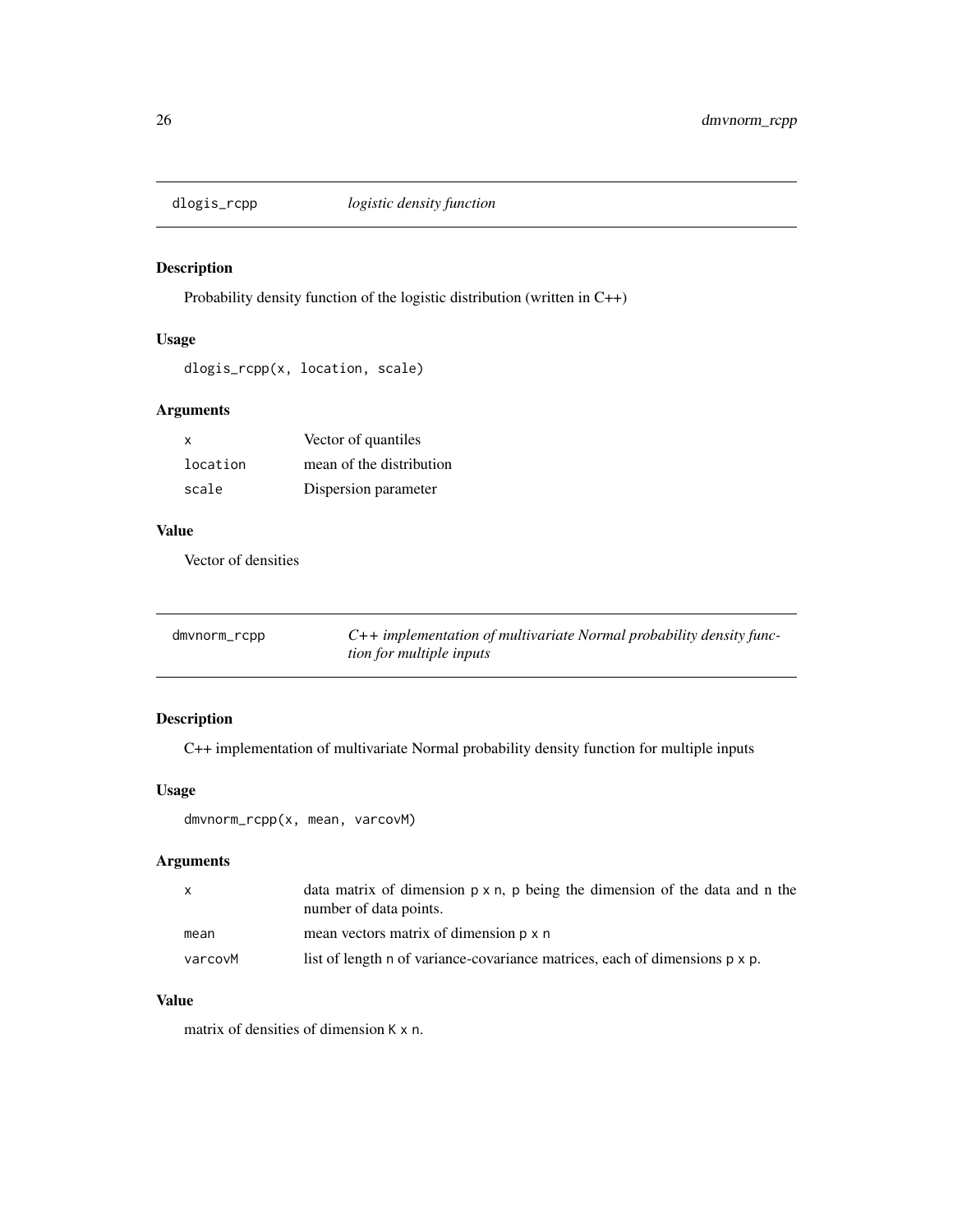<span id="page-26-0"></span>

Probability density function of the negative binomial distribution (written in C++)

# Usage

dnbinom\_rcpp(x, mu, size)

# Arguments

| $\mathsf{X}$ | Vector of quantiles      |
|--------------|--------------------------|
| mu           | Mean of the distribution |
| size         | Dispersion parameter     |

# Value

Vector of densities

|--|

# Description

Probability density function of the normal distribution (written in C++)

# Usage

dnorm\_rcpp(x, mean, sd)

# Arguments

| $\times$ | Vector of quantiles                    |
|----------|----------------------------------------|
| mean     | Mean of the distribution               |
| .sd      | Standard deviation of the distribution |

# Value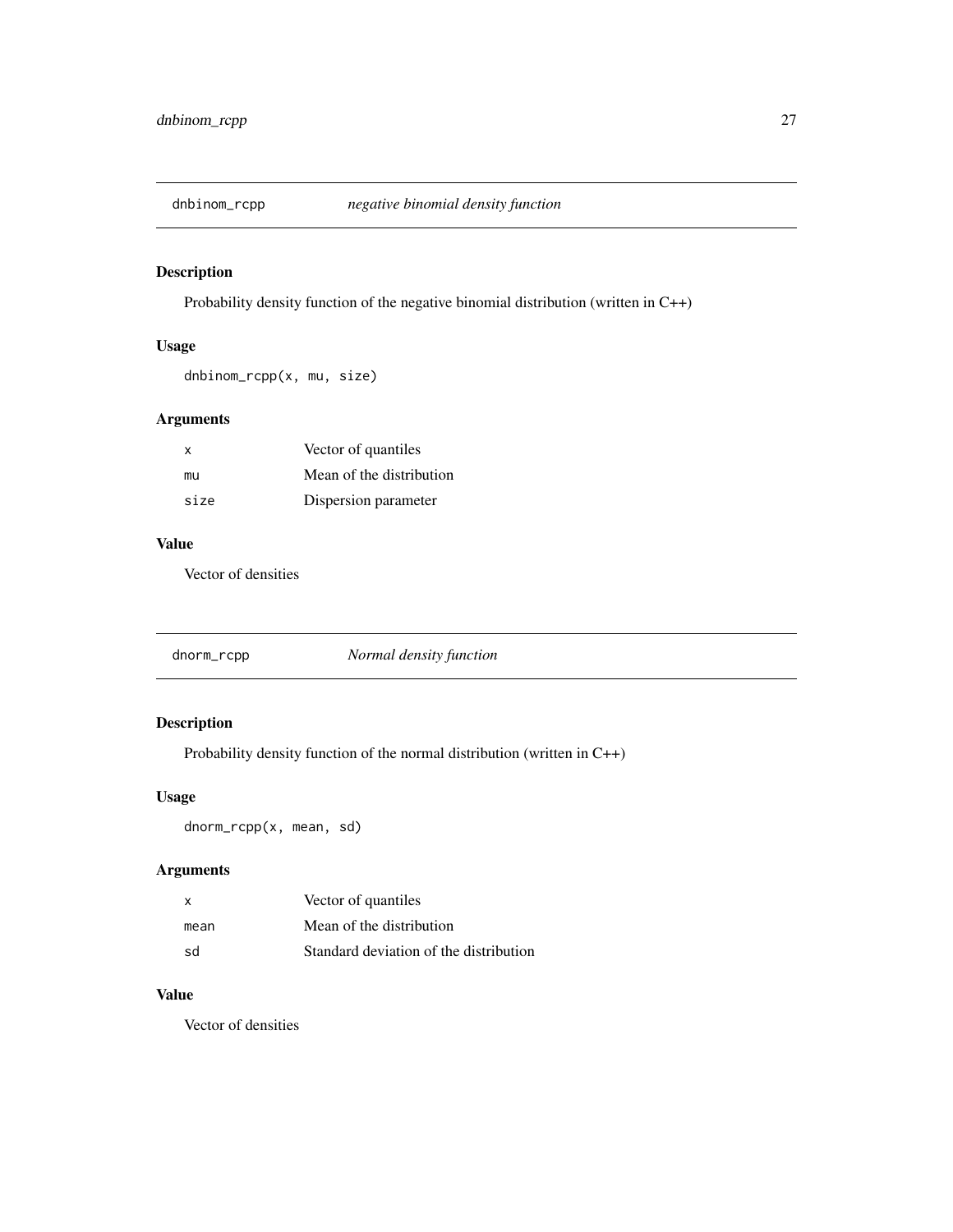<span id="page-27-0"></span>

Probability density function of the Poisson distribution (written in C++)

# Usage

dpois\_rcpp(x, rate, foo)

# Arguments

| $\mathsf{x}$ | Vector of quantiles                      |
|--------------|------------------------------------------|
| rate         | Rate                                     |
| foo          | Unused (for compatibility with template) |

# Value

Vector of densities

| dt_rcpp | student t density function |  |
|---------|----------------------------|--|
|---------|----------------------------|--|

# Description

Probability density function of non-central student t (written in C++)

# Usage

dt\_rcpp(x, df, ncp)

# Arguments

| x   | Vector of quantiles      |
|-----|--------------------------|
| df  | degrees of freedom       |
| ncp | non-centrality parameter |

# Value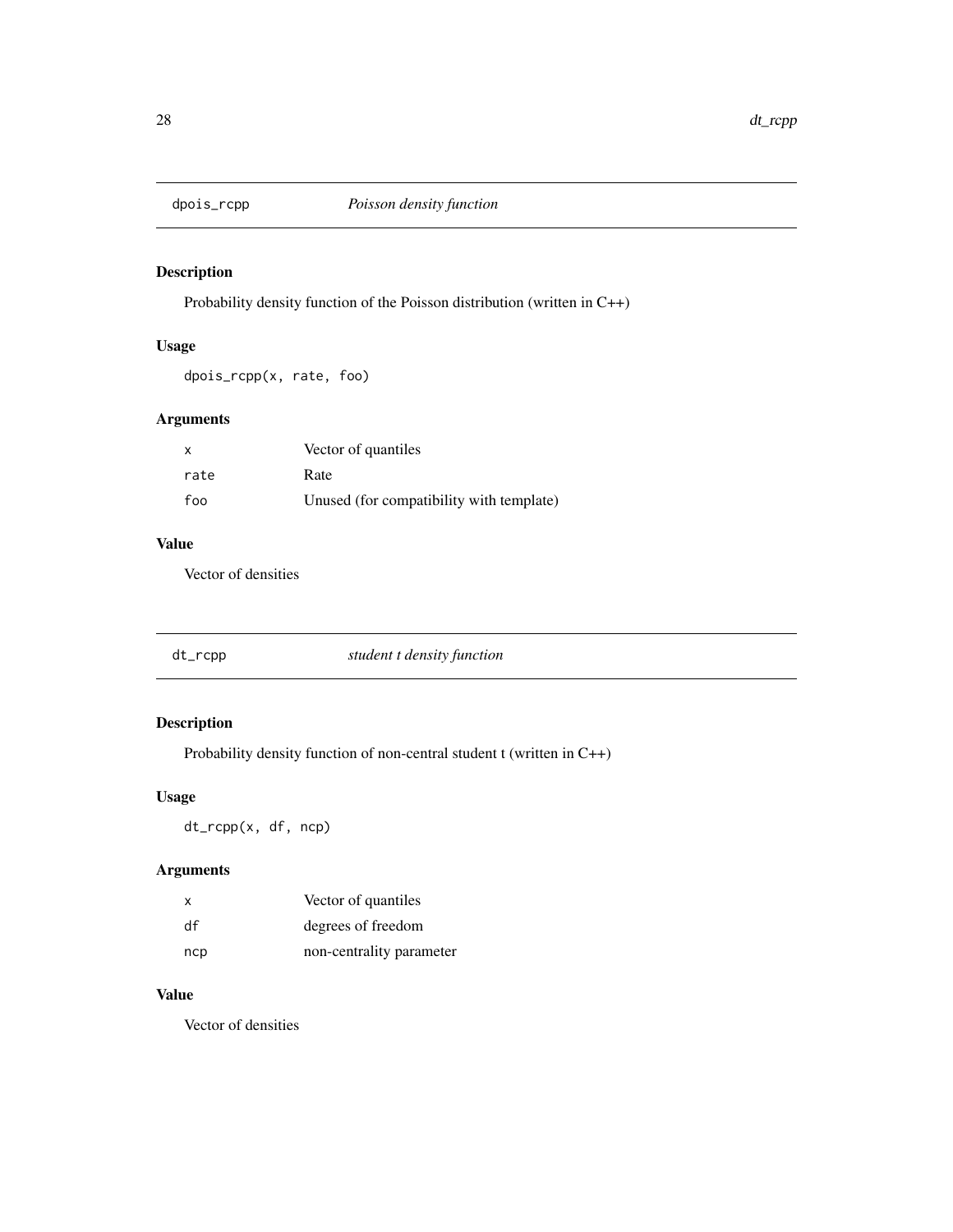<span id="page-28-0"></span>

Probability density function of the Von Mises distribution, defined as a function of the modified Bessel function of order 0 (written in C++)

#### Usage

dvm\_rcpp(x, mu, kappa)

# Arguments

| x     | Vector of quantiles |
|-------|---------------------|
| mu    | Mean                |
| kappa | Concentration       |

# Value

Vector of densities

dweibull\_rcpp *Weibull density function*

# Description

Probability density function of the Weibull distribution (written in C++)

# Usage

dweibull\_rcpp(x, shape, scale)

#### Arguments

| X     | Vector of quantiles |
|-------|---------------------|
| shape | <b>Shape</b>        |
| scale | Scale               |

# Value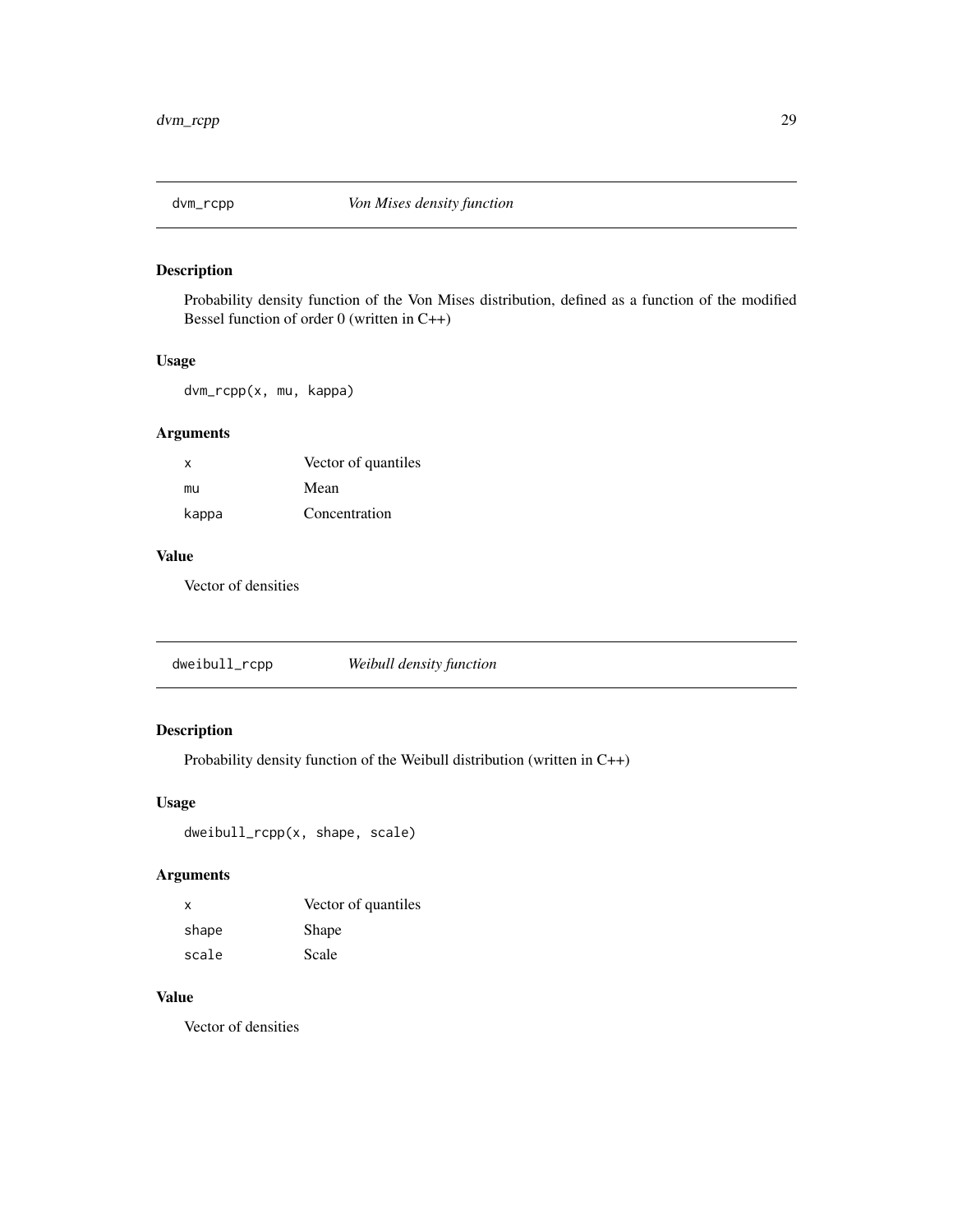<span id="page-29-0"></span>

Probability density function of the wrapped Cauchy distribution (written in C++)

#### Usage

dwrpcauchy\_rcpp(x, mu, rho)

#### Arguments

| X   | Vector of quantiles |
|-----|---------------------|
| mu  | Mean                |
| rho | Concentration       |

#### Value

Vector of densities

| exampleData | Example dataset |  |
|-------------|-----------------|--|
|-------------|-----------------|--|

# Description

These data are used in the examples and tests of functions to keep them as short as possible.

#### Usage

example

miExample

forest

#### Details

example is a list of the following objects for demonstrating [fitHMM](#page-32-1):

- m A [momentuHMM](#page-81-1) object
- simPar The parameters used to simulate data
- par0 The initial parameters in the optimization to fit m

miExample is a list of the following objects for demonstrating [crawlWrap](#page-15-1), [MIfitHMM](#page-67-1), and [MIpool](#page-76-1):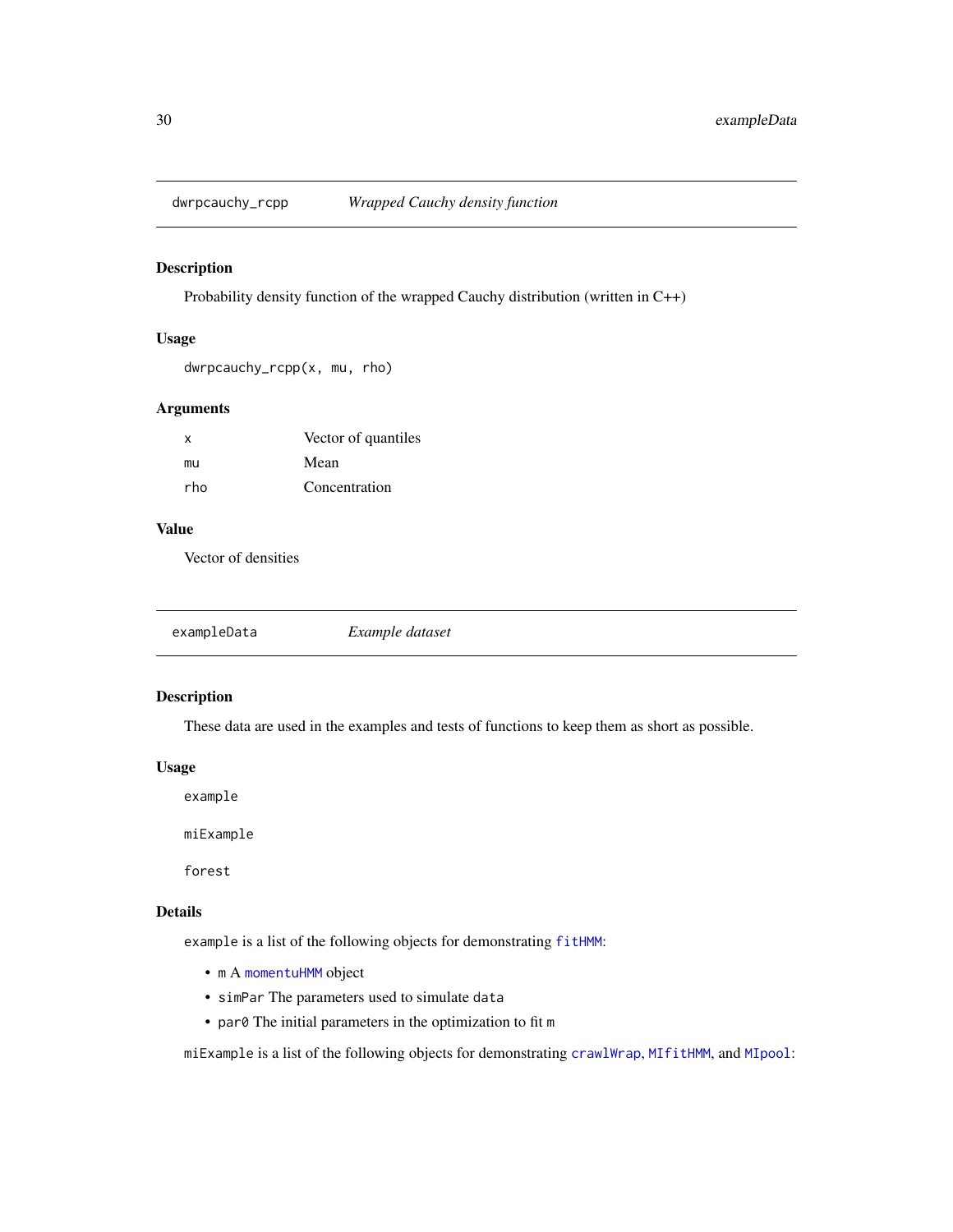# <span id="page-30-0"></span>expandPar 31

- obsData Simulated observation data with measurement error and temporal irregularity (generated by [simData](#page-114-1))
- bPar initial parameter estimates for MIfitHMM examples

forest is a simulated spatial covariate [raster](#page-0-0) object of the RasterLayer class

| expandPar | Expand vector of free working parameters to vector of all working pa- |
|-----------|-----------------------------------------------------------------------|
|           | rameters including any fixed parameters (used in fitHMM.R and nLog-   |
|           | Like.R)                                                               |

# Description

Expand vector of free working parameters to vector of all working parameters including any fixed parameters (used in fitHMM.R and nLogLike.R)

#### Usage

```
expandPar(
  optPar,
  optInd,
  fixPar,
  wparIndex,
  betaCons,
  deltaCons,
  nbStates,
  nbCovsDelta,
  stationary,
  nbCovs,
 nbRecovs = 0,
 mixtures = 1,
 nbCovsPi = 0
)
```
Arguments

| optPar    | vector of free working parameters                                                                                                                              |
|-----------|----------------------------------------------------------------------------------------------------------------------------------------------------------------|
| optInd    | indices of constrained parameters                                                                                                                              |
| fixPar    | Vector of working parameters which are assumed known prior to fitting the<br>model (NA indicates parameters is to be estimated)                                |
| wparIndex | Vector of indices for the elements of fixPar that are not NA                                                                                                   |
| betaCons  | Matrix of the same dimension as beta0 composed of integers identifying any<br>equality constraints among the t.p.m. parameters.                                |
| deltaCons | Matrix of the same dimension as delta to composed of integers identifying any<br>equality constraints among the initial distribution working scale parameters. |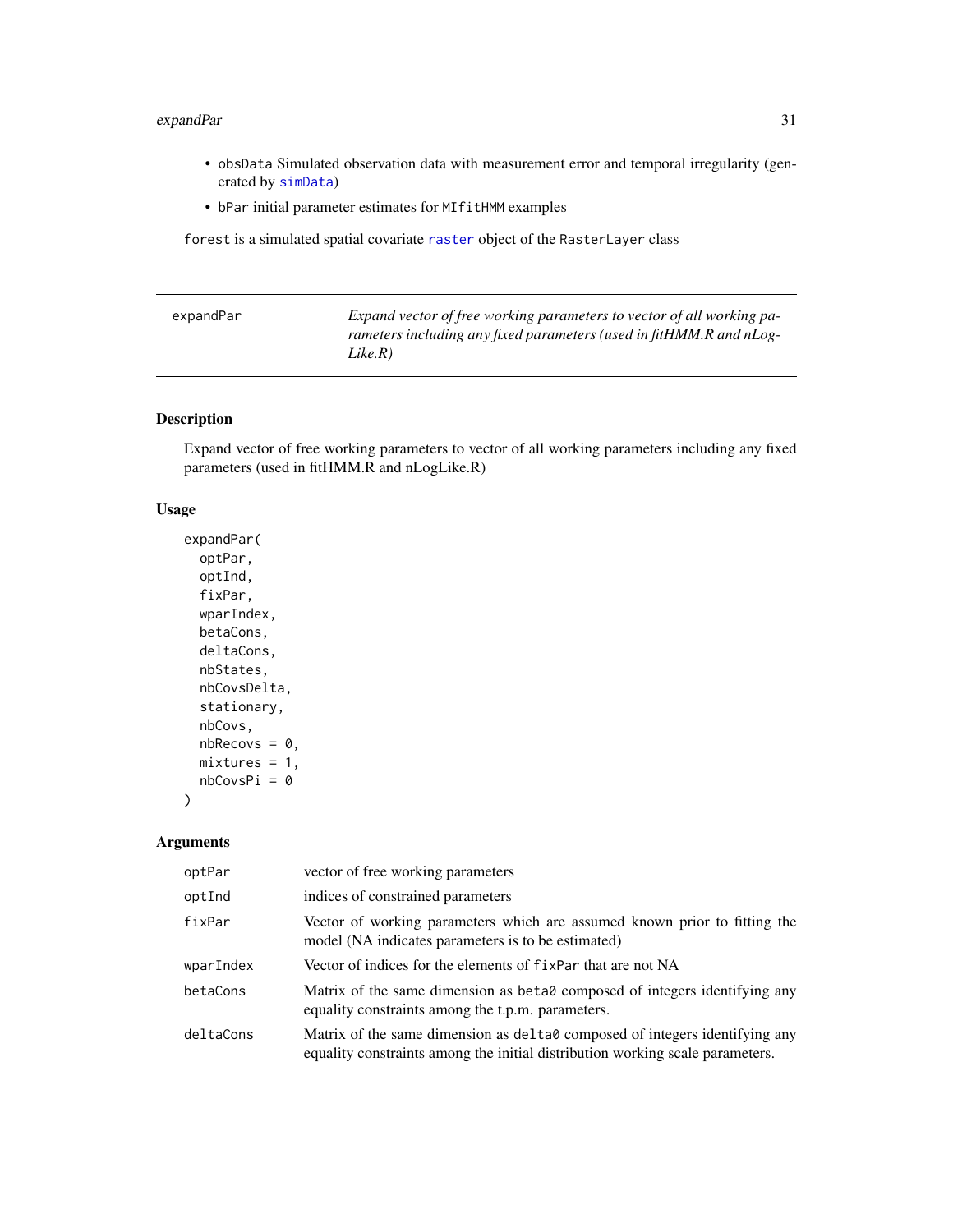| nbStates    | Number of states of the HMM                                                                                                                                                                          |
|-------------|------------------------------------------------------------------------------------------------------------------------------------------------------------------------------------------------------|
| nbCovsDelta | Number of initial distribution covariates                                                                                                                                                            |
| stationary  | FALSE if there are time-varying covariates in formula or any covariates in formulaDelta.<br>If TRUE, the initial distribution is considered equal to the stationary distribution.<br>Default: FALSE. |
| nbCovs      | Number of t.p.m. covariates                                                                                                                                                                          |
| nbRecovs    | Number of recharge covariates                                                                                                                                                                        |
| mixtures    | Number of mixtures for the state transition probabilities                                                                                                                                            |
| nbCovsPi    | Number of mixture probability covariates                                                                                                                                                             |

#### Value

A vector of all working parameters including any fixed parameters

#### Examples

```
## Not run:
nbStates <- 2
stepDist <- "gamma" # step distribution
angleDist <- "vm" # turning angle distribution
# extract data from momentuHMM example
data <- example$m$data
### 1. fit the model to the simulated data
# define initial values for the parameters
mu0 < -c(20, 70)sigma0 <- c(10,30)
kappa0 < -c(1,1)stepPar <- c(mu0,sigma0) # no zero-inflation, so no zero-mass included
anglePar <- kappa0 # not estimating angle mean, so not included
formula <- ~cov1+cos(cov2)
# constrain cov1 effect to state 1 -> 2 and cov2 effect to state 2 -> 1
fixPar <- list(beta=c(NA,NA,0,NA,0,NA))
m <- fitHMM(data=data,nbStates=nbStates,dist=list(step=stepDist,angle=angleDist),
            Par0=list(step=stepPar,angle=anglePar),formula=formula,fixPar=fixPar)
# convert free parameter vector (m$mod$wpar) to full set of working parameters (m$mod$estimate)
est <- momentuHMM:::expandPar(m$mod$wpar,m$conditions$optInd,unlist(m$conditions$fixPar),
                    m$conditions$wparIndex,m$conditions$betaCons,m$conditions$deltaCons,
                              nbStates,
                         ncol(m$covsDelta)-1,m$conditions$stationary,nrow(m$mle$beta)-1)
all(est==m$mod$estimate)
```
## End(Not run)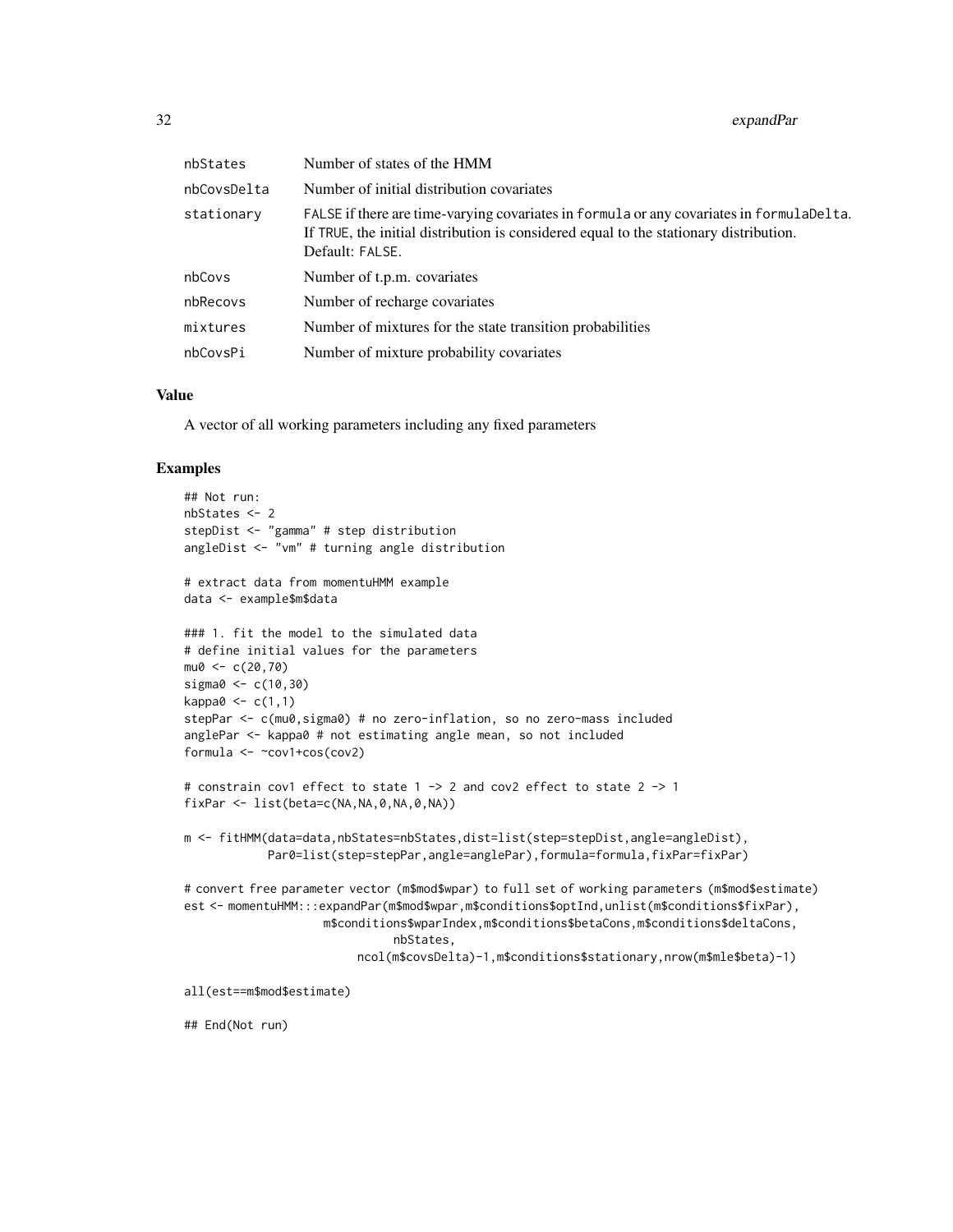<span id="page-32-1"></span><span id="page-32-0"></span>

Fit a (multivariate) hidden Markov model to the data provided, using numerical optimization of the log-likelihood function.

#### Usage

```
fitHMM(data, ...)
## S3 method for class 'momentuHMMData'
fitHMM(
  data,
 nbStates,
 dist,
 Par0,
 beta = NULL,delta0 = NULL,
  estAngleMean = NULL,
  circularAngleMean = NULL,
  formula = -1,
  formulaDelta = NULL,
  stationary = FALSE,
 mixtures = 1,
  formulaPi = NULL,
  nlmPar = list(),fit = TRUE,DM = NULL,userBounds = NULL,
 workBounds = NULL,
 betaCons = NULL,
 betaRef = NULL,
  deltaCons = NULL,
 mvnCoords = NULL,
  stateNames = NULL,
  knownStates = NULL,
  fixPar = NULL,
  retryFits = 0,
  retrySD = NULL,
  optMethod = "nlm",
  control = list(),prior = NULL,
 modelName = NULL,
  ...
```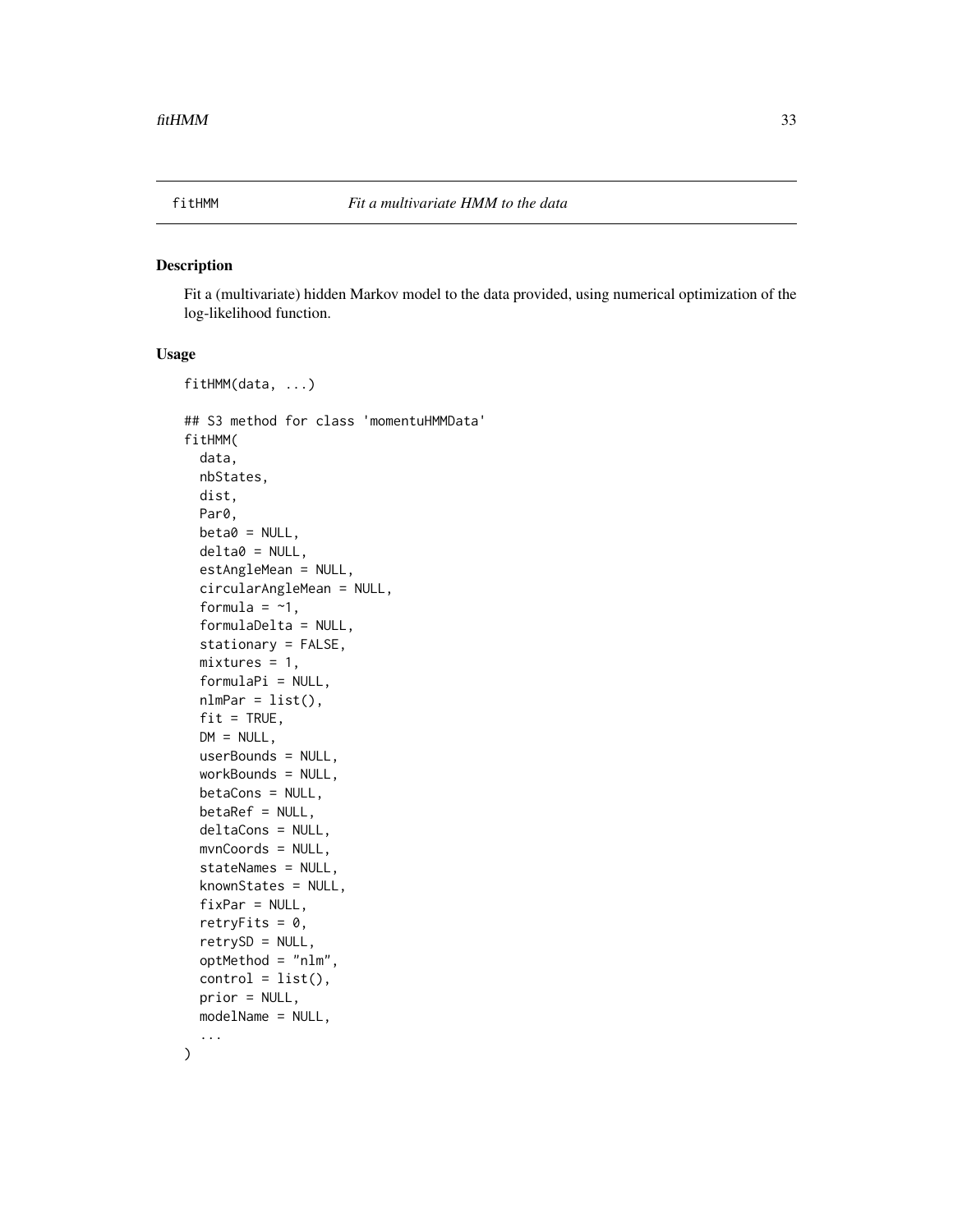```
## S3 method for class 'momentuHierHMMData'
fitHMM(
 data,
 hierStates,
 hierDist,
 Par0,
 hierBeta = NULL,
 hierDelta = NULL,
 estAngleMean = NULL,
 circularAngleMean = NULL,
 hierFormula = NULL,
 hierFormulaDelta = NULL,
 mixtures = 1,
 formulaPi = NULL,
 nlmPar = list(),fit = TRUE,DM = NULL,userBounds = NULL,
 workBounds = NULL,
 betaCons = NULL,
 deltaCons = NULL,
 mvnCoords = NULL,
 knownStates = NULL,
 fixPar = NULL,
 retryFits = 0,
  retrySD = NULL,
 optMethod = "nlm",
 control = list(),prior = NULL,
 modelName = NULL,
  ...
)
```
#### Arguments

| data      | A momentuHMMData (as returned by prepData or simData) or a momentuHierHMMData<br>(as returned by prepData or simHierData) object.                                                                                                                                                                                                                                                                                                                                                                                                                                                                                                                                                                                  |
|-----------|--------------------------------------------------------------------------------------------------------------------------------------------------------------------------------------------------------------------------------------------------------------------------------------------------------------------------------------------------------------------------------------------------------------------------------------------------------------------------------------------------------------------------------------------------------------------------------------------------------------------------------------------------------------------------------------------------------------------|
| $\ddotsc$ | further arguments passed to or from other methods                                                                                                                                                                                                                                                                                                                                                                                                                                                                                                                                                                                                                                                                  |
| nbStates  | Number of states of the HMM.                                                                                                                                                                                                                                                                                                                                                                                                                                                                                                                                                                                                                                                                                       |
| dist      | A named list indicating the probability distributions of the data streams. Cur-<br>rently supported distributions are 'bern', 'beta', 'cat', exp', 'gamma', 'lnorm',<br>'logis', 'negbinom', 'norm', 'mvnorm2' (bivariate normal distribution), 'mvnorm3'<br>(trivariate normal distribution), 'pois', 'rw_norm' (normal random walk), 'rw_mvnorm2'<br>(bivariate normal random walk), 'rw_mvnorm3' (trivariate normal random walk),<br>'vm', 'vmConsensus', 'weibull', and 'wrpcauchy'. For example, dist=list(step='gamma', angle='vm <br>indicates 3 data streams ('step', 'angle', and 'dives') and their respective proba-<br>bility distributions ('gamma', 'vm', and 'pois'). The names of the data streams |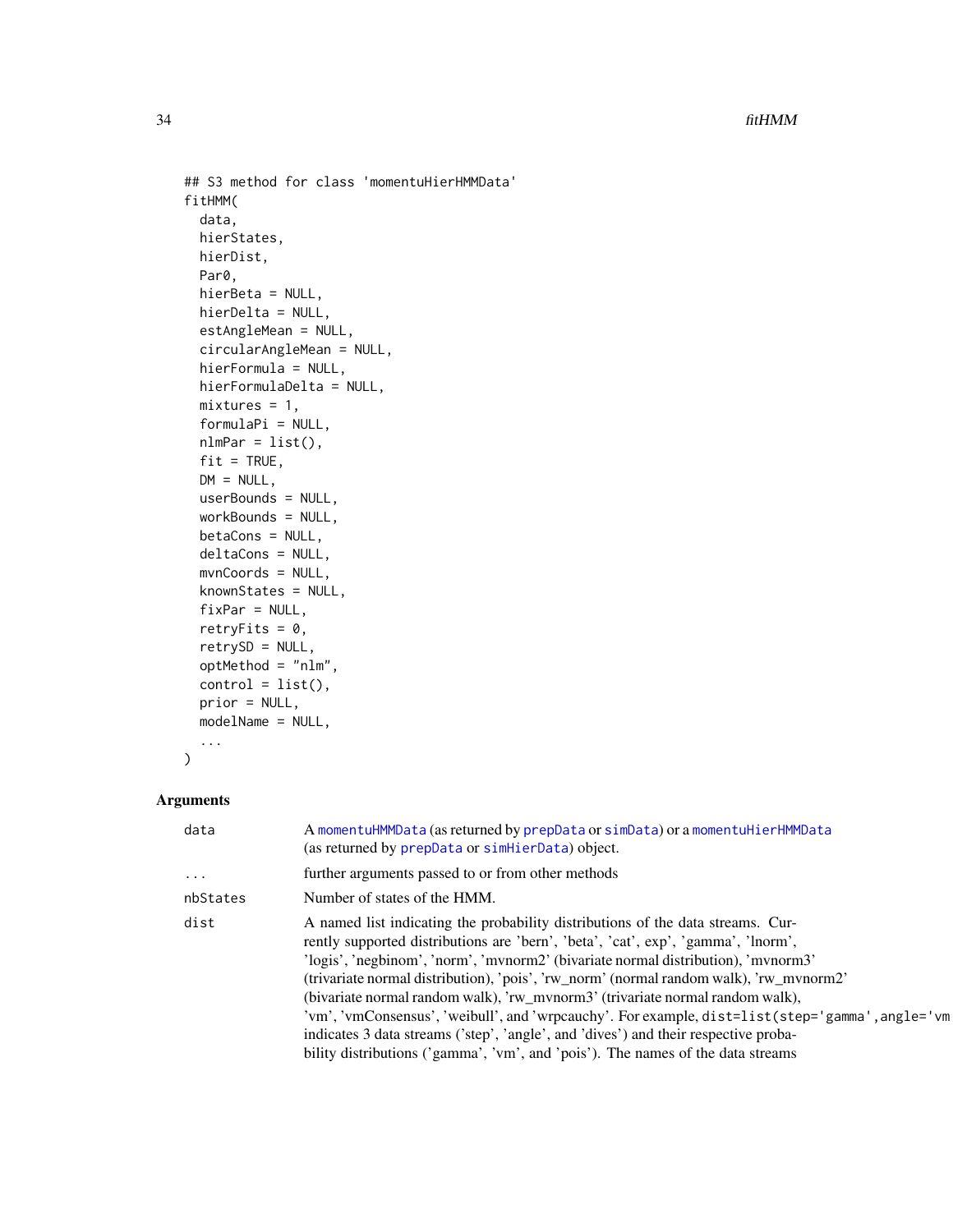(e.g., 'step', 'angle', 'dives') must match component names in data.

| Initial matrix of regression coefficients for the transition probabilities (more in-<br>beta0<br>formation in 'Details'). Default: NULL. If not specified, beta0 is initialized such<br>that the diagonal elements of the transition probability matrix are dominant.<br>Initial value for the initial distribution of the HMM. Default: rep(1/nbStates, nbStates).<br>If formulaDelta includes a formula, then delta0 must be specified as a k x<br>(nbStates-1) matrix, where k is the number of covariates and the columns cor-<br>respond to states 2:nbStates. See details below.<br>An optional named list indicating whether or not to estimate the angle mean for<br>data streams with angular distributions ('vm' and 'wrpcauchy'). For example,<br>estAngleMean=list(angle=TRUE) indicates the angle mean is to be estimated<br>for 'angle'. Default is NULL, which assumes any angle means are fixed to zero<br>and are not to be estimated. Any estAngleMean elements corresponding to data<br>streams that do not have angular distributions are ignored. estAngleMean is<br>also ignored for any 'vmConsensus' data streams (because the angle mean must<br>be estimated in consensus models).<br>circularAngleMean<br>An optional named list indicating whether to use circular-linear (FALSE) or<br>circular-circular (TRUE) regression on the mean of circular distributions ('vm'<br>and 'wrpcauchy') for turning angles. For example, circularAngleMean=list(angle=TRUE)<br>indicates the angle mean is be estimated for 'angle' using circular-circular re-<br>gression. Whenever circular-circular regression is used for an angular data<br>stream, a corresponding design matrix (DM) must be specified for the data stream,<br>and the previous movement direction (i.e., a turning angle of zero) is automat-<br>ically used as the reference angle (i.e., the intercept). Any circular-circular<br>regression covariates in data should therefore be relative to the previous di-<br>rection of movement (instead of standard directions relative to the x-axis; see<br>prepData and circAngles). See Duchesne et al. (2015) for specifics on the<br>circular-circular regression model using previous movement direction as the<br>reference angle. Default is NULL, which assumes circular-linear regression is<br>used for any angular distributions for which the mean angle is to be estimated. | Par0         | A named list containing vectors of initial state-dependent probability distribu-<br>tion parameters for each data stream specified in dist. The parameters should be<br>in the order expected by the pdfs of dist, and any zero-mass and/or one-mass<br>parameters should be the last (if both are present, then zero-mass parameters<br>must preceed one-mass parameters). Note that zero-mass parameters are manda-<br>tory if there are zeros in data streams with a 'gamma','weibull','exp','lnorm', or<br>'beta' distribution, and one-mass parameters are mandatory if there are ones in<br>data streams with a 'beta' distribution. For example, for a 2-state model using<br>the Von Mises (vm) distribution for a data stream named 'angle' and the zero-<br>inflated gamma distribution for a data stream named 'step', the vector of initial<br>parameters would be something like: Par0=list(step=c(mean_1,mean_2,sd_1,sd_2,zeromass_1,ze<br>If DM is not specified for a given data stream, then Par0 is on the natural (i.e.,<br>real) scale of the parameters. However, if DM is specified for a given data stream,<br>then Par0 must be on the working (i.e., beta) scale of the parameters, and the<br>length of Par0 must match the number of columns in the design matrix. See<br>details below. |  |
|--------------------------------------------------------------------------------------------------------------------------------------------------------------------------------------------------------------------------------------------------------------------------------------------------------------------------------------------------------------------------------------------------------------------------------------------------------------------------------------------------------------------------------------------------------------------------------------------------------------------------------------------------------------------------------------------------------------------------------------------------------------------------------------------------------------------------------------------------------------------------------------------------------------------------------------------------------------------------------------------------------------------------------------------------------------------------------------------------------------------------------------------------------------------------------------------------------------------------------------------------------------------------------------------------------------------------------------------------------------------------------------------------------------------------------------------------------------------------------------------------------------------------------------------------------------------------------------------------------------------------------------------------------------------------------------------------------------------------------------------------------------------------------------------------------------------------------------------------------------------------------------------------------------------------------------------------------------------------------------------------------------------------------------------------------------------------------------------------------------------------------------------------------------------------------------------------------------------------------------------------------------------------------------------------------------------------------------------------------------------------------------------------------------------------------|--------------|---------------------------------------------------------------------------------------------------------------------------------------------------------------------------------------------------------------------------------------------------------------------------------------------------------------------------------------------------------------------------------------------------------------------------------------------------------------------------------------------------------------------------------------------------------------------------------------------------------------------------------------------------------------------------------------------------------------------------------------------------------------------------------------------------------------------------------------------------------------------------------------------------------------------------------------------------------------------------------------------------------------------------------------------------------------------------------------------------------------------------------------------------------------------------------------------------------------------------------------------------------------------------------------------------------------------|--|
|                                                                                                                                                                                                                                                                                                                                                                                                                                                                                                                                                                                                                                                                                                                                                                                                                                                                                                                                                                                                                                                                                                                                                                                                                                                                                                                                                                                                                                                                                                                                                                                                                                                                                                                                                                                                                                                                                                                                                                                                                                                                                                                                                                                                                                                                                                                                                                                                                                |              |                                                                                                                                                                                                                                                                                                                                                                                                                                                                                                                                                                                                                                                                                                                                                                                                                                                                                                                                                                                                                                                                                                                                                                                                                                                                                                                     |  |
|                                                                                                                                                                                                                                                                                                                                                                                                                                                                                                                                                                                                                                                                                                                                                                                                                                                                                                                                                                                                                                                                                                                                                                                                                                                                                                                                                                                                                                                                                                                                                                                                                                                                                                                                                                                                                                                                                                                                                                                                                                                                                                                                                                                                                                                                                                                                                                                                                                | delta0       |                                                                                                                                                                                                                                                                                                                                                                                                                                                                                                                                                                                                                                                                                                                                                                                                                                                                                                                                                                                                                                                                                                                                                                                                                                                                                                                     |  |
|                                                                                                                                                                                                                                                                                                                                                                                                                                                                                                                                                                                                                                                                                                                                                                                                                                                                                                                                                                                                                                                                                                                                                                                                                                                                                                                                                                                                                                                                                                                                                                                                                                                                                                                                                                                                                                                                                                                                                                                                                                                                                                                                                                                                                                                                                                                                                                                                                                | estAngleMean |                                                                                                                                                                                                                                                                                                                                                                                                                                                                                                                                                                                                                                                                                                                                                                                                                                                                                                                                                                                                                                                                                                                                                                                                                                                                                                                     |  |
|                                                                                                                                                                                                                                                                                                                                                                                                                                                                                                                                                                                                                                                                                                                                                                                                                                                                                                                                                                                                                                                                                                                                                                                                                                                                                                                                                                                                                                                                                                                                                                                                                                                                                                                                                                                                                                                                                                                                                                                                                                                                                                                                                                                                                                                                                                                                                                                                                                |              |                                                                                                                                                                                                                                                                                                                                                                                                                                                                                                                                                                                                                                                                                                                                                                                                                                                                                                                                                                                                                                                                                                                                                                                                                                                                                                                     |  |
|                                                                                                                                                                                                                                                                                                                                                                                                                                                                                                                                                                                                                                                                                                                                                                                                                                                                                                                                                                                                                                                                                                                                                                                                                                                                                                                                                                                                                                                                                                                                                                                                                                                                                                                                                                                                                                                                                                                                                                                                                                                                                                                                                                                                                                                                                                                                                                                                                                |              |                                                                                                                                                                                                                                                                                                                                                                                                                                                                                                                                                                                                                                                                                                                                                                                                                                                                                                                                                                                                                                                                                                                                                                                                                                                                                                                     |  |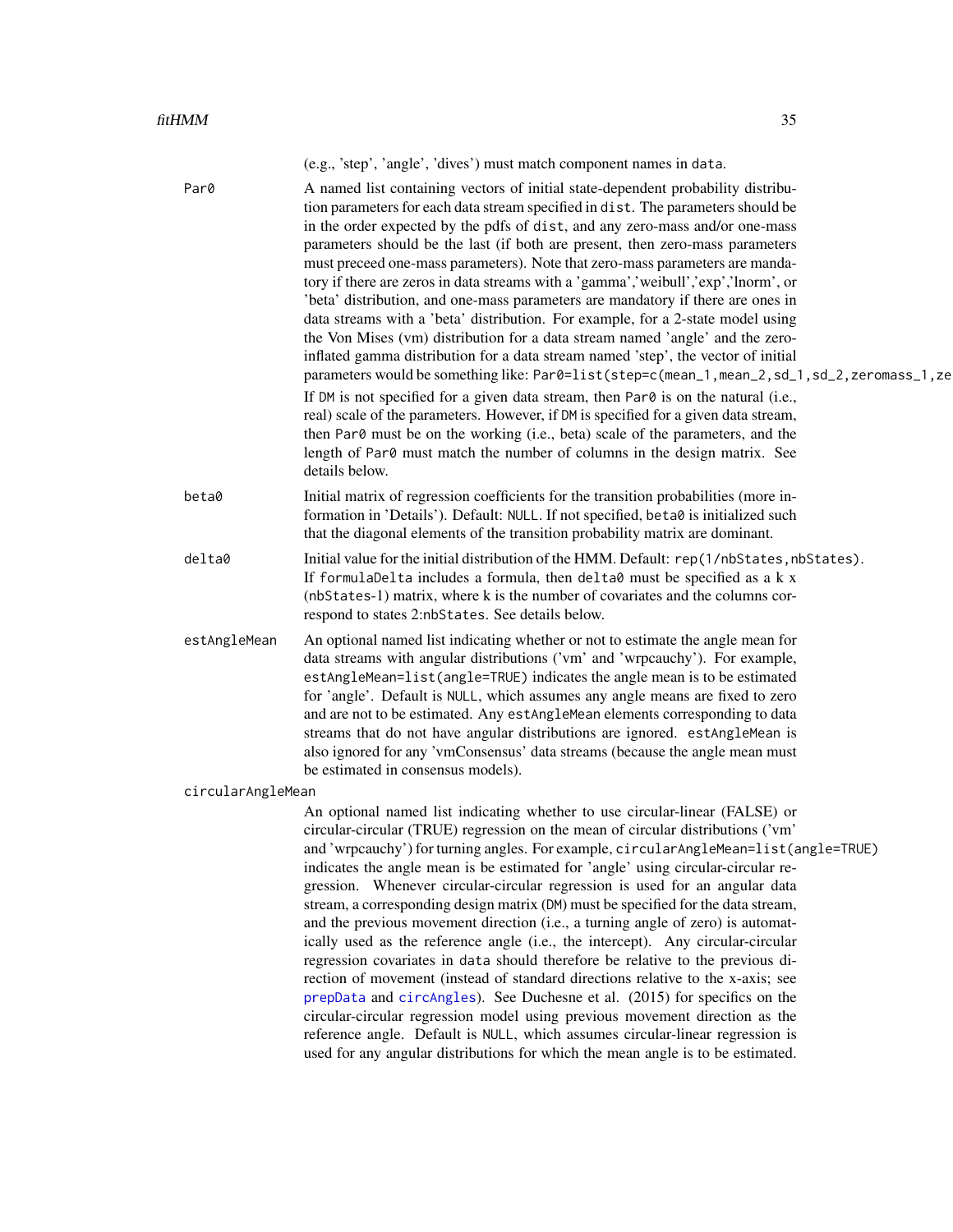|              | circularAngleMean elements corresponding to angular data streams are ig-<br>nored unless the corresponding element of estAngleMean is TRUE. Any circularAngleMean<br>elements corresponding to data streams that do not have angular distributions<br>are ignored. circularAngleMean is also ignored for any 'vmConsensus' data<br>streams (because the consensus model is a circular-circular regression model).<br>Alternatively, circularAngleMean can be specified as a numeric scalar, where<br>the value specifies the coefficient for the reference angle (i.e., directional per-<br>sistence) term in the circular-circular regression model. For example, setting<br>circularAngleMean to 0 specifies a circular-circular regression model with no<br>directional persistence term (thus specifying a biased random walk instead of a<br>biased correlated random walk). Setting circularAngleMean to 1 is equivalent<br>to setting it to TRUE, i.e., a circular-circular regression model with a coefficient<br>of 1 for the directional persistence reference angle. |
|--------------|---------------------------------------------------------------------------------------------------------------------------------------------------------------------------------------------------------------------------------------------------------------------------------------------------------------------------------------------------------------------------------------------------------------------------------------------------------------------------------------------------------------------------------------------------------------------------------------------------------------------------------------------------------------------------------------------------------------------------------------------------------------------------------------------------------------------------------------------------------------------------------------------------------------------------------------------------------------------------------------------------------------------------------------------------------------------------------|
| formula      | Regression formula for the transition probability covariates. Default: ~1 (no co-<br>variate effect). In addition to allowing standard functions in R formulas (e.g.,<br>cos(cov), cov1*cov2, I(cov^2)), special functions include cosinor(cov, period)<br>for modeling cyclical patterns, spline functions (bs, ns, bSpline, cSpline,<br>iSpline, and mSpline), and state- or parameter-specific formulas (see details).<br>Any formula terms that are not state- or parameter-specific are included on all<br>of the transition probabilities.                                                                                                                                                                                                                                                                                                                                                                                                                                                                                                                                |
| formulaDelta | Regression formula for the initial distribution. Default for fitHMM. momentuHMMData:<br>NULL (no covariate effects; both delta0 and fixPar\$delta are specified on the<br>real scale). Default for fitHMM.momentuHierHMMData: ~1 (both delta0 and<br>fixPar\$delta are specified on the working scale). Standard functions in R for-<br>mulas are allowed (e.g., cos(cov), cov1*cov2, I(cov^2)). When any formula<br>is provided, then both delta0 and fixPar\$delta are specified on the working<br>scale.                                                                                                                                                                                                                                                                                                                                                                                                                                                                                                                                                                     |
| stationary   | FALSE if there are time-varying covariates in formula or any covariates in formulaDelta.<br>If TRUE, the initial distribution is considered equal to the stationary distribution.<br>Default: FALSE.                                                                                                                                                                                                                                                                                                                                                                                                                                                                                                                                                                                                                                                                                                                                                                                                                                                                            |
| mixtures     | Number of mixtures for the state transition probabilities (i.e. discrete random<br>effects *sensu* DeRuiter et al. 2017). Default: mixtures=1.                                                                                                                                                                                                                                                                                                                                                                                                                                                                                                                                                                                                                                                                                                                                                                                                                                                                                                                                  |
| formulaPi    | Regression formula for the mixture distribution probabilities. Default: NULL (no<br>covariate effects; both beta0\$pi and fixPar\$pi are specified on the real scale).<br>Standard functions in R formulas are allowed (e.g., cos(cov), cov1*cov2, I(cov^2)).<br>When any formula is provided, then both beta0\$pi and fixPar\$pi are speci-<br>fied on the working scale. Note that only the covariate values from the first row<br>for each individual ID in data are used (i.e. time-varying covariates cannot be<br>used for the mixture probabilities).                                                                                                                                                                                                                                                                                                                                                                                                                                                                                                                    |
| nlmPar       | List of parameters to pass to the optimization function $n \ln ($ which should be<br>either print. level, gradtol, stepmax, steptol, iterlim, or hessian - see<br>nlm's documentation for more detail). For print. level, the default value of 0<br>means that no printing occurs, a value of 1 means that the first and last iterations<br>of the optimization are detailed, and a value of 2 means that each iteration of the<br>optimization is detailed. Ignored unless optMethod="nlm".                                                                                                                                                                                                                                                                                                                                                                                                                                                                                                                                                                                    |
| fit          | TRUE if an HMM should be fitted to the data, FALSE otherwise. If fit=FALSE, a<br>model is returned with the MLE replaced by the initial parameters given in input.                                                                                                                                                                                                                                                                                                                                                                                                                                                                                                                                                                                                                                                                                                                                                                                                                                                                                                              |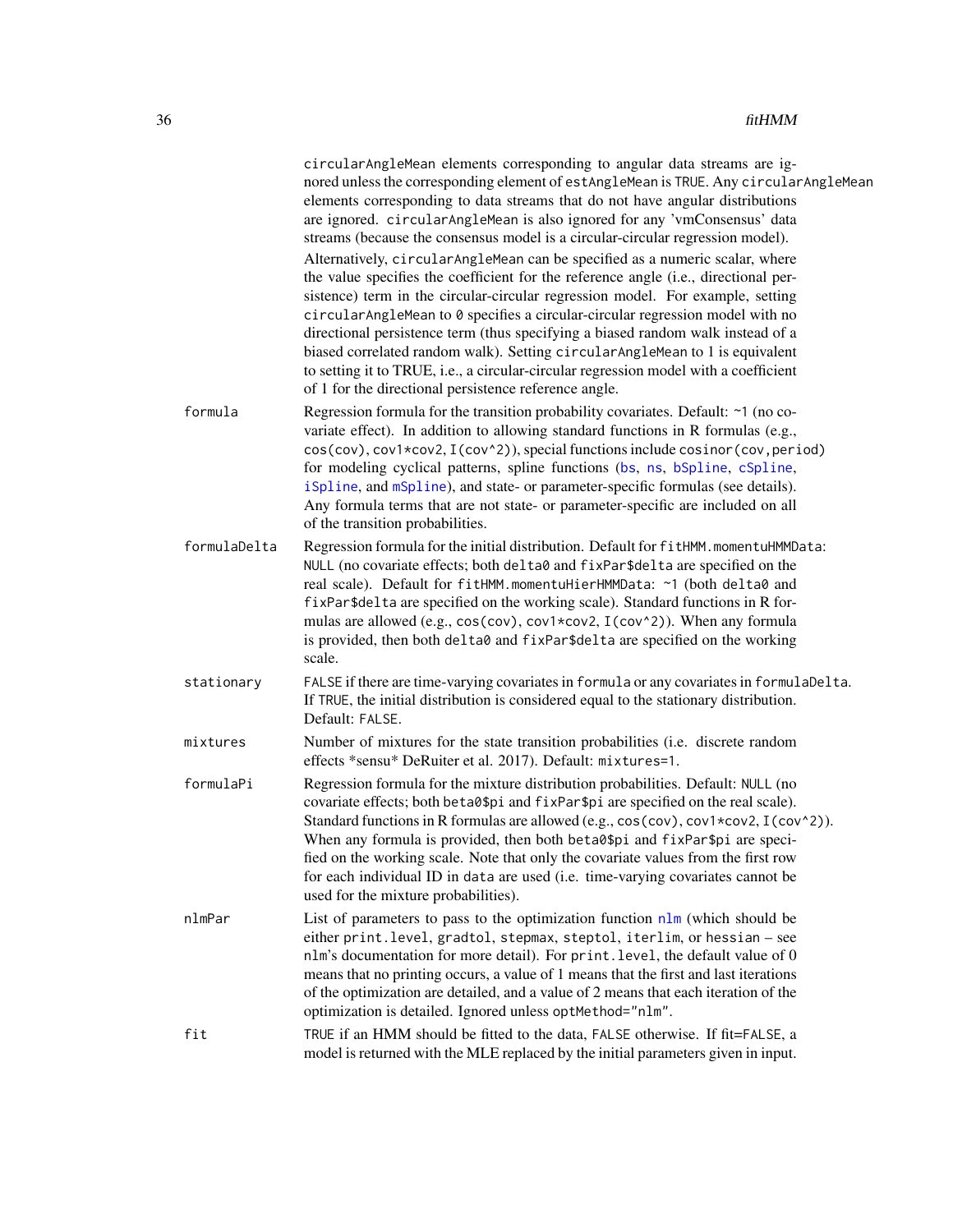This option can be used to assess the initial parameters, parameter bounds, etc. Default: TRUE.

| <b>DM</b>  | An optional named list indicating the design matrices to be used for the probabil-<br>ity distribution parameters of each data stream. Each element of DM can either be<br>a named list of linear regression formulas or a "pseudo" design matrix. For ex-<br>ample, for a 2-state model using the gamma distribution for a data stream named<br>'step', DM=list(step=list(mean=~cov1, sd=~1)) specifies the mean parame-<br>ters as a function of the covariate 'cov1' for each state. This model could equiv-<br>alently be specified as a 4x6 "pseudo" design matrix using character strings for<br>the covariate: DM=list(step=matrix(c(1,0,0,0,'cov1',0,0,0,0,1,0,0,0,'cov1',0,0,0,0,1,0,4<br>where the 4 rows correspond to the state-dependent paramaters (mean_1,mean_2,sd_1,sd_2)<br>and the 6 columns correspond to the regression coefficients.<br>Design matrices specified using formulas allow standard functions in R formu-<br>las (e.g., cos(cov), cov1*cov2, I(cov^2)). Special formula functions include<br>cosinor (cov, period) for modeling cyclical patterns, spline functions (bs, ns,<br>bSpline, cSpline, iSpline, and mSpline), angleFormula(cov, strength, by)<br>for the angle mean of circular-circular regression models, and state-specific for-<br>mulas (see details). Any formula terms that are not state-specific are included<br>on the parameters for all nbStates states. |
|------------|-------------------------------------------------------------------------------------------------------------------------------------------------------------------------------------------------------------------------------------------------------------------------------------------------------------------------------------------------------------------------------------------------------------------------------------------------------------------------------------------------------------------------------------------------------------------------------------------------------------------------------------------------------------------------------------------------------------------------------------------------------------------------------------------------------------------------------------------------------------------------------------------------------------------------------------------------------------------------------------------------------------------------------------------------------------------------------------------------------------------------------------------------------------------------------------------------------------------------------------------------------------------------------------------------------------------------------------------------------------------------------------------------------------------|
| userBounds | An optional named list of 2-column matrices specifying bounds on the nat-<br>ural (i.e, real) scale of the probability distribution parameters for each data<br>stream. For each matrix, the first column pertains to the lower bound and the<br>second column the upper bound. For example, for a 2-state model using the<br>wrapped Cauchy ('wrpcauchy') distribution for a data stream named 'angle'<br>with estAngleMean\$angle=TRUE), userBounds=list(angle=matrix(c(-pi,-pi,-1,-1,pi,pi,1,1)<br>specifies $(-1,1)$ bounds for the concentration parameters instead of the default<br>$[0,1)$ bounds.                                                                                                                                                                                                                                                                                                                                                                                                                                                                                                                                                                                                                                                                                                                                                                                                        |
| workBounds | An optional named list of 2-column matrices specifying bounds on the working<br>scale of the probability distribution, transition probability, and initial distribu-<br>tion parameters. For each matrix, the first column pertains to the lower bound<br>and the second column the upper bound. For data streams, each element of<br>workBounds should be a $k \times 2$ matrix with the same name of the corresponding<br>element of Par0, where k is the number of parameters. For transition probability<br>parameters, the corresponding element of workBounds must be a k x 2 matrix<br>named "beta", where k=length (beta0). For initial distribution parameters, the<br>corresponding element of workBounds must be a k x 2 matrix named "delta",<br>where k=length(delta0). workBounds is ignored for any given data stream<br>unless DM is also specified.                                                                                                                                                                                                                                                                                                                                                                                                                                                                                                                                              |
| betaCons   | Matrix of the same dimension as beta0 composed of integers identifying any<br>equality constraints among the t.p.m. parameters. See details.                                                                                                                                                                                                                                                                                                                                                                                                                                                                                                                                                                                                                                                                                                                                                                                                                                                                                                                                                                                                                                                                                                                                                                                                                                                                      |
| betaRef    | Numeric vector of length nbStates indicating the reference elements for the<br>t.p.m. multinomial logit link. Default: NULL, in which case the diagonal ele-<br>ments of the t.p.m. are the reference. See details.                                                                                                                                                                                                                                                                                                                                                                                                                                                                                                                                                                                                                                                                                                                                                                                                                                                                                                                                                                                                                                                                                                                                                                                               |
| deltaCons  | Matrix of the same dimension as delta0 composed of integers identifying any<br>equality constraints among the initial distribution working scale parameters. Ig-<br>nored unless a formula is provided in formulaDelta. See details.                                                                                                                                                                                                                                                                                                                                                                                                                                                                                                                                                                                                                                                                                                                                                                                                                                                                                                                                                                                                                                                                                                                                                                              |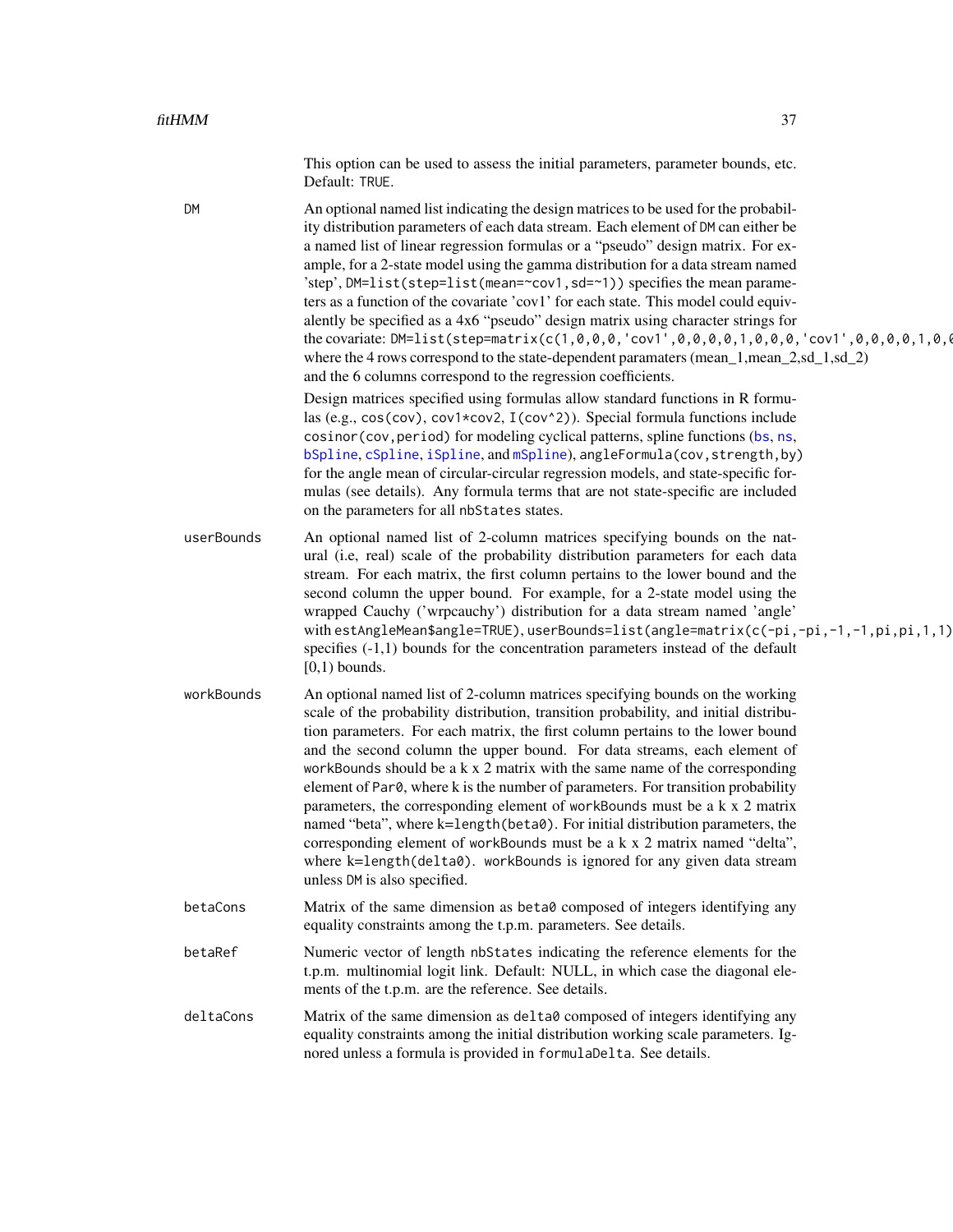| mvnCoords   | Character string indicating the name of location data that are to be modeled<br>using a multivariate normal distribution. For example, if mu="mvnorm2" was in-<br>cluded in dist and (mu.x, mu.y) are location data, then mvnCoords="mu" needs<br>to be specified in order for these data to be properly treated as locations in func-<br>tions such as plot.momentuHMM, plot.miSum, plot.miHMM, plotSpatialCov,<br>and MIpool.                                                                                                                                                                                                                                                                                                                                                                                                                                                                                                                                                                                                                                                                 |
|-------------|-------------------------------------------------------------------------------------------------------------------------------------------------------------------------------------------------------------------------------------------------------------------------------------------------------------------------------------------------------------------------------------------------------------------------------------------------------------------------------------------------------------------------------------------------------------------------------------------------------------------------------------------------------------------------------------------------------------------------------------------------------------------------------------------------------------------------------------------------------------------------------------------------------------------------------------------------------------------------------------------------------------------------------------------------------------------------------------------------|
| stateNames  | Optional character vector of length nbStates indicating state names.                                                                                                                                                                                                                                                                                                                                                                                                                                                                                                                                                                                                                                                                                                                                                                                                                                                                                                                                                                                                                            |
| knownStates | Vector of values of the state process which are known prior to fitting the model<br>(if any). Default: NULL (states are not known). This should be a vector with<br>length the number of rows of 'data'; each element should either be an integer<br>(the value of the known states) or NA if the state is not known.                                                                                                                                                                                                                                                                                                                                                                                                                                                                                                                                                                                                                                                                                                                                                                           |
| fixPar      | An optional list of vectors indicating parameters which are assumed known prior<br>to fitting the model. Default: NULL (no parameters are fixed). For data streams,<br>each element of fixPar should be a vector of the same name and length as the<br>corresponding element of Par0. For transition probability parameters, the cor-<br>responding element of fixPar must be named "beta" and have the same dimen-<br>sions as beta0. For initial distribution parameters, the corresponding element of<br>fixPar must be named "delta" and have the same dimensions as delta0. Each<br>parameter should either be numeric (the fixed value of the parameter) or NA<br>if the parameter is to be estimated. Corresponding fixPar parameters must be<br>on the same scale as Par0 (e.g. if DM is specified for a given data stream, any<br>fixed parameters for this data stream must be on the working scale), beta0, and<br>delta0.                                                                                                                                                           |
| retryFits   | Non-negative integer indicating the number of times to attempt to iteratively fit<br>the model using random perturbations of the current parameter estimates as the<br>initial values for likelihood optimization. Normal(0,retrySD^2) perturbations<br>are used on the working scale parameters. Default: 0. When retryFits>0, the<br>model with the largest log likelihood value is returned. Ignored if fit=FALSE.                                                                                                                                                                                                                                                                                                                                                                                                                                                                                                                                                                                                                                                                           |
| retrySD     | An optional list of scalars or vectors indicating the standard deviation to use for<br>normal perturbations of each working scale parameter when retryFits>0. For<br>data streams, each element of retrySD should be a vector of the same name and<br>length as the corresponding element of Par0 (if a scalar is provided, then this<br>value will be used for all working parameters of the data stream). For transition<br>probability parameters, the corresponding element of retrySD must be named<br>"beta" and have the same dimensions as beta0. For initial distribution parame-<br>ters, the corresponding element of retrySD must be named "delta" and have the<br>same dimensions as delta0 (if delta0 is on the working scale) or be of length<br>nbStates-1 (if delta0 is on the natural scale). Alternatively retrySD can be<br>a scalar, in which case this value is used for all parameters. Default: NULL (in<br>which case retrySD=1 for data stream parameters and retrySD=10 for initial<br>distribution and state transition probabilities). Ignored unless retryFits>0. |
| optMethod   | The optimization method to be used. Can be "nlm" (the default; see nlm),<br>"Nelder-Mead" (see optim), or "SANN" (see optim).                                                                                                                                                                                                                                                                                                                                                                                                                                                                                                                                                                                                                                                                                                                                                                                                                                                                                                                                                                   |
| control     | A list of control parameters to be passed to optim (ignored unless optMethod="Nelder-Mead"<br>or optMethod="SANN").                                                                                                                                                                                                                                                                                                                                                                                                                                                                                                                                                                                                                                                                                                                                                                                                                                                                                                                                                                             |
| prior       | A function that returns the log-density of the working scale parameter prior dis-<br>tribution(s). See 'Details'.                                                                                                                                                                                                                                                                                                                                                                                                                                                                                                                                                                                                                                                                                                                                                                                                                                                                                                                                                                               |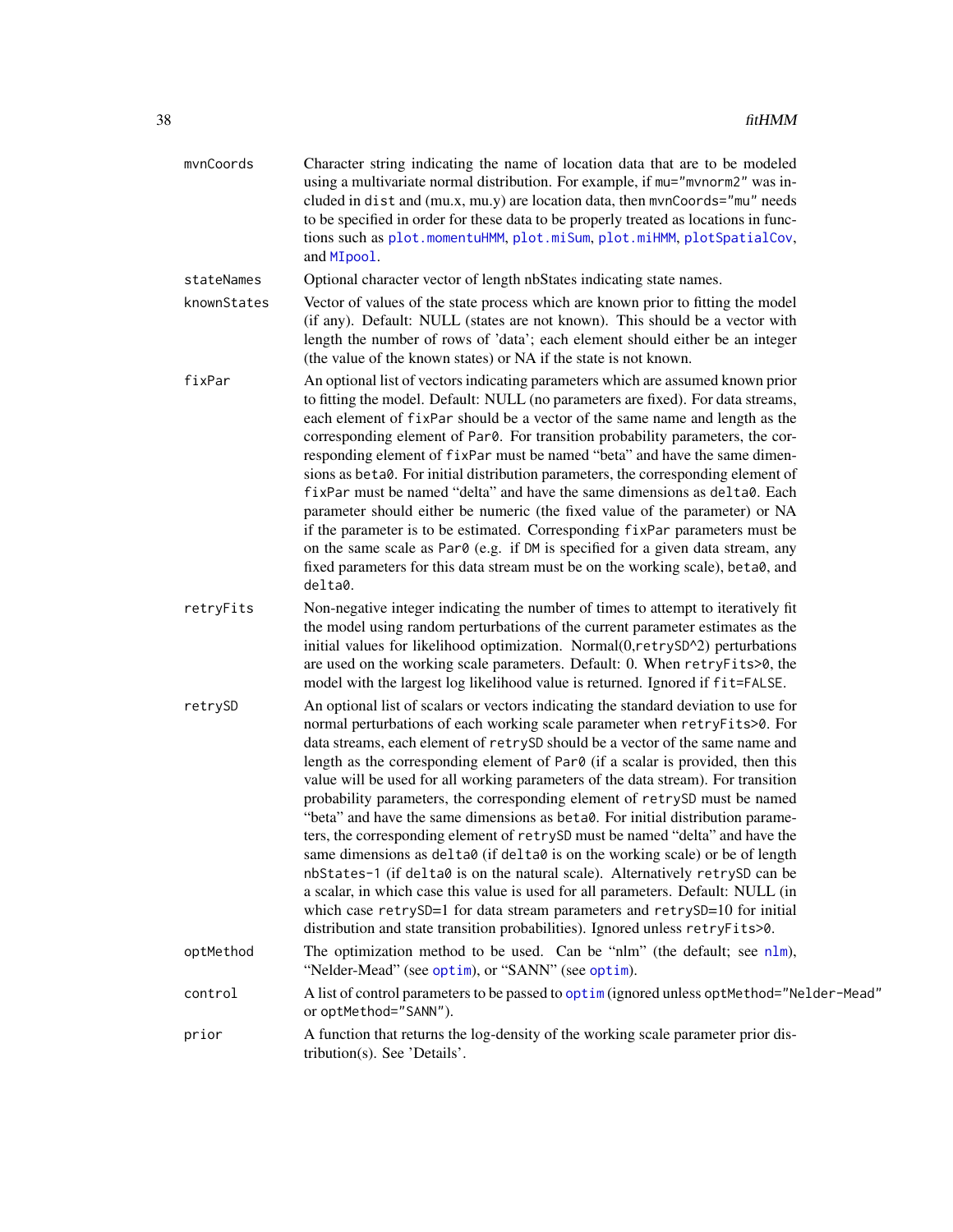| modelName        | An optional character string providing a name for the fitted model. If pro-<br>vided, modelName will be returned in print.momentuHMM, AIC.momentuHMM,<br>AICweights, and other functions.                                                                                                                                                                                            |
|------------------|--------------------------------------------------------------------------------------------------------------------------------------------------------------------------------------------------------------------------------------------------------------------------------------------------------------------------------------------------------------------------------------|
| hierStates       | A hierarchical model structure Node for the states ('state'). See details.                                                                                                                                                                                                                                                                                                           |
| hierDist         | A hierarchical data structure Node for the data streams ('dist'). See details.                                                                                                                                                                                                                                                                                                       |
| hierBeta         | A hierarchical data structure Node for the matrix of initial values for the re-<br>gression coefficients of the transition probabilities at each level of the hierarchy<br>('beta'). See details.                                                                                                                                                                                    |
| hierDelta        | A hierarchical data structure Node for the matrix of initial values for the regres-<br>sion coefficients of the initial distribution at each level of the hierarchy ('delta').<br>See details.                                                                                                                                                                                       |
| hierFormula      | A hierarchical formula structure for the transition probability covariates for each<br>level of the hierarchy ('formula'). Default: NULL (only hierarchical-level effects,<br>with no covariate effects). Any formula terms that are not state- or parameter-<br>specific are included on all of the transition probabilities within a given level of<br>the hierarchy. See details. |
| hierFormulaDelta |                                                                                                                                                                                                                                                                                                                                                                                      |
|                  | A hierarchical formula structure for the initial distribution covariates for each<br>level of the hierarchy ('formulaDelta'). Default: NULL (no covariate effects and<br>fixPar\$delta is specified on the working scale).                                                                                                                                                           |

### Details

- By default the matrix beta0 of regression coefficients for the transition probabilities has one row for the intercept, plus one row for each covariate, and one column for each non-diagonal element of the transition probability matrix. For example, in a 3-state HMM with 2 formula covariates, the matrix beta has three rows (intercept + two covariates) and six columns (six non-diagonal elements in the 3x3 transition probability matrix - filled in row-wise). In a covariate-free model (default), beta0 has one row, for the intercept. While the diagonal elements are by default the reference elements, other elements can serve as the reference using the betaRef argument. For example, in a 3-state model, setting betaRef= $c(3,2,3)$  changes the reference elements to state transition  $1 \rightarrow 3$  for state 1 (instead of  $1 \rightarrow 1$ ), state transition 2 -> 2 for state 2 (same as default), and state transition 3 -> 3 for state 3 (same as default).
- When covariates are not included in formulaDelta (i.e. formulaDelta=NULL), then delta0 (and fixPar\$delta) are specified as a vector of length nbStates that sums to 1. When any formula is specified for formulaDelta (e.g. formulaDelta=~1, formulaDelta=~cov1), then delta $\theta$  (and fixPar\$delta) must be specified as a k x (nbStates-1) matrix of working parameters, where k is the number of regression coefficients and the columns correspond to states 2:nbStates. For example, in a 3-state HMM with formulaDelta=~cov1+cov2, the matrix delta0 has three rows (intercept + two covariates) and 2 columns (corresponding to states 2 and 3). The initial distribution working parameters are transformed to the real scale as exp(covsDelta\*Delta)/rowSums(exp(covsDelta\*Delta)), where covsDelta is the N x k design matrix, Delta=cbind(rep(0,k), delta0) is a k x nbStates matrix of working parameters, and N=length(unique(data\$ID)).
- The choice of initial parameters (particularly Par0 and beta0) is crucial to fit a model. The algorithm might not find the global optimum of the likelihood function if the initial parameters are poorly chosen.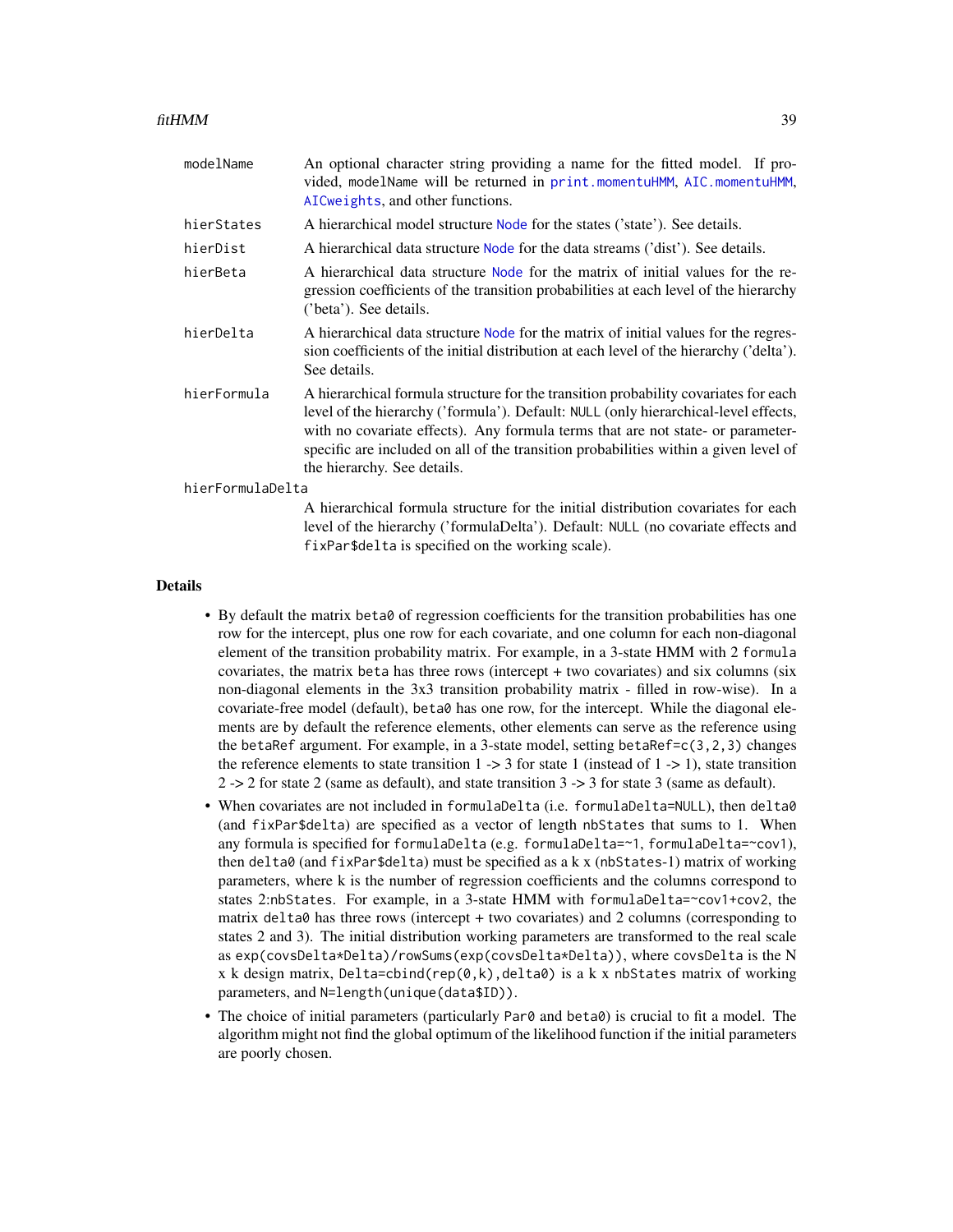- If DM is specified for a particular data stream, then the initial values are specified on the working (i.e., beta) scale of the parameters. The working scale of each parameter is determined by the link function used. If a parameter P is bound by  $(0, \text{Inf})$  then the working scale is the  $log(P)$  scale. If the parameter bounds are  $(-pi,pi)$  then the working scale is tan(P/2) unless circular-circular regression is used. Otherwise if the parameter bounds are finite then logit(P) is the working scale. However, when both zero- and one-inflation are included, then a multinomial logit link is used because the sum of the zeromass and onemass probability parameters cannot exceed 1. The function [getParDM](#page-53-0) is intended to help with obtaining initial values on the working scale when specifying a design matrix and other parameter constraints (see example below). When circular-circular regression is specified using circularAngleMean, the working scale for the mean turning angle is not as easily interpretable, but the link function is  $\text{atan2}(\text{sin}(X)^*B, 1+\cos(X)^*B)$ , where X are the angle covariates and B the angle coefficients (see Duchesne et al. 2015). Under this formulation, the reference turning angle is 0 (i.e., movement in the same direction as the previous time step). In other words, the mean turning angle is zero when the coefficient(s)  $B=0$ .
- Circular-circular regression in momentuHMM is designed for turning angles (not bearings) as computed by [simData](#page-114-0) and [prepData](#page-103-0). Any circular-circular regression angle covariates for time step t should therefore be relative to the previous direction of movement for time step t-1. In other words, circular-circular regression covariates for time step t should be the turning angle between the direction of movement for time step t-1 and the standard direction of the covariate relative to the x-axis for time step t. If provided standard directions in radians relative to the x-axis (where  $0 =$  east,  $pi/2 =$  north,  $pi =$  west, and - $pi/2 =$  south), [circAngles](#page-11-0) or [prepData](#page-103-0) can perform this calculation for you.

When the circular-circular regression model is used, the special function angleFormula(cov, strength, by) can be used in DM for the mean of angular distributions (i.e. 'vm', 'vmConsensus', and 'wrpcauchy'), where cov is an angle covariate (e.g. wind direction), strength is an optional positive real covariate (e.g. wind speed), and by is an optional factor variable for individualor group-level effects (e.g. ID, sex). The strength argument allows angle covariates to be weighted based on their relative strength or importance at time step t as in Rivest et al. (2016). In this case, the link function for the mean angle is  $\text{atan2}((Z \ast \text{sin}(X)) \% \ast \% B, 1 + (Z \ast \text{cos}(X)))$  $%$  % B), where X are the angle covariates, Z the strength covariates, and B the angle coefficients (see Rivest et al. 2016).

- State-specific formulas can be specified in DM using special formula functions. These special functions can take the names paste0("state",1:nbStates) (where the integer indicates the state-specific formula). For example, DM=list(step=list(mean=~cov1+state1(cov2), sd=~cov2+state2(cov1))) includes cov1 on the mean parameter for all states, cov2 on the mean parameter for state 1, cov2 on the sd parameter for all states, and cov1 on the sd parameter for state 2.
- State- and parameter-specific formulas can be specified for transition probabilities in formula using special formula functions. These special functions can take the names paste0("state",1:nbStates) (where the integer indicates the current state from which transitions occur), paste0("toState",1:nbStates) (where the integer indicates the state to which transitions occur), or paste0("betaCol",nbStates\*(nbStates-1)) (where the integer indicates the column of the beta matrix). For example with nbStates=3, formula=~cov1+betaCol1(cov2)+state3(cov3)+toState1(cov4) includes cov1 on all transition probability parameters, cov2 on the beta column corresponding to the transition from state 1->2, cov3 on transition probabilities from state 3 (i.e., beta columns corresponding to state transitions 3->1 and 3->2), and cov4 on transition probabilities to state 1 (i.e., beta columns corresponding to state transitions 2->1 and 3->1).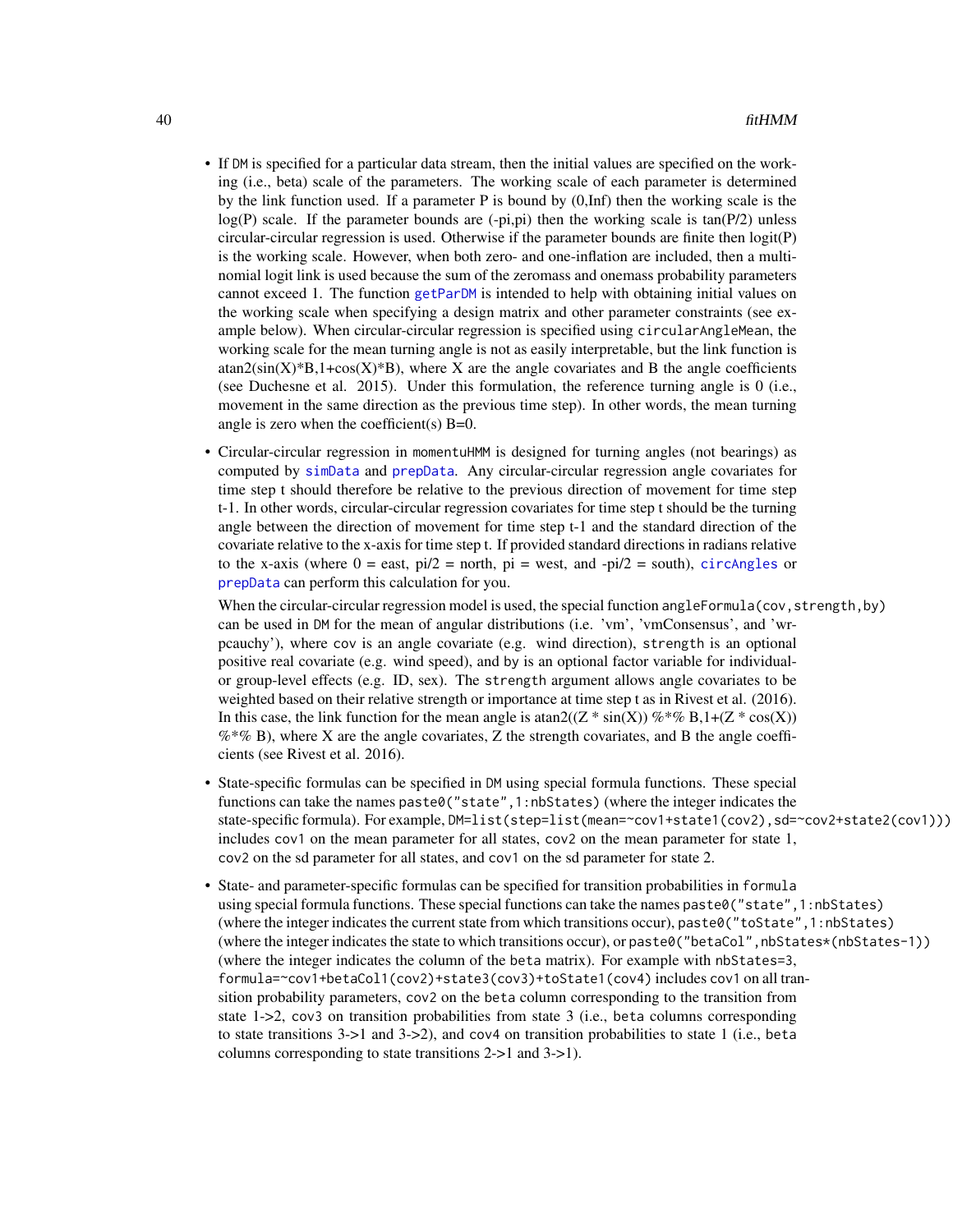• betaCons can be used to impose equality constraints among the t.p.m. parameters. It must be a matrix of the same dimension as beta0 and be composed of integers, where each beta parameter is sequentially indexed in a column-wise fashion (see [checkPar0](#page-6-0)). Parameter indices in betaCons must therefore be integers between 1 and nbStates\*(nbStates-1).

Use of betaCons is perhaps best demonstrated by example. If no constraints are imposed (the default), then betaCons=matrix(1:length(beta0),nrow(beta0),ncol(beta0)) such that each beta parameter is (column-wise) sequentially identified by a unique integer. Suppose we wish to fit a model with nbStates=3 states and a covariate ('cov1') on the t.p.m. With no constraints on the t.p.m., we would have betaCons=matrix(1:(2\*(nbStates\*(nbStates-1))),nrow=2,ncol=nbStates  $-> 2$ ", " $1 -> 3$ ", " $2 -> 1$ ", " $2 -> 3$ ", " $3 -> 1$ ", " $3 -> 2$ "))). If we then wanted to constrain the t.p.m. such that the covariate effect is identical for transitions from state 1 to states 2 and 3 (and vice versa), we have betaCons=matrix(c(1,2,3,2,5,6,7,8,9,6,11,12),nrow=2,ncol=nbStates\*(nbStates  $-$ > 2", "1 -> 3", "2 -> 1", "2 -> 3", "3 -> 1", "3 -> 2"))); this results in 10 estimated beta parameters (instead of 12), the "cov1" effects indexed by a "2" ("1  $\rightarrow$  2" and "1  $\rightarrow$  3") constrained to be equal, and the "cov1" effects indexed by a "6" (" $2 \rightarrow 1$ " and " $3 \rightarrow 1$ ") constrained to be equal.

Now suppose we instead wish to constrain these sets of state transition probabilities to be equal, i.e.,  $Pr(1 -> 2) = Pr(1 -> 3)$  and  $Pr(2 -> 1) = Pr(3 -> 1)$ ; then we have betaCons=matrix(c(1,2,1,2,5,6,7,8,5,6  $\rightarrow$  2", "1 -> 3", "2 -> 1", "2 -> 3", "3 -> 1", "3 -> 2")))

- Cyclical relationships (e.g., hourly, monthly) may be modeled in DM or formula using the  $cosinor(x, period)$  special formula function for covariate x and sine curve period of time length period. For example, if the data are hourly, a 24-hour cycle can be modeled using  $\sim$ cosinor(cov1,24), where the covariate cov1 is a repeating sequential series of integers indicating the hour of day  $(0,1,\ldots,23,0,1,\ldots,23,0,1,\ldots)$  (note that fitHMM will not do this for you, the appropriate covariate must be included in data; see example below). The cosinor(x,period) function converts x to 2 covariates cosinorCos(x)=cos(2\*pi\*x/period) and cosinorSin(x)=sin(2\*pi\*x/period for inclusion in the model (i.e., 2 additional parameters per state). The amplitude of the sine wave is thus sqrt( $B_{\text{c}}\cos^2 2 + B_{\text{c}}\sin^2 2$ ), where  $B_{\text{S}}$  cos and  $B_{\text{S}}$  in are the working parameters correponding to cosinorCos(x) and cosinorSin(x), respectively (e.g., see Cornelissen 2014).
- Similar to that used in [crawlWrap](#page-15-0), the prior argument is a user-specified function that returns the log-density of the working scale parameter prior distribution(s). In addition to including prior information about parameters, one area where priors can be particularly useful is for handling numerical issues that can arise when parameters are near a boundary. When parameters are near boundaries, they can wander into the "nether regions" of the parameter space during optimization. For example, setting prior=function(par) {sum(dnorm(par,0,sd,log=TRUE))} with a reasonably large sd (e.g. 100 or 1000) can help prevent working parameters from straying too far along the real line. Here par is the vector of working scale parameters (as returned by fitHMM, e.g., see example\$m\$mod\$estimate) in the following order: data stream working parameters (in order names(dist)), beta working parameters, and delta working parameters. Instead of specifying the same prior on all parameters, different priors could be specified on different parameters (and not all parameters must have user-specified priors). For example, prior=function(par){dnorm(par[3],0,100,log=TRUE)} would only specify a prior for the third working parameter. Note that the prior function must return a scalar on the log scale. See 'harbourSealExample.R' in the "vignettes" source directory for an example using the prior argument.
- fitHMM.momentuHierHMMData is very similar to [fitHMM.momentuHMMData](#page-32-0) except that in-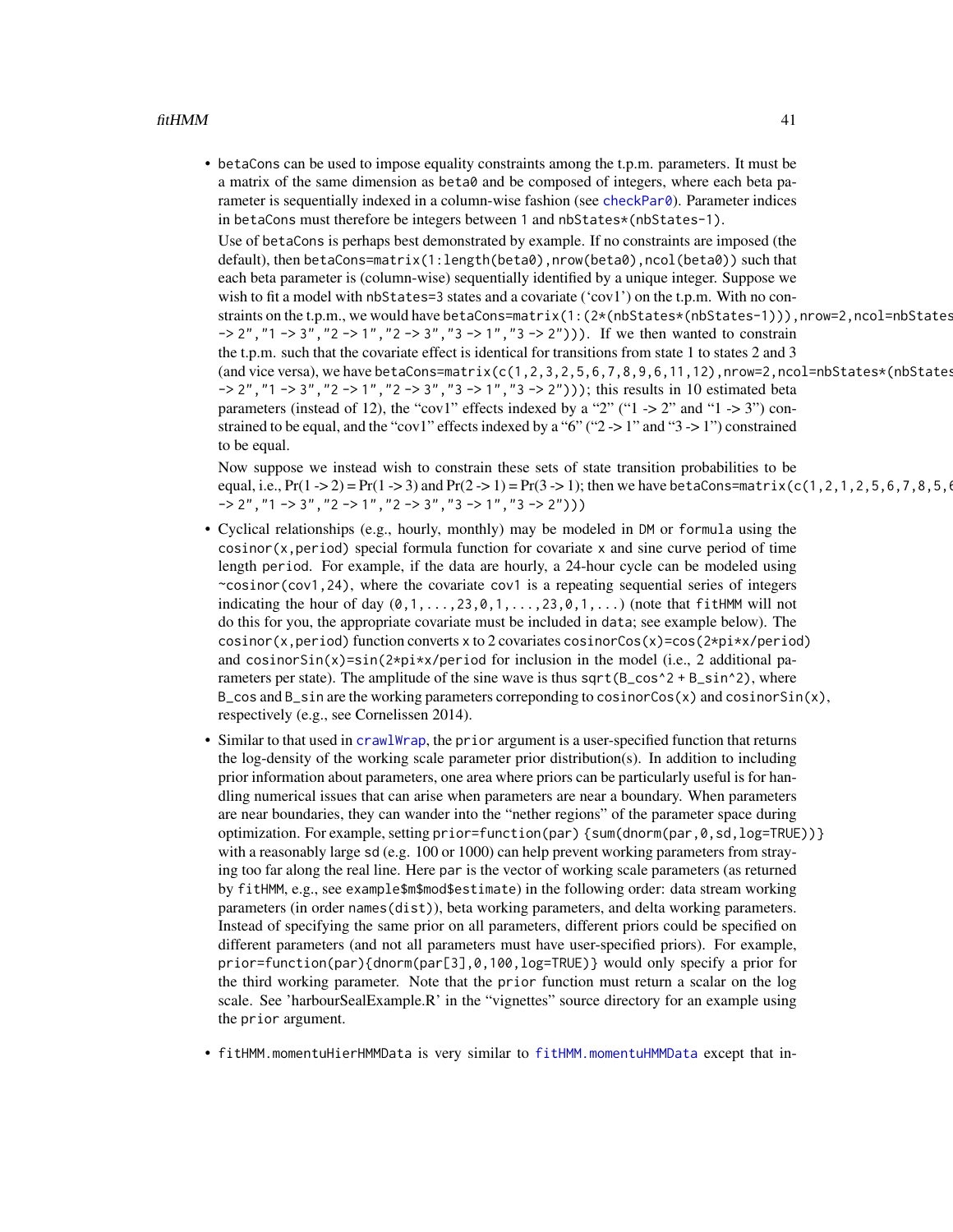stead of simply specifying the number of states (nbStates), distributions (dist), and a single t.p.m. formula (formula), the hierStates argument specifies the hierarchical nature of the states, the hierDist argument specifies the hierarchical nature of the data streams, and the hierFormula argument specifies a t.p.m. formula for each level of the hierarchy. All are specified as [Node](#page-0-0) objects from the [data.tree](#page-0-0) package.

#### Value

A [momentuHMM](#page-81-0) or [momentuHierHMM](#page-79-0) object, i.e. a list of:

| mle         | A named list of the maximum likelihood estimates of the parameters of the<br>model (if the numerical algorithm has indeed identified the global maximum of<br>the likelihood function). Elements are included for the parameters of each data<br>strea, as well as beta (transition probabilities regression coefficients - more in-<br>formation in 'Details'), gamma (transition probabilities on real scale, based on<br>mean covariate values if formula includes covariates), and delta (initial distri-<br>bution). |
|-------------|---------------------------------------------------------------------------------------------------------------------------------------------------------------------------------------------------------------------------------------------------------------------------------------------------------------------------------------------------------------------------------------------------------------------------------------------------------------------------------------------------------------------------|
| CIreal      | Standard errors and 95% confidence intervals on the real (i.e., natural) scale of<br>parameters                                                                                                                                                                                                                                                                                                                                                                                                                           |
| CIbeta      | Standard errors and 95% confidence intervals on the beta (i.e., working) scale of<br>parameters                                                                                                                                                                                                                                                                                                                                                                                                                           |
| data        | The momentuHMMData or momentuHierHMMData object                                                                                                                                                                                                                                                                                                                                                                                                                                                                           |
| mod         | List object returned by the numerical optimizer nlm or optim. Items in mod<br>include the best set of free working parameters found (wpar), the best full set<br>of working parameters including any fixed parameters (estimate), the value of<br>the likelihood at estimate (minimum), the estimated variance-covariance ma-<br>trix at estimate (Sigma), and the elapsed time in seconds for the optimization<br>(elapsedTime).                                                                                         |
| conditions  | Conditions used to fit the model, e.g., bounds (parameter bounds), distributions,<br>zeroInflation, estAngleMean, stationary, formula, DM, fullDM (full de-<br>sign matrix), etc.                                                                                                                                                                                                                                                                                                                                         |
| rawCovs     | Raw covariate values for transition probabilities, as found in the data (if any).<br>Used in plot.momentuHMM.                                                                                                                                                                                                                                                                                                                                                                                                             |
| stateNames  | The names of the states.                                                                                                                                                                                                                                                                                                                                                                                                                                                                                                  |
| knownStates | Vector of values of the state process which are known.                                                                                                                                                                                                                                                                                                                                                                                                                                                                    |
| covsDelta   | Design matrix for initial distribution.                                                                                                                                                                                                                                                                                                                                                                                                                                                                                   |

### References

Cornelissen, G. 2014. Cosinor-based rhythmometry. Theoretical Biology and Medical Modelling 11:16.

Duchesne, T., Fortin, D., Rivest L-P. 2015. Equivalence between step selection functions and biased correlated random walks for statistical inference on animal movement. PLoS ONE 10 (4): e0122947.

Langrock R., King R., Matthiopoulos J., Thomas L., Fortin D., Morales J.M. 2012. Flexible and practical modeling of animal telemetry data: hidden Markov models and extensions. Ecology, 93 (11), 2336-2342.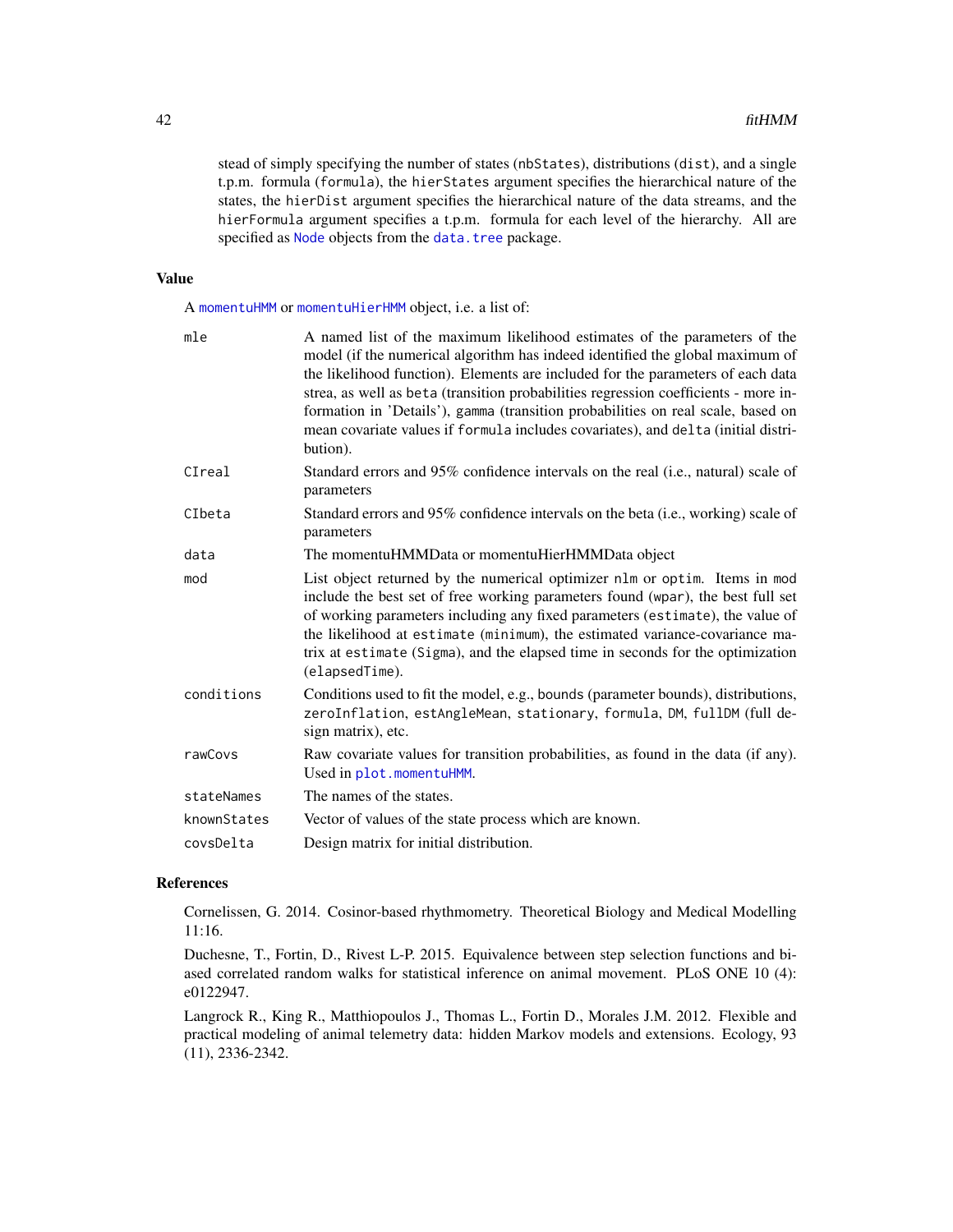#### $fitHMM$  and the set of the set of the set of the set of the set of the set of the set of the set of the set of the set of the set of the set of the set of the set of the set of the set of the set of the set of the set of th

Leos-Barajas, V., Gangloff, E.J., Adam, T., Langrock, R., van Beest, F.M., Nabe-Nielsen, J. and Morales, J.M. 2017. Multi-scale modeling of animal movement and general behavior data using hidden Markov models with hierarchical structures. Journal of Agricultural, Biological and Environmental Statistics, 22 (3), 232-248.

Maruotti, A., and T. Ryden. 2009. A semiparametric approach to hidden Markov models under longitudinal observations. Statistics and Computing 19: 381-393.

McClintock B.T., King R., Thomas L., Matthiopoulos J., McConnell B.J., Morales J.M. 2012. A general discrete-time modeling framework for animal movement using multistate random walks. Ecological Monographs, 82 (3), 335-349.

McClintock B.T., Russell D.J., Matthiopoulos J., King R. 2013. Combining individual animal movement and ancillary biotelemetry data to investigate population-level activity budgets. Ecology, 94 (4), 838-849.

Patterson T.A., Basson M., Bravington M.V., Gunn J.S. 2009. Classifying movement behaviour in relation to environmental conditions using hidden Markov models. Journal of Animal Ecology, 78 (6), 1113-1123.

Rivest, LP, Duchesne, T, Nicosia, A, Fortin, D, 2016. A general angular regression model for the analysis of data on animal movement in ecology. Journal of the Royal Statistical Society: Series C (Applied Statistics), 65(3):445-463.

#### See Also

[getParDM](#page-53-0), [prepData](#page-103-0), [simData](#page-114-0) [simHierData](#page-114-1)

### Examples

```
nbStates <- 2
stepDist <- "gamma" # step distribution
angleDist <- "vm" # turning angle distribution
# extract data from momentuHMM example
data <- example$m$data
### 1. fit the model to the simulated data
# define initial values for the parameters
mu0 < -c(20, 70)sigma0 <- c(10,30)
kappa0 \leq c(1,1)stepPar <- c(mu0,sigma0) # no zero-inflation, so no zero-mass included
anglePar <- kappa0 # not estimating angle mean, so not included
formula <- ~cov1+cos(cov2)
m <- fitHMM(data=data,nbStates=nbStates,dist=list(step=stepDist,angle=angleDist),
            Par0=list(step=stepPar,angle=anglePar),formula=formula)
print(m)
## Not run:
```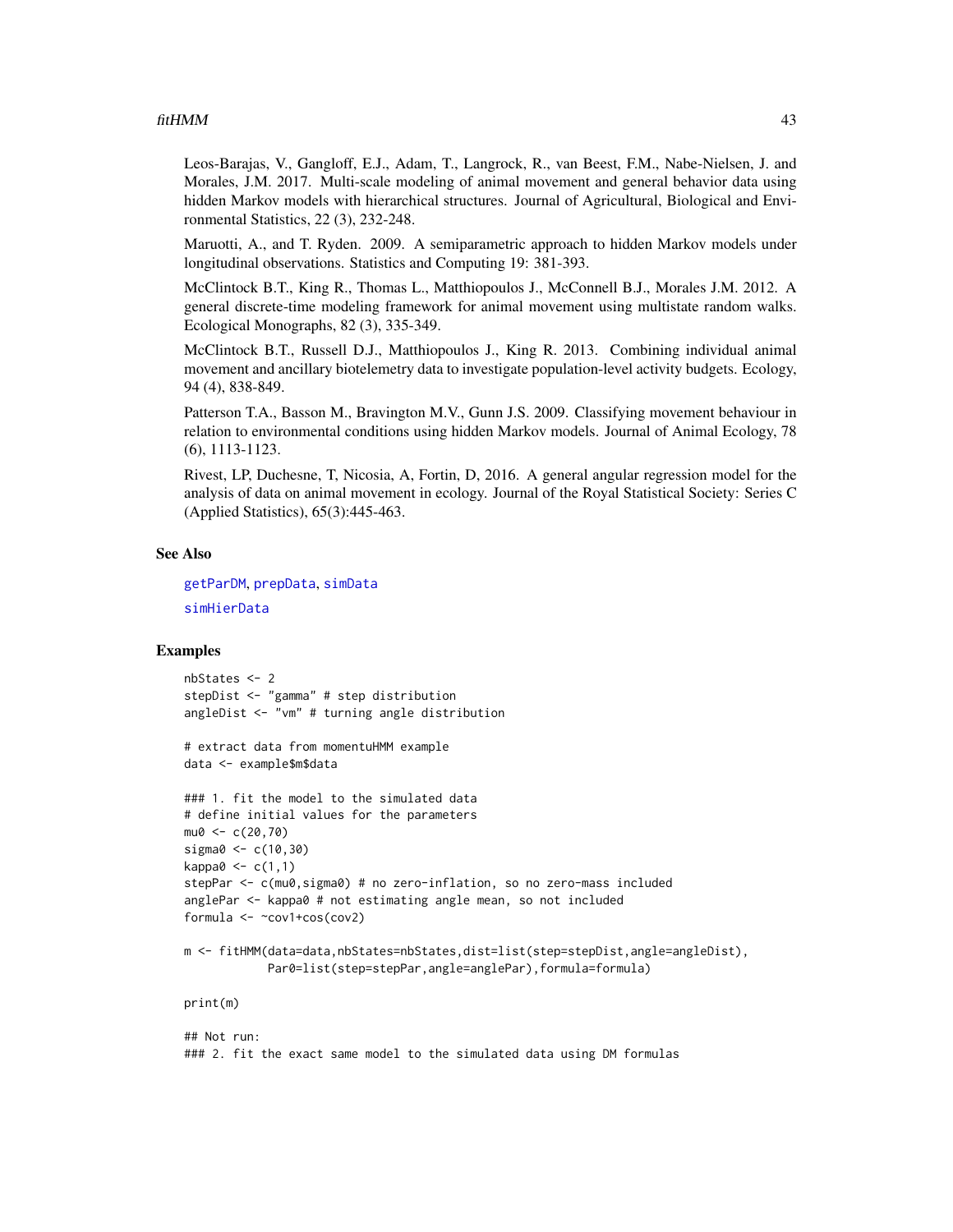```
# Get initial values for the parameters on working scale
Par0 <- getParDM(data=data,nbStates=nbStates,dist=list(step=stepDist,angle=angleDist),
       Par=list(step=stepPar,angle=anglePar),
       DM=list(step=list(mean=~1,sd=~1),angle=list(concentration=~1)))
mDMf <- fitHMM(data=data,nbStates=nbStates,dist=list(step=stepDist,angle=angleDist),
              Par0=Par0,formula=formula,
              DM=list(step=list(mean=~1,sd=~1),angle=list(concentration=~1)))
print(mDMf)
### 3. fit the exact same model to the simulated data using DM matrices
# define DM
DMm <- list(step=diag(4),angle=diag(2))
# user-specified dimnames not required but are recommended
dimnames(DMm$step) <- list(c("mean_1","mean_2","sd_1","sd_2"),
                   c("mean_1:(Intercept)","mean_2:(Intercept)",
                   "sd_1:(Intercept)","sd_2:(Intercept)"))
dimnames(DMm$angle) <- list(c("concentration_1","concentration_2"),
                    c("concentration_1:(Intercept)","concentration_2:(Intercept)"))
mDMm <- fitHMM(data=data,nbStates=nbStates,dist=list(step=stepDist,angle=angleDist),
              Par0=Par0,formula=formula,
              DM=DMm)
print(mDMm)
### 4. fit step mean parameter covariate model to the simulated data using DM
stepDMf <- list(mean=~cov1,sd=~1)
Par0 <- getParDM(data,nbStates,list(step=stepDist,angle=angleDist),
                 Par=list(step=stepPar,angle=anglePar),
                 DM=list(step=stepDMf,angle=DMm$angle))
mDMfcov <- fitHMM(data=data,nbStates=nbStates,dist=list(step=stepDist,angle=angleDist),
              Par0=Par0,
              formula=formula,
              DM=list(step=stepDMf,angle=DMm$angle))
print(mDMfcov)
### 5. fit the exact same step mean parameter covariate model using DM matrix
stepDMm <- matrix(c(1,0,0,0,"cov1",0,0,0,0,1,0,0,0,"cov1",0,0,
                 0,0,1,0,0,0,0,1),4,6,dimnames=list(c("mean_1","mean_2","sd_1","sd_2"),
                c("mean_1:(Intercept)","mean_1:cov1","mean_2:(Intercept)","mean_2:cov1",
                 "sd_1:(Intercept)","sd_2:(Intercept)")))
Par0 <- getParDM(data,nbStates,list(step=stepDist,angle=angleDist),
                 Par=list(step=stepPar,angle=anglePar),
                 DM=list(step=stepDMm,angle=DMm$angle))
mDMmcov <- fitHMM(data=data,nbStates=nbStates,dist=list(step=stepDist,angle=angleDist),
              Par0=Par0,
              formula=formula,
              DM=list(step=stepDMm,angle=DMm$angle))
```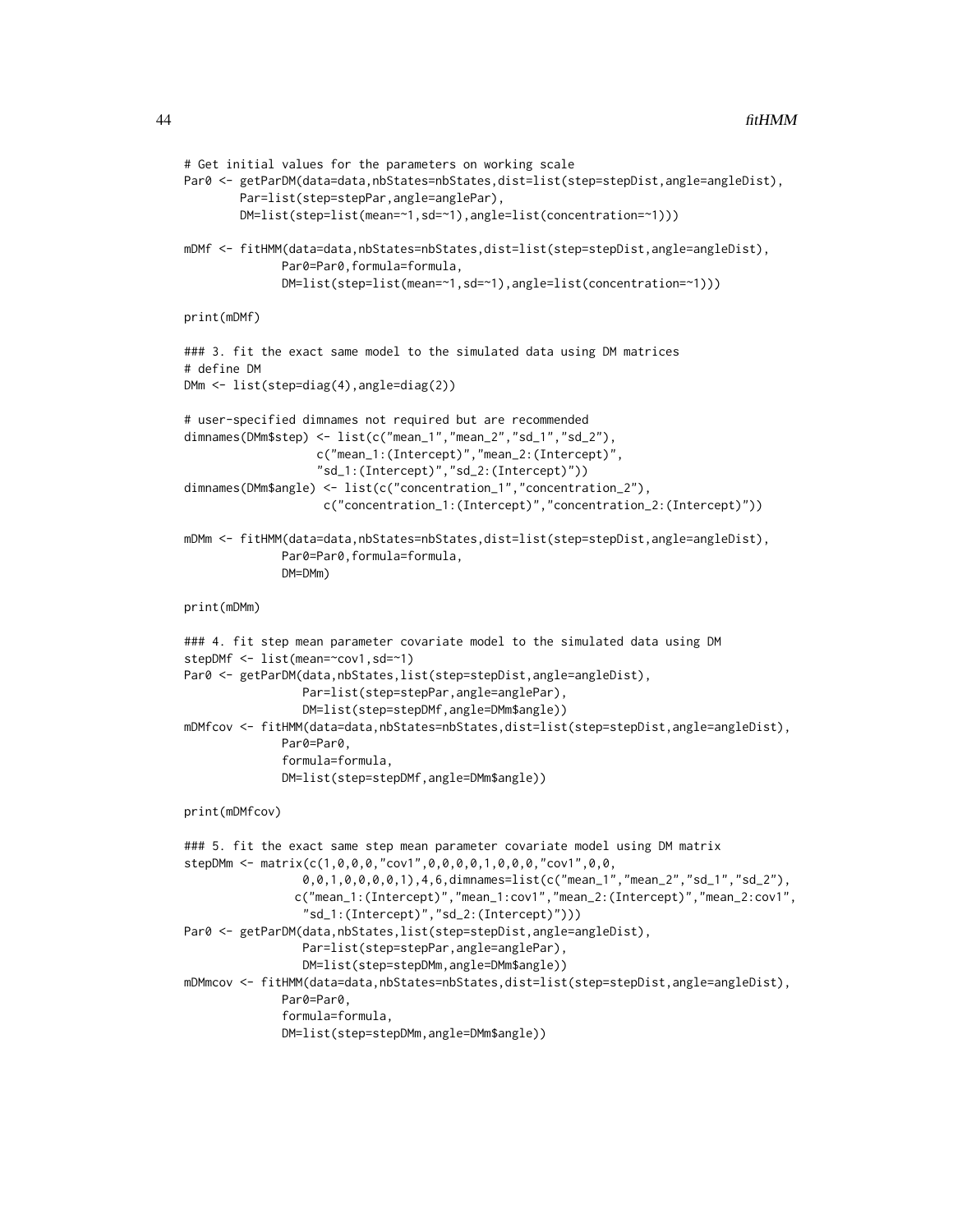#### $fitHMM$  and the set of the set of the set of the set of the set of the set of the set of the set of the set of the set of the set of the set of the set of the set of the set of the set of the set of the set of the set of th

```
print(mDMmcov)
```

```
### 6. fit circular-circular angle mean covariate model to the simulated data using DM
# Generate fake circular covariate using circAngles
data$cov3 <- circAngles(refAngle=2*atan(rnorm(nrow(data))),data)
# Fit circular-circular regression model for angle mean
# Note no intercepts are estimated for angle means because these are by default
# the previous movement direction (i.e., a turning angle of zero)
mDMcircf <- fitHMM(data=data,nbStates=nbStates,dist=list(step=stepDist,angle=angleDist),
                 Par0=list(step=stepPar,angle=c(0,0,Par0$angle)),
                  formula=formula,
                  estAngleMean=list(angle=TRUE),
                  circularAngleMean=list(angle=TRUE),
                  DM=list(angle=list(mean=~cov3,concentration=~1)))
print(mDMcircf)
### 7. fit the exact same circular-circular angle mean model using DM matrices
# Note no intercept terms are included in DM for angle means because the intercept is
# by default the previous movement direction (i.e., a turning angle of zero)
mDMcircm <- fitHMM(data=data,nbStates=nbStates,dist=list(step=stepDist,angle=angleDist),
                 Par0=list(step=stepPar,angle=c(0,0,Par0$angle)),
                  formula=formula,
                  estAngleMean=list(angle=TRUE),
                  circularAngleMean=list(angle=TRUE),
               DM=list(angle=matrix(c("cov3",0,0,0,0,"cov3",0,0,0,0,1,0,0,0,0,1),4,4)))
print(mDMcircm)
### 8. Cosinor and state-dependent formulas
nbStates<-2
dist<-list(step="gamma")
Par<-list(step=c(100,1000,50,100))
# include 24-hour cycle on all transition probabilities
# include 12-hour cycle on transitions from state 2
formula=~cosinor(hour24,24)+state2(cosinor(hour12,12))
# specify appropriate covariates
covs<-data.frame(hour24=0:23,hour12=0:11)
beta<-matrix(c(-1.5,1,1,NA,NA,-1.5,-1,-1,1,1),5,2)
# row names for beta not required but can be helpful
rownames(beta)<-c("(Intercept)",
                  "cosinorCos(hour24, 24)",
                  "cosinorSin(hour24, 24)",
                  "cosinorCos(hour12, 12)",
                  "cosinorSin(hour12, 12)")
data.cos<-simData(nbStates=nbStates,dist=dist,Par=Par,
```
beta=beta,formula=formula,covs=covs)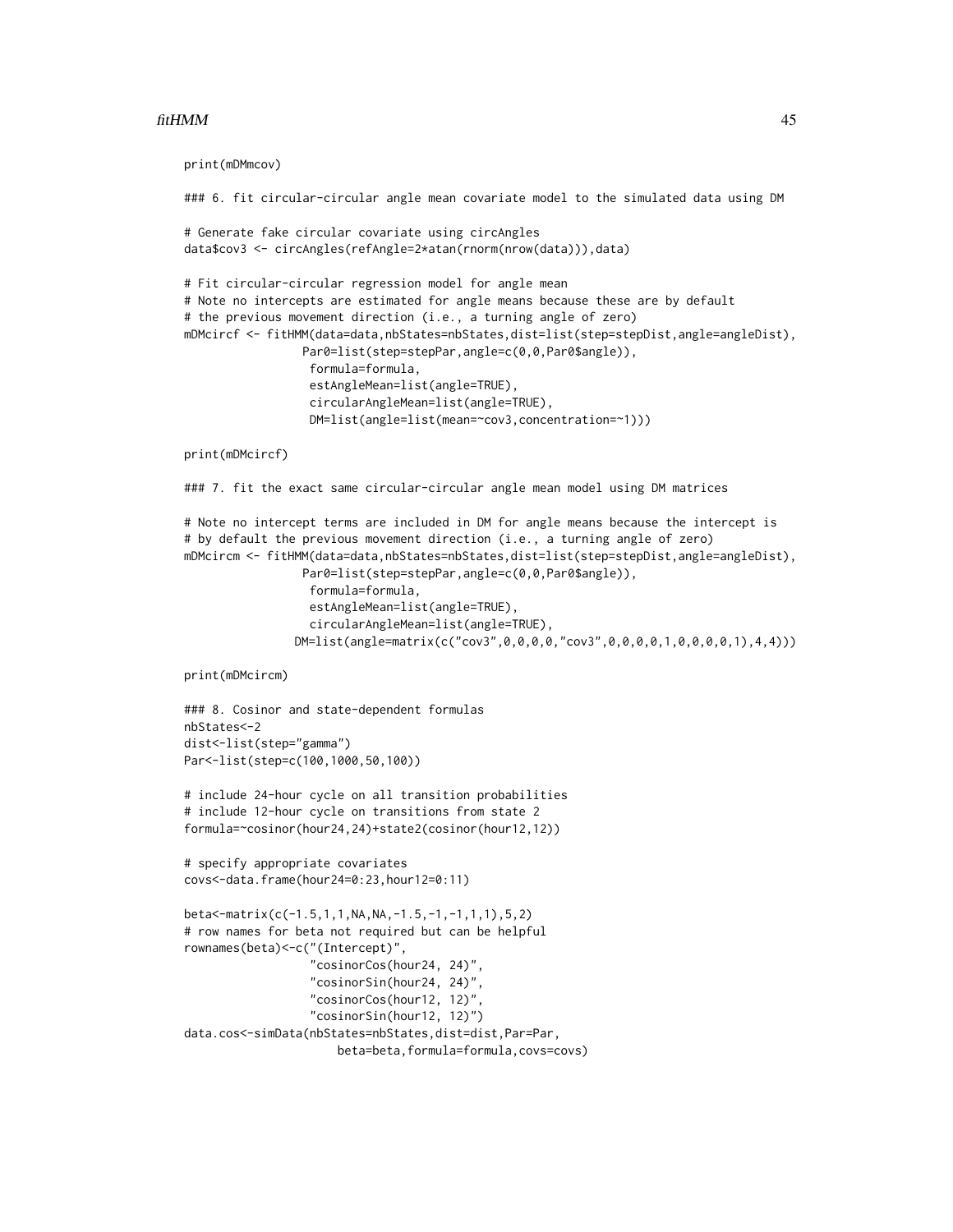```
m.cosinor<-fitHMM(data.cos,nbStates=nbStates,dist=dist,Par0=Par,formula=formula)
m.cosinor
### 9. Piecewise constant B-spline on step length mean and angle concentration
nObs <- 1000 # length of simulated track
cov <- data.frame(time=1:nObs) # time covariate for splines
dist <- list(step="gamma",angle="vm")
stepDM <- list(mean=~splines2::bSpline(time,df=2,degree=0),sd=~1)
angleDM <- list(mean=~1,concentration=~splines2::bSpline(time,df=2,degree=0))
DM <- list(step=stepDM,angle=angleDM)
Par <- list(step=c(log(1000),1,-1,log(100)),angle=c(0,log(10),2,-5))
data.spline<-simData(obsPerAnimal=nObs,nbStates=1,dist=dist,Par=Par,DM=DM,covs=cov)
Par0 <- list(step=Par$step,angle=Par$angle[-1])
m.spline<-fitHMM(data.spline,nbStates=1,dist=dist,Par0=Par0,
                 DM=list(step=stepDM,
                         angle=angleDM["concentration"]))
### 10. Initial state (delta) based on covariate
nObs <- 100
dist <- list(step="gamma",angle="vm")
Par <- list(step=c(100,1000,50,100),angle=c(0,0,0.01,0.75))
# create sex covariate
cov <- data.frame(sex=factor(rep(c("F","M"),each=nObs))) # sex covariate
formulaDelta <- \sim sex + 0
# Female begins in state 1, male begins in state 2
delta <- matrix(c(-100,100),2,1,dimnames=list(c("sexF","sexM"),"state 2"))
data.delta<-simData(nbAnimals=2,obsPerAnimal=nObs,nbStates=2,dist=dist,Par=Par,
                    delta=delta,formulaDelta=formulaDelta,covs=cov)
Par0 <- list(step=Par$step, angle=Par$angle[3:4])
m.delta <- fitHMM(data.delta, nbStates=2, dist=dist, Par0 = Par0,
                  formulaDelta=formulaDelta)
### 11. Two mixtures based on covariate
nObs <- 100
nbAnimals <- 20
dist <- list(step="gamma",angle="vm")
Par <- list(step=c(100,1000,50,100),angle=c(0,0,0.1,2))
# create sex covariate
cov <- data.frame(sex=factor(rep(c("F","M"),each=nObs*nbAnimals/2)))
formulaPi <- \sim sex + 0
# Females more likely in mixture 1, males more likely in mixture 2
beta <- list(beta=matrix(c(-1.5,-0.5,-1.5,-3),2,2),
```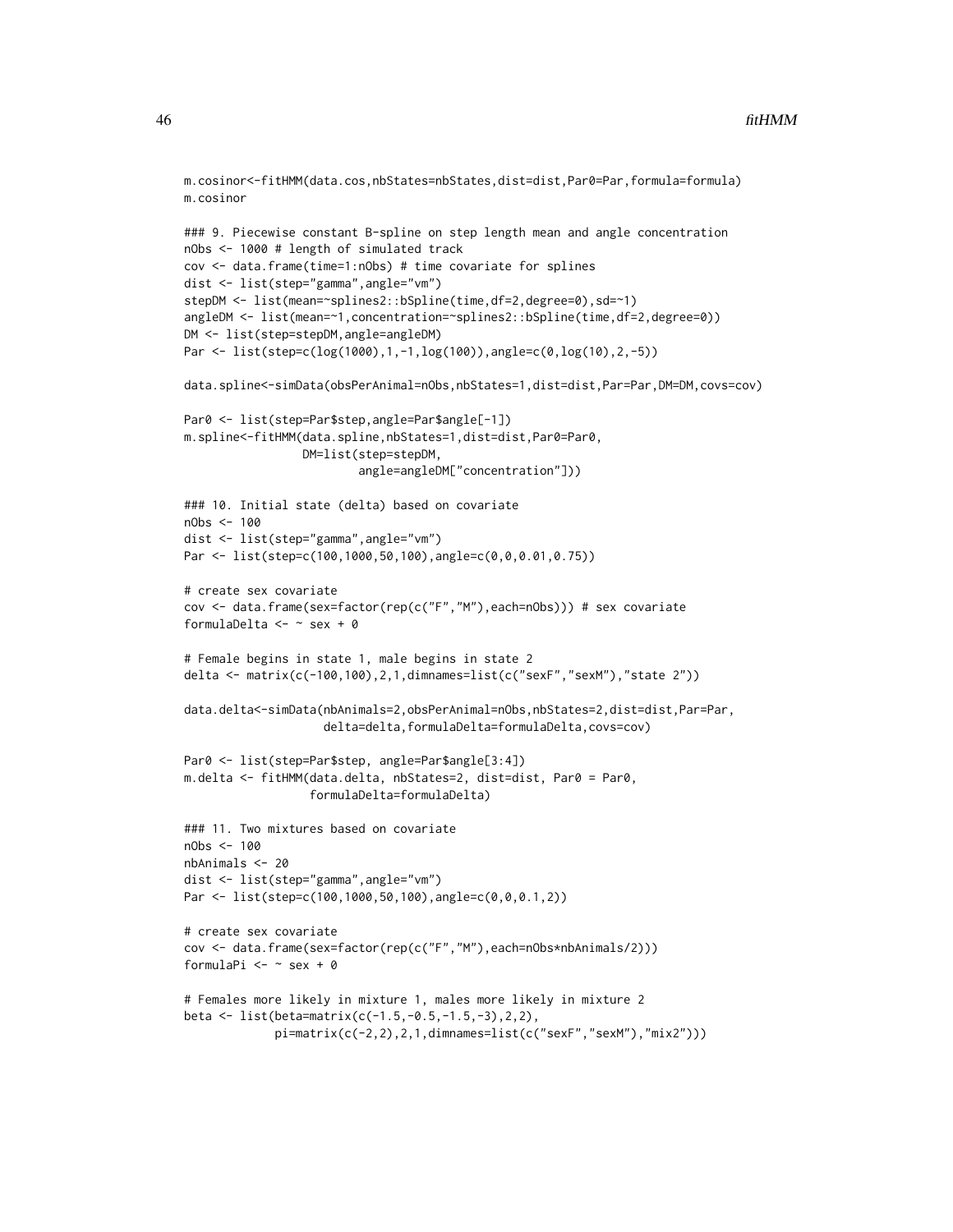### formatHierHMM 47

```
data.mix<-simData(nbAnimals=nbAnimals,obsPerAnimal=nObs,nbStates=2,dist=dist,Par=Par,
                  beta=beta,formulaPi=formulaPi,mixtures=2,covs=cov)
Par0 <- list(step=Par$step, angle=Par$angle[3:4])
m.mix <- fitHMM(data.mix, nbStates=2, dist=dist, Par0 = Par0,
                beta0=beta,formulaPi=formulaPi,mixtures=2)
## End(Not run)
```
formatHierHMM *Convert hierarchical HMM structure to a conventional HMM*

### Description

Convert hierarchical HMM structure to a conventional HMM

#### Usage

```
formatHierHMM(
  data,
 hierStates,
 hierDist,
 hierBeta = NULL,
 hierDelta = NULL,
 hierFormula = NULL,
 hierFormulaDelta = NULL,
 mixtures = 1,workBounds = NULL,
 betaCons = NULL,
  deltaCons = NULL,
  fixPar = NULL,
 checkData = TRUE
)
```
### Arguments

| data       | momentuHierHMMData object or a data frame containing the data streams and<br>covariates.                                                                                                         |
|------------|--------------------------------------------------------------------------------------------------------------------------------------------------------------------------------------------------|
| hierStates | A hierarchical data structure Node for the states ('state'). See fitHMM.                                                                                                                         |
| hierDist   | A hierarchical data structure Node for the data streams ('dist'). See fitHMM.                                                                                                                    |
| hierBeta   | A hierarchical data structure Node for the matrix of initial values for the re-<br>gression coefficients of the transition probabilities at each level of the hierarchy<br>('beta'). See fitHMM. |
| hierDelta  | A hierarchical data structure Node for the matrix of initial values for the regres-<br>sion coefficients of the initial distribution at each level of the hierarchy ('delta').<br>See fitHMM.    |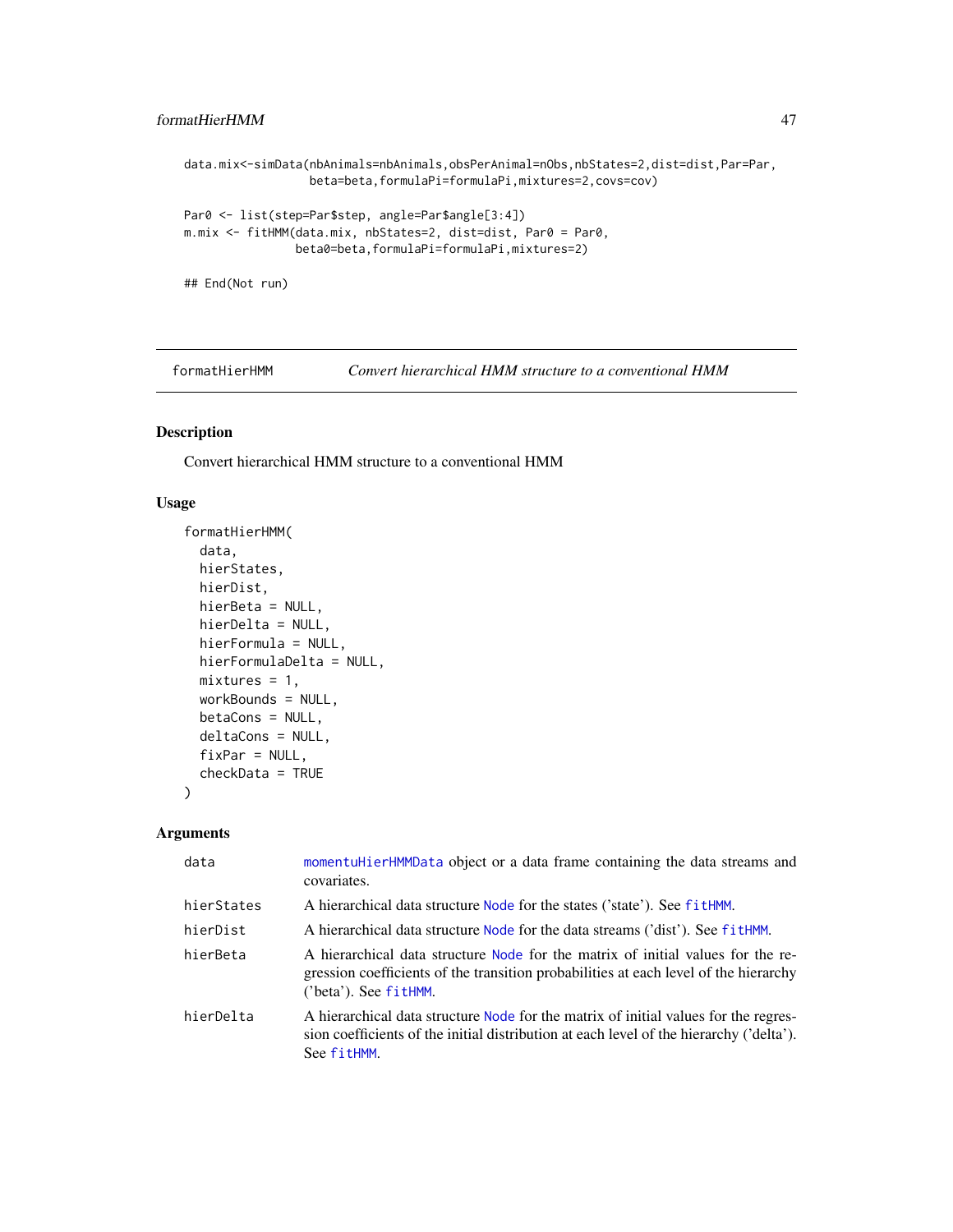| hierFormula      | A hierarchical formula structure for the transition probability covariates for each<br>level of the hierarchy ('formula'). See fitHMM. Default: NULL (only hierarchical-<br>level effects, with no covariate effects).                                         |
|------------------|----------------------------------------------------------------------------------------------------------------------------------------------------------------------------------------------------------------------------------------------------------------|
| hierFormulaDelta |                                                                                                                                                                                                                                                                |
|                  | A hierarchical formula structure for the initial distribution covariates for each<br>level of the hierarchy ('formulaDelta'). See fitHMM. Default: NULL (no covariate<br>effects and fixPar\$delta is specified on the working scale).                         |
| mixtures         | Number of mixtures for the state transition probabilities (i.e. discrete random<br>effects *sensu* DeRuiter et al. 2017). See fitHMM. Default: mixtures=1.                                                                                                     |
| workBounds       | A list with elements named 'beta' and/or 'delta', where each element is a<br>hierarchical data structure Node indicating t.p.m. and initial distribution working<br>parameter bounds ('workBounds') for parameters in hierBeta and hierDelta,<br>respectively. |
| betaCons         | A hierarchical data structure Node indicating t.p.m. constraints ('betaCons')<br>among parameters in hierBeta at each level of the hierarchy.                                                                                                                  |
| deltaCons        | A hierarchical data structure Node indicating initial distribution constraints ('delta-<br>Cons') among parameters in hierDelta at each level of the hierarchy.                                                                                                |
| fixPar           | A list with elements named 'beta' and/or 'delta', where each element is a<br>hierarchical data structure Node indicating t.p.m. and initial distribution param-<br>eters in hierBeta and hierDelta, respectively, which are assumed known.                     |
| checkData        | logical indicating whether or not to check the suitability of data for the specified<br>hierarchy. Ignored unless data is provided. Default: TRUE.                                                                                                             |

### Value

A list of arguments needed for specifying a hierarchical HMM as a conventional HMM in [fitHMM](#page-32-1) or [MIfitHMM](#page-67-0), including:

| nbStates     | See fitHMM. |
|--------------|-------------|
| dist         | See fitHMM. |
| formula      | See fitHMM. |
| formulaDelta | See fitHMM. |
| beta0        | See fitHMM. |
| delta0       | See fitHMM. |
| betaRef      | See fitHMM. |
| betaCons     | See fitHMM. |
| deltaCons    | See fitHMM. |
| fixPar       | See fitHMM. |
| workBounds   | See fitHMM. |
| stateNames   | See fitHMM. |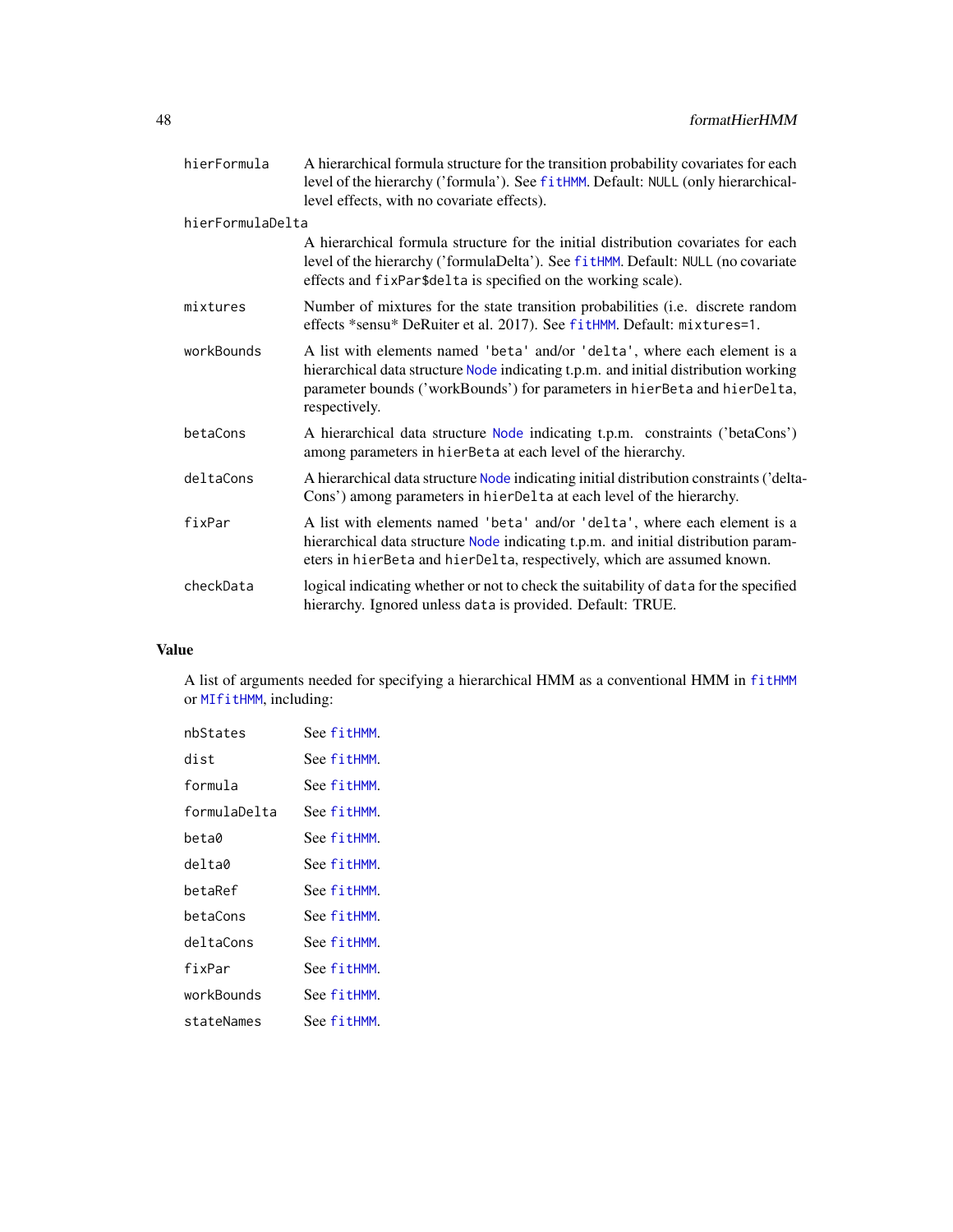getCovNames *Get names of any covariates used in probability distribution parameters*

### Description

Get names of any covariates used in probability distribution parameters

### Usage

getCovNames(m, p, distname)

### Arguments

| m        | momentuHMM object       |
|----------|-------------------------|
| D        | list returned by parDef |
| distname | Name of the data stream |

getDM\_rcpp *Get design matrix*

# Value

| A list of: |                                                                                                |
|------------|------------------------------------------------------------------------------------------------|
| DMterms    | Names of all covariates included in the design matrix for the data stream                      |
| DMpartems  | A list of the names of all covariates for each of the probability distribution pa-<br>rameters |
|            |                                                                                                |

Description

Loop for creating full design matrix (X) from pseudo-design matrix (DM). Written in C++. Used in getDM.

### Usage

getDM\_rcpp(X, covs, DM, nr, nc, cov, nbObs)

### Arguments

| X     | full design matrix                |
|-------|-----------------------------------|
| COVS  | matrix of covariates              |
| DM    | pseudo design matrix              |
| nr    | number of rows in design matrix   |
| nc    | number of column in design matrix |
| COV   | covariate names                   |
| nb0bs | number of observations            |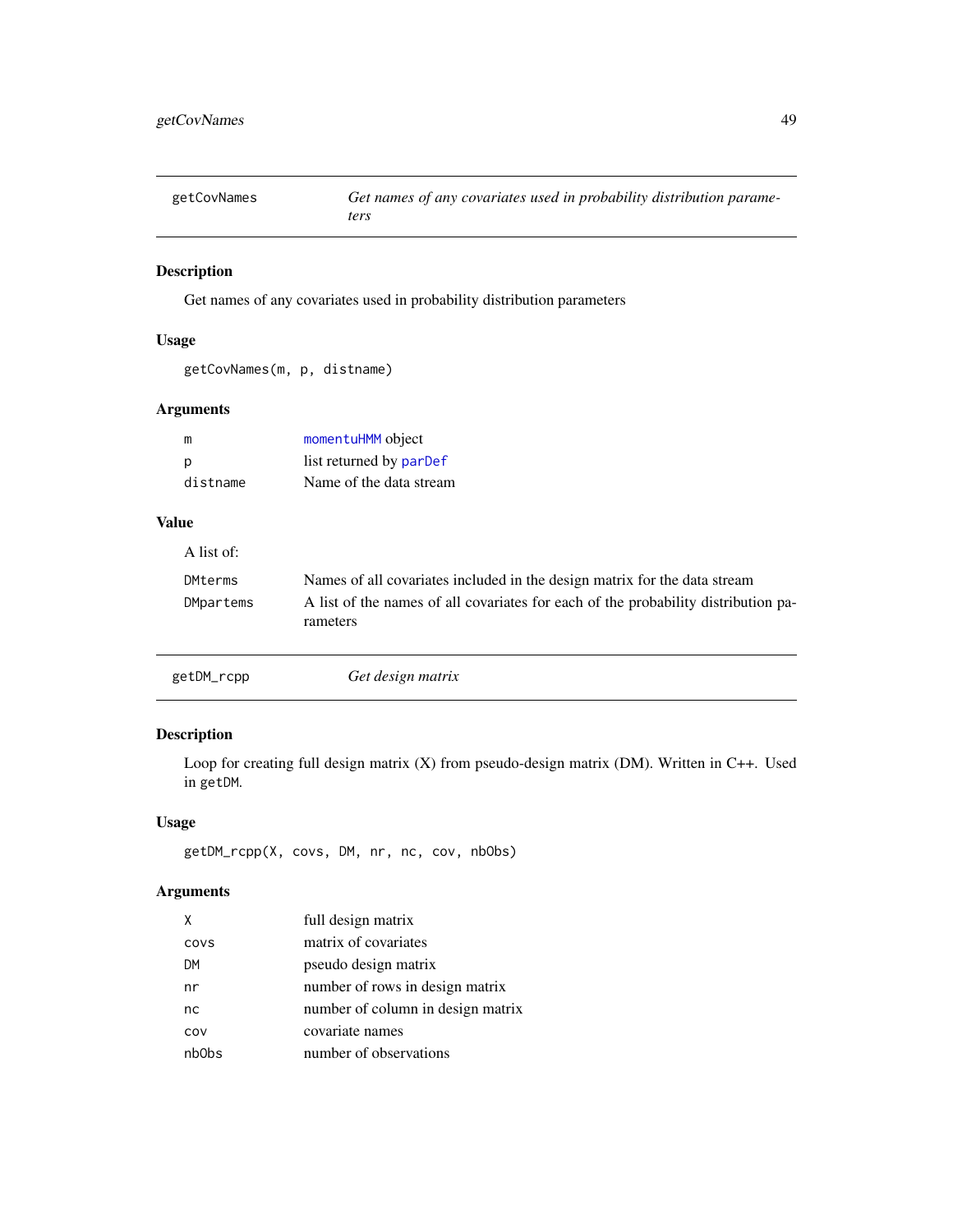50 getPar

# Value

full design matrix (X)

<span id="page-49-0"></span>

| getPar | Get starting values from momentuHMM, miHMM, or miSum object |
|--------|-------------------------------------------------------------|
|        | returned by fitHMM, MIfitHMM, or MIpool                     |

### Description

Get starting values from momentuHMM, miHMM, or miSum object returned by fitHMM, MIfitHMM, or MIpool

# Usage

getPar(m)

### Arguments

m A [momentuHMM](#page-81-0), [miHMM](#page-75-0), or [miSum](#page-78-0) object.

### Value

A list of parameter values (Par, beta, delta) that can be used as starting values in [fitHMM](#page-32-1) or [MIfitHMM](#page-67-0)

# See Also

[getPar0](#page-50-0), [getParDM](#page-53-0)

### Examples

```
# m is a momentuHMM object (as returned by fitHMM), automatically loaded with the package
m <- example$m
Par <- getPar(m)
```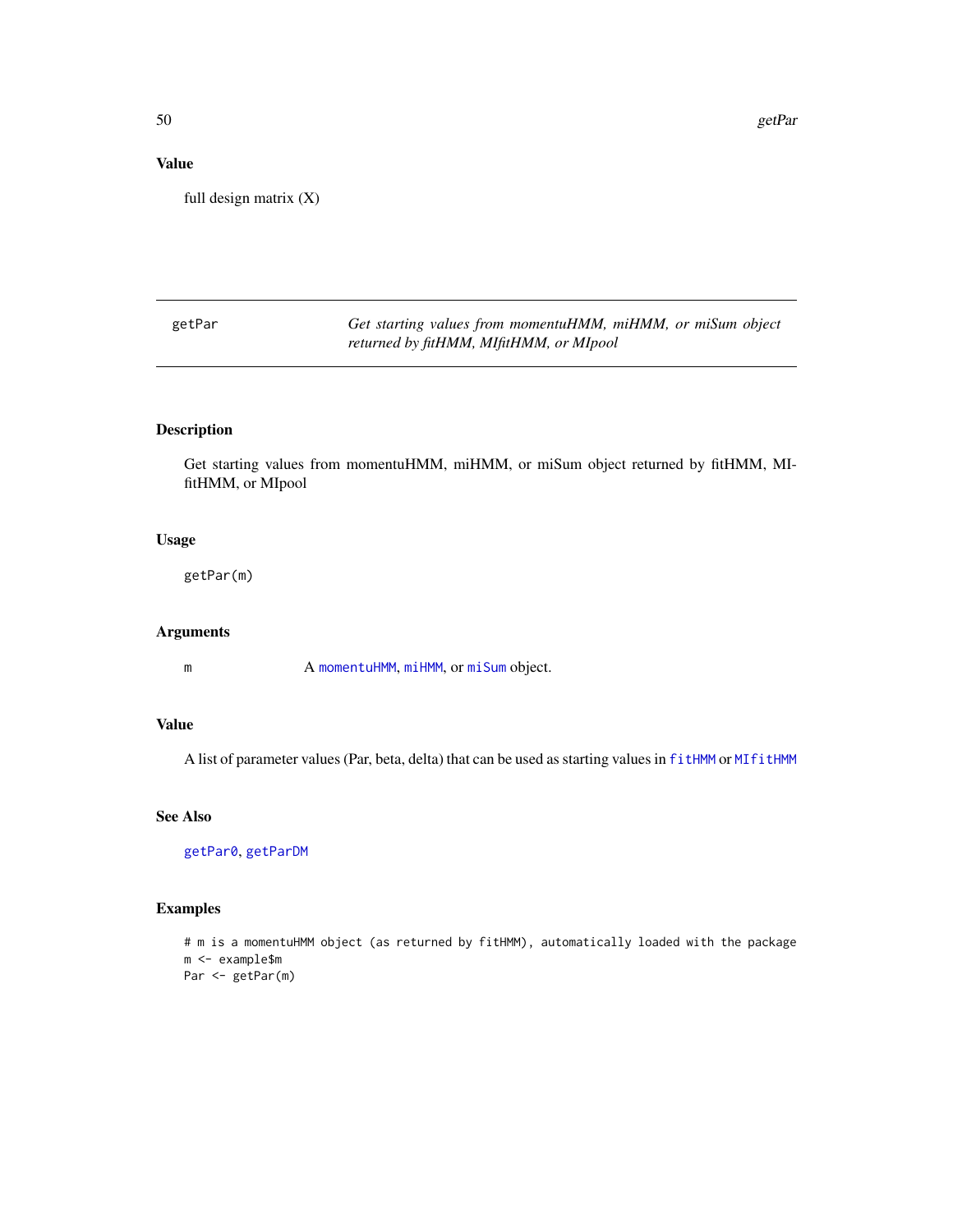<span id="page-50-0"></span>getPar0 *Get starting values for new model from existing* momentuHMM *or* momentuHierHMM *model fit*

### Description

For nested models, this function will extract starting parameter values (i.e., Par0 in [fitHMM](#page-32-1) or [MIfitHMM](#page-67-0)) from an existing [momentuHMM](#page-81-0) or momentuHierHMM model fit based on the provided arguments for the new model. Any parameters that are not in common between model and the new model (as specified by the arguments) are set to 0. This function is intended to help users incrementally build and fit more complicated models from simpler nested models (and vice versa).

### Usage

```
getPar0(model, ...)
## Default S3 method:
getPar0(
 model,
  nbStates = length(model$stateNames),
  estAngleMean = model$conditions$estAngleMean,
  circularAngleMean = model$conditions$circularAngleMean,
  formula = model$conditions$formula,
  formulaDelta = model$conditions$formulaDelta,
  stationary = model$conditions$stationary,
  mixtures = model$conditions$mixtures,
  formulaPi = model$conditions$formulaPi,
  DM = model$conditions$DM,
  betaRef = model$conditions$betaRef,
  stateNames = model$stateNames,
  ...
\lambda## S3 method for class 'hierarchical'
getPar0(
 model,
 hierStates = model$conditions$hierStates,
  estAngleMean = model$conditions$estAngleMean,
  circularAngleMean = model$conditions$circularAngleMean,
  hierFormula = model$conditions$hierFormula,
  hierFormulaDelta = model$conditions$hierFormulaDelta,
 mixtures = model$conditions$mixtures,
  formulaPi = model$conditions$formulaPi,
 DM = model$conditions$DM,
  ...
)
```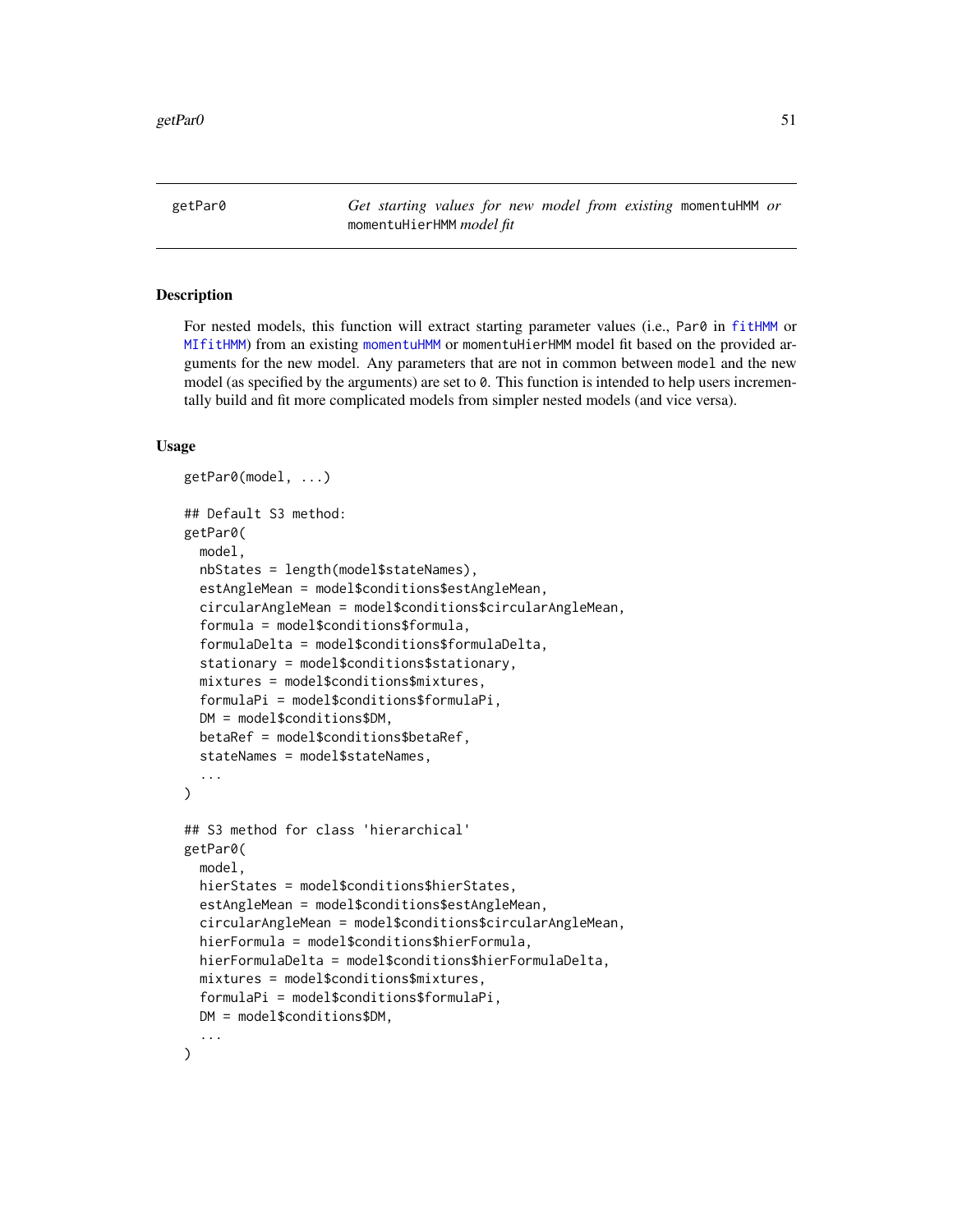#### $52$  getPar0

# Arguments

| model             | A momentuHMM, momentuHierHMM, miHMM, or miSum object (as returned by fitHMM,<br>MIfitHMM, or MIpool)                                                                                                                                                                                                                                                                                                                             |
|-------------------|----------------------------------------------------------------------------------------------------------------------------------------------------------------------------------------------------------------------------------------------------------------------------------------------------------------------------------------------------------------------------------------------------------------------------------|
| .                 | further arguments passed to or from other methods                                                                                                                                                                                                                                                                                                                                                                                |
| nbStates          | Number of states in the new model. Default: nbStates=length(model\$stateNames)                                                                                                                                                                                                                                                                                                                                                   |
| estAngleMean      | Named list indicating whether or not the angle mean for data streams with angu-<br>lar distributions ('vm' and 'wrpcauchy') are to be estimated in the new model.<br>Default: estAngleMean=model\$conditions\$estAngleMean                                                                                                                                                                                                       |
| circularAngleMean |                                                                                                                                                                                                                                                                                                                                                                                                                                  |
|                   | Named list indicating whether circular-linear or circular-circular regression on<br>the mean of circular distributions ('vm' and 'wrpcauchy') for turning angles are<br>to be used in the new model. See fitHMM. Default: circularAngleMean=model\$conditions\$circularA                                                                                                                                                         |
| formula           | Regression formula for the transition probability covariates of the new model<br>(see fitHMM). Default: formula=model\$conditions\$formula.                                                                                                                                                                                                                                                                                      |
| formulaDelta      | Regression formula for the initial distribution covariates of the new model (see<br>fitHMM). Default: formulaDelta=model\$conditions\$formulaDelta.                                                                                                                                                                                                                                                                              |
| stationary        | FALSE if there are time-varying covariates in formula or any covariates in formulaDelta.<br>If TRUE, the initial distribution is considered equal to the stationary distribution.<br>Default: FALSE.                                                                                                                                                                                                                             |
| mixtures          | Number of mixtures for the state transition probabilities (see fitHMM). Default:<br>formula=model\$conditions\$mixtures.                                                                                                                                                                                                                                                                                                         |
| formulaPi         | Regression formula for the mixture distribution probabilities (see fitHMM). De-<br>fault: formula=model\$conditions\$formulaPi.                                                                                                                                                                                                                                                                                                  |
| <b>DM</b>         | Named list indicating the design matrices to be used for the probability distribu-<br>tion parameters of each data stream in the new model (see fitHMM). Only param-<br>eters with design matrix column names that match those in model\$conditions\$fullDM<br>are extracted, so care must be taken in naming columns if any elements of DM are<br>specified as matrices instead of formulas. Default: DM=model\$conditions\$DM. |
| betaRef           | Numeric vector of length nbStates indicating the reference elements for the<br>t.p.m. multinomial logit link. Default: formula=model\$conditions\$betaRef.                                                                                                                                                                                                                                                                       |
| stateNames        | Character vector of length nbStates indicating the names and order of the states<br>in the new model. Default: stateNames=model\$stateNames[1:nbStates].                                                                                                                                                                                                                                                                         |
| hierStates        | A hierarchical model structure Node for the states (see fitHMM). Default: hierStates=model\$condition:                                                                                                                                                                                                                                                                                                                           |
| hierFormula       | A hierarchical formula structure for the transition probability covariates for each<br>level of the hierarchy (see fitHMM). Default: hierFormula=model\$conditions\$hierFormula.                                                                                                                                                                                                                                                 |
| hierFormulaDelta  |                                                                                                                                                                                                                                                                                                                                                                                                                                  |
|                   | A hierarchical formula structure for the initial distribution covariates for each<br>level of the hierarchy ('formulaDelta'). Default: NULL (no covariate effects and<br>fixPar\$delta is specified on the working scale).                                                                                                                                                                                                       |
|                   |                                                                                                                                                                                                                                                                                                                                                                                                                                  |

# Details

All other [fitHMM](#page-32-1) (or [MIfitHMM](#page-67-0)) model specifications (e.g., dist, hierDist, userBounds, workBounds, etc.) and data are assumed to be the same for model and the new model (as specified by nbStates,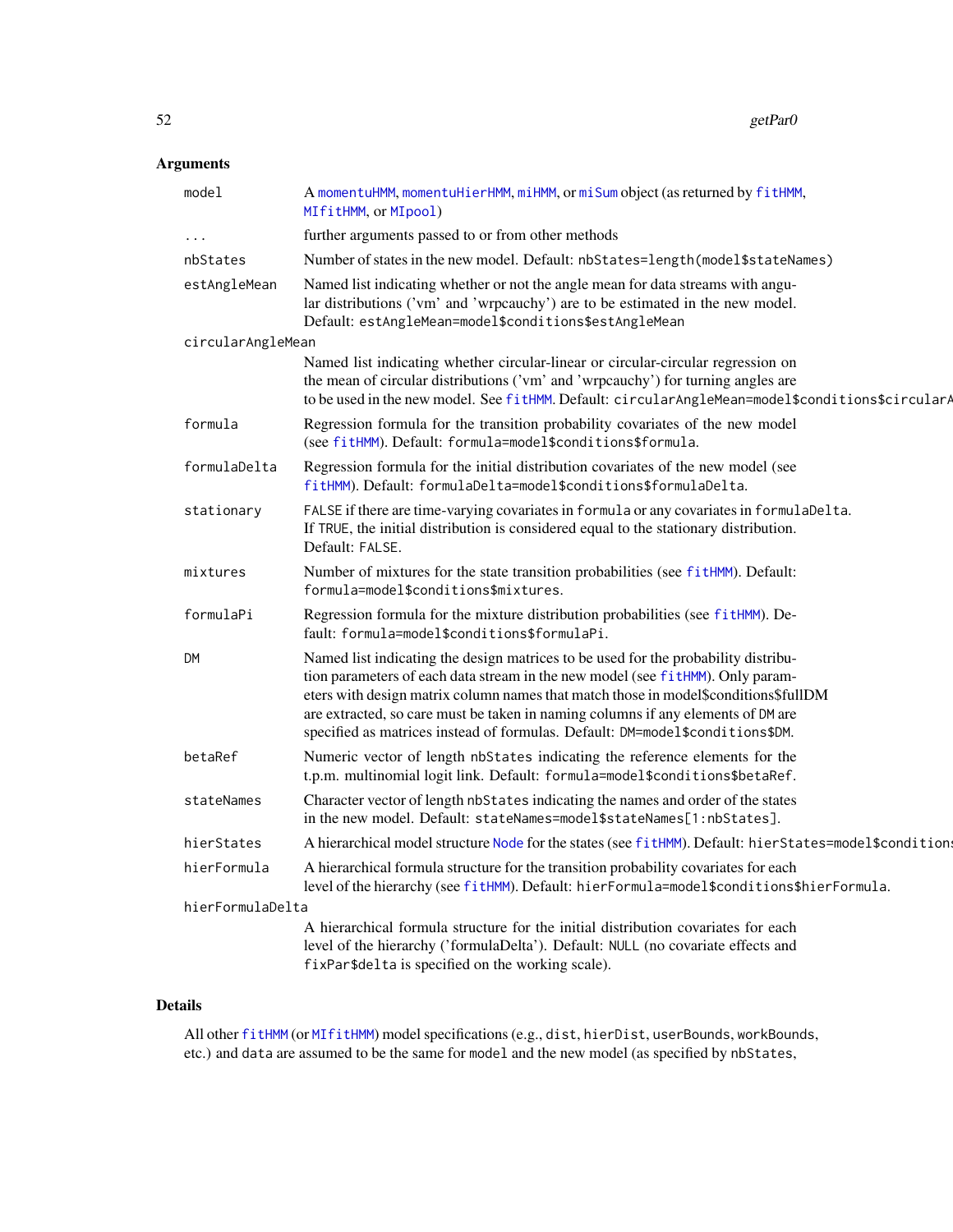### $getParO$  53

hierStates, estAngleMean, circularAngleMean, formula, hierFormula, formulaDelta, hierFormulaDelta, DM, etc.).

Note that for hierarchical models, getPar0 will return hierarchical data.tree objects (hierBeta and hierDelta) with the default values for fixPar, betaCons, and deltaCons; if hierarchical t.p.m. or initial distribution parameters are subject to constraints, then these must be set manually on the list object returned by getPar0.

#### Value

A named list containing starting values suitable for Par0 and beta0 arguments in [fitHMM](#page-32-1) or [MIfitHMM](#page-67-0):

| Par   | A list of vectors of state-dependent probability distribution parameters for each<br>data stream specified in model\$conditions\$dist |
|-------|---------------------------------------------------------------------------------------------------------------------------------------|
| beta  | Matrix of regression coefficients for the transition probabilities                                                                    |
| delta | Initial distribution of the HMM. Only returned if stateNames has the same<br>membership as the state names for model                  |

### See Also

[getPar](#page-49-0), [getParDM](#page-53-0), [fitHMM](#page-32-1), [MIfitHMM](#page-67-0)

#### Examples

```
# model is a momentuHMM object, automatically loaded with the package
model <- example$m
data <- model$data
dist <- model$conditions$dist
nbStates <- length(model$stateNames)
estAngleMean <- model$conditions$estAngleMean
newformula <- ~cov1+cov2
Par0 <- getPar0(model,formula=newformula)
## Not run:
newModel <- fitHMM(model$data,dist=dist,nbStates=nbStates,
                   Par0=Par0$Par,beta0=Par0$beta,
                   formula=newformula,
                   estAngleMean=estAngleMean)
## End(Not run)
newDM1 <- list(step=list(mean=~cov1,sd=~cov1))
Par0 <- getPar0(model, DM=newDM1)
## Not run:
newModel1 <- fitHMM(model$data,dist=dist,nbStates=nbStates,
                   Par0=Par0$Par,beta0=Par0$beta,
                   formula=model$conditions$formula,
```
estAngleMean=estAngleMean,

DM=newDM1)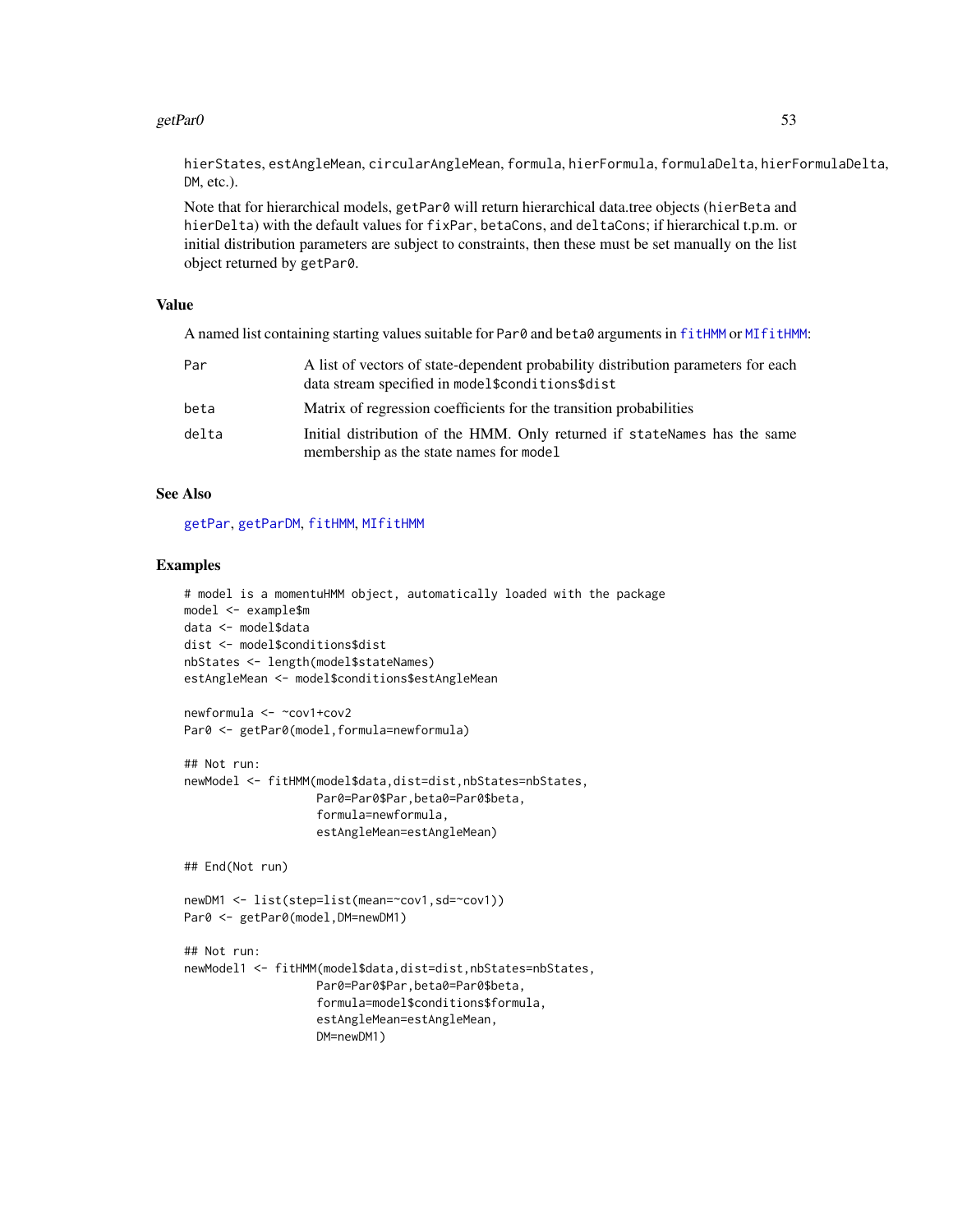```
## End(Not run)
# same model but specify DM for step using matrices
newDM2 <- list(step=matrix(c(1,0,0,0,
                           "cov1", 0, 0, 0,0,1,0,0,
                           0,"cov1",0,0,
                           0,0,1,0,
                           0,0,"cov1",0,
                           0,0,0,1,
                           0,0,0,"cov1"),nrow=nbStates*2))
# to be extracted, new design matrix column names must match
# column names of model$conditions$fullDM
colnames(newDM2$step)<-paste0(rep(c("mean_","sd_"),each=2*nbStates),
                      rep(1:nbStates,each=2),
                      rep(c(":(Intercept)",":cov1"),2*nbStates))
Par0 <- getPar0(model, DM=newDM2)
## Not run:
newModel2 <- fitHMM(model$data,dist=dist,nbStates=nbStates,
                   Par0=Par0$Par,beta0=Par0$beta,
                   formula=model$conditions$formula,
                   estAngleMean=estAngleMean,
                   DM=newDM2)
## End(Not run)
```
<span id="page-53-0"></span>getParDM *Get starting values on working scale based on design matrix and other parameter constraints*

#### Description

Convert starting values on the natural scale of data stream probability distributions to a feasible set of working scale parameters based on a design matrix and other parameter constraints.

#### Usage

```
getParDM(data, ...)
## Default S3 method:
getParDM(
  data = data.frame(),
  nbStates,
  dist,
  Par,
  zeroInflation = NULL,
```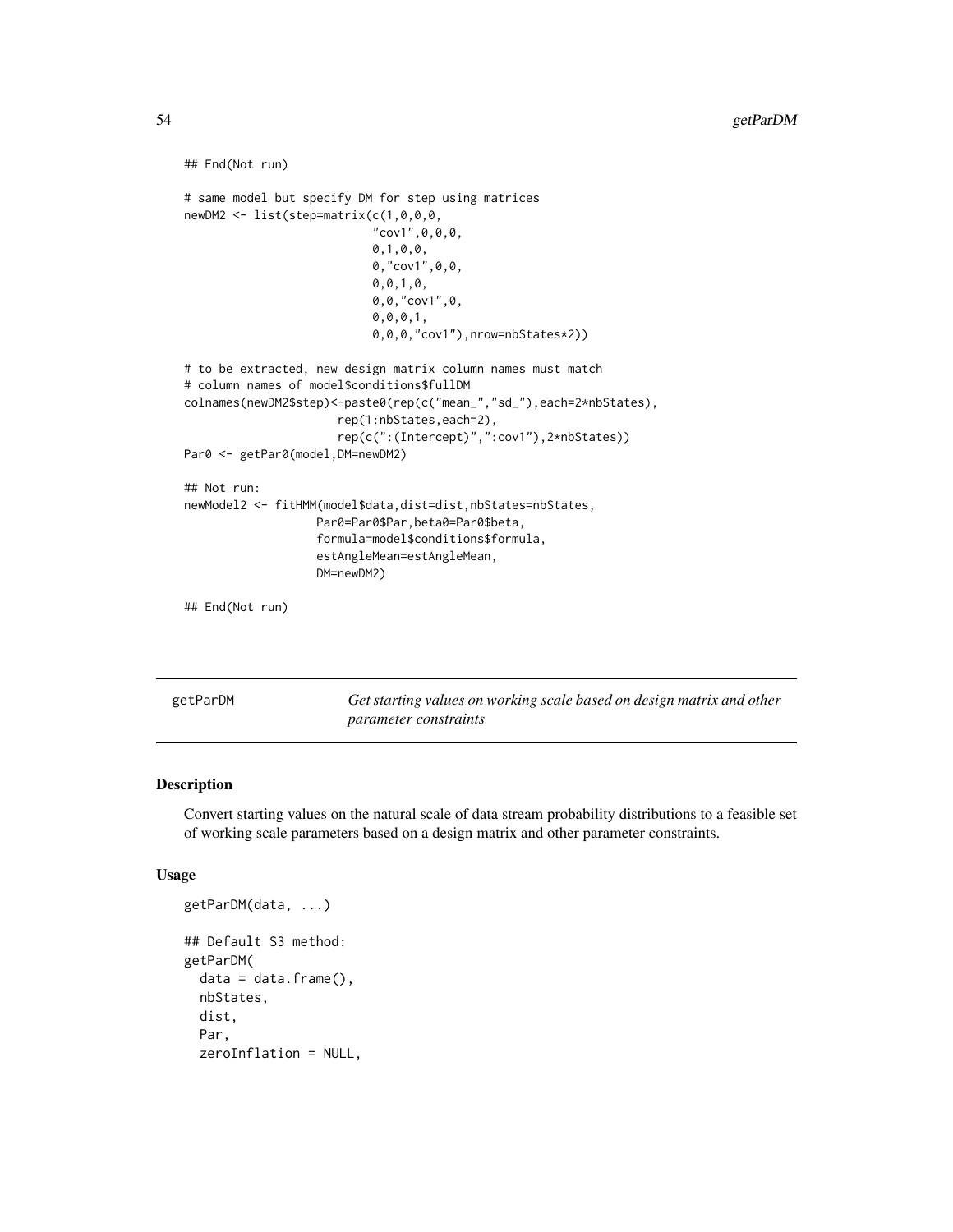# getParDM 55

```
oneInflation = NULL,
 estAngleMean = NULL,
 circularAngleMean = NULL,
 DM = NULL,userBounds = NULL,
 workBounds = NULL,
  ...
\mathcal{L}## S3 method for class 'hierarchical'
getParDM(
 data = data.frame(),hierStates,
 hierDist,
 Par,
  zeroInflation = NULL,
 oneInflation = NULL,
 estAngleMean = NULL,
 circularAngleMean = NULL,
 DM = NULL,userBounds = NULL,
 workBounds = NULL,
  ...
```
 $\mathcal{L}$ 

# Arguments

| data     | Optional momentuHMMData object, momentuHierHMMData object, or a data frame<br>containing the covariate values. data must be specified if covariates are included<br>in DM.                                                                                                                                                                                                                                                                                                                                                                                                                                                                                              |
|----------|-------------------------------------------------------------------------------------------------------------------------------------------------------------------------------------------------------------------------------------------------------------------------------------------------------------------------------------------------------------------------------------------------------------------------------------------------------------------------------------------------------------------------------------------------------------------------------------------------------------------------------------------------------------------------|
|          | If a data frame is provided, then either nb States and dist must be specified<br>(for a regular HMM) or hierStates and hierDist must be specified (for a<br>hierarchical HMM).                                                                                                                                                                                                                                                                                                                                                                                                                                                                                          |
| $\cdots$ | further arguments passed to or from other methods                                                                                                                                                                                                                                                                                                                                                                                                                                                                                                                                                                                                                       |
| nbStates | Number of states of the HMM.                                                                                                                                                                                                                                                                                                                                                                                                                                                                                                                                                                                                                                            |
| dist     | A named list indicating the probability distributions of the data streams. Cur-<br>rently supported distributions are 'bern', 'beta', 'exp', 'gamma', 'lnorm', 'norm',<br>'mvnorm2' (bivariate normal distribution), 'mvnorm3' (trivariate normal distri-<br>bution), 'pois', 'rw_norm' (normal random walk), 'rw_mvnorm2' (bivariate nor-<br>mal random walk), 'rw_mvnorm3' (trivariate normal random walk), 'vm', 'vm-<br>Consensus', 'weibull', and 'wrpcauchy'. For example, dist=list(step='gamma', angle='vm', dives=<br>indicates 3 data streams ('step', 'angle', and 'dives') and their respective proba-<br>bility distributions ('gamma', 'vm', and 'pois'). |
| Par      | A named list containing vectors of state-dependent probability distribution pa-<br>rameters for each data stream specified in dist. The parameters should be on<br>the natural scale, in the order expected by the pdfs of dist, and any zero-mass<br>parameters should be the last.                                                                                                                                                                                                                                                                                                                                                                                    |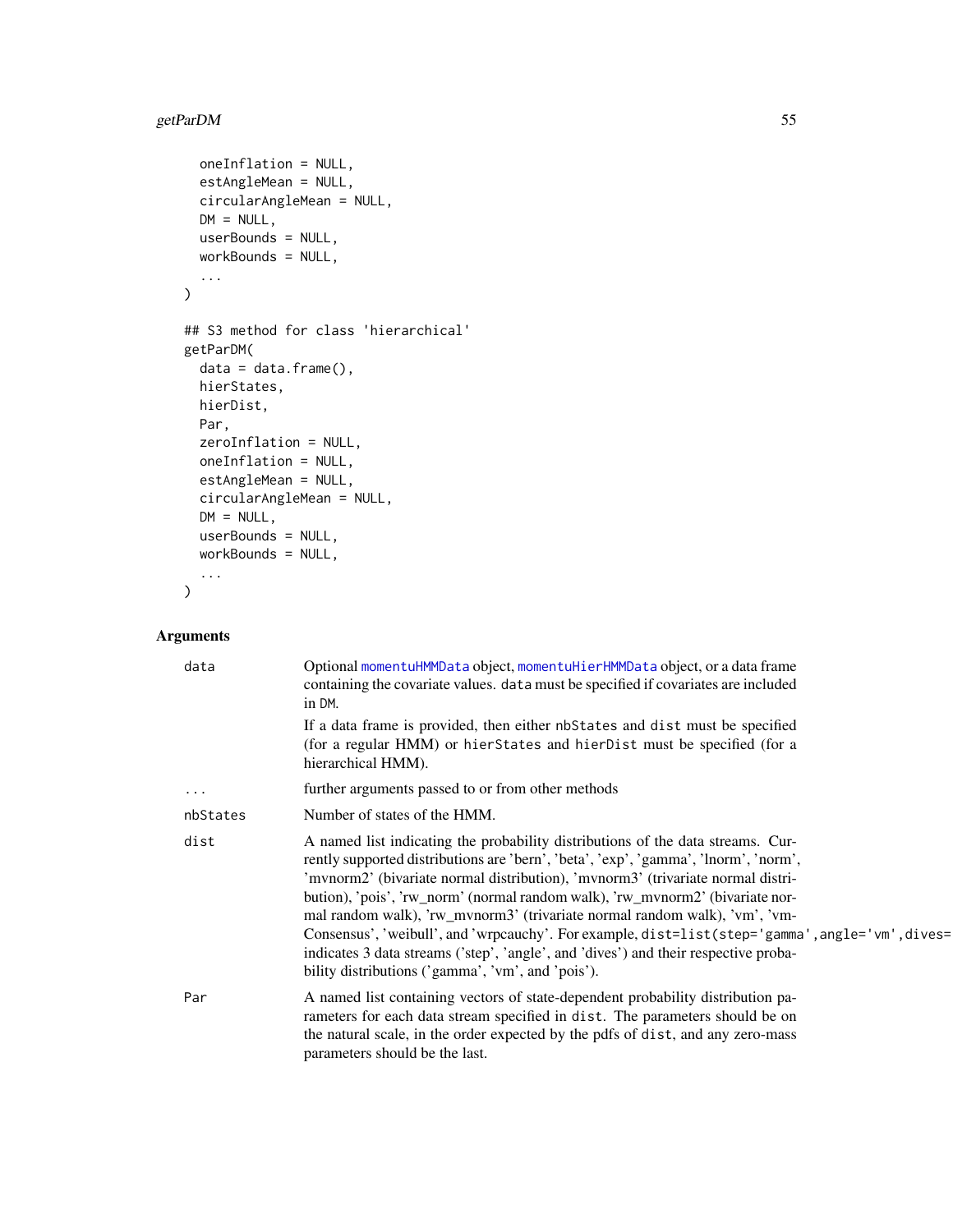| zeroInflation     | A named list of logicals indicating whether the probability distributions of the<br>data streams should be zero-inflated. If zeroInflation is TRUE for a given<br>data stream, then values for the zero-mass parameters should be included in<br>the corresponding element of Par. Ignored if data is a momentuHMMData or<br>momentuHierHMMData object.                                                                                                                                                                                                                                                                                                                                                                                                                                                                                                   |
|-------------------|-----------------------------------------------------------------------------------------------------------------------------------------------------------------------------------------------------------------------------------------------------------------------------------------------------------------------------------------------------------------------------------------------------------------------------------------------------------------------------------------------------------------------------------------------------------------------------------------------------------------------------------------------------------------------------------------------------------------------------------------------------------------------------------------------------------------------------------------------------------|
| oneInflation      | Named list of logicals indicating whether the probability distributions of the<br>data streams are one-inflated. If oneInflation is TRUE for a given data stream,<br>then values for the one-mass parameters should be included in the corresponding<br>element of Par. Ignored if data is a momentuHMMData or momentuHierHMMData<br>object.                                                                                                                                                                                                                                                                                                                                                                                                                                                                                                              |
| estAngleMean      | An optional named list indicating whether or not to estimate the angle mean for<br>data streams with angular distributions ('vm' and 'wrpcauchy'). Any estAngleMean<br>elements corresponding to data streams that do not have angular distributions are<br>ignored.                                                                                                                                                                                                                                                                                                                                                                                                                                                                                                                                                                                      |
| circularAngleMean |                                                                                                                                                                                                                                                                                                                                                                                                                                                                                                                                                                                                                                                                                                                                                                                                                                                           |
|                   | An optional named list indicating whether to use circular-linear or circular-<br>circular regression on the mean of circular distributions ('vm' and 'wrpcauchy')<br>for turning angles. See fitHMM. circularAngleMean elements correspond-<br>ing to angular data streams are ignored unless the corresponding element of<br>estAngleMean is TRUE. Any circularAngleMean elements corresponding to<br>data streams that do not have angular distributions are ignored.                                                                                                                                                                                                                                                                                                                                                                                   |
| <b>DM</b>         | A named list indicating the design matrices to be used for the probability dis-<br>tribution parameters of each data stream. Each element of DM can either be<br>a named list of linear regression formulas or a matrix. For example, for a<br>2-state model using the gamma distribution for a data stream named 'step',<br>DM=list(step=list(mean=~cov1,sd=~1)) specifies the mean parameters as<br>a function of the covariate 'cov1' for each state. This model could equiva-<br>lently be specified as a 4x6 matrix using character strings for the covariate:<br>$DM = list(step = matrix(c(1, 0, 0, 0, 0, 'cov1', 0, 0, 0, 0, 1, 0, 0, 0, 'cov1', 0, 0, 0, 0, 1, 0, 0, 0, 0, 1), 4, 6)$<br>where the 4 rows correspond to the state-dependent paramaters (mean_1,mean_2,sd_1,sd_2)<br>and the 6 columns correspond to the regression coefficients. |
| userBounds        | An optional named list of 2-column matrices specifying bounds on the natural<br>(i.e, real) scale of the probability distribution parameters for each data stream.<br>For example, for a 2-state model using the wrapped Cauchy ('wrpcauchy') dis-<br>tribution for a data stream named 'angle' with estAngleMean\$angle=TRUE),<br>userBounds=list(angle=matrix(c(-pi,-pi,-1,-1,pi,pi,1,1),4,2)) spec-<br>ifies $(-1,1)$ bounds for the concentration parameters instead of the default $[0,1)$<br>bounds.                                                                                                                                                                                                                                                                                                                                                |
| workBounds        | An optional named list of 2-column matrices specifying bounds on the working<br>scale of the probability distribution, transition probability, and initial distribu-<br>tion parameters. For each matrix, the first column pertains to the lower bound<br>and the second column the upper bound. For data streams, each element of<br>workBounds should be a $k \times 2$ matrix with the same name of the corresponding<br>element of Par0, where k is the number of parameters. For transition probability<br>parameters, the corresponding element of workBounds must be a k x 2 matrix<br>named "beta", where k=length(beta0). For initial distribution parameters, the                                                                                                                                                                               |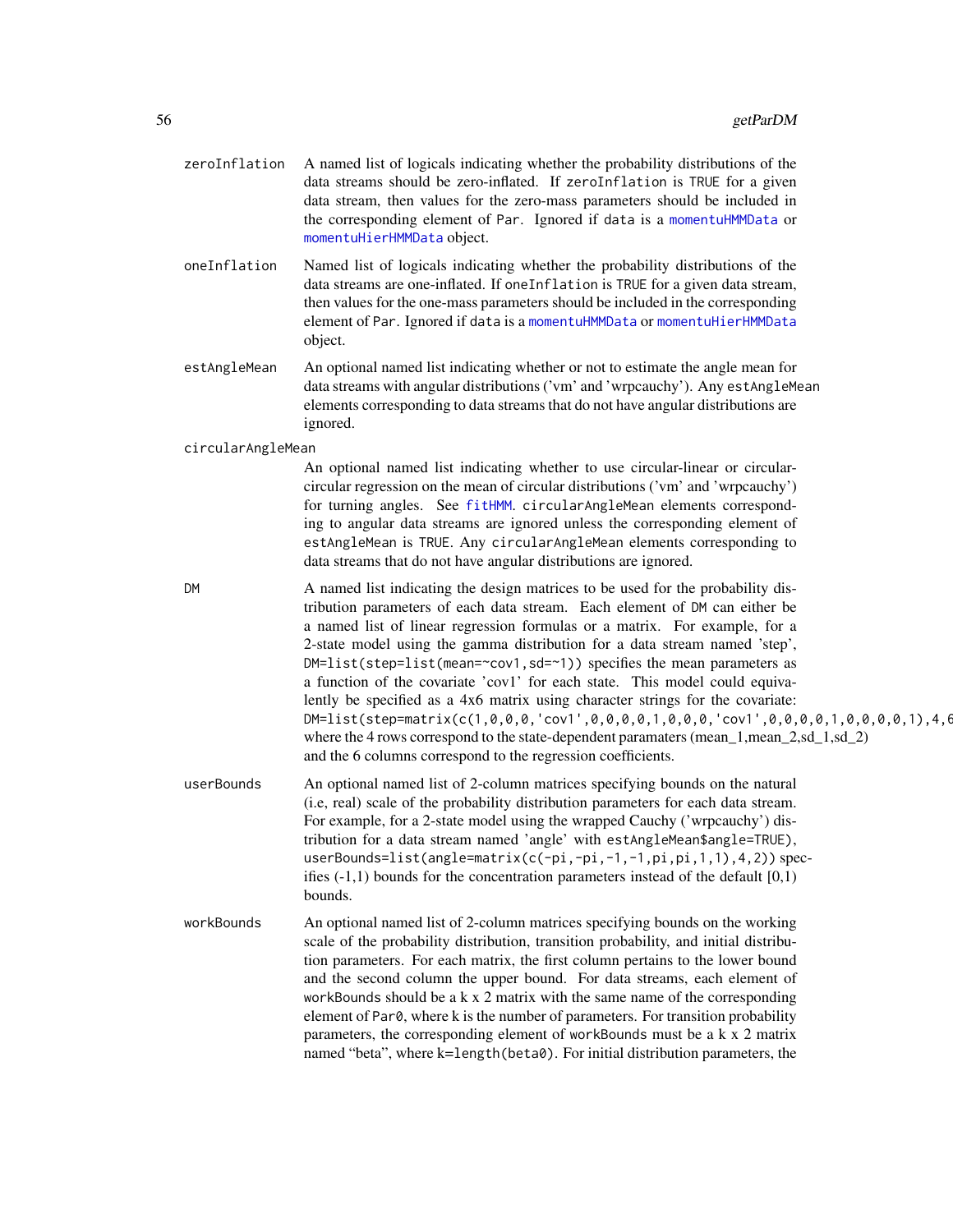#### getParDM  $57$

|            | corresponding element of workBounds must be a k x 2 matrix named "delta".<br>where $k = length(de1ta0)$ . |
|------------|-----------------------------------------------------------------------------------------------------------|
| hierStates | A hierarchical model structure Node for the states. See fitHMM.                                           |
| hierDist   | A hierarchical data structure Node for the data streams. See fit HMM.                                     |

#### Details

If design matrix includes non-factor covariates, then natural scale parameters are assumed to correspond to the mean value(s) for the covariate(s) (if nrow(data)>1) and getParDM simply returns one possible solution to the system of linear equations defined by Par, DM, and any other constraints using singular value decomposition. This can be helpful for exploring relationships between the natural and working scale parameters when covariates are included, but getParDM will not necessarily return "good" starting values (i.e., Par0) for [fitHMM](#page-32-1) or [MIfitHMM](#page-67-0).

#### Value

A list of parameter values that can be used as starting values (Par0) in [fitHMM](#page-32-1) or [MIfitHMM](#page-67-0)

#### See Also

[getPar](#page-49-0), [getPar0](#page-50-0), [fitHMM](#page-32-1), [MIfitHMM](#page-67-0)

#### Examples

```
# data is a momentuHMMData object, automatically loaded with the package
data <- example$m$data
stepDist <- "gamma"
angleDist <- "vm"
nbStates <- 2
stepPar0 <- c(15,50,10,20) # natural scale mean_1, mean_2, sd_1, sd_2
anglePar0 \leq c(0.7, 1.5) # natural scale conentration_1, concentration_2
# get working parameters for 'DM' that constrains step length mean_1 < mean_2
stepDM <- matrix(c(1,1,0,0,0,1,0,0,0,0,1,0,0,0,0,1),4,4,
          dimnames=list(NULL,c("mean:(Intercept)","mean_2",
                               "sd_1:(Intercept)","sd_2:(Intercept)")))
stepworkBounds <- matrix(c(-Inf,Inf),4,2,byrow=TRUE,
                         dimnames=list(colnames(stepDM),c("lower","upper")))
stepworkBounds["mean_2","lower"] <- 0 #coefficient for 'mean_2' constrained to be positive
wPar0 <- getParDM(nbStates=2,dist=list(step=stepDist),
                      Par=list(step=stepPar0),
                      DM=list(step=stepDM),workBounds=list(step=stepworkBounds))
## Not run:
```

```
# Fit HMM using wPar0 as initial values for the step data stream
mPar <- fitHMM(data,nbStates=2,dist=list(step=stepDist,angle=angleDist),
              Par0=list(step=wPar0$step,angle=anglePar0),
              DM=list(step=stepDM),workBounds=list(step=stepworkBounds))
```
## End(Not run)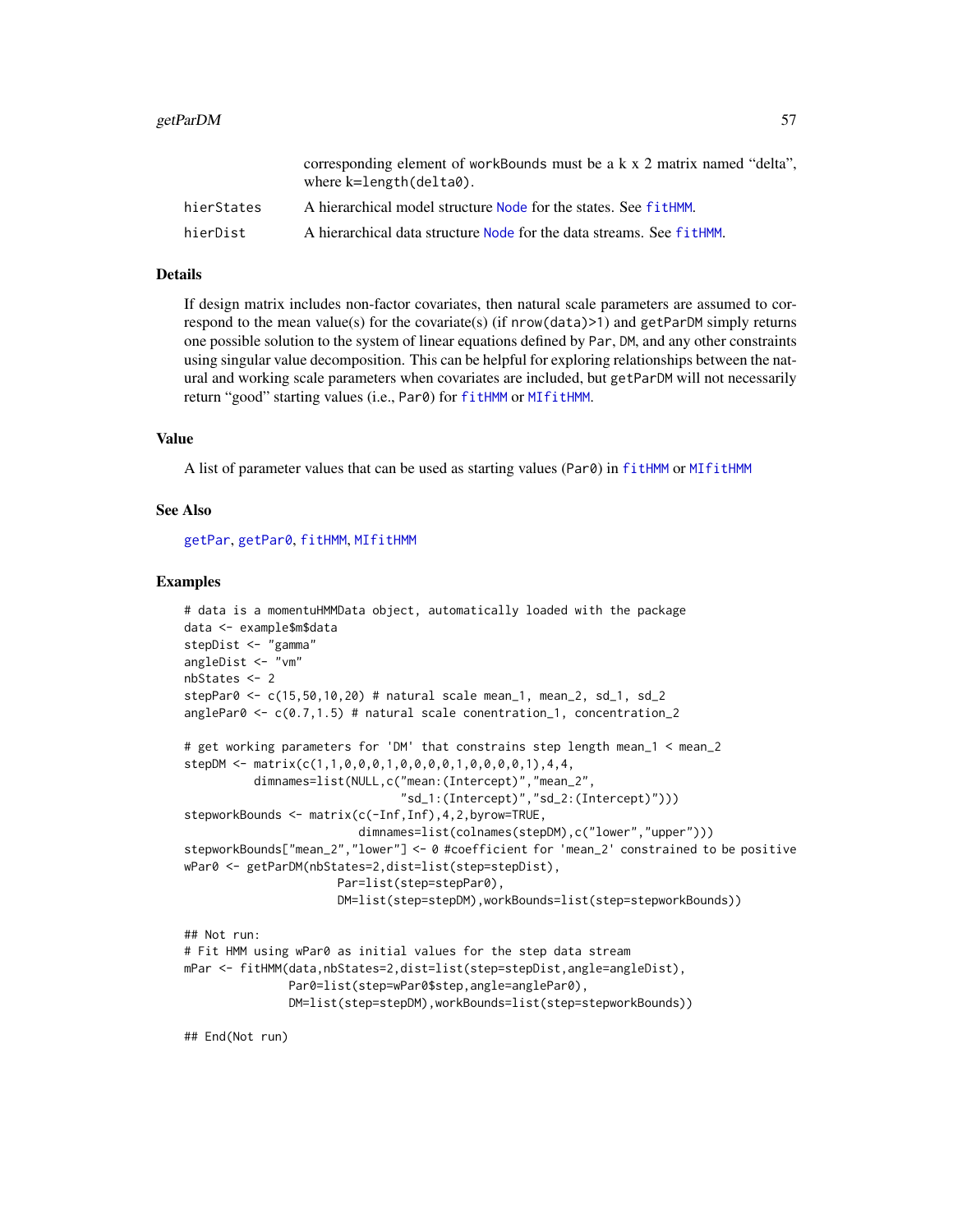```
# get working parameters for 'DM' using 'cov1' and 'cov2' covariates
stepDM2 <- list(mean=~cov1,sd=~cov2)
wPar20 <- getParDM(data,nbStates=2,dist=list(step=stepDist),
                     Par=list(step=stepPar0),
                      DM=list(step=stepDM2))
## Not run:
# Fit HMM using wPar20 as initial values for the step data stream
mPar2 <- fitHMM(data,nbStates=2,dist=list(step=stepDist,angle=angleDist),
               Par0=list(step=wPar20$step,angle=anglePar0),
               DM=list(step=stepDM2))
```
## End(Not run)

getTrProbs *Transition probability matrix*

#### Description

Computation of the transition probability matrix for each time step as a function of the covariates and the regression parameters.

### Usage

```
getTrProbs(data, ...)
## Default S3 method:
getTrProbs(
  data,
  nbStates,
  beta,
  workBounds = NULL,
  formula = -1,
  mixtures = 1,
  betaRef = NULL,
  stateNames = NULL,
  getCI = FALSE,covIndex = NULL,
  alpha = 0.95,
  ...
\lambda## S3 method for class 'hierarchical'
getTrProbs(
  data,
  hierStates,
  hierBeta,
```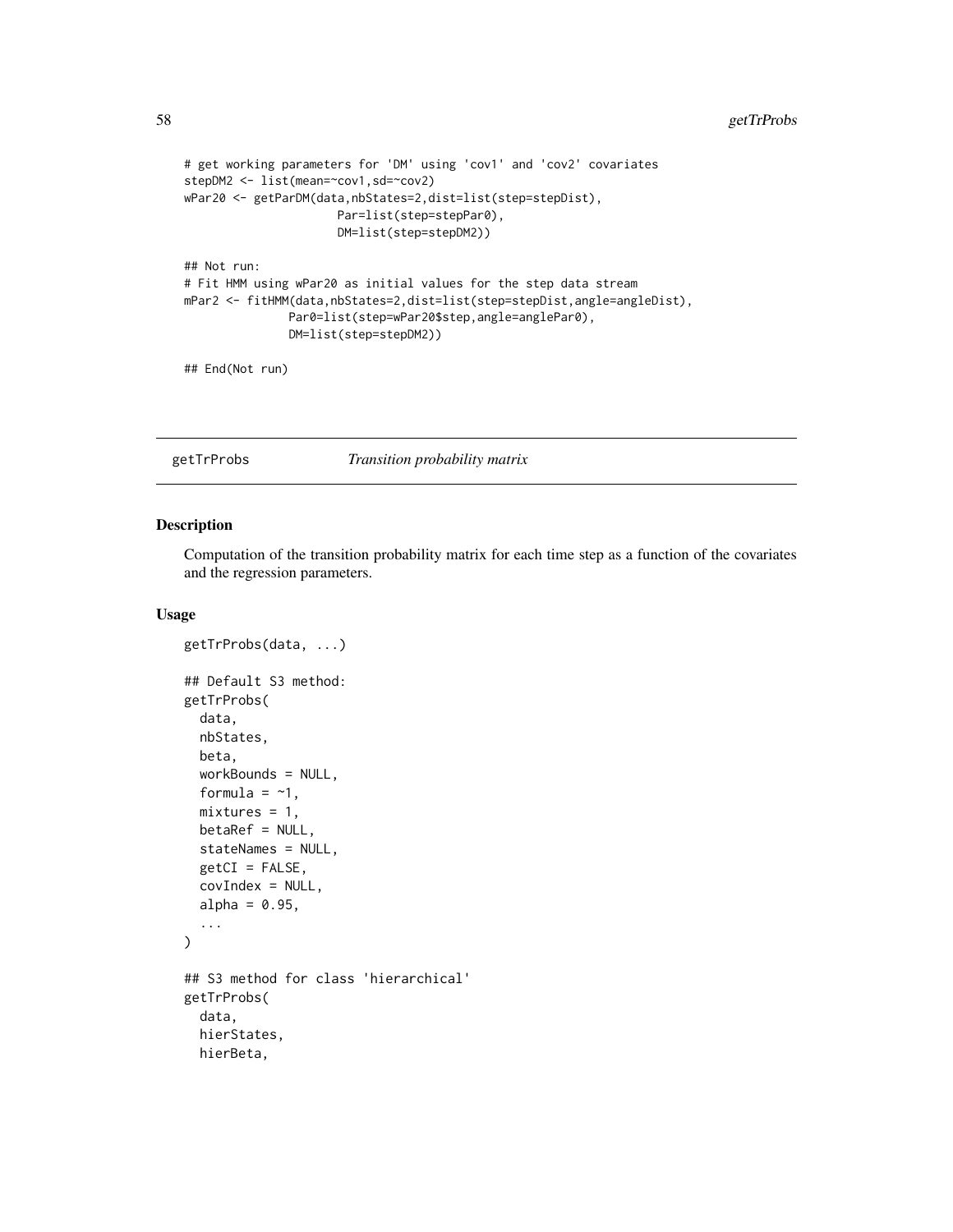# getTrProbs 59

```
workBounds = NULL,
hierFormula = NULL,
mixtures = 1,hierDist,
getCI = FALSE,covIndex = NULL,
alpha = 0.95,
...
```
# Arguments

 $\mathcal{L}$ 

| data       | momentuHMM object, momentuHierHMM object, miSum object, miHMM object, momentuHMMData<br>object, momentuHierHMMData object, or a data frame containing the covariate<br>values.                                                                                                                                                                                                       |
|------------|--------------------------------------------------------------------------------------------------------------------------------------------------------------------------------------------------------------------------------------------------------------------------------------------------------------------------------------------------------------------------------------|
|            | If a data frame is provided, then either nbStates must be specified (for a reg-<br>ular HMM) or hierStates and hierDist must be specified (for a hierarchical<br>HMM).                                                                                                                                                                                                               |
| $\cdots$   | further arguments passed to or from other methods; most are ignored if data is<br>a momentuHMM or momentuHierHMM object                                                                                                                                                                                                                                                              |
| nbStates   | Number of states. Ignored unless data is a data frame.                                                                                                                                                                                                                                                                                                                               |
| beta       | Matrix of regression coefficients for the transition probabilities                                                                                                                                                                                                                                                                                                                   |
| workBounds | An optional named list of 2-column matrices specifying bounds on the working<br>scale of the transition probability parameters ('beta' and, for recharge models,<br>'g0' and 'theta'). workBounds\$beta must be a k x 2 matrix, where k=length(beta).<br>The first column pertains to the lower bound and the second column the upper<br>bound. Ignored unless data is a data frame. |
| formula    | Regression formula for the transition probability covariates. Ignored unless<br>data is a data frame.                                                                                                                                                                                                                                                                                |
| mixtures   | Number of mixtures for the state transition probabilities. Ignored unless data is<br>a data frame.                                                                                                                                                                                                                                                                                   |
| betaRef    | Indices of reference elements for t.p.m. multinomial logit link. Ignored unless<br>data is a data frame.                                                                                                                                                                                                                                                                             |
| stateNames | Optional character vector of length nbStates indicating state names. Ignored<br>unless data is a data frame.                                                                                                                                                                                                                                                                         |
| getCI      | Logical indicating whether to calculate standard errors and logit-transformed<br>confidence intervals based on fitted momentuHMM or momentuHierHMM object.<br>Default: FALSE.                                                                                                                                                                                                        |
| covIndex   | Integer vector indicating specific rows of the data to be used in the calcula-<br>tions. This can be useful for reducing unnecessarily long computation times<br>(paricularly when getCI=TRUE), e.g., when formula includes factor covariates<br>(such as ID) but no temporal covariates. Ignored if data is not a momentuHMM,<br>momentuHierHMM, miSum, or miHMM object.            |
| alpha      | Significance level of the confidence intervals (if getCI=TRUE). Default: 0.95<br>$(i.e. 95\% \text{ Cls}).$                                                                                                                                                                                                                                                                          |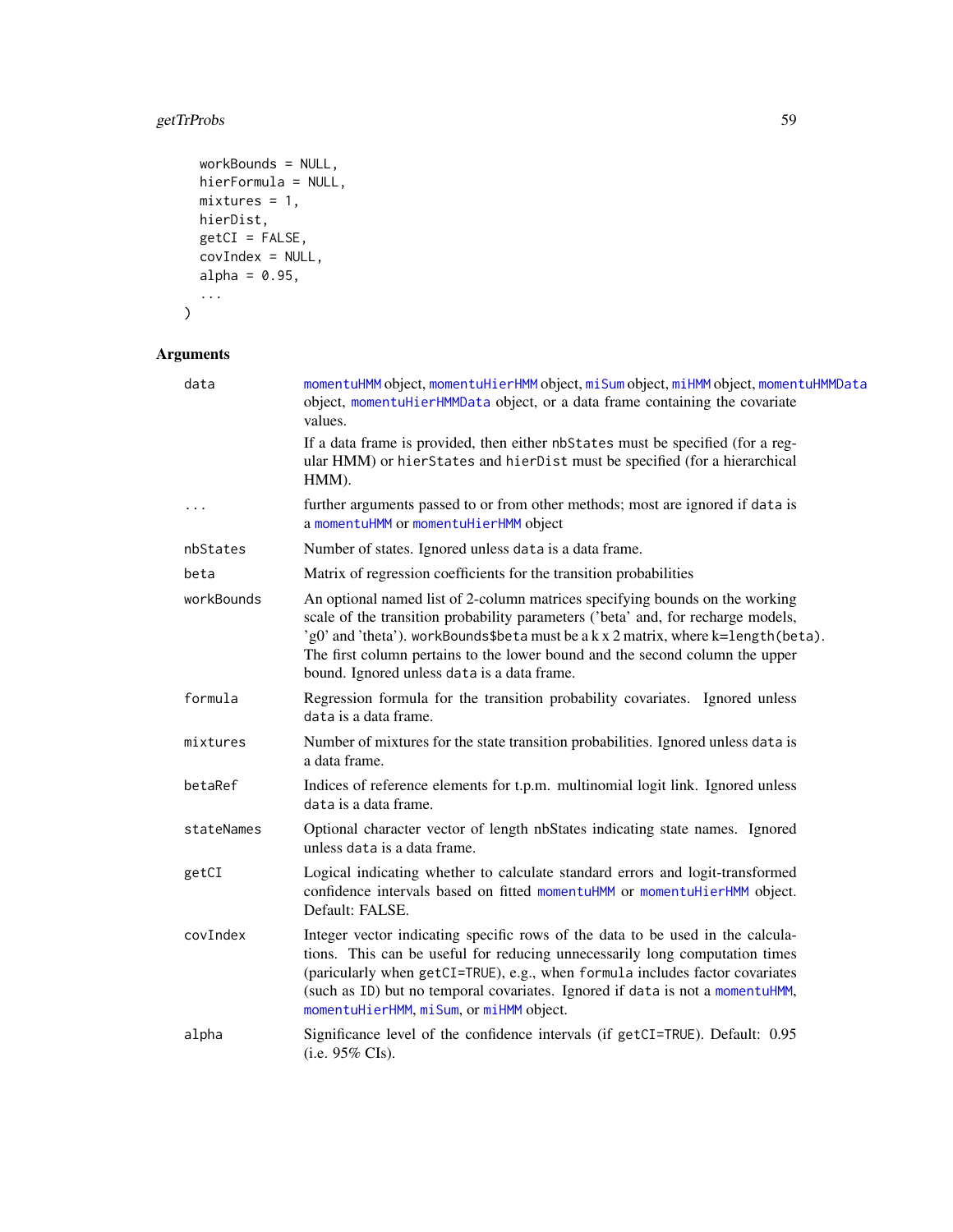| hierStates  | A hierarchical model structure Node for the states ('state'). See fitHMM.                                                                                                                                                                                                                                                 |
|-------------|---------------------------------------------------------------------------------------------------------------------------------------------------------------------------------------------------------------------------------------------------------------------------------------------------------------------------|
| hierBeta    | A hierarchical data structure Node for the matrix of regression coefficients for<br>the transition probabilities at each level of the hierarchy, including initial values<br>('beta'), parameter equality constraints ('betaCons'), fixed parameters ('fixPar'),<br>and working scale bounds ('workBounds'). See details. |
| hierFormula | A hierarchical formula structure for the transition probability covariates for each<br>level of the hierarchy ('formula'). See fitHMM.                                                                                                                                                                                    |
| hierDist    | A hierarchical data structure Node for the data streams ('dist'). See fitHMM.                                                                                                                                                                                                                                             |
|             |                                                                                                                                                                                                                                                                                                                           |

### Value

If mixtures=1, an array of dimension nbStates x nbStates x nrow(data) containing the t.p.m for each observation in data. If mixtures>1, a list of length mixtures, where each element is an array of dimension nbStates x nbStates x nrow(data) containing the t.p.m for each observation in data.

If getCI=TRUE then a list of arrays is returned (with elements est, se, lower, and upper).

If a hierarchical HMM structure is provided, then a hierarchical data structure containing the state transition probabilities for each time step at each level of the hierarchy ('gamma') is returned.

#### Examples

```
m <- example$m
trProbs <- getTrProbs(m)
# equivalent
trProbs <- getTrProbs(m$data,nbStates=2,beta=m$mle$beta,formula=m$conditions$formula)
## Not run:
# calculate SEs and 95% CIs
trProbsSE <- getTrProbs(m, getCI=TRUE)
# plot estimates and CIs for each state transition
par(mfrow=c(2,2))
for(i in 1:2){
 for(j in 1:2){
   plot(trProbsSE$est[i,j,],type="l",
        ylim=c(0,1), ylab=paste(i,"->",j))
   arrows(1:dim(trProbsSE$est)[3],
          trProbsSE$lower[i,j,],
           1:dim(trProbsSE$est)[3],
           trProbsSE$upper[i,j,],
           length=0.025, angle=90, code=3, col=gray(.5), lwd=1.3)
 }
}
# limit calculations to first 10 observations
trProbsSE_10 <- getTrProbs(m, getCI=TRUE, covIndex=1:10)
## End(Not run)
```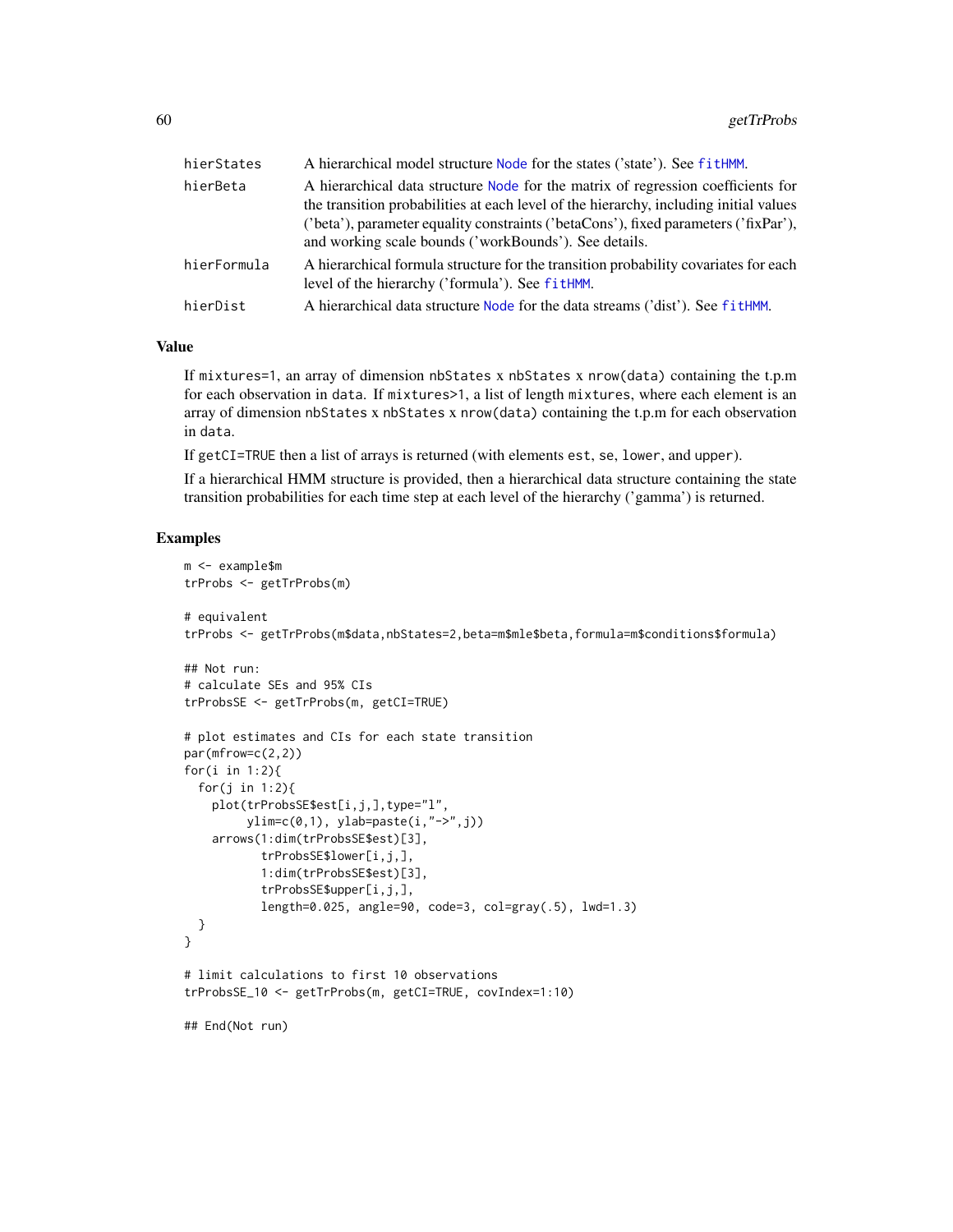<span id="page-60-0"></span>

# Description

Constructor of HMMfits objects

### Usage

HMMfits(m)

### Arguments

m A list of [momentuHMM](#page-81-0) objects. HMMfits objects are returned by [MIfitHMM](#page-67-0) when arguments fit=TRUE and poolEstimates=FALSE.

### Value

An object HMMfits.

| is.crwData<br>Is crwData |
|--------------------------|
|--------------------------|

### Description

Check that an object is of class [crwData](#page-19-0). Used in [MIfitHMM](#page-67-0).

### Usage

is.crwData(x)

### Arguments

x An R object

### Value

TRUE if x is of class [crwData](#page-19-0), FALSE otherwise.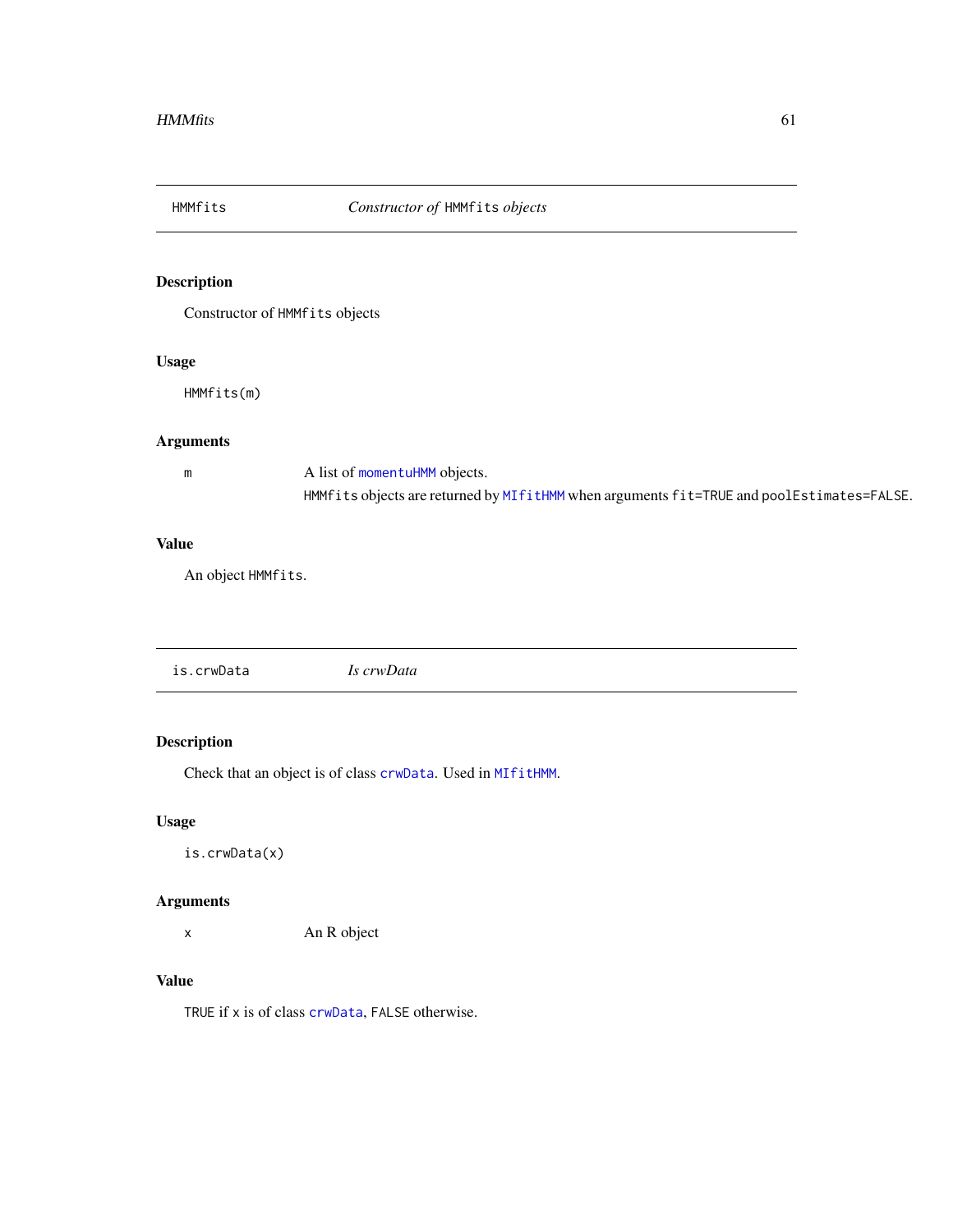is.crwHierData *Is crwHierData*

# Description

Check that an object is of class [crwHierData](#page-19-1). Used in [MIfitHMM](#page-67-0).

### Usage

```
is.crwHierData(x)
```
# Arguments

x An R object

### Value

TRUE if x is of class [crwHierData](#page-19-1), FALSE otherwise.

is.crwHierSim *Is crwHierSim*

# Description

Check that an object is of class [crwHierSim](#page-20-0).

### Usage

is.crwHierSim(x)

### Arguments

x An R object

### Value

TRUE if x is of class [crwHierSim](#page-20-0), FALSE otherwise.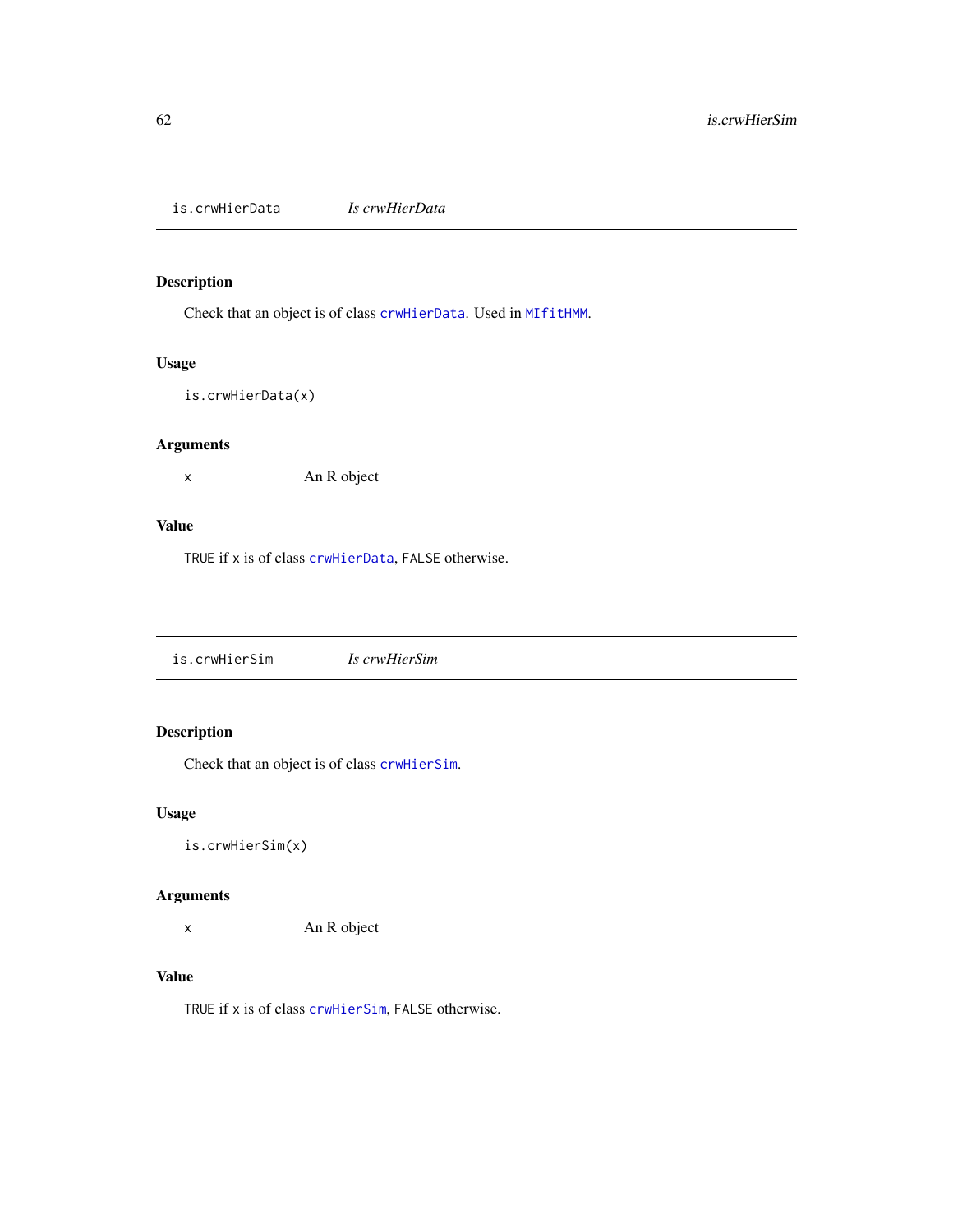is.crwSim *Is crwSim*

# Description

Check that an object is of class [crwSim](#page-20-1).

### Usage

is.crwSim(x)

### Arguments

x An R object

### Value

TRUE if x is of class [crwSim](#page-20-1), FALSE otherwise.

is.HMMfits *Is HMMfits*

# Description

Check that an object is of class [HMMfits](#page-60-0).

# Usage

is.HMMfits(x)

### Arguments

x An R object

### Value

TRUE if x is of class [HMMfits](#page-60-0), FALSE otherwise.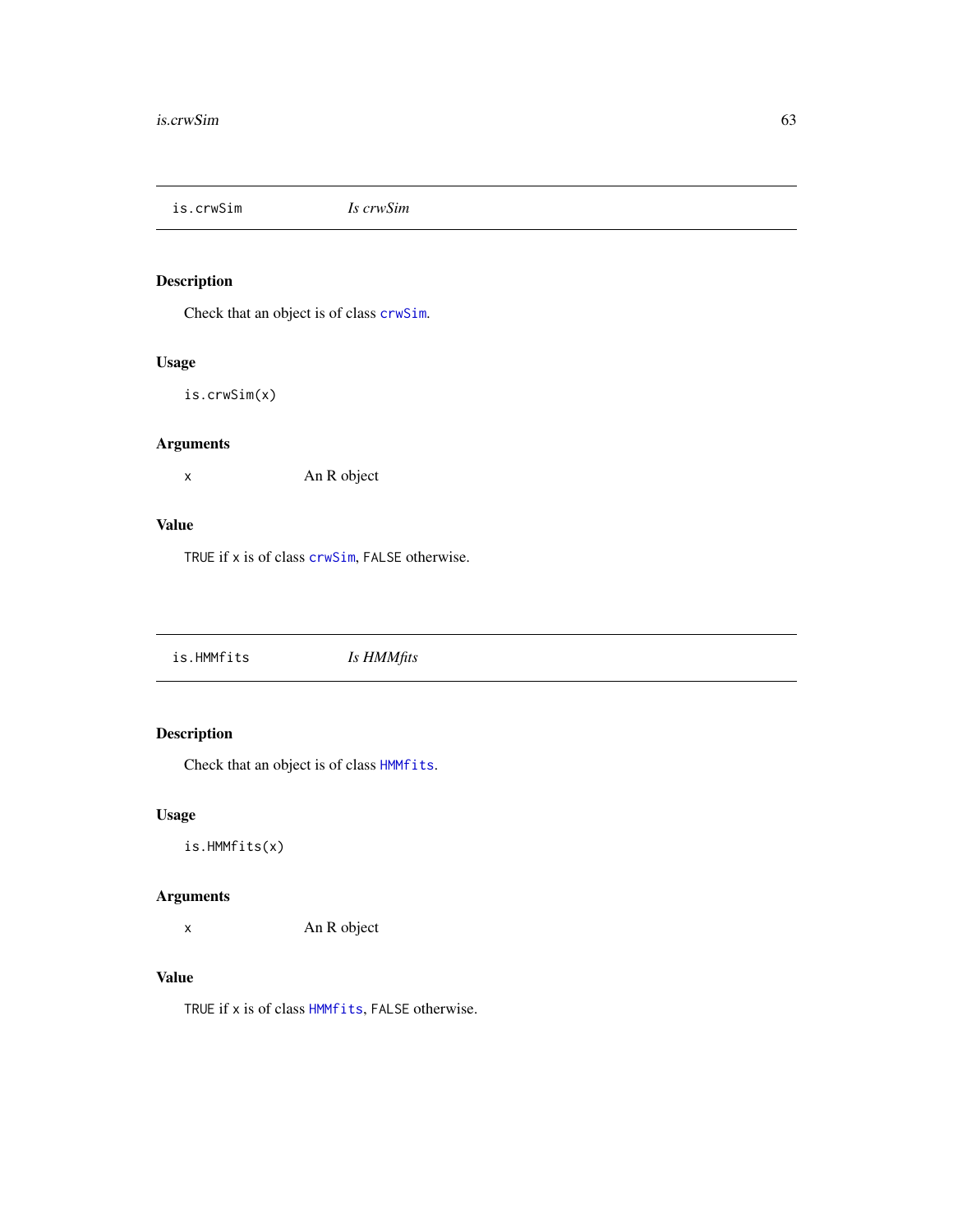is.miHMM *Is miHMM*

# Description

Check that an object is of class [miHMM](#page-75-0).

# Usage

is.miHMM(x)

# Arguments

x An R object

### Value

TRUE if x is of class [miHMM](#page-75-0), FALSE otherwise.

|--|

# Description

Check that an object is of class [miSum](#page-78-0).

# Usage

is.miSum(x)

### Arguments

x An R object

### Value

TRUE if x is of class [miSum](#page-78-0), FALSE otherwise.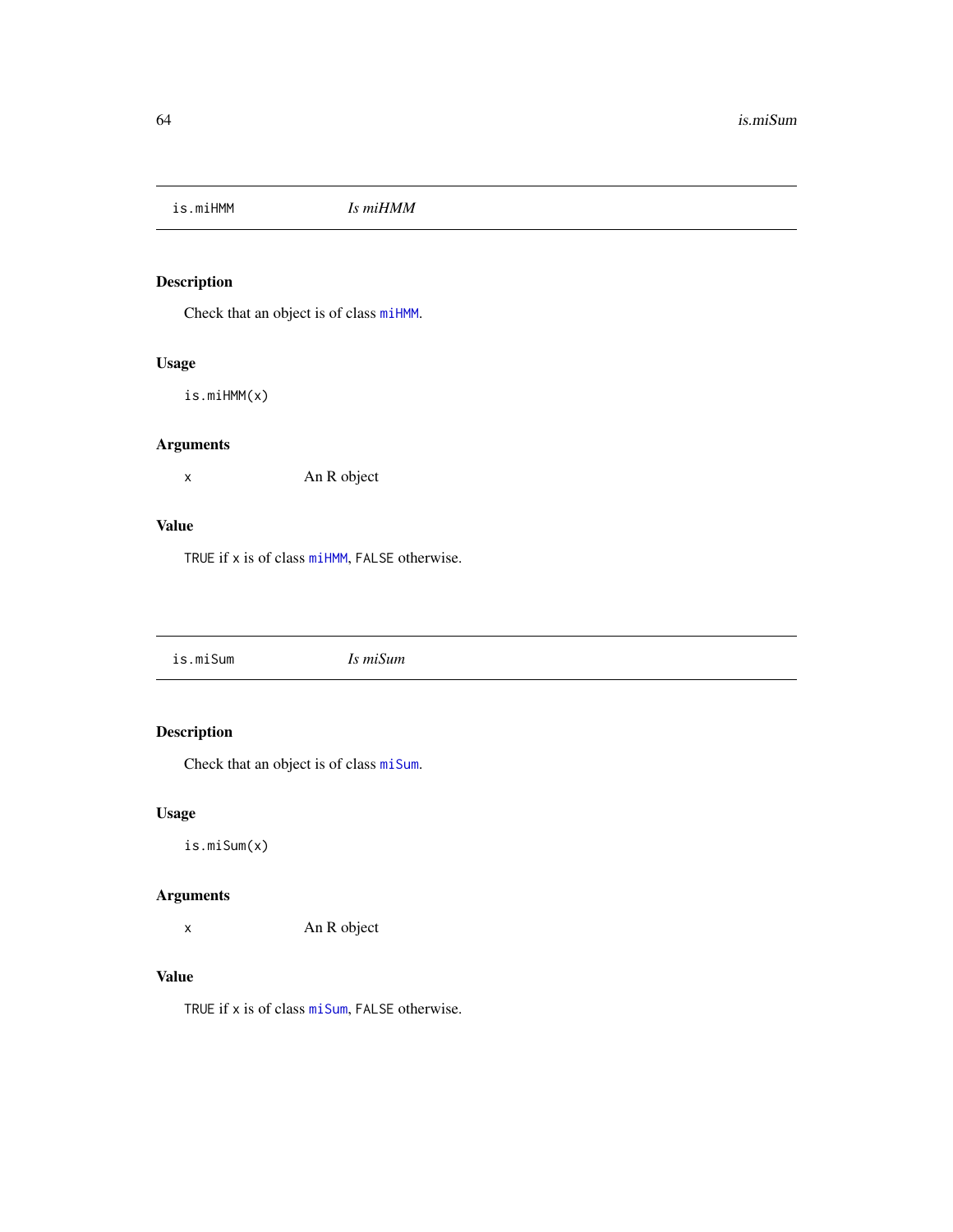# is.momentuHierHMM *Is momentuHierHMM*

### Description

Check that an object is of class [momentuHierHMM](#page-79-0). Used in [CIreal](#page-12-0), [CIbeta](#page-10-0), [plotPR](#page-97-0), [plotStates](#page-101-0), [pseudoRes](#page-109-1), [stateProbs](#page-129-0), and [viterbi](#page-134-0).

### Usage

is.momentuHierHMM(x)

### Arguments

x An R object

### Value

TRUE if x is of class [momentuHierHMM](#page-79-0), FALSE otherwise.

is.momentuHierHMMData *Is momentuHierHMMData*

# Description

Check that an object is of class [momentuHierHMMData](#page-80-0). Used in [fitHMM](#page-32-1).

### Usage

```
is.momentuHierHMMData(x)
```
### Arguments

x An R object

### Value

TRUE if x is of class [momentuHierHMMData](#page-80-0), FALSE otherwise.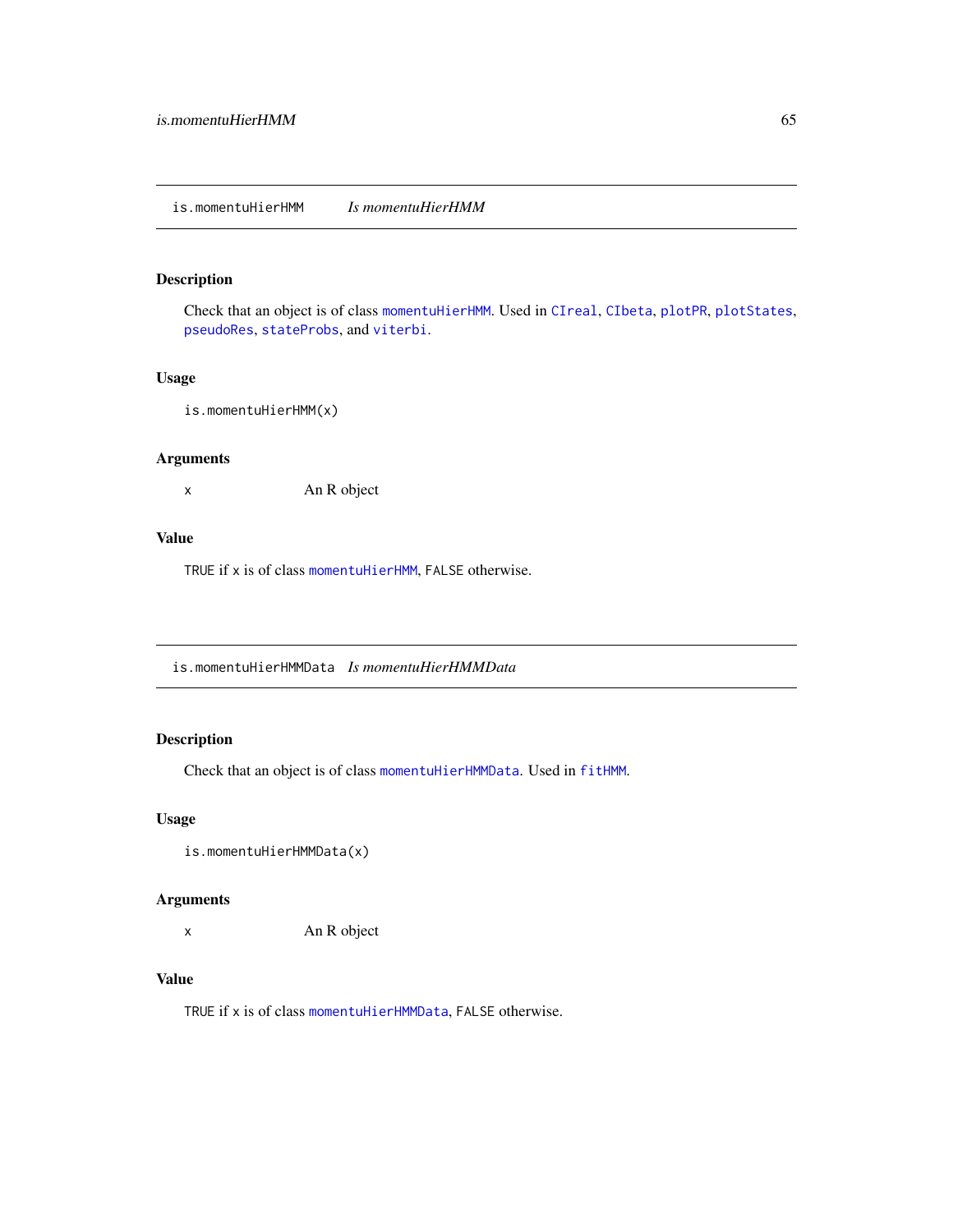is.momentuHMM *Is momentuHMM*

### Description

Check that an object is of class [momentuHMM](#page-81-0). Used in [CIreal](#page-12-0), [CIbeta](#page-10-0), [plotPR](#page-97-0), [plotStates](#page-101-0), [pseudoRes](#page-109-1), [stateProbs](#page-129-0), and [viterbi](#page-134-0).

### Usage

is.momentuHMM(x)

### Arguments

x An R object

### Value

TRUE if x is of class [momentuHMM](#page-81-0), FALSE otherwise.

is.momentuHMMData *Is momentuHMMData*

# Description

Check that an object is of class [momentuHMMData](#page-81-1). Used in [fitHMM](#page-32-1).

### Usage

```
is.momentuHMMData(x)
```
### Arguments

x An R object

# Value

TRUE if x is of class [momentuHMMData](#page-81-1), FALSE otherwise.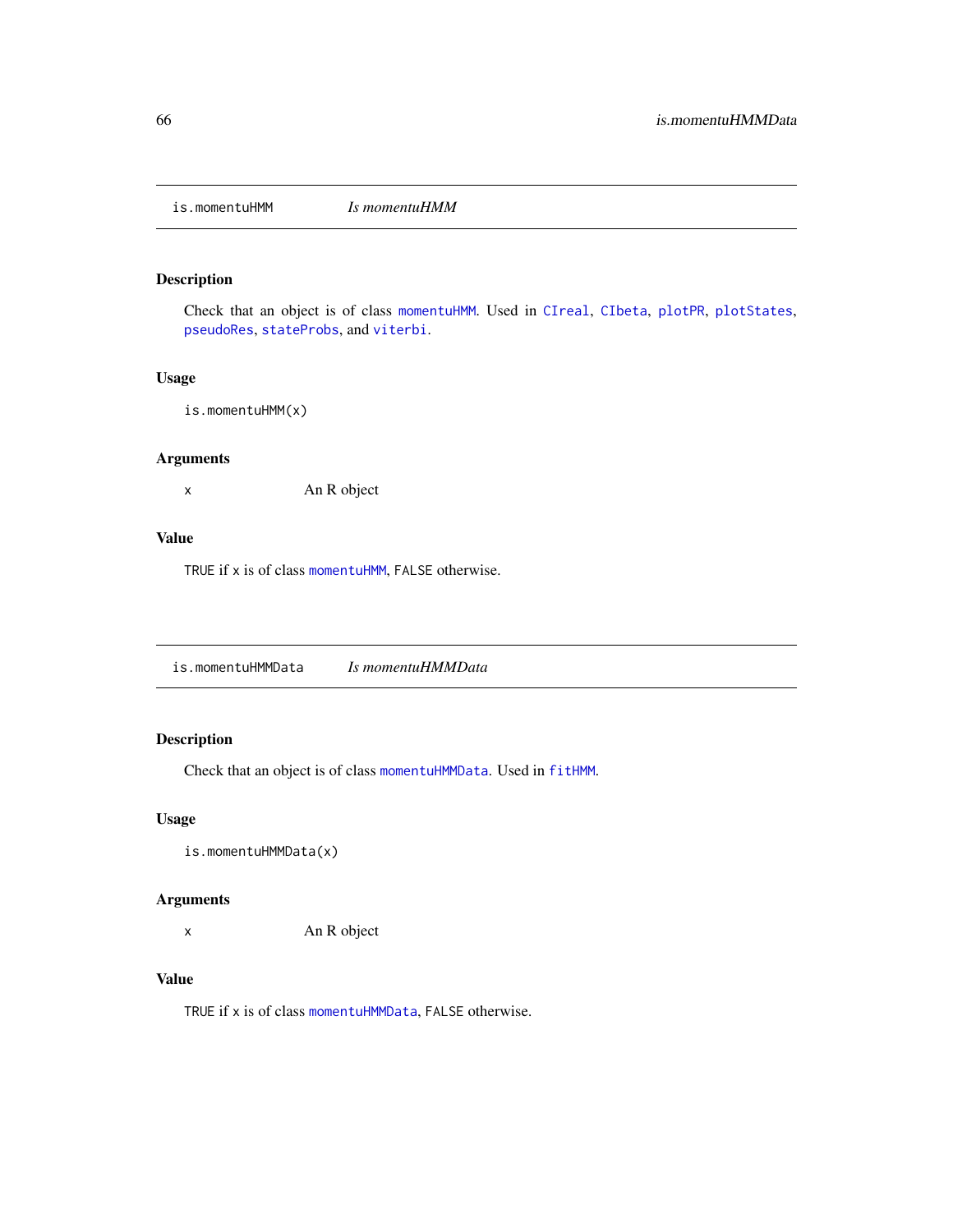# Description

Used in [stateProbs](#page-129-0) and [pseudoRes](#page-109-1).

### Usage

logAlpha(m)

### Arguments

m A [momentuHMM](#page-81-0), [miHMM](#page-75-0), or [miSum](#page-78-0) object.

### Value

A list of length model\$conditions\$mixtures where each element is a matrix of forward logprobabilities for each mixture.

### Examples

```
## Not run:
# m is a momentuHMM object (as returned by fitHMM), automatically loaded with the package
m <- example$m
```
la <- momentuHMM:::logAlpha(m)

## End(Not run)

logBeta *Backward log-probabilities*

### Description

Used in [stateProbs](#page-129-0).

### Usage

logBeta(m)

### Arguments

m A [momentuHMM](#page-81-0), [miHMM](#page-75-0), or [miSum](#page-78-0) object.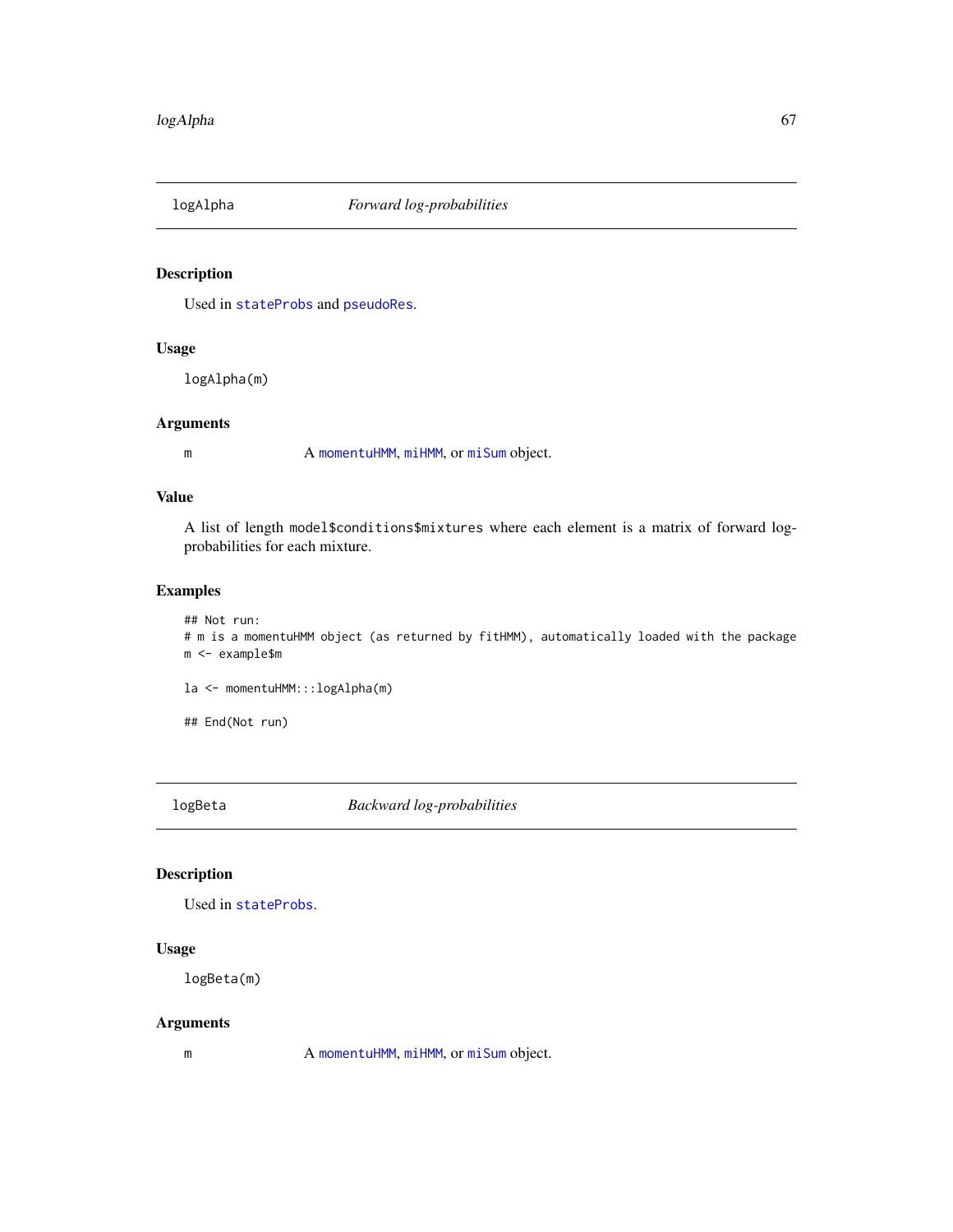### Value

A list of length model\$conditions\$mixtures where each element is a matrix of backward logprobabilities for each mixture.

### Examples

```
## Not run:
# m is a momentuHMM object (as returned by fitHMM), automatically loaded with the package
m <- example$m
```

```
lb <- momentuHMM:::logBeta(m)
```
## End(Not run)

<span id="page-67-0"></span>MIfitHMM *Fit HMMs to multiple imputation data*

#### Description

Fit a (multivariate) hidden Markov model to multiple imputation data. Multiple imputation is a method for accommodating missing data, temporal-irregularity, or location measurement error in hidden Markov models, where pooled parameter estimates reflect uncertainty attributable to observation error.

#### Usage

```
MIfitHMM(miData, ...)
## Default S3 method:
MIfitHMM(
 miData,
  nSims,
  ncores = 1,
  poolEstimates = TRUE,
  alpha = 0.95,
  na.rm = FALSE,
  nbStates,
  dist,
  Par0,
  beta = NULL,delta0 = NULL,
  estAngleMean = NULL,
  circularAngleMean = NULL,
  formula = -1,
  formulaDelta = NULL,
  stationary = FALSE,
  mixtures = 1,
```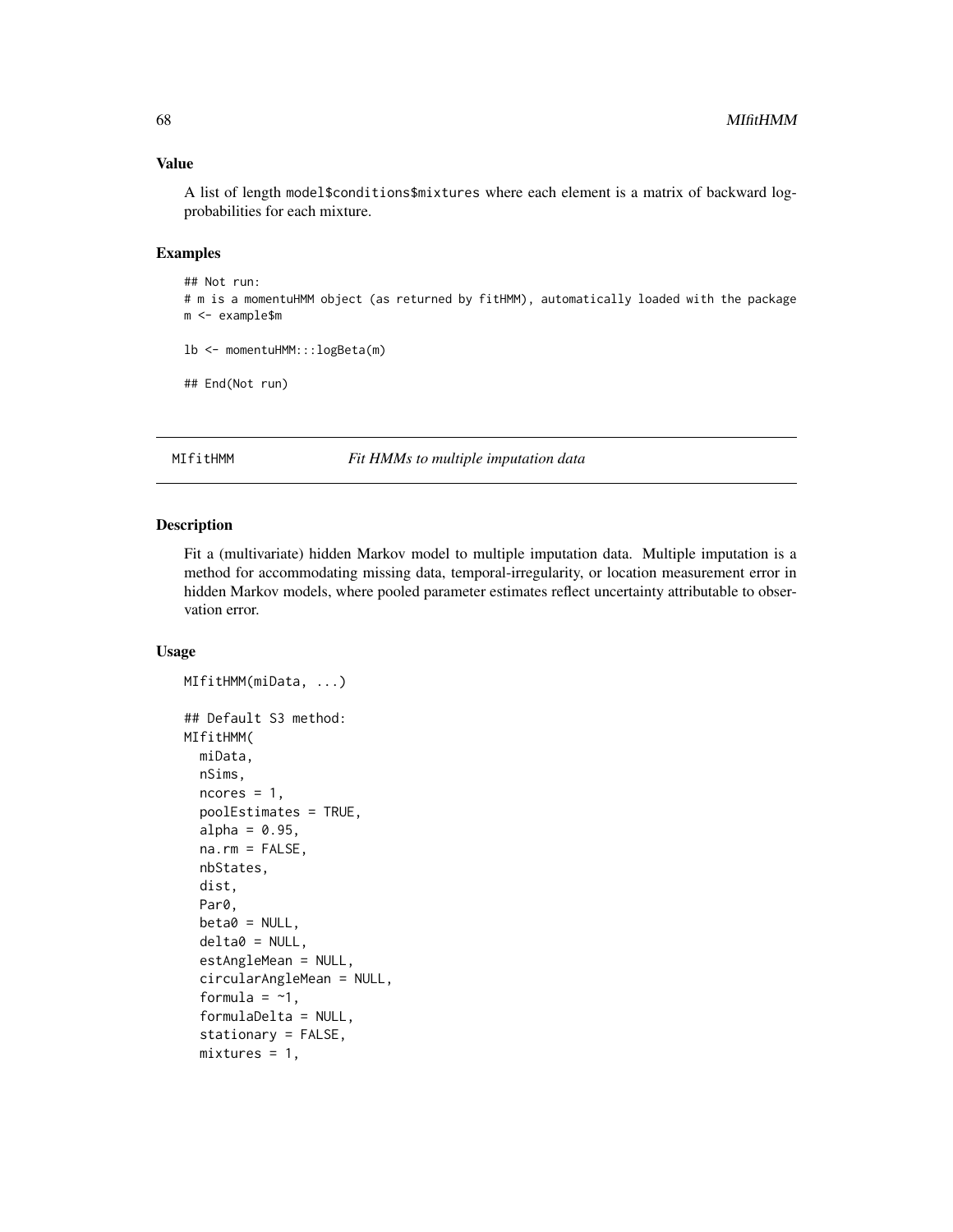```
formulaPi = NULL,
  nlmPar = NULL,
  fit = TRUE,
  useInitial = FALSE,
  DM = NULL,userBounds = NULL,
  workBounds = NULL,
  betaCons = NULL,
  betaRef = NULL,
  deltaCons = NULL,
  mvnCoords = NULL,
  stateNames = NULL,
  knownStates = NULL,
  fixPar = NULL,retryFits = 0,
  retrySD = NULL,
  optMethod = "nlm",
  control = list(),prior = NULL,
 modelName = NULL,
  covNames = NULL,
  spatialCovs = NULL,
  centers = NULL,
  centroids = NULL,
  angleCovs = NULL,
  altCoordNames = NULL,
  method = "IS",parIS = 1000,
  dfSim = Inf,
  grid.eps = 1,crit = 2.5,
  scaleSim = 1,
  quad.ask =FALSE,
  force.quad = TRUE,fullPost = TRUE,
  dfPostIS = Inf,
  scalePostIS = 1,
  thetaSamp = NULL,
  ...
\mathcal{L}## S3 method for class 'hierarchical'
MIfitHMM(
 miData,
  nSims,
  ncores = 1,
  poolEstimates = TRUE,
  alpha = 0.95,
```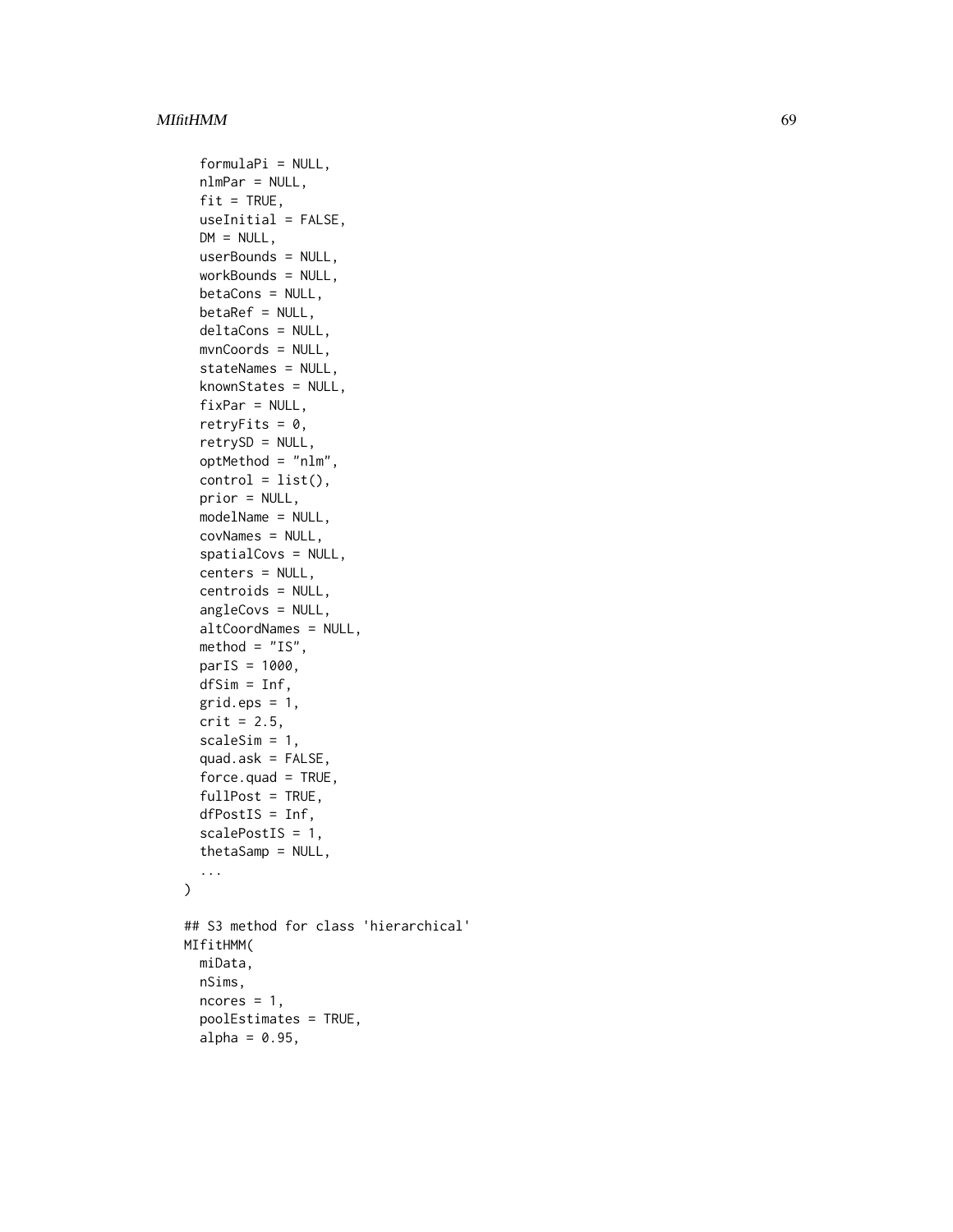70 MIfitHMM

na.rm = FALSE, hierStates, hierDist, Par0, hierBeta = NULL, hierDelta = NULL, estAngleMean = NULL, circularAngleMean = NULL, hierFormula = NULL, hierFormulaDelta = NULL,  $mixtures = 1,$ formulaPi = NULL, nlmPar = NULL,  $fit = TRUE,$ useInitial = FALSE,  $DM = NULL,$ userBounds = NULL, workBounds = NULL, betaCons = NULL, deltaCons = NULL, mvnCoords = NULL, knownStates = NULL,  $fixPar = NULL,$ retryFits =  $0$ , retrySD = NULL, optMethod = "nlm",  $control = list(),$ prior = NULL, modelName = NULL, covNames = NULL, spatialCovs = NULL, centers = NULL, centroids = NULL, angleCovs = NULL, altCoordNames = NULL,  $method = "IS",$  $parIS = 1000$ , dfSim = Inf,  $grid.eps = 1,$  $crit = 2.5$ , scaleSim = 1, quad.ask = FALSE,  $force.quad = TRUE,$  $fullPost = TRUE,$  $dfPostIS = Inf,$ scalePostIS = 1, thetaSamp = NULL, ...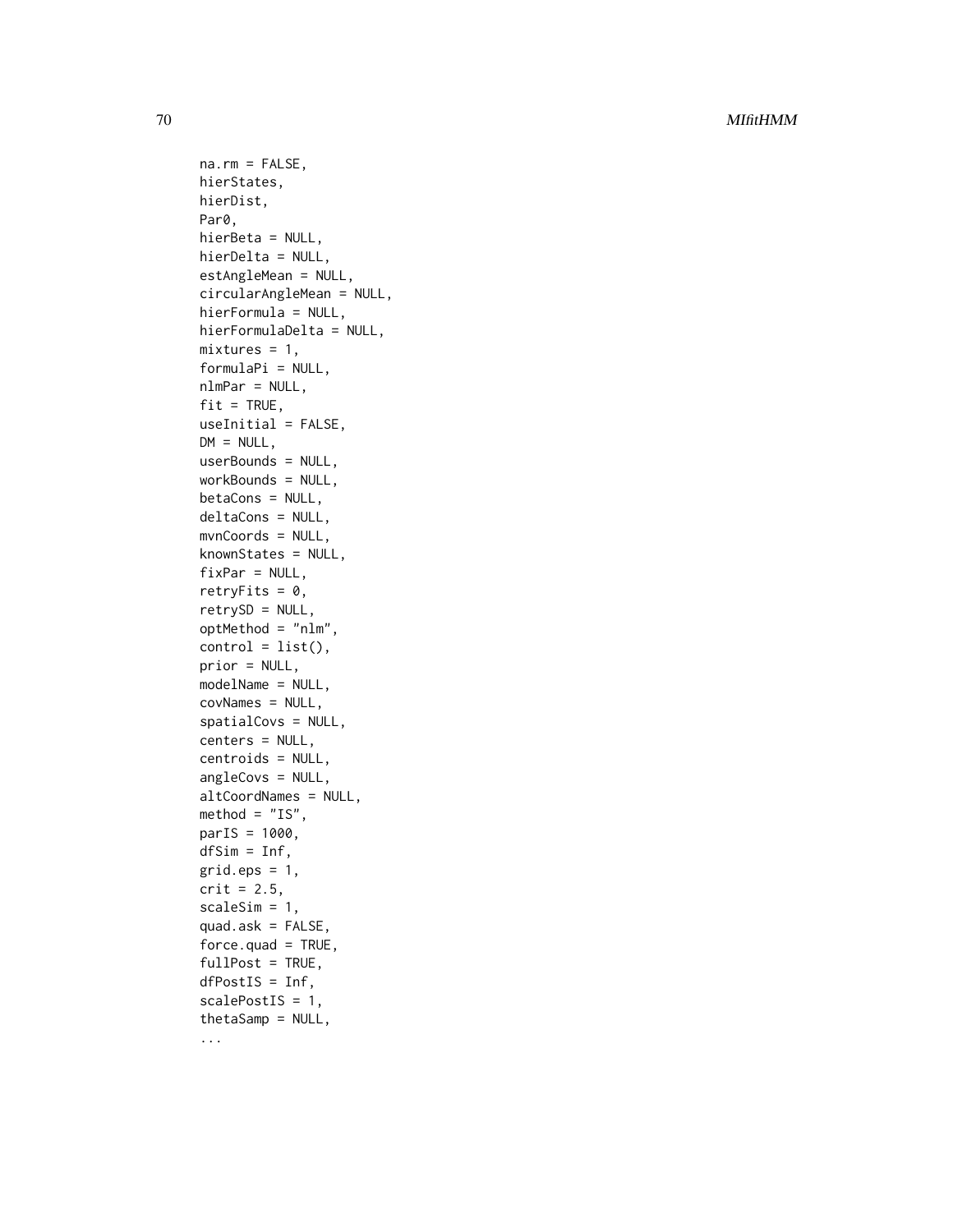# MIfitHMM 71

 $\lambda$ 

# Arguments

| miData            | A crwData object, a crwHierData object, a crwSim object, a crwHierSim ob-<br>ject, a list of momentuHMMData objects, or a list of momentuHierHMMData ob-<br>jects.                                                                                                                                                                                                                                                                   |
|-------------------|--------------------------------------------------------------------------------------------------------------------------------------------------------------------------------------------------------------------------------------------------------------------------------------------------------------------------------------------------------------------------------------------------------------------------------------|
| $\cdots$          | further arguments passed to or from other methods                                                                                                                                                                                                                                                                                                                                                                                    |
| nSims             | Number of imputations in which to fit the HMM using fitHMM. If miData is a<br>list of momentuHMMData objects, nSims cannot exceed the length of miData.                                                                                                                                                                                                                                                                              |
| ncores            | Number of cores to use for parallel processing. Default: 1 (no parallel process-<br>ing).                                                                                                                                                                                                                                                                                                                                            |
| poolEstimates     | Logical indicating whether or not to calculate pooled parameter estimates across<br>the nSims imputations using MIpool. Default: TRUE.                                                                                                                                                                                                                                                                                               |
| alpha             | Significance level for calculating confidence intervals of pooled estimates when<br>poolEstimates=TRUE (see MIpool). Default: 0.95.                                                                                                                                                                                                                                                                                                  |
| na.rm             | Logical indicating whether or not to exclude model fits with NA parameter esti-<br>mates or standard errors from pooling when poolEstimates=TRUE (see MIpool).<br>Default: FALSE.                                                                                                                                                                                                                                                    |
| nbStates          | Number of states of the HMM. See fitHMM.                                                                                                                                                                                                                                                                                                                                                                                             |
| dist              | A named list indicating the probability distributions of the data streams. See<br>fitHMM.                                                                                                                                                                                                                                                                                                                                            |
| Par0              | A named list containing vectors of initial state-dependent probability distribu-<br>tion parameters for each data stream specified in dist. See fitHMM. Par0 may<br>also be a list of length nSims, where each element is a named list containing<br>vectors of initial state-dependent probability distribution parameters for each<br>imputation. Note that if useInitial=TRUE then Par0 is ignored after the first<br>imputation. |
| beta0             | Initial matrix of regression coefficients for the transition probabilities. See fitHMM.<br>beta0 may also be a list of length nSims, where each element is an initial matrix<br>of regression coefficients for the transition probabilities for each imputation.                                                                                                                                                                     |
| delta0            | Initial values for the initial distribution of the HMM. See fitHMM. delta0 may<br>also be a list of length nSims, where each element is the initial values for the<br>initial distribution of the HMM for each imputation.                                                                                                                                                                                                           |
| estAngleMean      | An optional named list indicating whether or not to estimate the angle mean for<br>data streams with angular distributions ('vm' and 'wrpcauchy'). See fitHMM.                                                                                                                                                                                                                                                                       |
| circularAngleMean |                                                                                                                                                                                                                                                                                                                                                                                                                                      |
|                   | An optional named list indicating whether to use circular-linear or circular-<br>circular regression on the mean of circular distributions ('vm' and 'wrpcauchy')<br>for turning angles. See fitHMM.                                                                                                                                                                                                                                 |
| formula           | Regression formula for the transition probability covariates. See fitHMM.                                                                                                                                                                                                                                                                                                                                                            |
| formulaDelta      | Regression formula for the initial distribution. See fitHMM.                                                                                                                                                                                                                                                                                                                                                                         |
| stationary        | FALSE if there are time-varying covariates in formula or any covariates in formulaDelta.<br>If TRUE, the initial distribution is considered equal to the stationary distribution.<br>See fitHMM.                                                                                                                                                                                                                                     |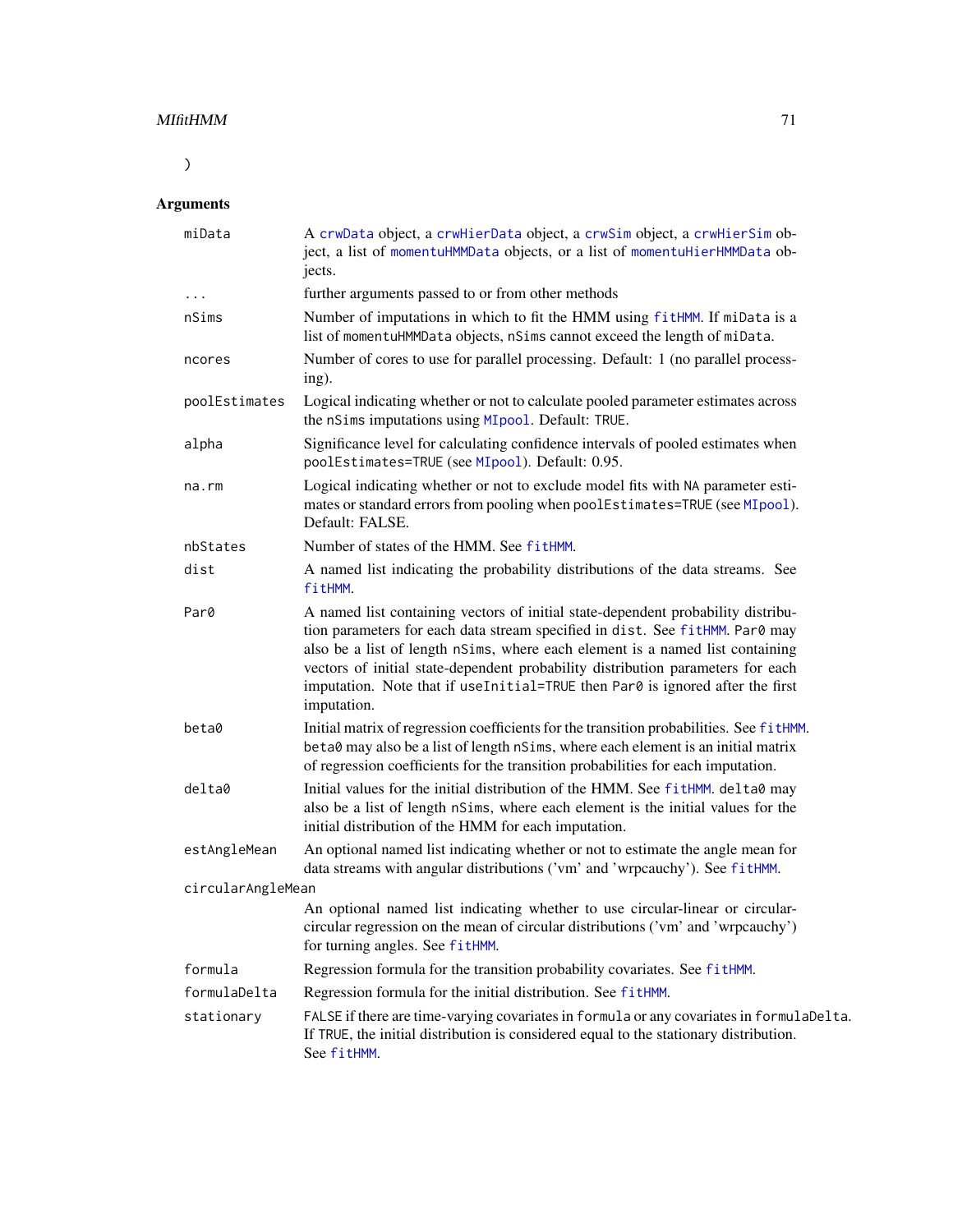| mixtures    | Number of mixtures for the state transition probabilities (i.e. discrete random<br>effects *sensu* DeRuiter et al. 2017). Default: mixtures=1.                                                                                                                                                                                                                                                                                                                                                |
|-------------|-----------------------------------------------------------------------------------------------------------------------------------------------------------------------------------------------------------------------------------------------------------------------------------------------------------------------------------------------------------------------------------------------------------------------------------------------------------------------------------------------|
| formulaPi   | Regression formula for the mixture distribution probabilities. See fitHMM.                                                                                                                                                                                                                                                                                                                                                                                                                    |
| nlmPar      | List of parameters to pass to the optimization function $n \ln w$ (which should be<br>either print. level, gradtol, stepmax, steptol, iterlim, or hessian - see<br>nlm's documentation for more detail). For print. level, the default value of 0<br>means that no printing occurs, a value of 1 means that the first and last iterations<br>of the optimization are detailed, and a value of 2 means that each iteration of the<br>optimization is detailed. Ignored unless optMethod="nlm". |
| fit         | TRUE if the HMM should be fitted to the data, FALSE otherwise. See fitHMM.<br>If fit=FALSE and miData is a crwData object, then MIfitHMM returns a list<br>containing a momentuHMMData object (if nSims=1) or, if nSims>1, a crwSim<br>object.                                                                                                                                                                                                                                                |
| useInitial  | Logical indicating whether or not to use parameter estimates for the first model<br>fit as initial values for all subsequent model fits. If ncores>1 then the first<br>model is fit on a single core and then used as the initial values for all subsequent<br>model fits on each core (in this case, the progress of the initial model fit can be<br>followed using the print. level option in nlmPar). Default: FALSE. Ignored<br>if nSims<2.                                               |
| DM          | An optional named list indicating the design matrices to be used for the proba-<br>bility distribution parameters of each data stream. See fitHMM.                                                                                                                                                                                                                                                                                                                                            |
| userBounds  | An optional named list of 2-column matrices specifying bounds on the natural<br>(i.e, real) scale of the probability distribution parameters for each data stream.<br>See fitHMM.                                                                                                                                                                                                                                                                                                             |
| workBounds  | An optional named list of 2-column matrices specifying bounds on the working<br>scale of the probability distribution, transition probability, and initial distribution<br>parameters. See fitHMM.                                                                                                                                                                                                                                                                                            |
| betaCons    | Matrix of the same dimension as beta0 composed of integers identifying any<br>equality constraints among the t.p.m. parameters. See fitHMM.                                                                                                                                                                                                                                                                                                                                                   |
| betaRef     | Numeric vector of length nbStates indicating the reference elements for the<br>t.p.m. multinomial logit link. See fitHMM.                                                                                                                                                                                                                                                                                                                                                                     |
| deltaCons   | Matrix of the same dimension as delta0 composed of integers identifying any<br>equality constraints among the initial distribution working scale parameters. Ig-<br>nored unless a formula is provided in formulaDelta. See fitHMM.                                                                                                                                                                                                                                                           |
| mvnCoords   | Character string indicating the name of location data that are to be modeled<br>using a multivariate normal distribution. For example, if mu="mvnorm2" was in-<br>cluded in dist and (mu.x, mu.y) are location data, then mvnCoords="mu" needs<br>to be specified in order for these data to be properly treated as locations in func-<br>tions such as plot.momentuHMM, plot.miSum, plot.miHMM, plotSpatialCov,<br>and MI pool.                                                              |
| stateNames  | Optional character vector of length nbStates indicating state names.                                                                                                                                                                                                                                                                                                                                                                                                                          |
| knownStates | Vector of values of the state process which are known prior to fitting the model<br>(if any). See fitHMM. If miData is a list of momentuHMMData objects, then<br>knownStates can alternatively be a list of vectors containing the known val-<br>ues for the state process for each element of miData.                                                                                                                                                                                        |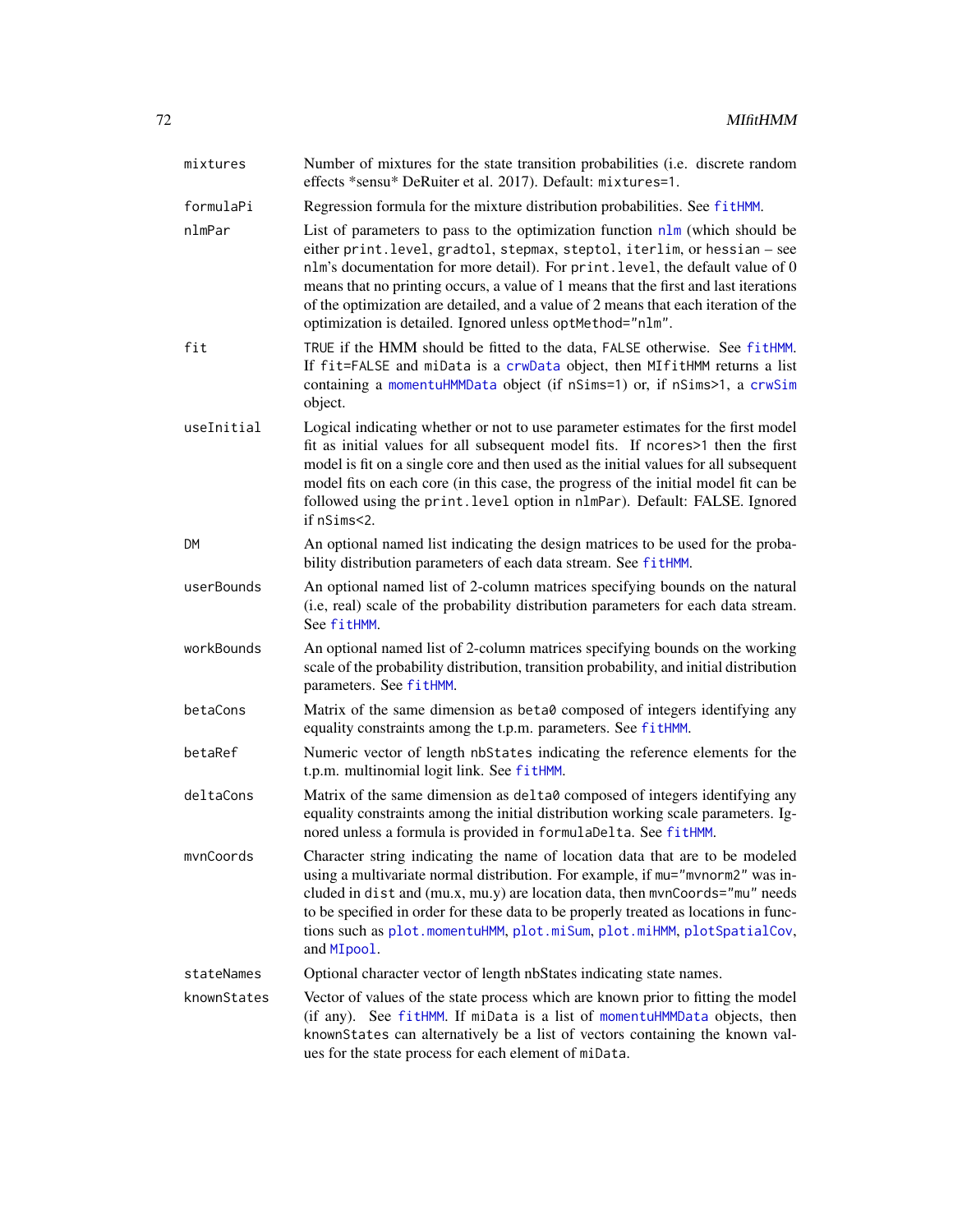# MIfitHMM 73

| fixPar        | An optional list of vectors indicating parameters which are assumed known prior<br>to fitting the model. See fitHMM.                                                                                                                                                                                                                                                                                           |
|---------------|----------------------------------------------------------------------------------------------------------------------------------------------------------------------------------------------------------------------------------------------------------------------------------------------------------------------------------------------------------------------------------------------------------------|
| retryFits     | Non-negative integer indicating the number of times to attempt to iteratively fit<br>the model using random perturbations of the current parameter estimates as the<br>initial values for likelihood optimization. See fitHMM.                                                                                                                                                                                 |
| retrySD       | An optional list of scalars or vectors indicating the standard deviation to use for<br>normal perturbations of each working scale parameter when retryFits>0. See<br>fitHMM.                                                                                                                                                                                                                                   |
| optMethod     | The optimization method to be used. Can be "nlm" (the default; see nlm),<br>"Nelder-Mead" (see optim), or "SANN" (see optim).                                                                                                                                                                                                                                                                                  |
| control       | A list of control parameters to be passed to optim (ignored unless optMethod="Nelder-Mead"<br>or optMethod="SANN").                                                                                                                                                                                                                                                                                            |
| prior         | A function that returns the log-density of the working scale parameter prior dis-<br>tribution(s). See $fitHMM$ .                                                                                                                                                                                                                                                                                              |
| modelName     | An optional character string providing a name for the fitted model. If pro-<br>vided, modelName will be returned in print.momentuHMM, AIC.momentuHMM,<br>AICweights, and other functions.                                                                                                                                                                                                                      |
| covNames      | Names of any covariates in miData\$crwPredict (if miData is a crwData object;<br>otherwise covNames is ignored). See prepData. If miData is a crwData object,<br>any covariate in miData\$crwPredict that is used in formula, formulaDelta,<br>formulaPi, or DM must be included in covNames.                                                                                                                  |
| spatialCovs   | List of raster layer(s) for any spatial covariates. See prepData.                                                                                                                                                                                                                                                                                                                                              |
| centers       | 2-column matrix providing the x-coordinates (column 1) and y-coordinates (col-<br>umn 2) for any activity centers (e.g., potential centers of attraction or repul-<br>sion) from which distance and angle covariates will be calculated based on re-<br>alizations of the position process. See prepData. Ignored unless miData is a<br>crwData object.                                                        |
| centroids     | List where each element is a data frame containing the x-coordinates $('x')$ , y-<br>coordinates ('y'), and times (with user-specified name, e.g., 'time') for centroids<br>(i.e., dynamic activity centers where the coordinates can change over time) from<br>which distance and angle covariates will be calculated based on the location<br>data. See prepData. Ignored unless miData is a crwData object. |
| angleCovs     | Character vector indicating the names of any circular-circular regression angular<br>covariates in miData\$crwPredict that need conversion from standard direction<br>(in radians relative to the x-axis) to turning angle (relative to previous movement<br>direction) See prepData. Ignored unless miData is a crwData or crwHierData<br>object.                                                             |
| altCoordNames | Character string indicating an alternative name for the returned location data.<br>See prepData. Ignored unless miData is a crwData or crwHierData object.                                                                                                                                                                                                                                                     |
| method        | Method for obtaining weights for movement parameter samples. See crwSimulator.<br>Ignored unless miData is a crwData object.                                                                                                                                                                                                                                                                                   |
| parIS         | Size of the parameter importance sample. See crwSimulator. Ignored unless<br>miData is a crwData object.                                                                                                                                                                                                                                                                                                       |
| dfSim         | Degrees of freedom for the t approximation to the parameter posterior. See 'df'<br>argument in crwSimulator. Ignored unless miData is a crwData object.                                                                                                                                                                                                                                                        |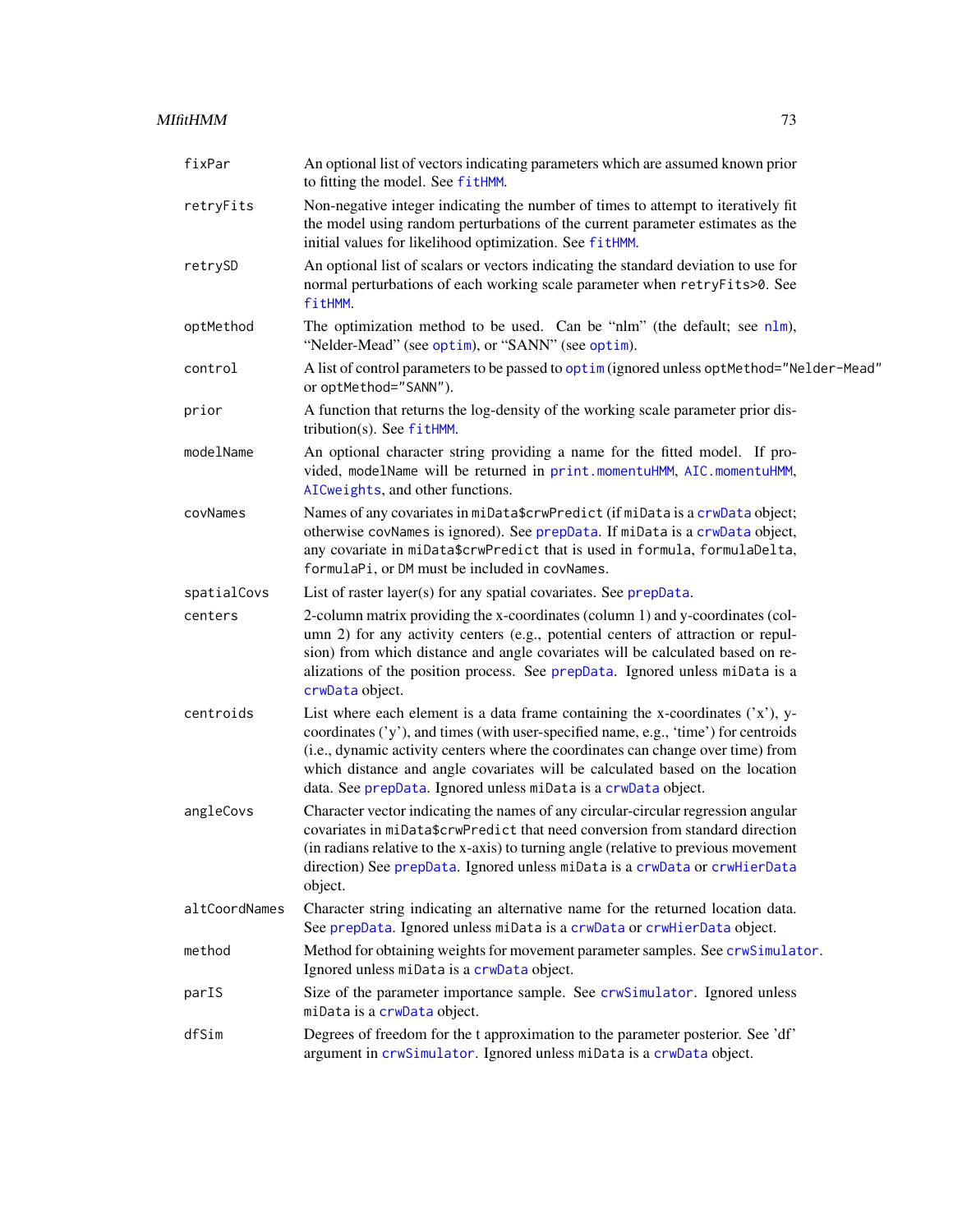| grid.eps         | Grid size for method="quadrature". See crwSimulator. Ignored unless miData<br>is a crwData object.                                                                                                                                                        |  |
|------------------|-----------------------------------------------------------------------------------------------------------------------------------------------------------------------------------------------------------------------------------------------------------|--|
| crit             | Criterion for deciding "significance" of quadrature points (difference in log-<br>likelihood). See crwSimulator. Ignored unless miData is a crwData object.                                                                                               |  |
| scaleSim         | Scale multiplier for the covariance matrix of the t approximation. See 'scale'<br>argument in crwSimulator. Ignored unless miData is a crwData object.                                                                                                    |  |
| quad.ask         | Logical, for method='quadrature'. Whether or not the sampler should ask if<br>quadrature sampling should take place. It is used to stop the sampling if the<br>number of likelihood evaluations would be extreme. Default: FALSE. Ignored<br>if ncores>1. |  |
| force.quad       | A logical indicating whether or not to force the execution of the quadrature<br>method for large parameter vectors. See crwSimulator. Default: TRUE. Ig-<br>nored unless miData is a crwData object and method=" quadrature" '.                           |  |
| fullPost         | Logical indicating whether to draw parameter values as well to simulate full<br>posterior. See crwPostIS. Ignored unless miData is a crwData object.                                                                                                      |  |
| dfPostIS         | Degrees of freedom for multivariate t distribution approximation to parameter<br>posterior. See 'df' argument in crwPostIS. Ignored unless miData is a crwData<br>object.                                                                                 |  |
| scalePostIS      | Extra scaling factor for t distribution approximation. See 'scale' argument in<br>crwPostIS. Ignored unless miData is a crwData object.                                                                                                                   |  |
| thetaSamp        | If multiple parameter samples are available in crwSimulator objects, setting<br>thetaSamp=n will use the nth sample. Defaults to the last. See crwSimulator<br>and crwPostIS. Ignored unless miData is a crwData object.                                  |  |
| hierStates       | A hierarchical model structure Node for the states. See fitHMM.                                                                                                                                                                                           |  |
| hierDist         | A hierarchical data structure Node for the data streams. See fitHMM.                                                                                                                                                                                      |  |
| hierBeta         | A hierarchical data structure Node for the matrix of initial values for the re-<br>gression coefficients of the transition probabilities at each level of the hierarchy<br>('beta'). See fitHMM.                                                          |  |
| hierDelta        | A hierarchical data structure Node for the matrix of initial values for the regres-<br>sion coefficients of the initial distribution at each level of the hierarchy ('delta').<br>See fitHMM.                                                             |  |
| hierFormula      | A hierarchical formula structure for the transition probability covariates for each<br>level of the hierarchy. See fitHMM.                                                                                                                                |  |
| hierFormulaDelta |                                                                                                                                                                                                                                                           |  |
|                  | A hierarchical formula structure for the initial distribution covariates for each<br>level of the hierarchy ('formulaDelta'). Default: NULL (no covariate effects and<br>fixPar\$delta is specified on the working scale). See fitHMM.                    |  |
|                  |                                                                                                                                                                                                                                                           |  |

# Details

miData can either be a [crwData](#page-19-0) or [crwHierData](#page-19-1) object (as returned by [crawlWrap](#page-15-0)), a [crwSim](#page-20-0) or [crwHierSim](#page-20-1) object (as returned by MIfitHMM when fit=FALSE), or a list of [momentuHMMData](#page-81-0) or [momentuHierHMMData](#page-80-0) objects (e.g., each element of the list as returned by [prepData](#page-103-0)).

If miData is a crwData (or crwHierData) object, MIfitHMM uses a combination of [crwSimulator](#page-0-0), [crwPostIS](#page-0-0), [prepData](#page-103-0), and [fitHMM](#page-32-0) to draw nSims realizations of the position process and fit the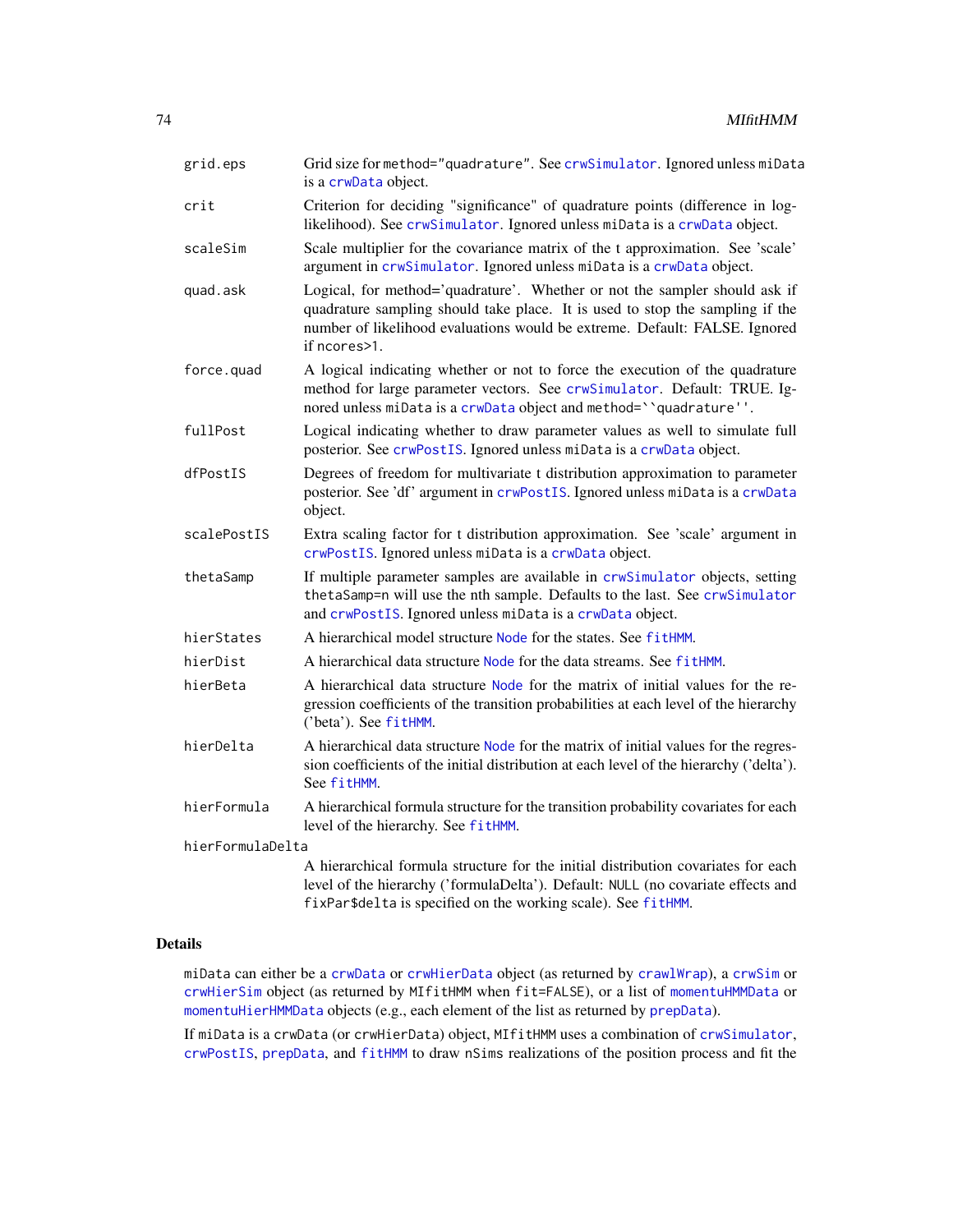#### MIfitHMM 75

specified HMM to each imputation of the data. The vast majority of MIfitHMM arguments are identical to the corresponding arguments from these functions.

If miData is a [crwData](#page-19-0) or [crwHierData](#page-19-1) object, nSims determines both the number of realizations of the position process to draw (using [crwSimulator](#page-0-0) and [crwPostIS](#page-0-0)) as well as the number of HMM fits.

If miData is a [crwSim](#page-20-0) (or [crwHierSim](#page-20-1)) object or a list of [momentuHMMData](#page-81-0) (or [momentuHierHMMData](#page-80-0)) object(s), the specified HMM will simply be fitted to each of the momentuHMMData (or momentuHierHMMData) objects and all arguments related to [crwSimulator](#page-0-0), [crwPostIS](#page-0-0), or [prepData](#page-103-0) are ignored.

#### Value

If nSims>1, poolEstimates=TRUE, and fit=TRUE, a [miHMM](#page-75-0) object, i.e., a list consisting of:

| miSum   | mi Sum object returned by MI pool.                    |
|---------|-------------------------------------------------------|
| HMMfits | List of length nSims comprised of momentuHMM objects. |

If poolEstimates=FALSE and fit=TRUE, a list of length nSims consisting of [momentuHMM](#page-81-1) objects is returned.

However, if fit=FALSE and miData is a [crwData](#page-19-0) object, then MIfitHMM returns a [crwSim](#page-20-0) object, i.e., a list containing miData (a list of [momentuHMMData](#page-81-0) objects) and crwSimulator (a list of [crwSimulator](#page-0-0) objects),and most other arguments related to [fitHMM](#page-32-0) are ignored.

#### References

Hooten M.B., Johnson D.S., McClintock B.T., Morales J.M. 2017. Animal Movement: Statistical Models for Telemetry Data. CRC Press, Boca Raton.

McClintock B.T. 2017. Incorporating telemetry error into hidden Markov movement models using multiple imputation. Journal of Agricultural, Biological, and Environmental Statistics.

#### See Also

[crawlWrap](#page-15-0), [crwPostIS](#page-0-0), [crwSimulator](#page-0-0), [fitHMM](#page-32-0), [getParDM](#page-53-0), [MIpool](#page-76-0), [prepData](#page-103-0)

## Examples

```
# Don't run because it takes too long on a single core
## Not run:
# extract simulated obsData from example data
obsData <- miExample$obsData
# error ellipse model
err.model \le list(x= \sim ln.sd.x - 1, y = \sim ln.sd.y - 1, rho = \sim error.corr)
# create crwData object by fitting crwMLE models to obsData and predict locations
# at default intervals for both individuals
crwOut <- crawlWrap(obsData=obsData,
         theta=c(4,0),fixPar=c(1,1,NA,NA),
         err.model=err.model)
```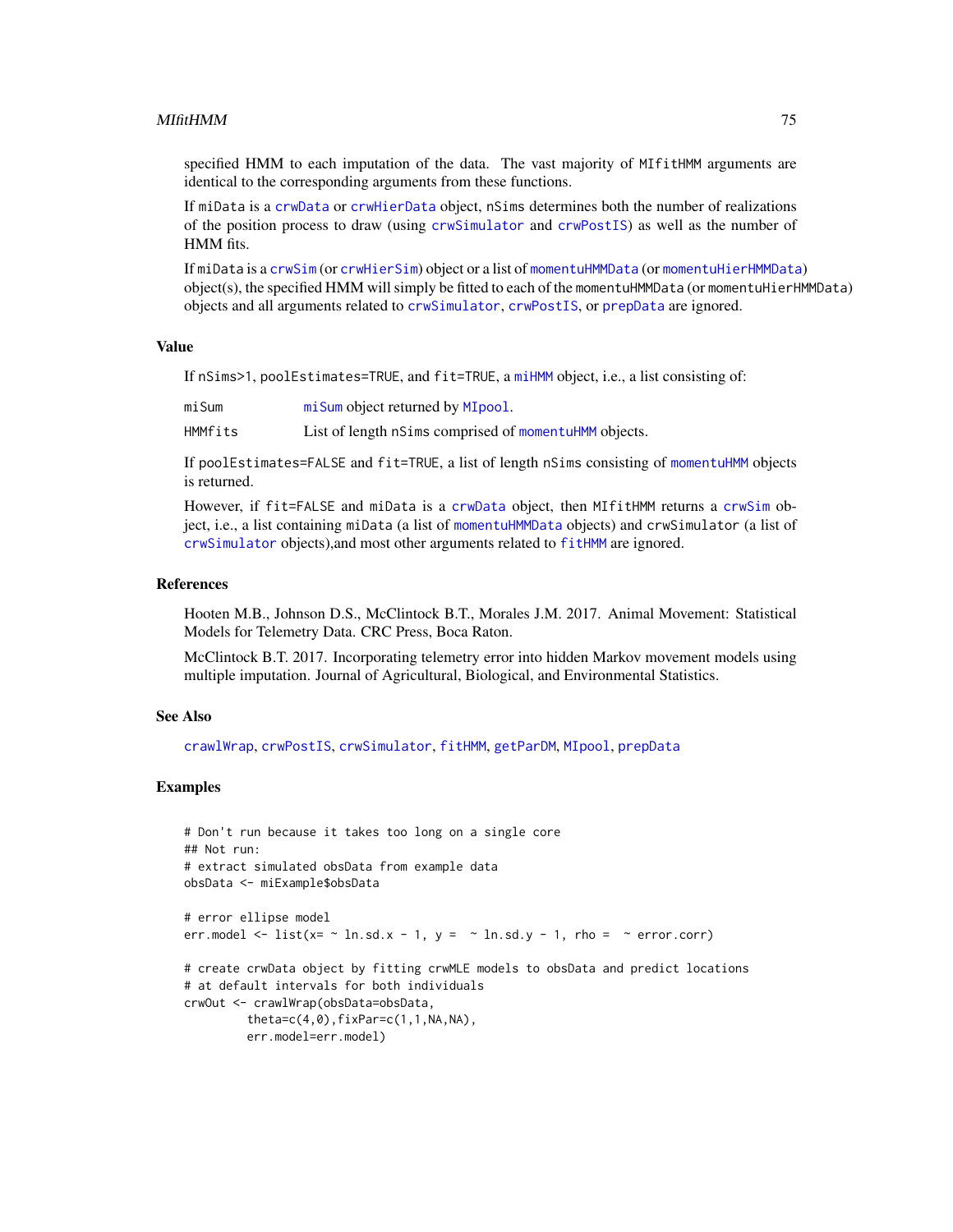```
# HMM specifications
nbStates <- 2
stepDist <- "gamma"
angleDist <- "vm"
mu0 < -c(20, 70)sigma0 <- c(10,30)
kappa0 < -c(1,1)stepPar0 <- c(mu0, sigma0)
anglePar0 <- c(-pi/2,pi/2,kappa0)
formula <- ~cov1+cos(cov2)
nbCovs <- 2
beta0 <- matrix(c(rep(-1.5,nbStates*(nbStates-1)),rep(0,nbStates*(nbStates-1)*nbCovs)),
                nrow=nbCovs+1,byrow=TRUE)
# first fit HMM to best predicted position process
bestData<-prepData(crwOut,covNames=c("cov1","cov2"))
bestFit<-fitHMM(bestData,
                nbStates=nbStates,dist=list(step=stepDist,angle=angleDist),
                Par0=list(step=stepPar0,angle=anglePar0),beta0=beta0,
                formula=formula,estAngleMean=list(angle=TRUE))
print(bestFit)
# extract estimates from 'bestFit'
bPar0 <- getPar(bestFit)
# Fit nSims=5 imputations of the position process
miFits<-MIfitHMM(miData=crwOut,nSims=5,
                  nbStates=nbStates,dist=list(step=stepDist,angle=angleDist),
                  Par0=bPar0$Par,beta0=bPar0$beta,delta0=bPar0$delta,
                  formula=formula,estAngleMean=list(angle=TRUE),
                  covNames=c("cov1","cov2"))
# print pooled estimates
print(miFits)
## End(Not run)
```
<span id="page-75-0"></span>

miHMM *Constructor of* miHMM *objects*

# Description

Constructor of miHMM objects

#### Usage

miHMM(m)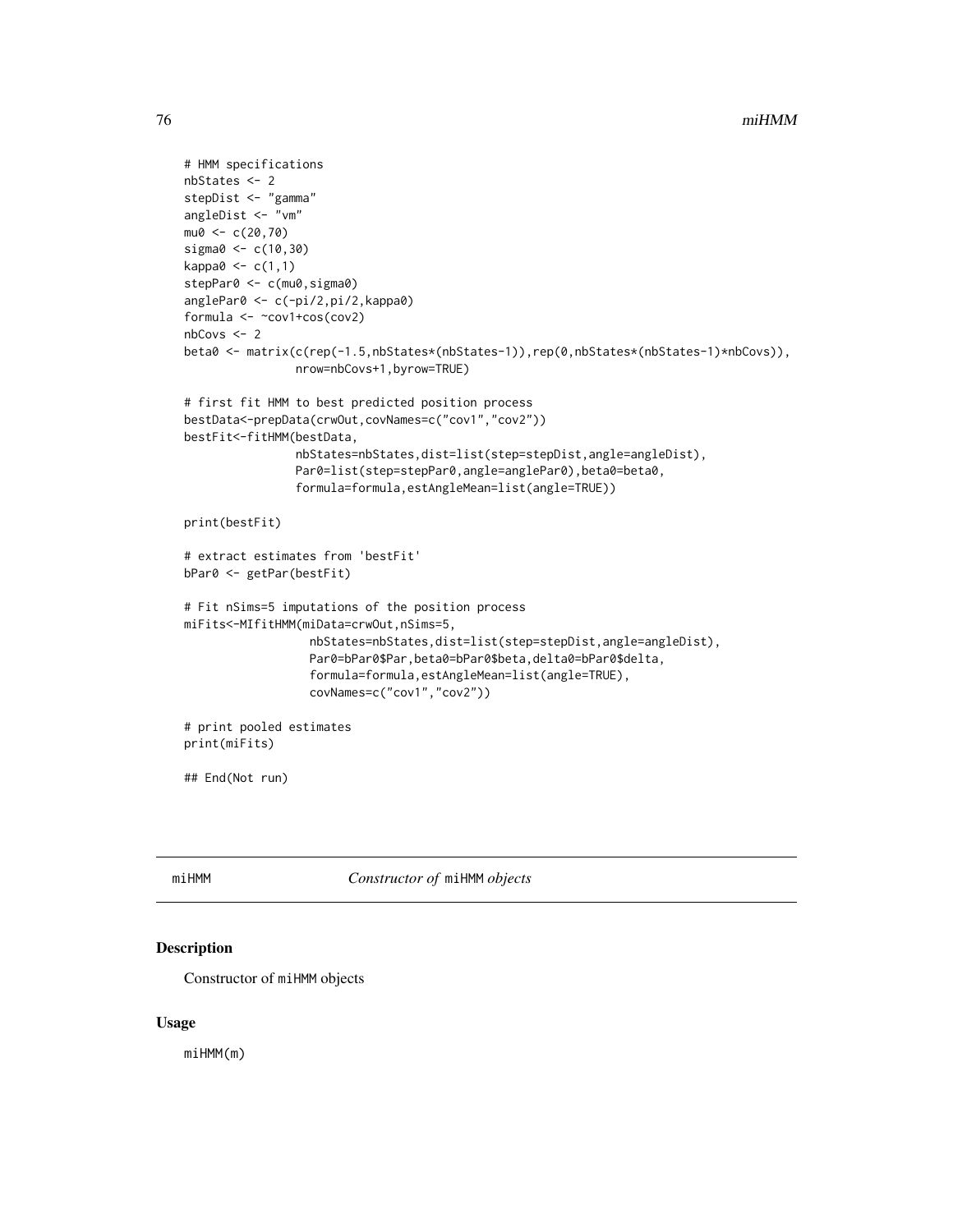#### MIpool 77

# Arguments

| m | A list with attributes mi Sum (a mi Sum object) and HMM fits (a list of momentuHMM<br>objects).     |
|---|-----------------------------------------------------------------------------------------------------|
|   | miHMM objects are returned by MIfitHMM when arguments fit=TRUE, nSims>1,<br>and poolEstimates=TRUE. |

# Value

An object miHMM.

<span id="page-76-0"></span>

| MIpool | Calculate pooled parameter estimates and states across multiple im- |
|--------|---------------------------------------------------------------------|
|        | putations                                                           |

# Description

Calculate pooled parameter estimates and states across multiple imputations

# Usage

MIpool(im, alpha = 0.95, ncores = 1, covs = NULL, na.rm = FALSE)

# Arguments

| im          | List comprised of momentuHMM or momentuHierHMM objects                                                                                                                                                                                                                                                                                                                                              |
|-------------|-----------------------------------------------------------------------------------------------------------------------------------------------------------------------------------------------------------------------------------------------------------------------------------------------------------------------------------------------------------------------------------------------------|
| alpha       | Significance level for calculating confidence intervals of pooled estimates (in-<br>cluding location error ellipses). Default: 0.95.                                                                                                                                                                                                                                                                |
| ncores      | Number of cores to use for parallel processing. Default: 1 (no parallel process-<br>ing).                                                                                                                                                                                                                                                                                                           |
| COVS        | Data frame consisting of a single row indicating the covariate values to be used<br>in the calculation of pooled natural parameters. For any covariates that are not<br>specified using covs, the means of the covariate (s) across the imputations are<br>used (unless the covariate is a factor, in which case the first factor in the data is<br>used). By default, no covariates are specified. |
| $na$ . $rm$ | Logical indicating whether or not to exclude model fits with NA parameter esti-<br>mates or standard errors from pooling. Default: FALSE.                                                                                                                                                                                                                                                           |

# Details

Pooled estimates, standard errors, and confidence intervals are calculated using standard multiple imputation formulas. Working scale parameters are pooled using [MIcombine](#page-0-0) and t-distributed confidence intervals. Natural scale parameters and normally-distributed confidence intervals are calculated by transforming the pooled working scale parameters and, if applicable, are based on covariate means across all imputations (and/or values specified in covs).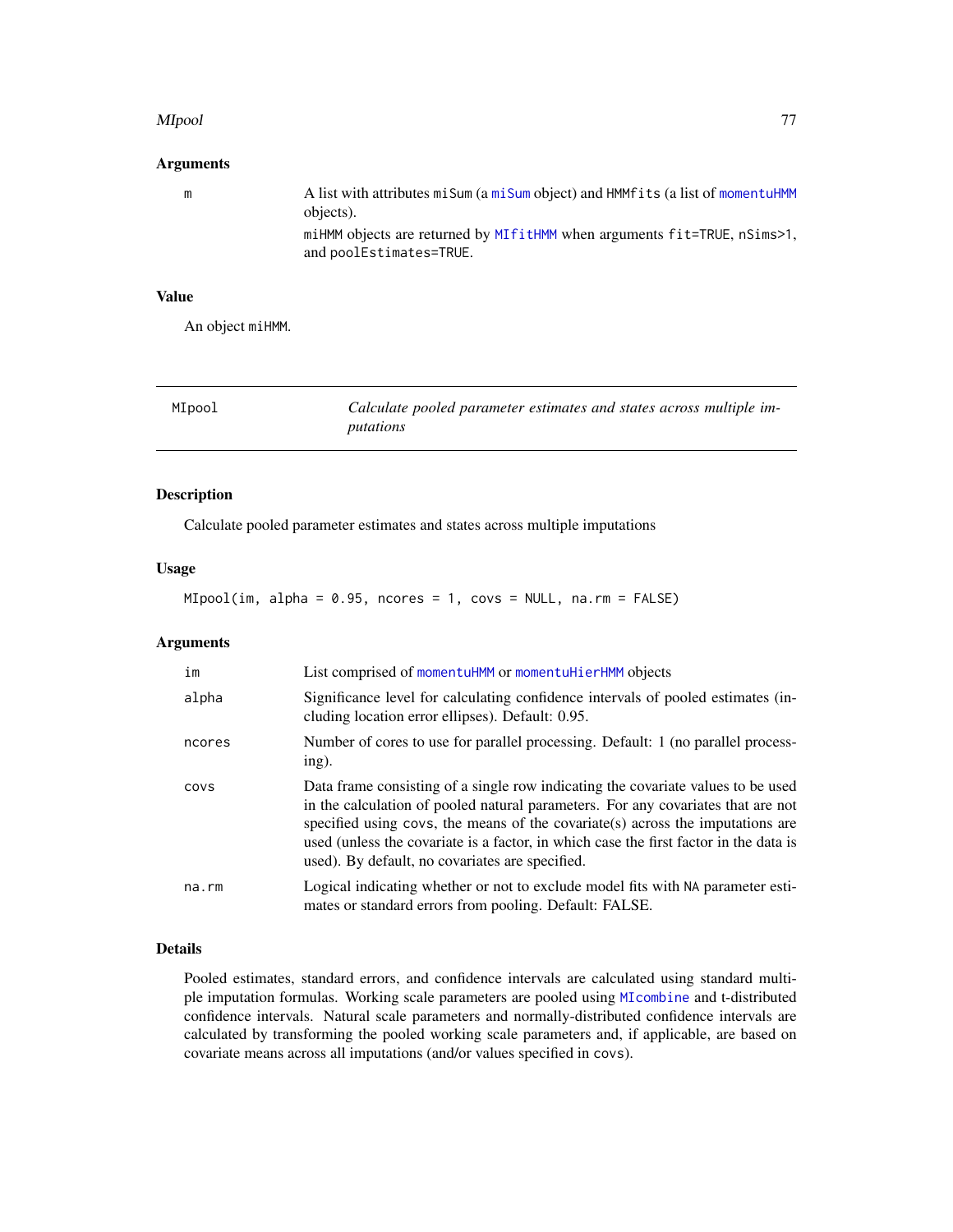The calculation of pooled error ellipses uses [dataEllipse](#page-0-0) from the car package. The suggested package car is not automatically imported by momentuHMM and must be installed in order to calculate error ellipses. A warning will be triggered if the car package is required but not installed.

Note that pooled estimates for timeInStates and stateProbs do not include within-model uncertainty and are based entirely on across-model variability.

#### Value

A [miSum](#page-78-0) object, i.e., a list comprised of model and pooled parameter summaries, including data (averaged across imputations), conditions, Par, and MIcombine (as returned by [MIcombine](#page-0-0) for working parameters).

miSum\$Par is a list comprised of:

| beta         | Pooled estimates for the working parameters                                                                                                                          |
|--------------|----------------------------------------------------------------------------------------------------------------------------------------------------------------------|
| real         | Estimates for the natural parameters based on pooled working parameters and<br>covariate means (or covs) across imputations (if applicable)                          |
| timeInStates | The proportion of time steps assigned to each state                                                                                                                  |
| states       | The most frequent state assignment for each time step based on the viterbi<br>algorithm for each model fit                                                           |
| stateProbs   | Pooled state probability estimates for each time step                                                                                                                |
| mixtureProbs | Pooled mixture probabilities for each individual (only applies if mixtures > 1)                                                                                      |
|              | hierStateProbs Pooled state probability estimates for each time step at each level of the hierar-<br>chy (only applies if im is comprised of momentuHierHMM objects) |

# Examples

```
## Not run:
# Extract data and crawl inputs from miExample
obsData <- miExample$obsData
# error ellipse model
err.model \le list(x= \sim ln.sd.x - 1, y = \sim ln.sd.y - 1, rho = \sim error.corr)
# Fit crawl to obsData
crwOut <- crawlWrap(obsData,theta=c(4,0),fixPar=c(1,1,NA,NA),
                    err.model=err.model)
# Fit four imputations
bPar <- miExample$bPar
HMMfits <- MIfitHMM(crwOut,nSims=4,poolEstimates=FALSE,
                   nbStates=2,dist=list(step="gamma",angle="vm"),
                   Par0=bPar$Par,beta0=bPar$beta,
                   formula=~cov1+cos(cov2),
                   estAngleMean=list(angle=TRUE),
                   covNames=c("cov1","cov2"))
# Pool estimates
```

```
miSum <- MIpool(HMMfits)
```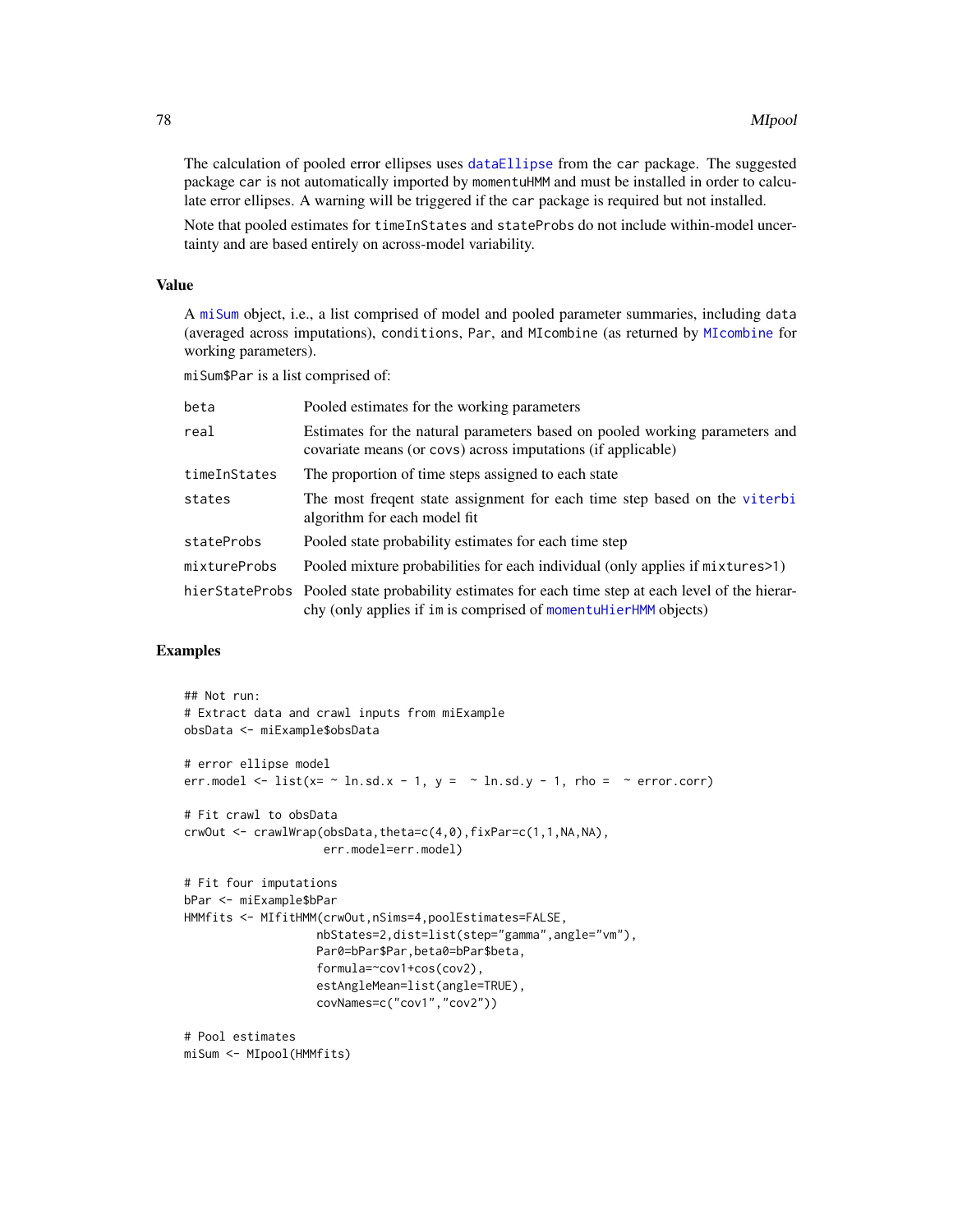#### miSum 79

print(miSum)

## End(Not run)

# <span id="page-78-0"></span>miSum *Constructor of* miSum *objects*

# Description

Constructor of miSum objects

# Usage

miSum(m)

# Arguments

m A list of attributes required for multiple imputation summaries: data (averaged across imputations), Par (the pooled estimates of the parameters of the model), conditions (conditions used to fit the model), and MIcombine (as returned by [MIcombine](#page-0-0) for the working parameters).

#### Value

An object miSum.

mixtureProbs *Mixture probabilities*

# Description

For a fitted model, this function computes the probability of each individual being in a particular mixture

#### Usage

```
mixtureProbs(m, getCI = FALSE, alpha = 0.95)
```

| m     | momentuHMM or momentuHierHMM object                                                                                                                                      |
|-------|--------------------------------------------------------------------------------------------------------------------------------------------------------------------------|
| getCI | Logical indicating whether to calculate standard errors and logit-transformed<br>confidence intervals for fitted momentuHMM or momentuHierHMM object. Default:<br>FALSE. |
| alpha | Significance level of the confidence intervals (if getCI=TRUE). Default: 0.95<br>(i.e. $95\%$ CIs).                                                                      |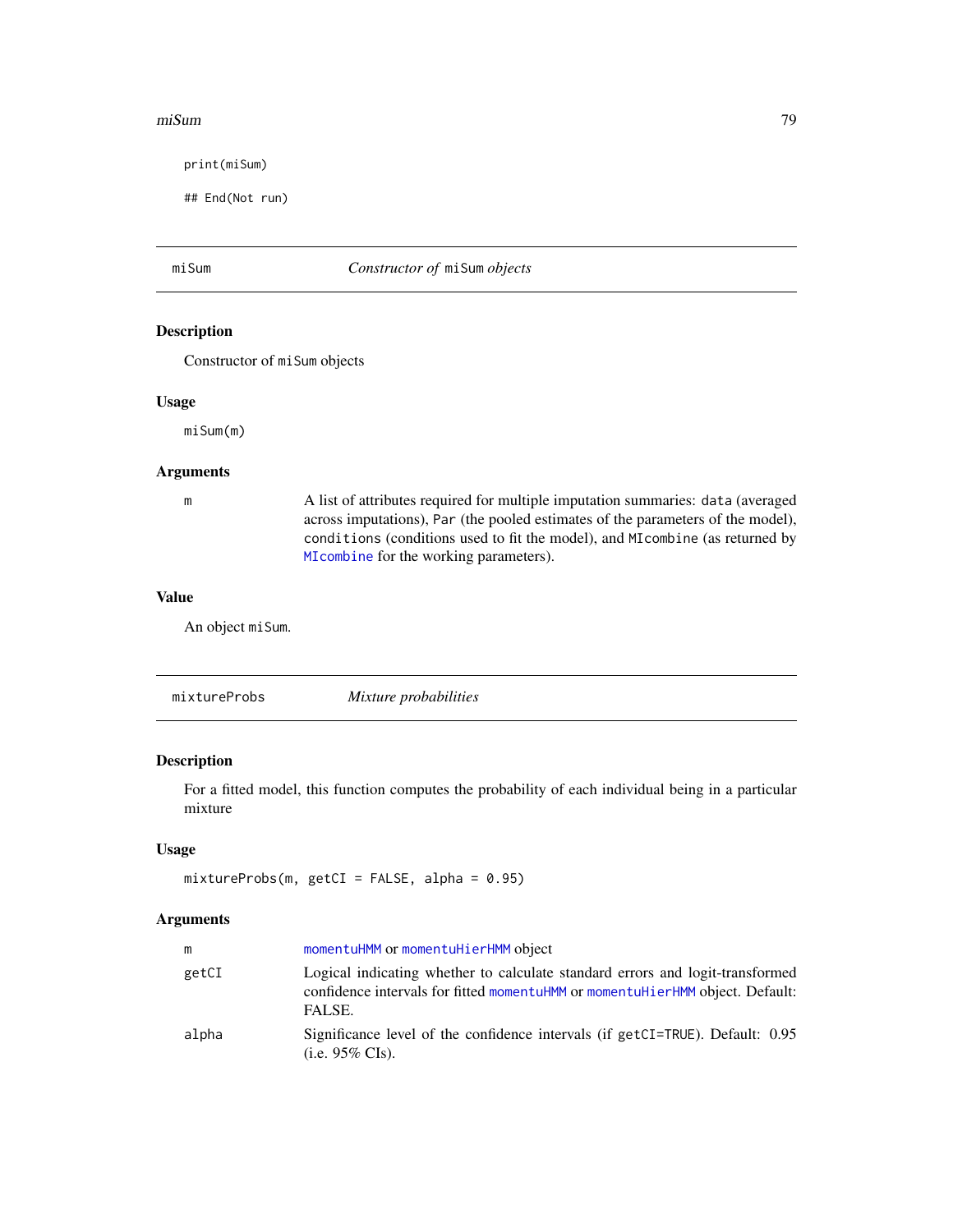# Details

When getCI=TRUE, it can take a while for large data sets and/or a large number of mixtures because the model likelihood for each individual must be repeatedly evaluated in order to numerically approximate the SEs.

# Value

The matrix of individual mixture probabilities, with element [i,j] the probability of individual i being in mixture j

#### References

Maruotti, A., and T. Ryden. 2009. A semiparametric approach to hidden Markov models under longitudinal observations. Statistics and Computing 19: 381-393.

#### Examples

```
## Not run:
nObs < -100nbAnimals <- 20
dist <- list(step="gamma",angle="vm")
Par <- list(step=c(100,1000,50,100),angle=c(0,0,0.1,2))
# create sex covariate
cov <- data.frame(sex=factor(rep(c("F","M"),each=nObs*nbAnimals/2)))
formulaPi <- \sim sex + 0
# Females more likely in mixture 1, males more likely in mixture 2
beta <- list(beta=matrix(c(-1.5,-0.5,-1.5,-3),2,2),
             pi=matrix(c(-2,2),2,1,dimnames=list(c("sexF","sexM"),"mix2")))
data.mix<-simData(nbAnimals=nbAnimals,obsPerAnimal=nObs,nbStates=2,dist=dist,Par=Par,
                  beta=beta,formulaPi=formulaPi,mixtures=2,covs=cov)
Par0 <- list(step=Par$step, angle=Par$angle[3:4])
m.mix <- fitHMM(data.mix, nbStates=2, dist=dist, Par0 = Par0,
                beta0=beta,formulaPi=formulaPi,mixtures=2)
mixProbs <- mixtureProbs(m.mix, getCI=TRUE)
## End(Not run)
```
<span id="page-79-0"></span>momentuHierHMM *Constructor of* momentuHierHMM *objects*

#### Description

Constructor of momentuHierHMM objects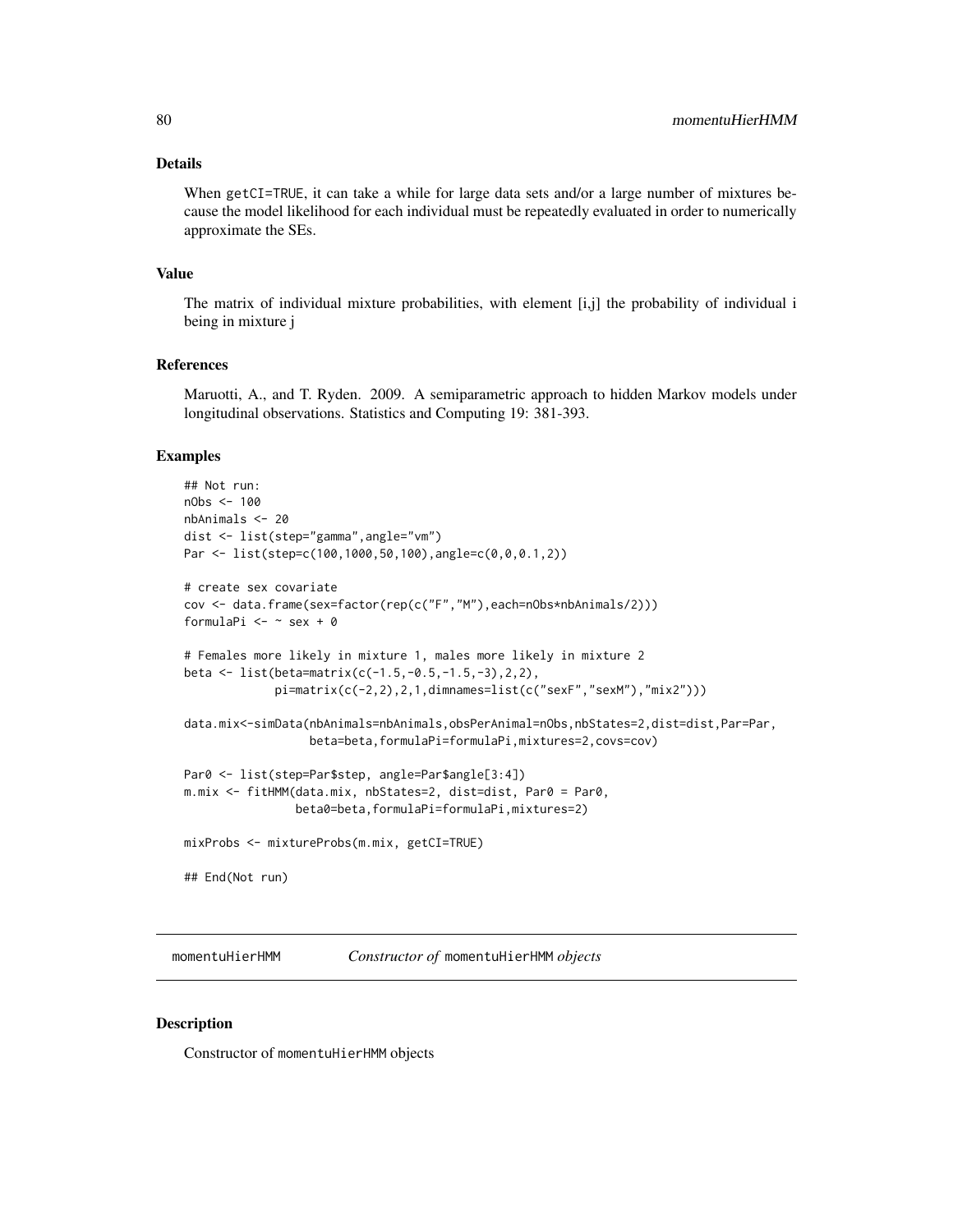#### Usage

momentuHierHMM(m)

# Arguments

m A list of attributes of the fitted model: mle (the maximum likelihood estimates of the parameters of the model), data (the fitHMM data), mod (the object returned by the fitHMM numerical optimizer nlm or optim), conditions (conditions used to fit the model: hierStates, hierDist, zeroInflation, estAngleMean, circularAngleMean stationary, formula, userBounds, bounds, workBounds, DM, etc.), stateNames, and rawCovs (optional – only if there are transition probability matrix covariates in the data).

#### Value

An object momentuHierHMM.

<span id="page-80-0"></span>momentuHierHMMData *Constructor of* momentuHierHMMData *objects*

# Description

Constructor of momentuHierHMMData objects

### Usage

```
momentuHierHMMData(data)
```
# Arguments

data A dataframe containing: ID (the ID(s) of the observed animal(s)), level (the level of the hierarchy for each observation), and the data streams such as step (the step lengths, if any), angle (the turning angles, if any), x (either easting or longitude, if any), y (either norting or latitude, if any), and covariates (if any).

#### Value

An object momentuHierHMMData.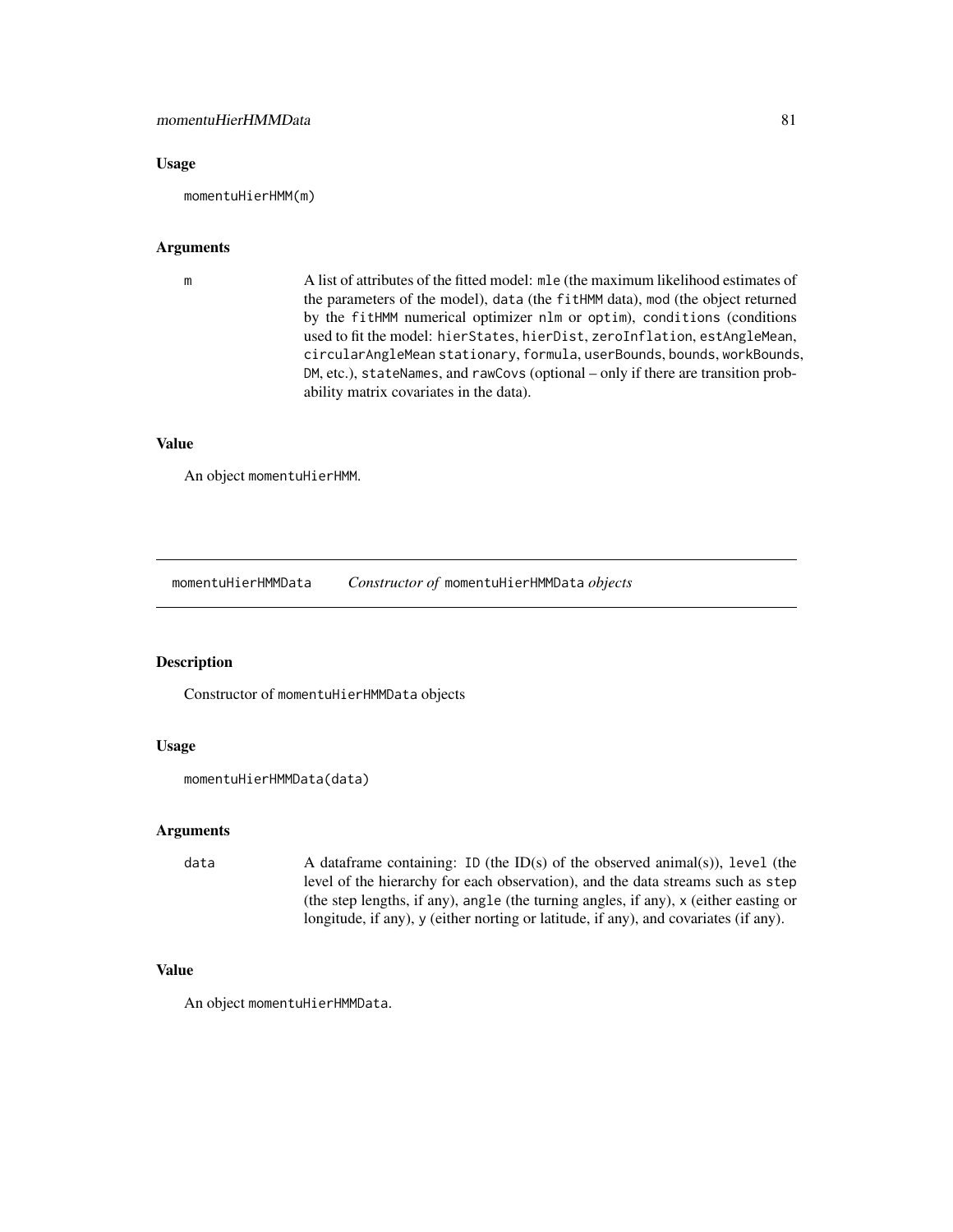<span id="page-81-1"></span>

#### Description

Constructor of momentuHMM objects

#### Usage

momentuHMM(m)

## Arguments

m A list of attributes of the fitted model: mle (the maximum likelihood estimates of the parameters of the model), data (the fitHMM data), mod (the object returned by the fitHMM numerical optimizer nlm or optim), conditions (conditions used to fit the model: dist, zeroInflation, estAngleMean, circularAngleMean stationary, formula, userBounds, bounds, workBounds, DM, etc.), stateNames, and rawCovs (optional – only if there are transition probability matrix covariates in the data).

#### Value

An object momentuHMM.

<span id="page-81-0"></span>momentuHMMData *Constructor of* momentuHMMData *objects*

#### Description

Constructor of momentuHMMData objects

#### Usage

momentuHMMData(data)

#### Arguments

data  $\alpha$  A dataframe containing: ID (the ID(s) of the observed animal(s)) and the data streams such as step (the step lengths, if any), angle (the turning angles, if any), x (either easting or longitude, if any), y (either norting or latitude, if any), and covariates (if any).

#### Value

An object momentuHMMData.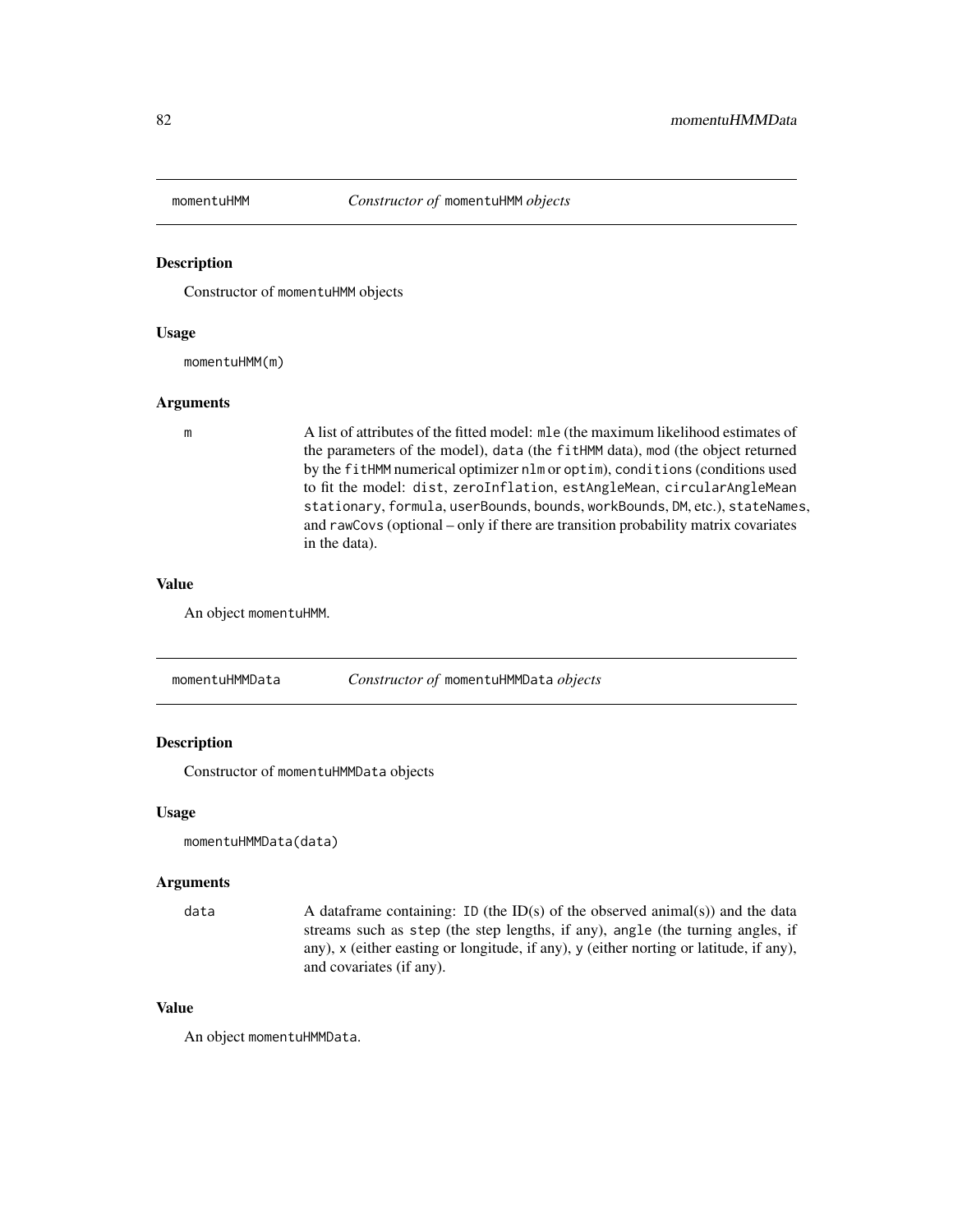# Description

Scales each data stream probability distribution parameter from its natural interval to the set of real numbers, to allow for unconstrained optimization. Used during the optimization of the loglikelihood. Parameters of any data streams for which a design matrix is specified are ignored.

#### Usage

```
n2w(par, bounds, beta, delta = NULL, nbStates, estAngleMean, DM, Bndind, dist)
```
#### Arguments

| par          | Named list of vectors containing the initial parameter values for each data stream.                                                                                                                                                |
|--------------|------------------------------------------------------------------------------------------------------------------------------------------------------------------------------------------------------------------------------------|
| bounds       | Named list of 2-column matrices specifying bounds on the natural (i.e., real)<br>scale of the probability distribution parameters for each data stream.                                                                            |
| beta         | List of regression coefficients for the transition probabilities.                                                                                                                                                                  |
| delta        | Initial distribution. Default: NULL; if the initial distribution is not estimated.                                                                                                                                                 |
| nbStates     | The number of states of the HMM.                                                                                                                                                                                                   |
| estAngleMean | Named list indicating whether or not to estimate the angle mean for data streams<br>with angular distributions ('vm' and 'wrpcauchy').                                                                                             |
| <b>DM</b>    | An optional named list indicating the design matrices to be used for the proba-<br>bility distribution parameters of each data stream. Each element of DM can either<br>be a named list of linear regression formulas or a matrix. |
| Bndind       | Named list indicating whether DM is NULL with default parameter bounds for<br>each data stream.                                                                                                                                    |
| dist         | A named list indicating the probability distributions of the data streams.                                                                                                                                                         |

# Value

A vector of unconstrained parameters.

# Examples

```
## Not run:
m<-example$m
nbStates <- 2
nbCovs <- 2
parSize <- list(step=2,angle=2)
par <- list(step=c(t(m$mle$step)),angle=c(t(m$mle$angle)))
bounds <- m$conditions$bounds
beta <- matrix(rnorm(6),ncol=2,nrow=3)
delta <- c(0.6, 0.4)
```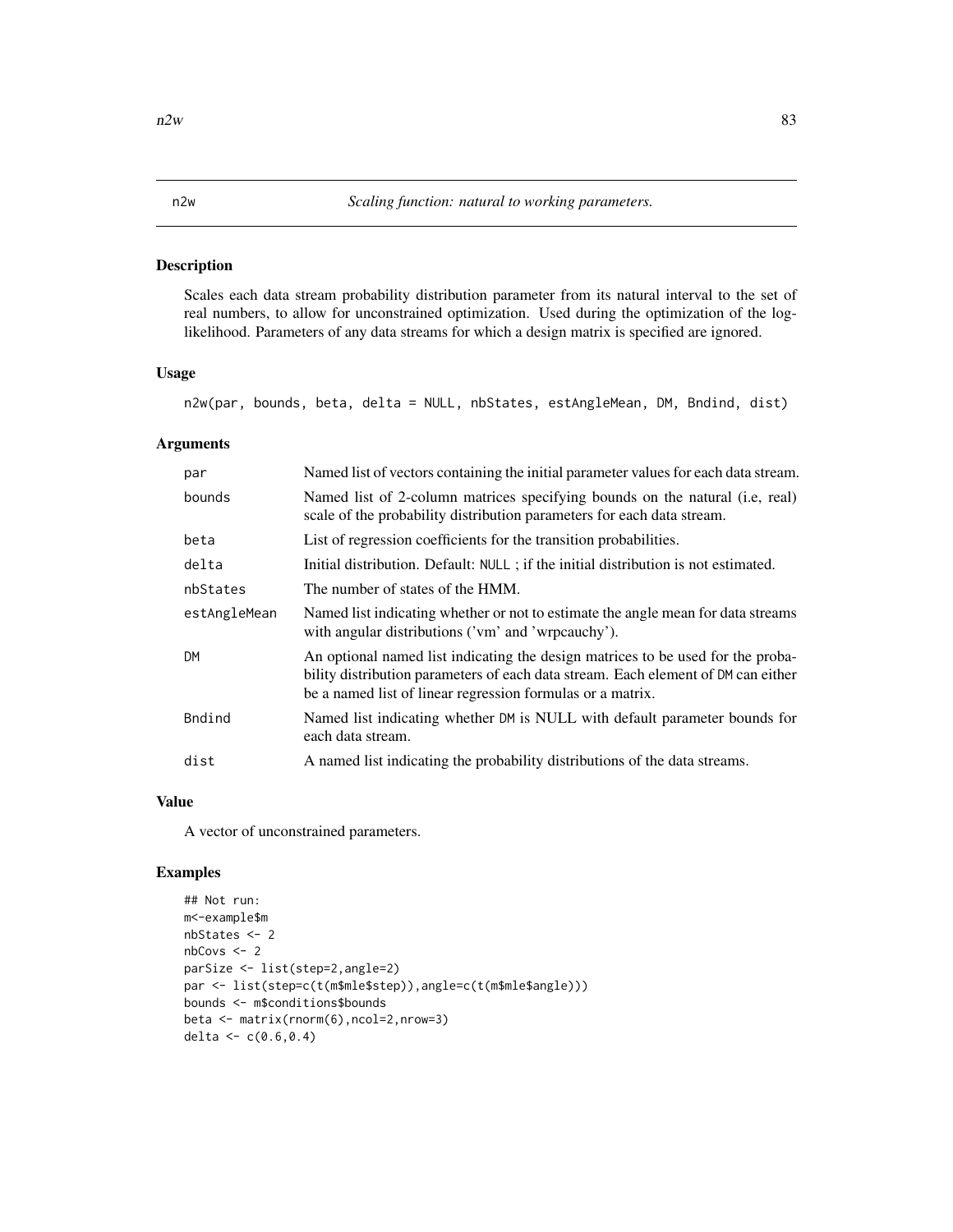```
#working parameters
wpar <- momentuHMM:::n2w(par,bounds,list(beta=beta),log(delta[-1]/delta[1]),nbStates,
m$conditions$estAngleMean,NULL,m$conditions$Bndind,
m$conditions$dist)
#natural parameter
p <- momentuHMM:::w2n(wpar,bounds,parSize,nbStates,nbCovs,m$conditions$estAngleMean,
m$conditions$circularAngleMean,lapply(m$conditions$dist,function(x) x=="vmConsensus"),
m$conditions$stationary,m$conditions$fullDM,
m$conditions$DMind,1,m$conditions$dist,m$conditions$Bndind,
matrix(1,nrow=length(unique(m$data$ID)),ncol=1),covsDelta=m$covsDelta,
workBounds=m$conditions$workBounds)
```
## End(Not run)

nLogLike *Negative log-likelihood function*

# Description

Negative log-likelihood function

```
nLogLike(
  optPar,
  nbStates,
  formula,
  bounds,
  parSize,
  data,
  dist,
  covs,
  estAngleMean,
  circularAngleMean,
  consensus,
  zeroInflation,
  oneInflation,
  stationary = FALSE,
  fullDM,
  DMind,
  Bndind,
  knownStates,
  fixPar,
  wparIndex,
  nc,
  meanind,
```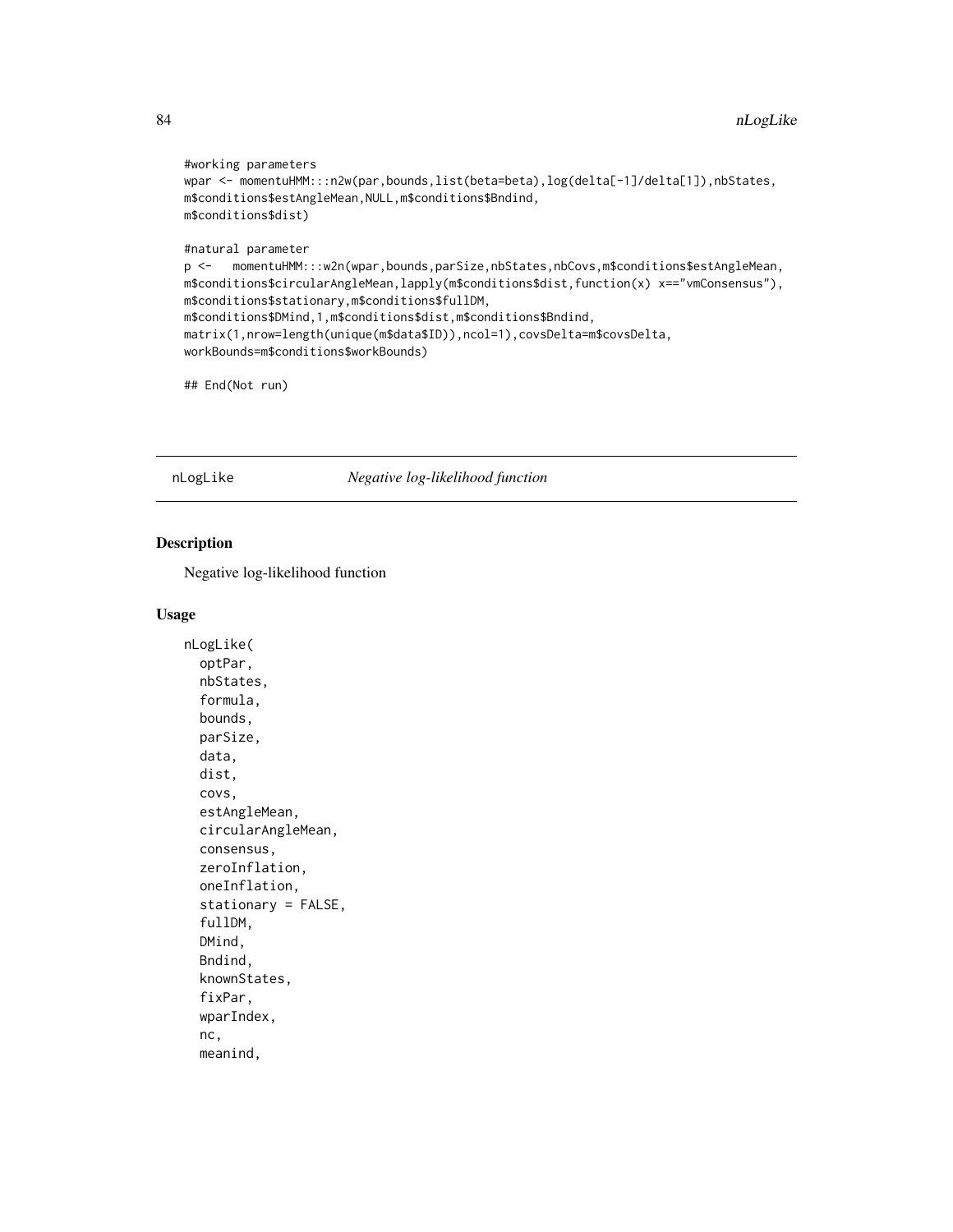#### nLogLike 85

```
covsDelta,
workBounds,
prior = NULL,
betaCons = NULL,
betaRef,
deltaCons = NULL,
optInd = NULL,
recovs = NULL,
g0covs = NULL,
mixtures = 1,covsPi,
recharge = NULL,
aInd
```
# Arguments

)

| optPar            | Vector of working parameters.                                                                                                                                                                        |
|-------------------|------------------------------------------------------------------------------------------------------------------------------------------------------------------------------------------------------|
| nbStates          | Number of states of the HMM.                                                                                                                                                                         |
| formula           | Regression formula for the transition probability covariates.                                                                                                                                        |
| bounds            | Named list of 2-column matrices specifying bounds on the natural (i.e., real)<br>scale of the probability distribution parameters for each data stream.                                              |
| parSize           | Named list indicating the number of natural parameters of the data stream prob-<br>ability distributions                                                                                             |
| data              | An object momentuHMMData.                                                                                                                                                                            |
| dist              | Named list indicating the probability distributions of the data streams.                                                                                                                             |
| COVS              | data frame containing the beta model covariates (if any)                                                                                                                                             |
| estAngleMean      | Named list indicating whether or not to estimate the angle mean for data streams<br>with angular distributions ('vm' and 'wrpcauchy').                                                               |
| circularAngleMean |                                                                                                                                                                                                      |
|                   | Named list indicating whether to use circular-linear or circular-circular regres-<br>sion on the mean of circular distributions ('vm' and 'wrpcauchy') for turning<br>angles. See fitHMM.            |
| consensus         | Named list indicating whether to use the circular-circular regression consensus<br>model                                                                                                             |
| zeroInflation     | Named list of logicals indicating whether the probability distributions of the data<br>streams are zero-inflated.                                                                                    |
| oneInflation      | Named list of logicals indicating whether the probability distributions of the data<br>streams are one-inflated.                                                                                     |
| stationary        | FALSE if there are time-varying covariates in formula or any covariates in formulaDelta.<br>If TRUE, the initial distribution is considered equal to the stationary distribution.<br>Default: FALSE. |
| fullDM            | Named list containing the full (i.e. not shorthand) design matrix for each data<br>stream.                                                                                                           |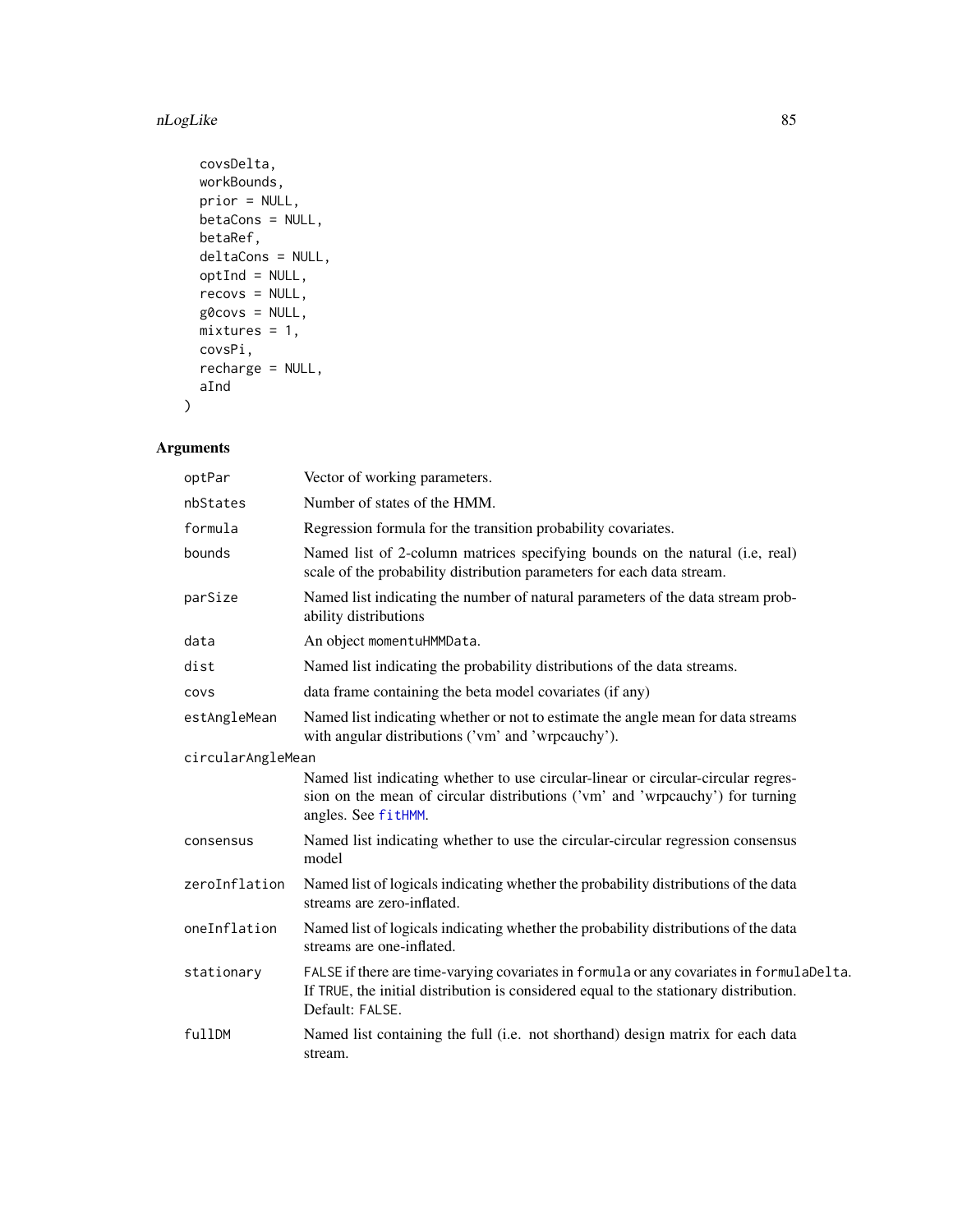| DMind       | Named list indicating whether fullDM includes individual- and/or temporal-<br>covariates for each data stream specifies $(-1,1)$ bounds for the concentration<br>parameters instead of the default $[0,1)$ bounds. |
|-------------|--------------------------------------------------------------------------------------------------------------------------------------------------------------------------------------------------------------------|
| Bndind      | Named list indicating whether DM is NULL with default parameter bounds for<br>each data stream.                                                                                                                    |
| knownStates | Vector of values of the state process which are known prior to fitting the model<br>(if any).                                                                                                                      |
| fixPar      | Vector of working parameters which are assumed known prior to fitting the<br>model (NA indicates parameters is to be estimated).                                                                                   |
| wparIndex   | Vector of indices for the elements of fixPar that are not NA.                                                                                                                                                      |
| nс          | indicator for zeros in fullDM                                                                                                                                                                                      |
| meanind     | index for circular-circular regression mean angles with at least one non-zero<br>entry in fullDM                                                                                                                   |
| covsDelta   | data frame containing the delta model covariates (if any)                                                                                                                                                          |
| workBounds  | named list of 2-column matrices specifying bounds on the working scale of the<br>probability distribution, transition probability, and initial distribution parameters                                             |
| prior       | A function that returns the log-density of the working scale parameter prior dis-<br>tribution(s)                                                                                                                  |
| betaCons    | Matrix of the same dimension as beta0 composed of integers identifying any<br>equality constraints among the t.p.m. parameters.                                                                                    |
| betaRef     | Indices of reference elements for t.p.m. multinomial logit link.                                                                                                                                                   |
| deltaCons   | Matrix of the same dimension as delta0 composed of integers identifying any<br>equality constraints among the initial distribution working scale parameters.                                                       |
| optInd      | indices of constrained parameters                                                                                                                                                                                  |
| recovs      | data frame containing the recharge model theta covariates (if any)                                                                                                                                                 |
| g0covs      | data frame containing the recharge model g0 covariates (if any)                                                                                                                                                    |
| mixtures    | Number of mixtures for the state transition probabilities                                                                                                                                                          |
| covsPi      | data frame containing the pi model covariates                                                                                                                                                                      |
| recharge    | recharge model specification (only used for hierarchical models)                                                                                                                                                   |
| aInd        | vector of indices of first observation for each animal                                                                                                                                                             |

# Value

The negative log-likelihood of the parameters given the data.

# Examples

```
## Not run:
# data is a momentuHMMData object (as returned by prepData), automatically loaded with the package
data <- example$m$data
m<-example$m
Par <- getPar(m)
nbStates <- length(m$stateNames)
```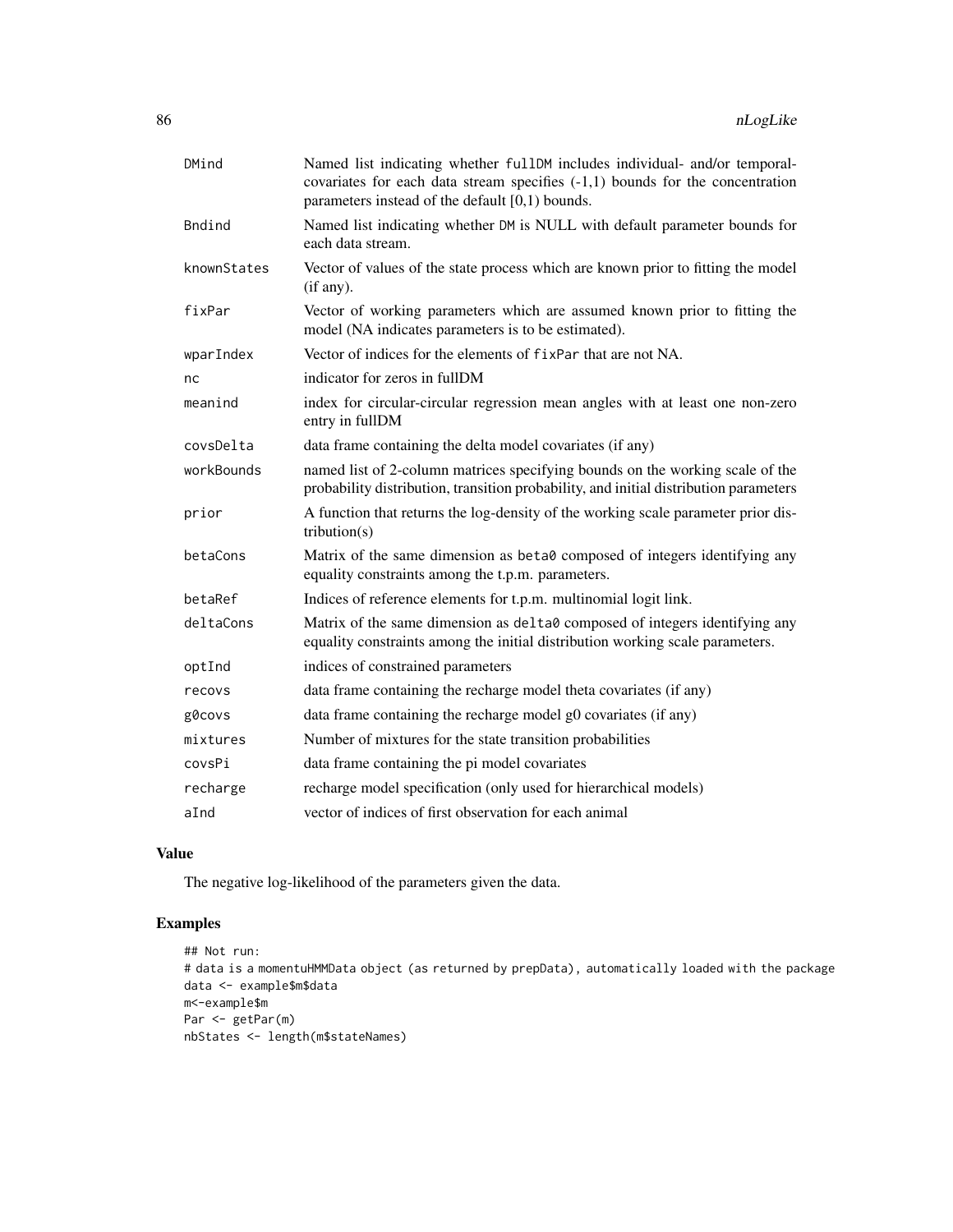- inputs <- momentuHMM:::checkInputs(nbStates,m\$conditions\$dist,Par\$Par,m\$conditions\$estAngleMean, m\$conditions\$circularAngleMean,m\$conditions\$zeroInflation,m\$conditions\$oneInflation, m\$conditions\$DM,m\$conditions\$userBounds, m\$stateNames)
- wpar <- momentuHMM:::n2w(Par\$Par,m\$conditions\$bounds,list(beta=Par\$beta), log(Par\$delta[-1]/Par\$delta[1]),nbStates,m\$conditions\$estAngleMean, m\$conditions\$DM,m\$conditions\$Bndind, m\$conditions\$dist)
- l <- momentuHMM:::nLogLike(wpar,nbStates,m\$conditions\$formula,m\$conditions\$bounds, inputs\$p\$parSize,data,inputs\$dist,model.matrix(m\$conditions\$formula,data), m\$conditions\$estAngleMean,m\$conditions\$circularAngleMean,inputs\$consensus, m\$conditions\$zeroInflation,m\$conditions\$oneInflation,m\$conditions\$stationary, m\$conditions\$fullDM,m\$conditions\$DMind, m\$conditions\$Bndind,m\$knownStates,unlist(m\$conditions\$fixPar), m\$conditions\$wparIndex,covsDelta=m\$covsDelta,workBounds=m\$conditions\$workBounds, betaRef=m\$conditions\$betaRef,covsPi=m\$covsPi)

## End(Not run)

nLogLike\_rcpp *Negative log-likelihood*

#### Description

Computation of the negative log-likelihood (forward algorithm - written in  $C_{++}$ )

```
nLogLike_rcpp(
  nbStates,
  covs,
  data,
  dataNames,
  dist,
  Par,
  aInd,
  zeroInflation,
  oneInflation,
  stationary,
  knownStates,
 betaRef,
  mixtures
)
```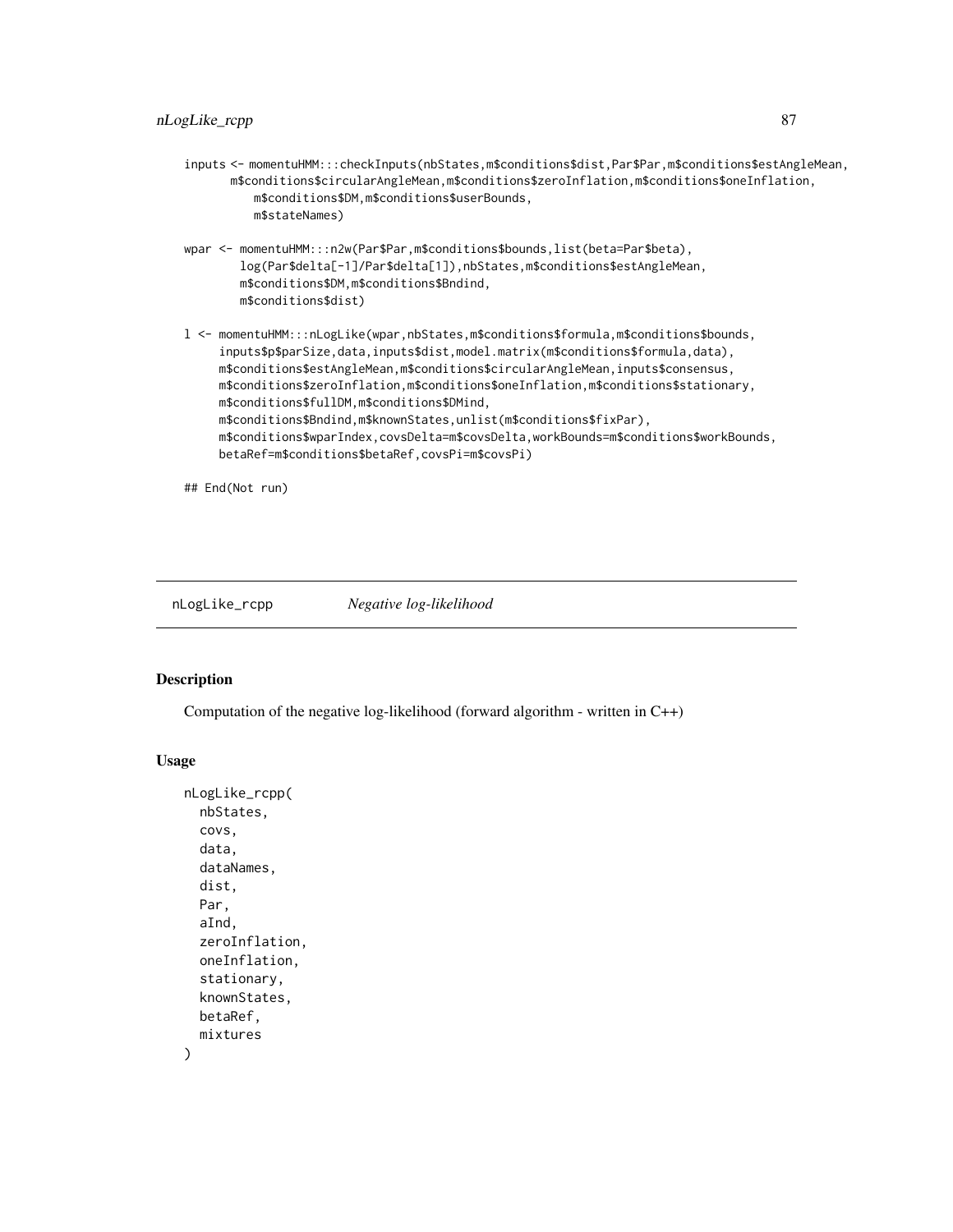88 **parDef parDef parDef parDef parDef parDef parDef parDef** 

# Arguments

| nbStates      | Number of states,                                                                                                                                                                                                                                                                                                     |
|---------------|-----------------------------------------------------------------------------------------------------------------------------------------------------------------------------------------------------------------------------------------------------------------------------------------------------------------------|
| covs          | Covariates,                                                                                                                                                                                                                                                                                                           |
| data          | A momentuHMMData object of the observations,                                                                                                                                                                                                                                                                          |
| dataNames     | Character vector containing the names of the data streams,                                                                                                                                                                                                                                                            |
| dist          | Named list indicating the probability distributions of the data streams.                                                                                                                                                                                                                                              |
| Par           | Named list containing the state-dependent parameters of the data streams, ma-<br>trix of regression coefficients for the transition probabilities ('beta'), and initial<br>distribution ('delta').                                                                                                                    |
| aInd          | Vector of indices of the rows at which the data switches to another animal                                                                                                                                                                                                                                            |
| zeroInflation | Named list of logicals indicating whether the probability distributions of the data<br>streams are zero-inflated.                                                                                                                                                                                                     |
| oneInflation  | Named list of logicals indicating whether the probability distributions of the data<br>streams are one-inflated.                                                                                                                                                                                                      |
| stationary    | false if there are time-varying covariates in formula or any covariates in formulaDelta.<br>If true, the initial distribution is considered equal to the stationary distribution.<br>Default: false.                                                                                                                  |
| knownStates   | Vector of values of the state process which are known prior to fitting the model<br>(if any). Default: NULL (states are not known). This should be a vector with<br>length the number of rows of 'data'; each element should either be an integer<br>(the value of the known states) or NA if the state is not known. |
| betaRef       | Indices of reference elements for t.p.m. multinomial logit link.                                                                                                                                                                                                                                                      |
| mixtures      | Number of mixtures for the state transition probabilities                                                                                                                                                                                                                                                             |
|               |                                                                                                                                                                                                                                                                                                                       |

# Value

Negative log-likelihood

parDef *Parameters definition*

# Description

Parameters definition

```
parDef(
  dist,
  nbStates,
  estAngleMean,
  zeroInflation,
  oneInflation,
  DM,
  userBounds = NULL
)
```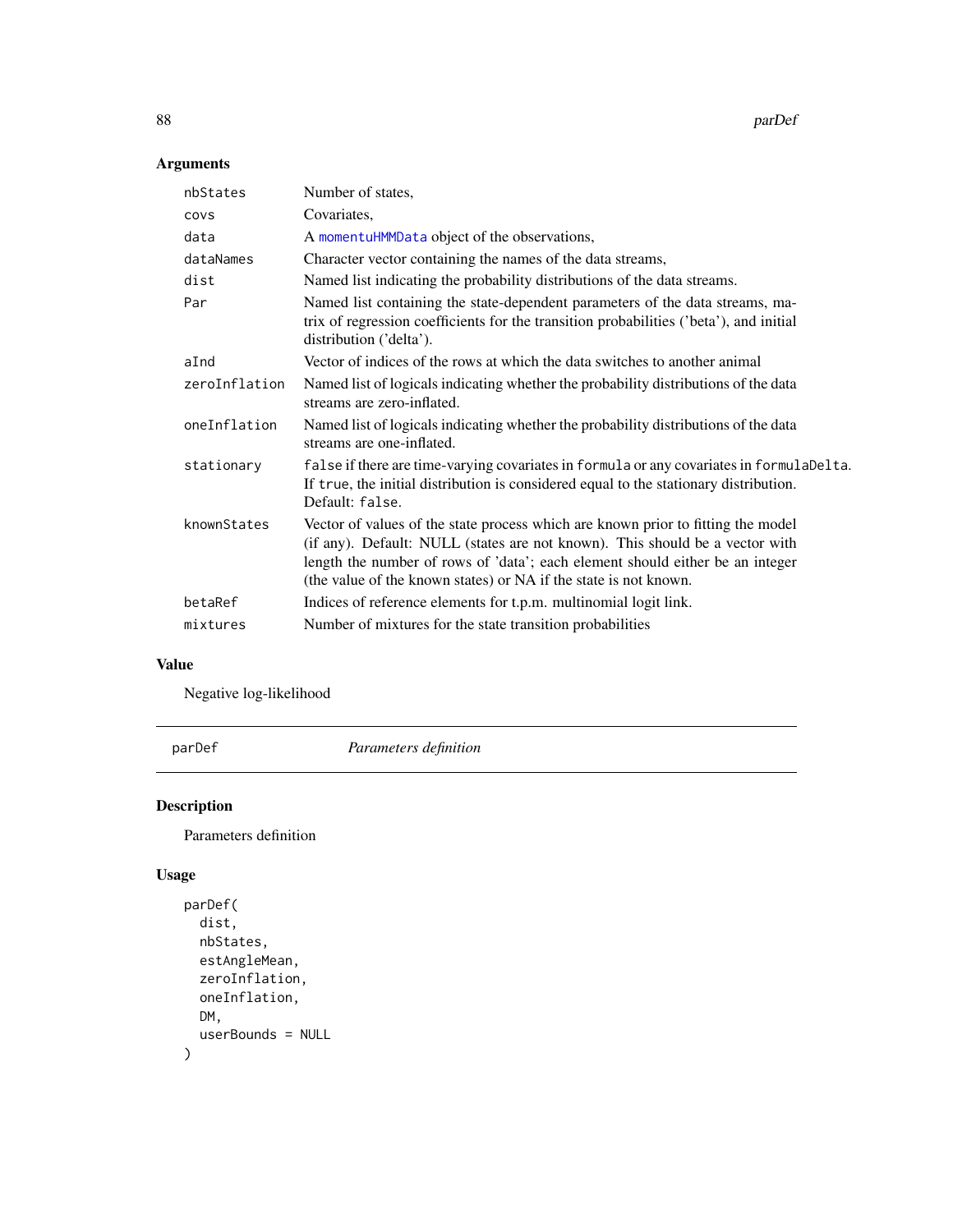#### parDef 89

# Arguments

| dist          | Named list indicating the probability distributions of the data streams.                                                                                                                                                                                                                                                                                                                                                                                                                                   |
|---------------|------------------------------------------------------------------------------------------------------------------------------------------------------------------------------------------------------------------------------------------------------------------------------------------------------------------------------------------------------------------------------------------------------------------------------------------------------------------------------------------------------------|
| nbStates      | Number of states of the HMM.                                                                                                                                                                                                                                                                                                                                                                                                                                                                               |
| estAngleMean  | Named list indicating whether or not to estimate the angle mean for data streams<br>with angular distributions ('vm' and 'wrpcauchy').                                                                                                                                                                                                                                                                                                                                                                     |
| zeroInflation | Named list of logicals indicating whether the probability distributions of the data<br>streams should be zero-inflated.                                                                                                                                                                                                                                                                                                                                                                                    |
| oneInflation  | Named list of logicals indicating whether the probability distributions of the data<br>streams are one-inflated.                                                                                                                                                                                                                                                                                                                                                                                           |
| <b>DM</b>     | An optional named list indicating the design matrices to be used for the proba-<br>bility distribution parameters of each data stream. Each element of DM can either<br>be a named list of linear regression formulas or a matrix.                                                                                                                                                                                                                                                                         |
| userBounds    | An optional named list of 2-column matrices specifying bounds on the natural<br>(i.e, real) scale of the probability distribution parameters for each data stream.<br>For example, for a 2-state model using the wrapped Cauchy ('wrpcauchy') dis-<br>tribution for a data stream named 'angle' with estAngleMean\$angle=TRUE),<br>userBounds=list(angle=matrix(c(-pi,-pi,-1,-1,pi,pi,1,1),4,2)) spec-<br>ifies $(-1,1)$ bounds for the concentration parameters instead of the default $[0,1)$<br>bounds. |

# Value

| A list of:    |                                                                                                                                                         |
|---------------|---------------------------------------------------------------------------------------------------------------------------------------------------------|
| parSize       | Named list indicating the number of natural parameters of the data stream prob-<br>ability distributions.                                               |
| bounds        | Named list of 2-column matrices specifying bounds on the natural (i.e., real)<br>scale of the probability distribution parameters for each data stream. |
| parNames      | Names of parameters of the probability distribution for each data stream.                                                                               |
| <b>Bndind</b> | Named list indicating whether DM is NULL with default parameter bounds for<br>each data stream.                                                         |

# Examples

```
## Not run:
pD<-momentuHMM:::parDef(list(step="gamma",angle="wrpcauchy"),
   nbStates=2,list(step=FALSE,angle=FALSE),list(step=FALSE,angle=FALSE),
   list(step=FALSE,angle=FALSE),NULL,NULL)
```
## End(Not run)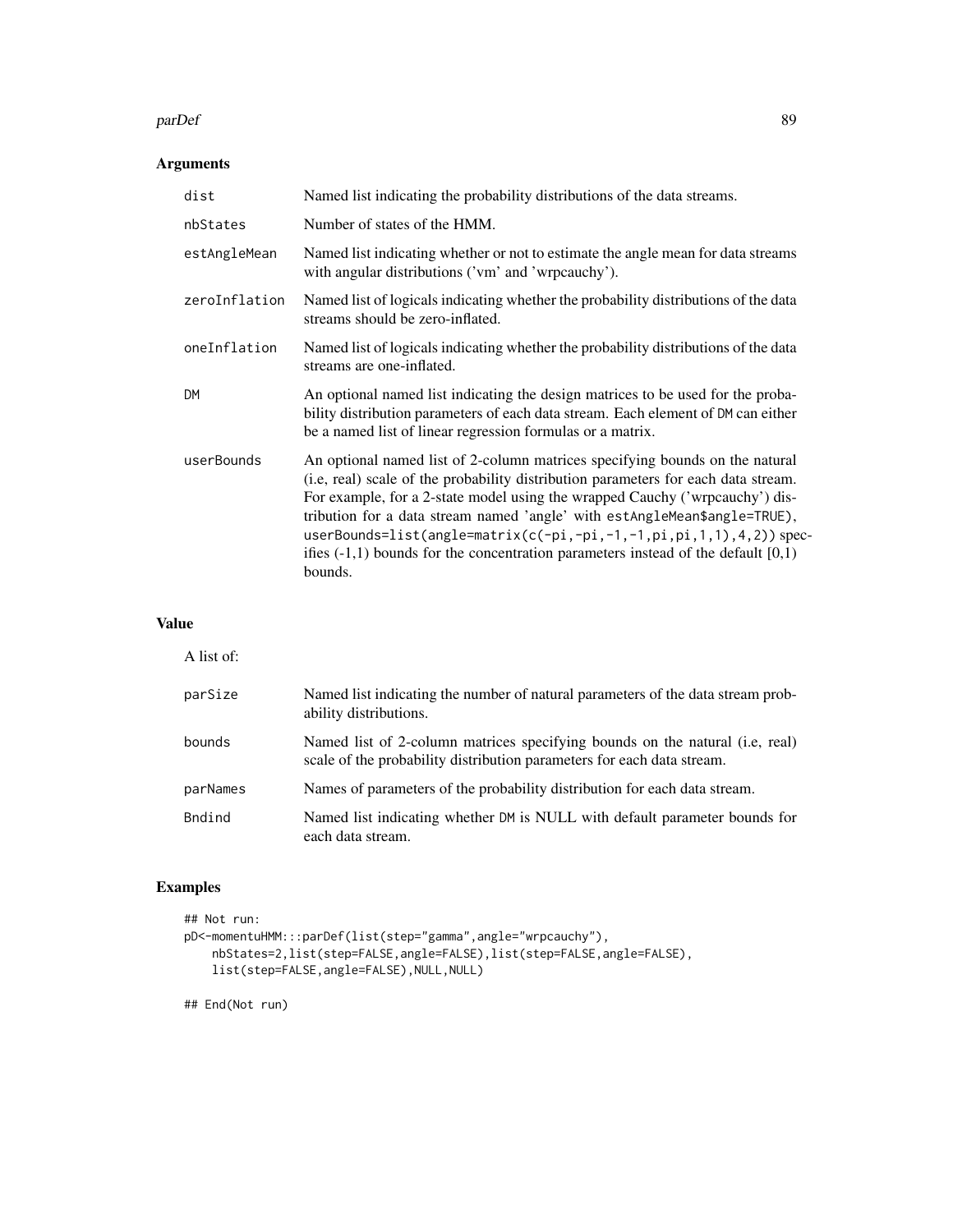plot.crwData *Plot* crwData

#### Description

Plot observed locations, error ellipses (if applicable), predicted locations, and prediction intervals from [crwData](#page-19-0) or [crwHierData](#page-19-1) object.

#### Usage

```
## S3 method for class 'crwData'
plot(
  x,
  animals = NULL,
  compact = FALSE,
  ask = TRUE,
  plotEllipse = TRUE,
  crawlPlot = FALSE,
  ...
\mathcal{L}
```
# Arguments

| X           | An object crwData or crwHierData (as returned by craw1Wrap).                                                                                     |
|-------------|--------------------------------------------------------------------------------------------------------------------------------------------------|
| animals     | Vector of indices or IDs of animals for which information will be plotted. De-<br>fault: NULL ; all animals are plotted.                         |
| compact     | TRUE for a compact plot (all individuals at once), FALSE otherwise (default – one<br>individual at a time). Ignored unless crwPredictPlot=FALSE. |
| ask         | If TRUE, the execution pauses between each plot.                                                                                                 |
| plotEllipse | If TRUE (the default) then error ellipses are plotted (if applicable). Ignored unless<br>crwPredictPlot=FALSE.                                   |
| crawlPlot   | Logical indicating whether or not to create individual plots using crwPredictPlot.<br>See crwPredictPlot for details.                            |
| $\ddots$ .  | Further arguments for passing to crwPredictPlot                                                                                                  |
|             |                                                                                                                                                  |

#### Details

In order for error ellipses to be plotted, the names for the semi-major axis, semi-minor axis, and orientation in x\$crwPredict must respectively be error\_semimajor\_axis, error\_semiminor\_axis, and error\_ellipse\_orientation.

If the crwData (or crwHierData) object was created using data generated by [simData](#page-114-0) (or [simHierData](#page-114-1)) or [simObsData](#page-126-0), then the true locations (mux,muy) are also plotted.

# See Also

[crwPredictPlot](#page-0-0)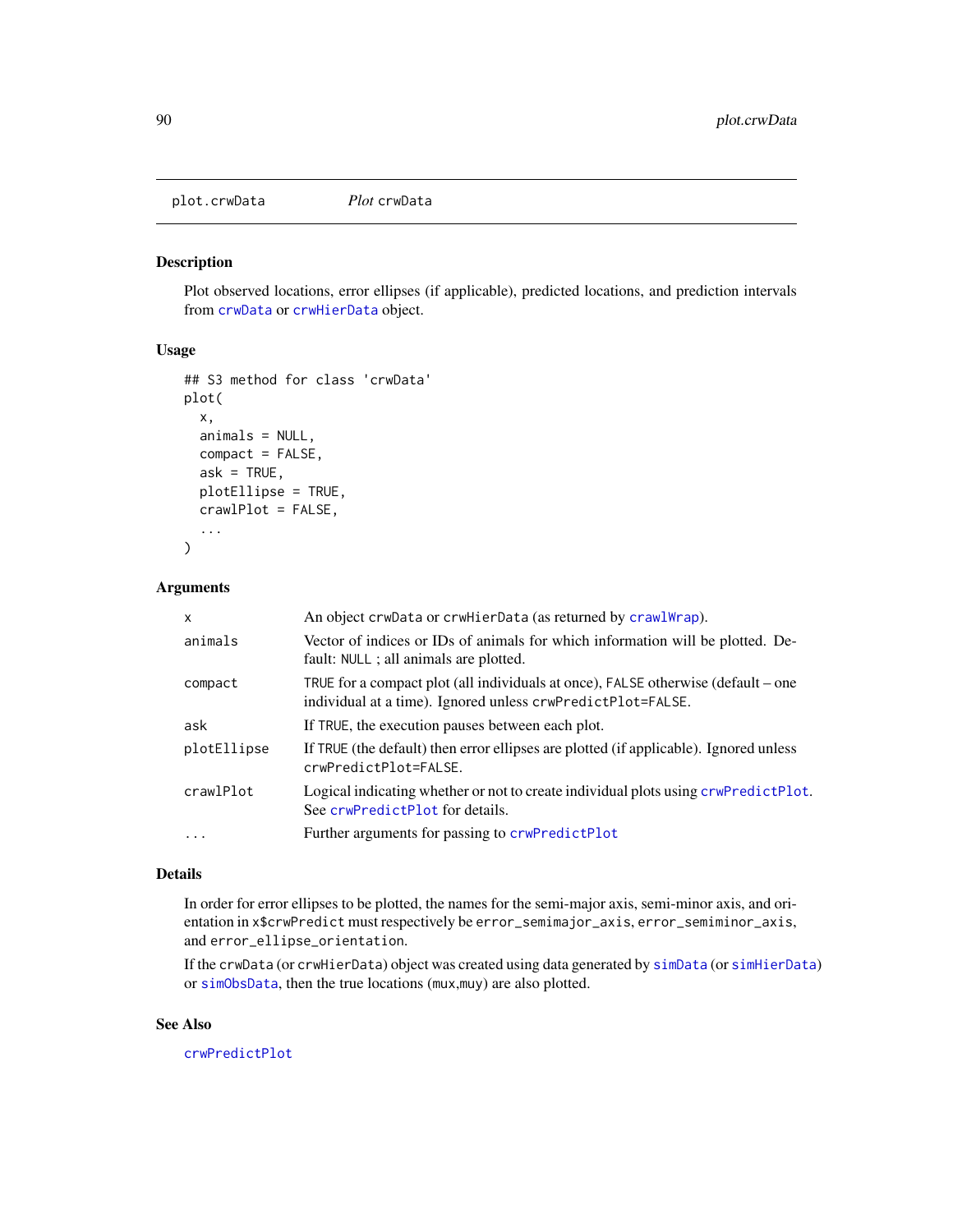# plot.miHMM 91

#### Examples

```
## Not run:
# extract simulated obsData from example data
obsData <- miExample$obsData
# error ellipse model
err.model \le list(x= \sim ln.sd.x - 1, y = \sim ln.sd.y - 1, rho = \sim error.corr)
# create crwData object
crwOut <- crawlWrap(obsData=obsData,
         theta=c(4,0),fixPar=c(1,1,NA,NA),
         err.model=err.model)
plot(crwOut,compact=TRUE,ask=FALSE,plotEllipse=FALSE)
## End(Not run)
```
plot.miHMM *Plot* miHMM

# Description

For multiple imputation analyses, plot the pooled data stream densities over histograms of the data, probability distribution parameters and transition probabilities as functions of the covariates, and maps of the animals' tracks colored by the decoded states.

```
## S3 method for class 'miHMM'
plot(
  x,
  animals = NULL,
  covs = NULL,ask = TRUE,breaks = "Sturges",
  hist.ylim = NULL,
  sepAnimals = FALSE,
  sepStates = FALSE,
  col = NULL,cumul = TRUE,plotTracks = TRUE,
 plotCI = FALSE,
  alpha = 0.95,
  plotStationary = FALSE,
 plotEllipse = TRUE,
  ...
)
```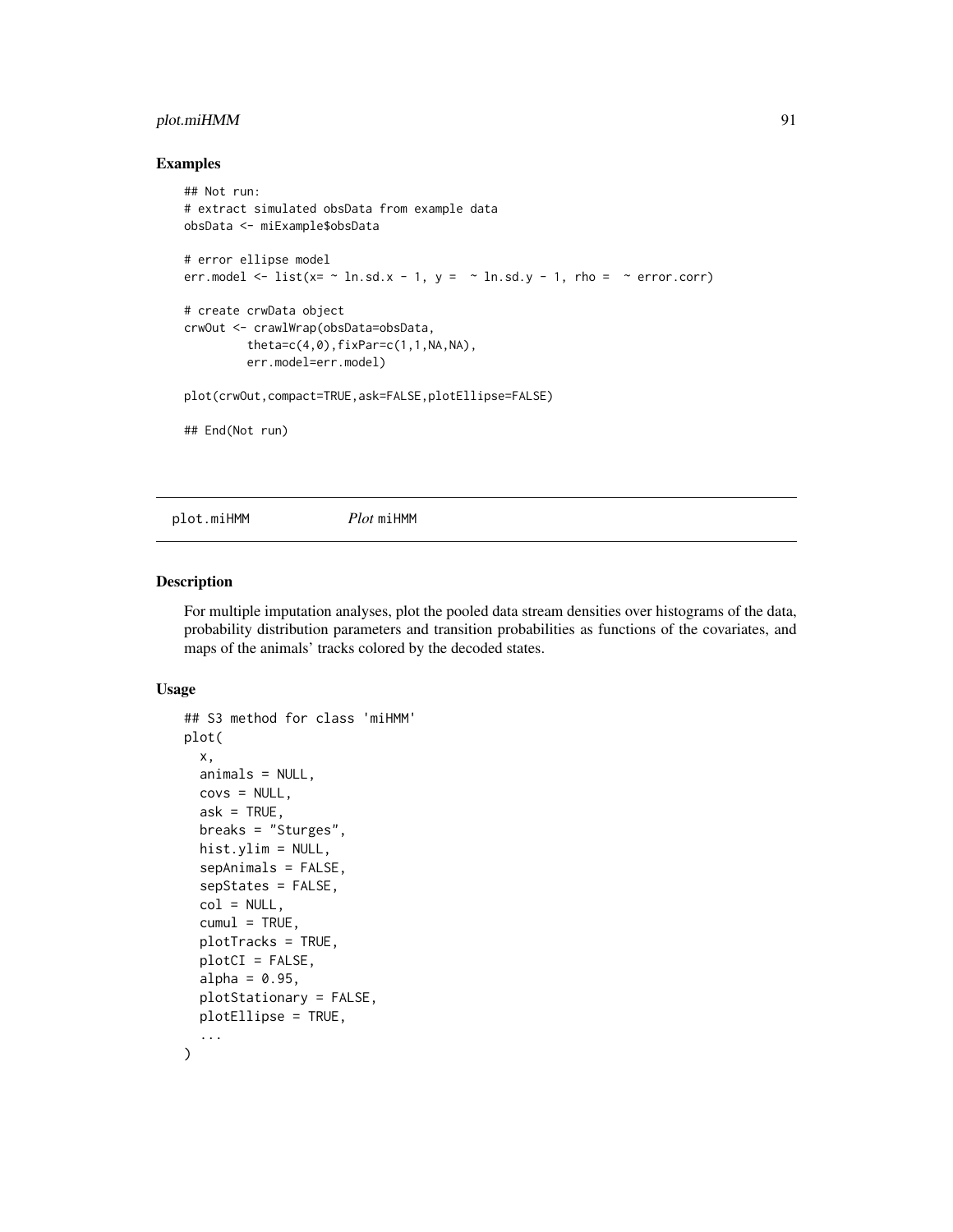# Arguments

| Χ           | Object miHMM (as returned by MIfitHMM)                                                                                                                                                                                                                                                                                                                                                                                            |
|-------------|-----------------------------------------------------------------------------------------------------------------------------------------------------------------------------------------------------------------------------------------------------------------------------------------------------------------------------------------------------------------------------------------------------------------------------------|
| animals     | Vector of indices or IDs of animals for which information will be plotted. De-<br>fault: NULL ; all animals are plotted.                                                                                                                                                                                                                                                                                                          |
| covs        | Data frame consisting of a single row indicating the covariate values to be used<br>in plots. If none are specified, the means of any covariates appearing in the<br>model are used (unless covariate is a factor, in which case the first factor appear-<br>ing in the data is used).                                                                                                                                            |
| ask         | If TRUE, the execution pauses between each plot.                                                                                                                                                                                                                                                                                                                                                                                  |
| breaks      | Histogram parameter. See hist documentation.                                                                                                                                                                                                                                                                                                                                                                                      |
| hist.ylim   | Parameter ylim for the step length histograms. See hist documentation. De-<br>fault: NULL ; the function sets default values.                                                                                                                                                                                                                                                                                                     |
| sepAnimals  | If TRUE, the data is split by individuals in the histograms. Default: FALSE.                                                                                                                                                                                                                                                                                                                                                      |
| sepStates   | If TRUE, the data is split by states in the histograms. Default: FALSE.                                                                                                                                                                                                                                                                                                                                                           |
| col         | Vector or colors for the states (one color per state).                                                                                                                                                                                                                                                                                                                                                                            |
| cumul       | If TRUE, the sum of weighted densities is plotted (default).                                                                                                                                                                                                                                                                                                                                                                      |
| plotTracks  | If TRUE, the Viterbi-decoded tracks are plotted (default).                                                                                                                                                                                                                                                                                                                                                                        |
| plotCI      | Logical indicating whether to include confidence intervals in natural parameter<br>plots (default: FALSE)                                                                                                                                                                                                                                                                                                                         |
| alpha       | Significance level of the confidence intervals (if plotCI=TRUE). Default: 0.95<br>(i.e. $95\%$ CIs).                                                                                                                                                                                                                                                                                                                              |
|             | plotStationary Logical indicating whether to plot the stationary state probabilities as a function<br>of any covariates (default: FALSE)                                                                                                                                                                                                                                                                                          |
| plotEllipse | Logical indicating whether to plot error ellipses around imputed location means.<br>Default: TRUE.                                                                                                                                                                                                                                                                                                                                |
| $\ddotsc$   | Additional arguments passed to graphics:: plot and graphics:: hist func-<br>tions. These can currently include asp, cex, cex. axis, cex. lab, cex. legend,<br>cex.main, legend.pos, and lwd. See par. legend.pos can be a single key-<br>word from the list "bottomright", "bottom", "bottomleft", "left", "topleft", "top",<br>"topright", "right", and "center". Note that asp and cex only apply to plots of<br>animal tracks. |

# Details

The state-dependent densities are weighted by the frequency of each state in the most probable state sequence (decoded with the function [viterbi](#page-134-0) for each imputation). For example, if the most probable state sequence indicates that one third of observations correspond to the first state, and two thirds to the second state, the plots of the densities in the first state are weighted by a factor 1/3, and in the second state by a factor 2/3.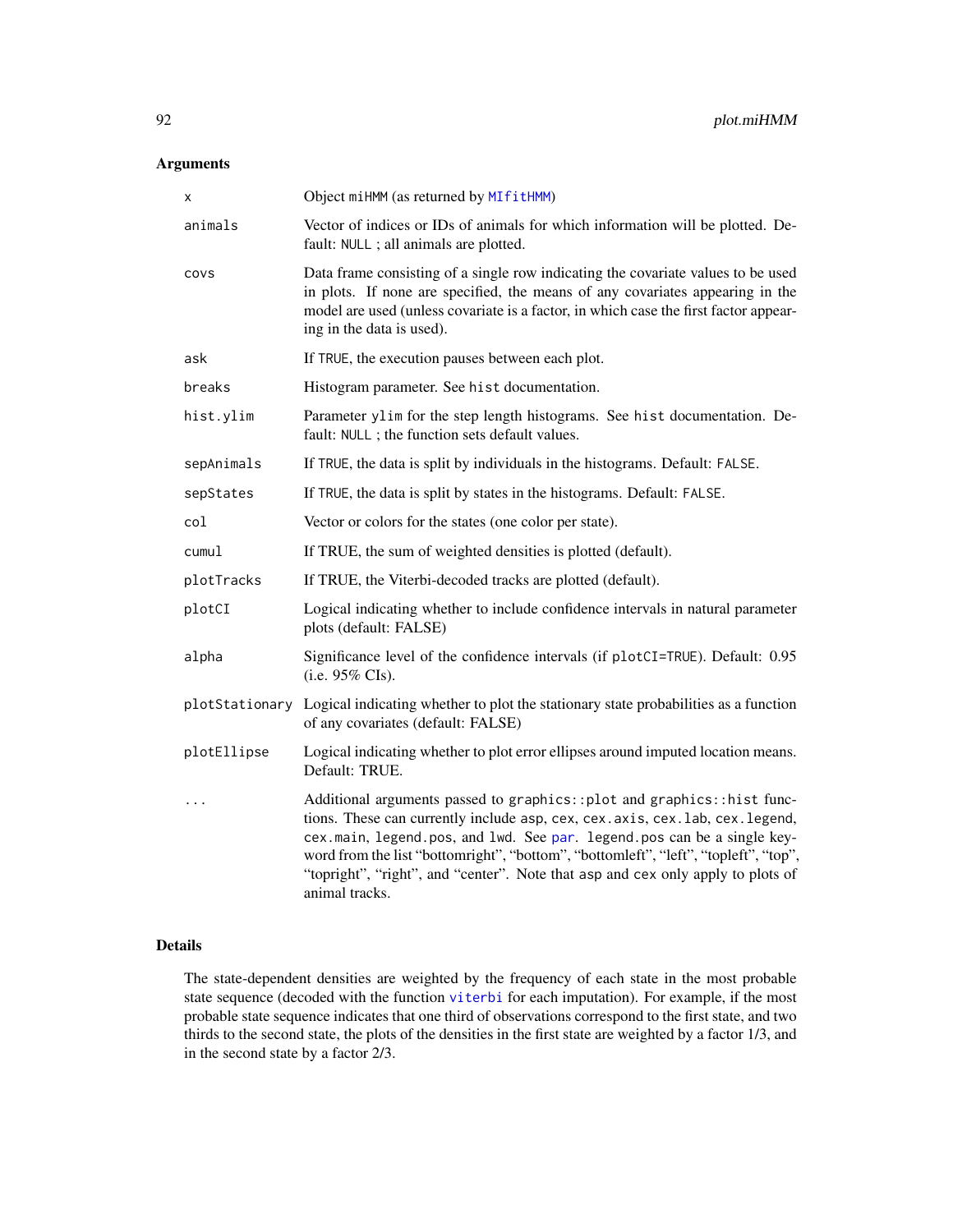# plot.miSum 93

# Examples

```
## Not run:
# Extract data from miExample
obsData <- miExample$obsData
# error ellipse model
err.model \le list(x= \sim ln.sd.x - 1, y = \sim ln.sd.y - 1, rho = \sim error.corr)
# Fit crawl to obsData
crwOut <- crawlWrap(obsData,theta=c(4,0),fixPar=c(1,1,NA,NA),
                    err.model=err.model)
# Fit four imputations
bPar <- miExample$bPar
HMMfits <- MIfitHMM(crwOut,nSims=4,poolEstimates=FALSE,
                   nbStates=2,dist=list(step="gamma",angle="vm"),
                   Par0=bPar$Par,beta0=bPar$beta,
                   formula=~cov1+cos(cov2),
                   estAngleMean=list(angle=TRUE),
                   covNames=c("cov1","cov2"))
miHMM <- momentuHMM:::miHMM(list(miSum=MIpool(HMMfits),HMMfits=HMMfits))
plot(miHMM)
## End(Not run)
```
plot.miSum *Plot* miSum

#### Description

Plot the fitted step and angle densities over histograms of the data, transition probabilities as functions of the covariates, and maps of the animals' tracks colored by the decoded states.

```
## S3 method for class 'miSum'
plot(
  x,
  animals = NULL,
  covs = NULL,ask = TRUE,breaks = "Sturges",
  hist.ylim = NULL,
  sepAnimals = FALSE,
  sepStates = FALSE,
  col = NULL,cumul = TRUE,
```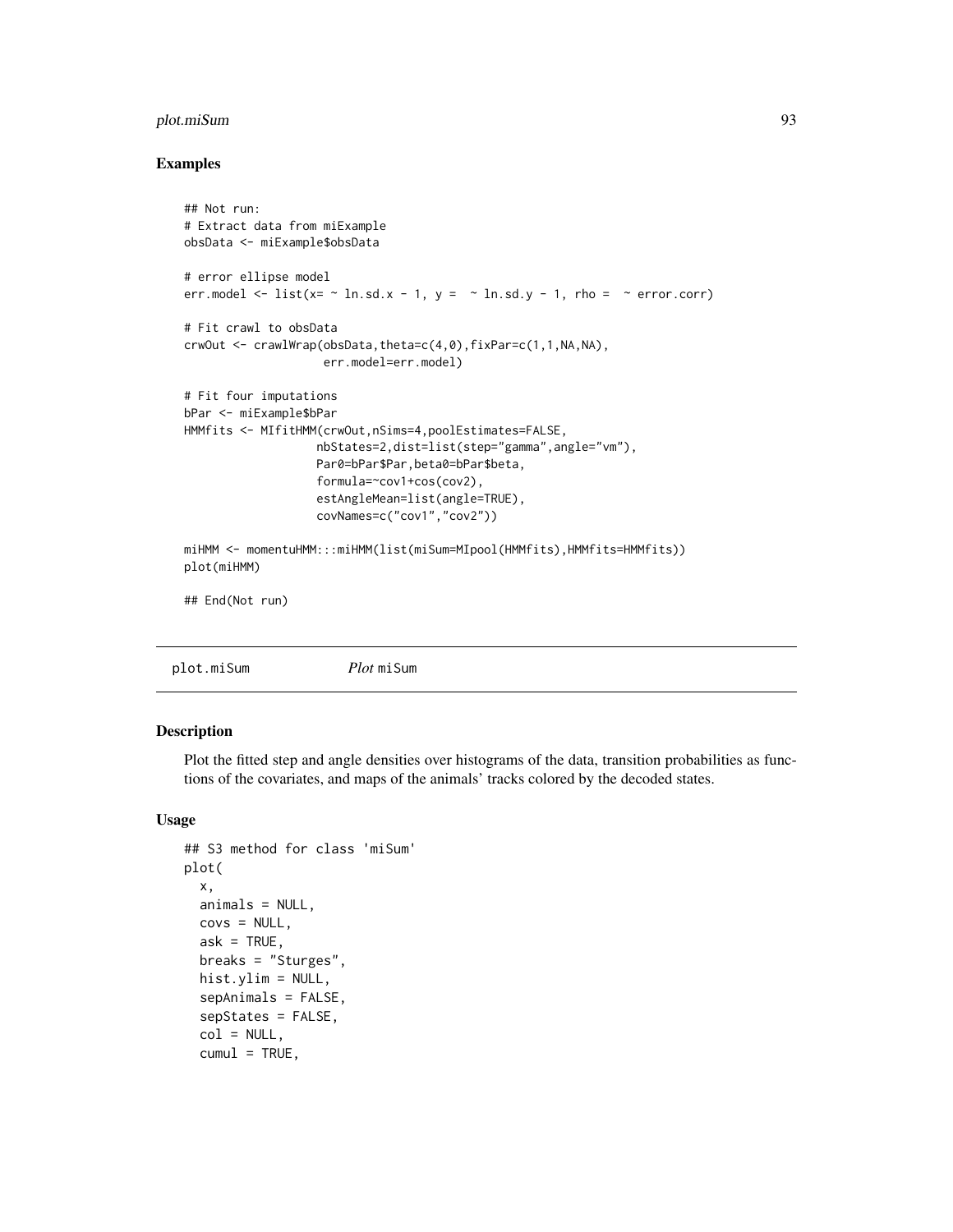```
plotTracks = TRUE,
 plotCI = FALSE,
 alpha = 0.95,
 plotStationary = FALSE,
 plotEllipse = TRUE,
  ...
\overline{)}
```

| Χ           | Object miSum (as return by MIpool)                                                                                                                                                                                                                                                                                                                                                                                              |
|-------------|---------------------------------------------------------------------------------------------------------------------------------------------------------------------------------------------------------------------------------------------------------------------------------------------------------------------------------------------------------------------------------------------------------------------------------|
| animals     | Vector of indices or IDs of animals for which information will be plotted. De-<br>fault: NULL ; all animals are plotted.                                                                                                                                                                                                                                                                                                        |
| COVS        | Data frame consisting of a single row indicating the covariate values to be used<br>in plots. If none are specified, the means of any covariates appearing in the<br>model are used (unless covariate is a factor, in which case the first factor appear-<br>ing in the data is used).                                                                                                                                          |
| ask         | If TRUE, the execution pauses between each plot.                                                                                                                                                                                                                                                                                                                                                                                |
| breaks      | Histogram parameter. See hist documentation.                                                                                                                                                                                                                                                                                                                                                                                    |
| hist.ylim   | Parameter ylim for the step length histograms. See hist documentation. De-<br>fault: NULL ; the function sets default values.                                                                                                                                                                                                                                                                                                   |
| sepAnimals  | If TRUE, the data is split by individuals in the histograms. Default: FALSE.                                                                                                                                                                                                                                                                                                                                                    |
| sepStates   | If TRUE, the data is split by states in the histograms. Default: FALSE.                                                                                                                                                                                                                                                                                                                                                         |
| col         | Vector or colors for the states (one color per state).                                                                                                                                                                                                                                                                                                                                                                          |
| cumul       | If TRUE, the sum of weighted densities is plotted (default).                                                                                                                                                                                                                                                                                                                                                                    |
| plotTracks  | If TRUE, the Viterbi-decoded tracks are plotted (default).                                                                                                                                                                                                                                                                                                                                                                      |
| plotCI      | Logical indicating whether to include confidence intervals in natural parameter<br>plots (default: FALSE)                                                                                                                                                                                                                                                                                                                       |
| alpha       | Significance level of the confidence intervals (if plotCI=TRUE). Default: 0.95<br>(i.e. $95\%$ CIs).                                                                                                                                                                                                                                                                                                                            |
|             | plotStationary Logical indicating whether to plot the stationary state probabilities as a function<br>of any covariates (default: FALSE)                                                                                                                                                                                                                                                                                        |
| plotEllipse | Logical indicating whether to plot error ellipses around imputed location means.<br>Default: TRUE.                                                                                                                                                                                                                                                                                                                              |
| .           | Additional arguments passed to graphics::plot and graphics::hist func-<br>tions. These can currently include asp, cex, cex. axis, cex. lab, cex. legend,<br>cex.main, legend.pos, and lwd. See par. legend.pos can be a single key-<br>word from the list "bottomright", "bottom", "bottomleft", "left", "topleft", "top",<br>"topright", "right", and "center". Note that asp and cex only apply to plots of<br>animal tracks. |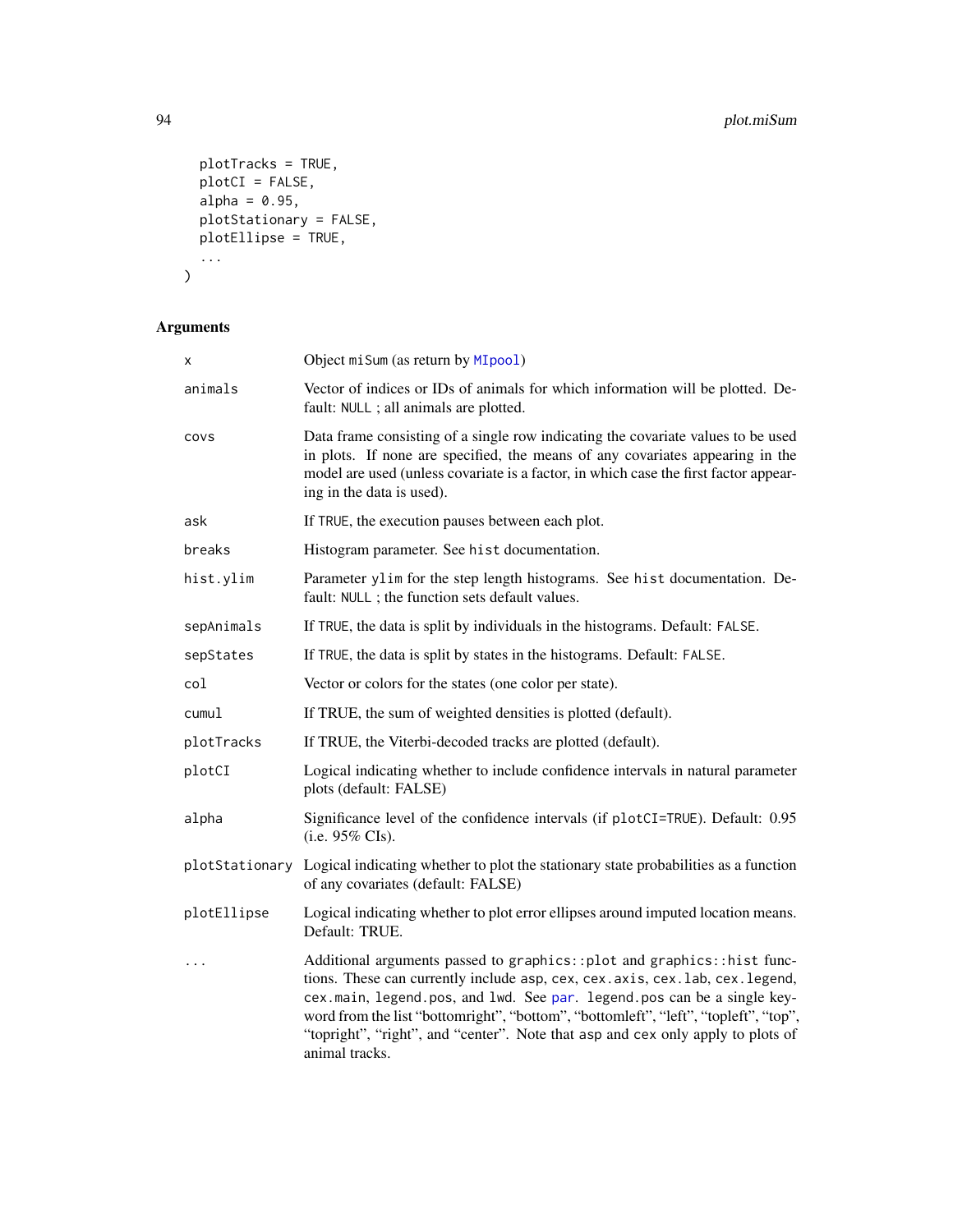# Details

The state-dependent densities are weighted by the frequency of each state in the most probable state sequence (decoded with the function [viterbi](#page-134-0) for each imputation). For example, if the most probable state sequence indicates that one third of observations correspond to the first state, and two thirds to the second state, the plots of the densities in the first state are weighted by a factor 1/3, and in the second state by a factor 2/3.

# Examples

```
## Not run:
# Extract data from miExample
obsData <- miExample$obsData
# error ellipse model
err.model \le list(x= \sim ln.sd.x - 1, y = \sim ln.sd.y - 1, rho = \sim error.corr)
# Fit crawl to obsData
crwOut <- crawlWrap(obsData,theta=c(4,0),fixPar=c(1,1,NA,NA),
                    err.model=err.model)
# Fit four imputations
bPar <- miExample$bPar
HMMfits <- MIfitHMM(crwOut,nSims=4,poolEstimates=FALSE,
                   nbStates=2,dist=list(step="gamma",angle="vm"),
                   Par0=bPar$Par,beta0=bPar$beta,
                   formula=~cov1+cos(cov2),
                   estAngleMean=list(angle=TRUE),
                   covNames=c("cov1","cov2"))
# Pool estimates
miSum <- MIpool(HMMfits)
plot(miSum)
## End(Not run)
```
plot.momentuHMM *Plot* momentuHMM

# Description

Plot the fitted step and angle densities over histograms of the data, transition probabilities as functions of the covariates, and maps of the animals' tracks colored by the decoded states.

```
## S3 method for class 'momentuHMM'
plot(
  x,
```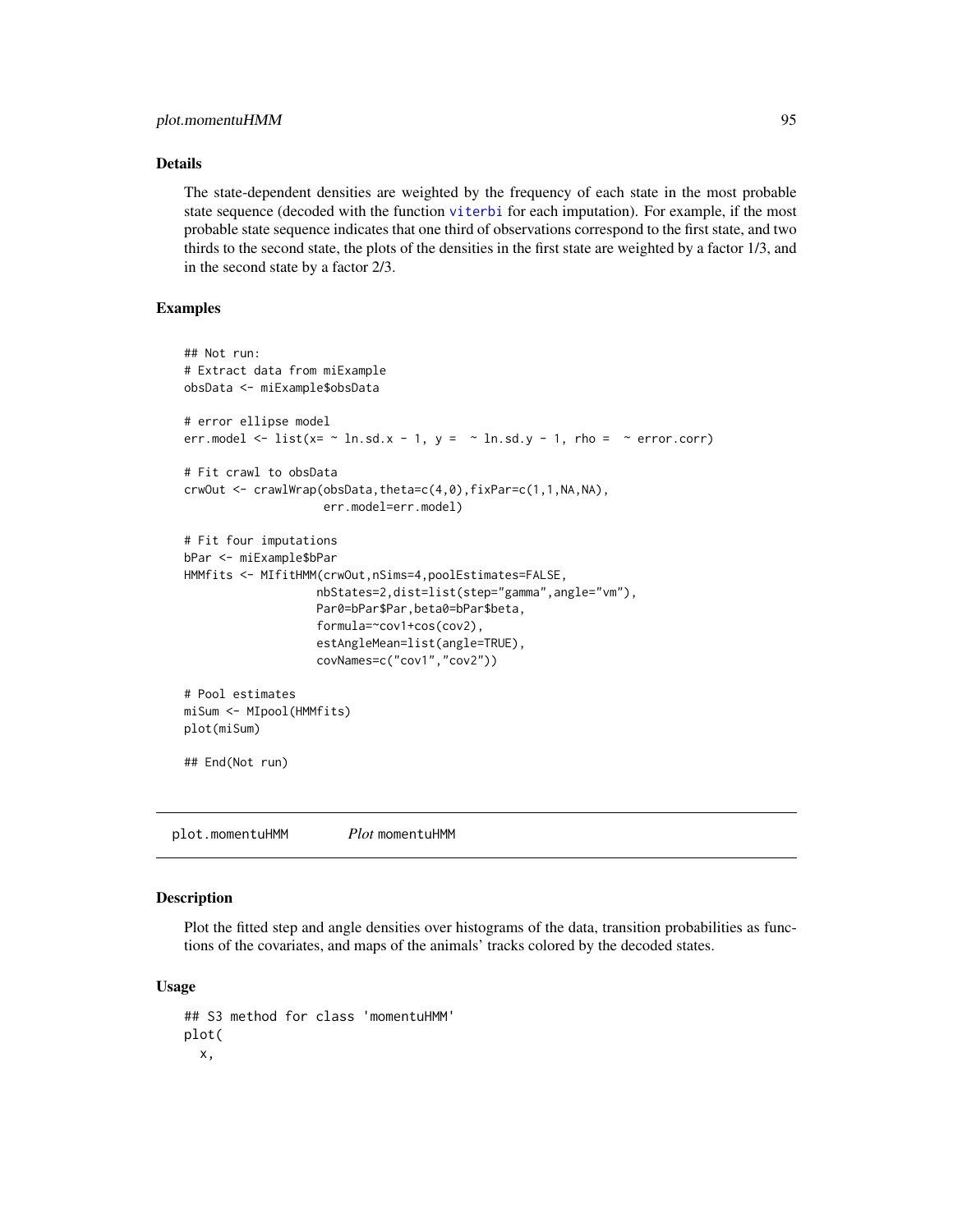```
animals = NULL,
 covs = NULL,ask = TRUE,breaks = "Sturges",
 hist.ylim = NULL,
  sepAnimals = FALSE,
  sepStates = FALSE,
 col = NULL,cumul = TRUE,plotTracks = TRUE,
 plotCI = FALSE,
 alpha = 0.95,
 plotStationary = FALSE,
  ...
\mathcal{L}
```

| X          | Object momentuHMM                                                                                                                                                                                                                                                          |
|------------|----------------------------------------------------------------------------------------------------------------------------------------------------------------------------------------------------------------------------------------------------------------------------|
| animals    | Vector of indices or IDs of animals for which information will be plotted. De-<br>fault: NULL ; all animals are plotted.                                                                                                                                                   |
| COVS       | Data frame consisting of a single row indicating the covariate values to be used<br>in plots. If none are specified, the means of any covariates appearing in the<br>model are used (unless covariate is a factor, in which case the first factor in the<br>data is used). |
| ask        | If TRUE, the execution pauses between each plot.                                                                                                                                                                                                                           |
| breaks     | Histogram parameter. See hist documentation.                                                                                                                                                                                                                               |
| hist.ylim  | An optional named list of vectors specifying ylim=c(ymin, ymax) for the data<br>stream histograms. See hist documentation. Default: NULL ; the function sets<br>default values for all data streams.                                                                       |
| sepAnimals | If TRUE, the data is split by individuals in the histograms. Default: FALSE.                                                                                                                                                                                               |
| sepStates  | If TRUE, the data is split by states in the histograms. Default: FALSE.                                                                                                                                                                                                    |
| col        | Vector or colors for the states (one color per state).                                                                                                                                                                                                                     |
| cumul      | If TRUE, the sum of weighted densities is plotted (default).                                                                                                                                                                                                               |
| plotTracks | If TRUE, the Viterbi-decoded tracks are plotted (default).                                                                                                                                                                                                                 |
| plotCI     | Logical indicating whether to include confidence intervals in natural parameter<br>plots (default: FALSE)                                                                                                                                                                  |
| alpha      | Significance level of the confidence intervals (if plotCI=TRUE). Default: 0.95<br>(i.e. $95\%$ CIs).                                                                                                                                                                       |
|            | plotStationary Logical indicating whether to plot the stationary state probabilities as a function<br>of any covariates (default: FALSE). Ignored unless covariate are included in<br>formula.                                                                             |
| $\cdots$   | Additional arguments passed to graphics::plot and graphics::hist func-<br>tions. These can currently include asp, cex, cex. axis, cex. lab, cex. legend,                                                                                                                   |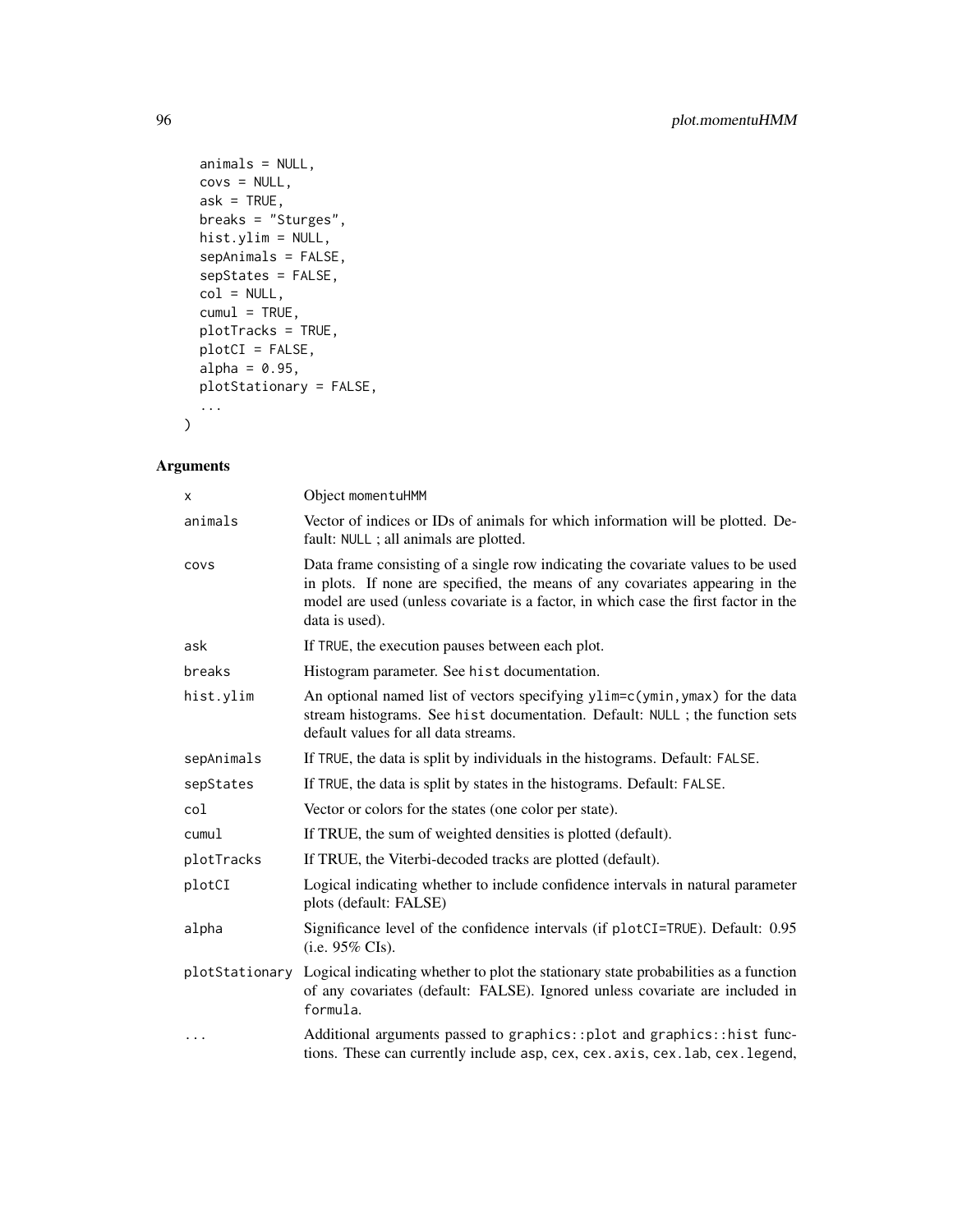cex.main, legend.pos, and lwd. See [par](#page-0-0). legend.pos can be a single keyword from the list "bottomright", "bottom", "bottomleft", "left", "topleft", "top", "topright", "right", and "center". Note that asp and cex only apply to plots of animal tracks.

#### Details

The state-dependent densities are weighted by the frequency of each state in the most probable state sequence (decoded with the function [viterbi](#page-134-0)). For example, if the most probable state sequence indicates that one third of observations correspond to the first state, and two thirds to the second state, the plots of the densities in the first state are weighted by a factor 1/3, and in the second state by a factor 2/3.

Confidence intervals for natural parameters are calculated from the working parameter point and covariance estimates using finite-difference approximations of the first derivative for the transformation (see [grad](#page-0-0)). For example, if dN is the numerical approximation of the first derivative of the transformation N =  $\exp(x_1 + B_1 + x_2 + B_2)$  for covariates  $(x_1, x_2)$  and working parameters  $(B_1, B_2)$ , then var $(N)$ =dN % $*$ % Sigma % $*$ % dN, where Sigma=cov( $B_1, B_2$ ), and normal confidence intervals can be constructed as  $N + / -$ qnorm(1-(1-alpha)/2)  $*$  se(N).

# Examples

# m is a momentuHMM object (as returned by fitHMM), automatically loaded with the package m <- example\$m

plot(m,ask=TRUE,animals=1,breaks=20,plotCI=TRUE)

plot.momentuHMMData *Plot* momentuHMMData *or* momentuHierHMMData

#### **Description**

Plot momentuHMMData or momentuHierHMMData

```
## S3 method for class 'momentuHMMData'
plot(
  x,
  dataNames = c("step", "angle"),
  animals = NULL,
  compact = FALSE,
  ask = TRUE,
 breaks = "Sturges",
  ...
)
```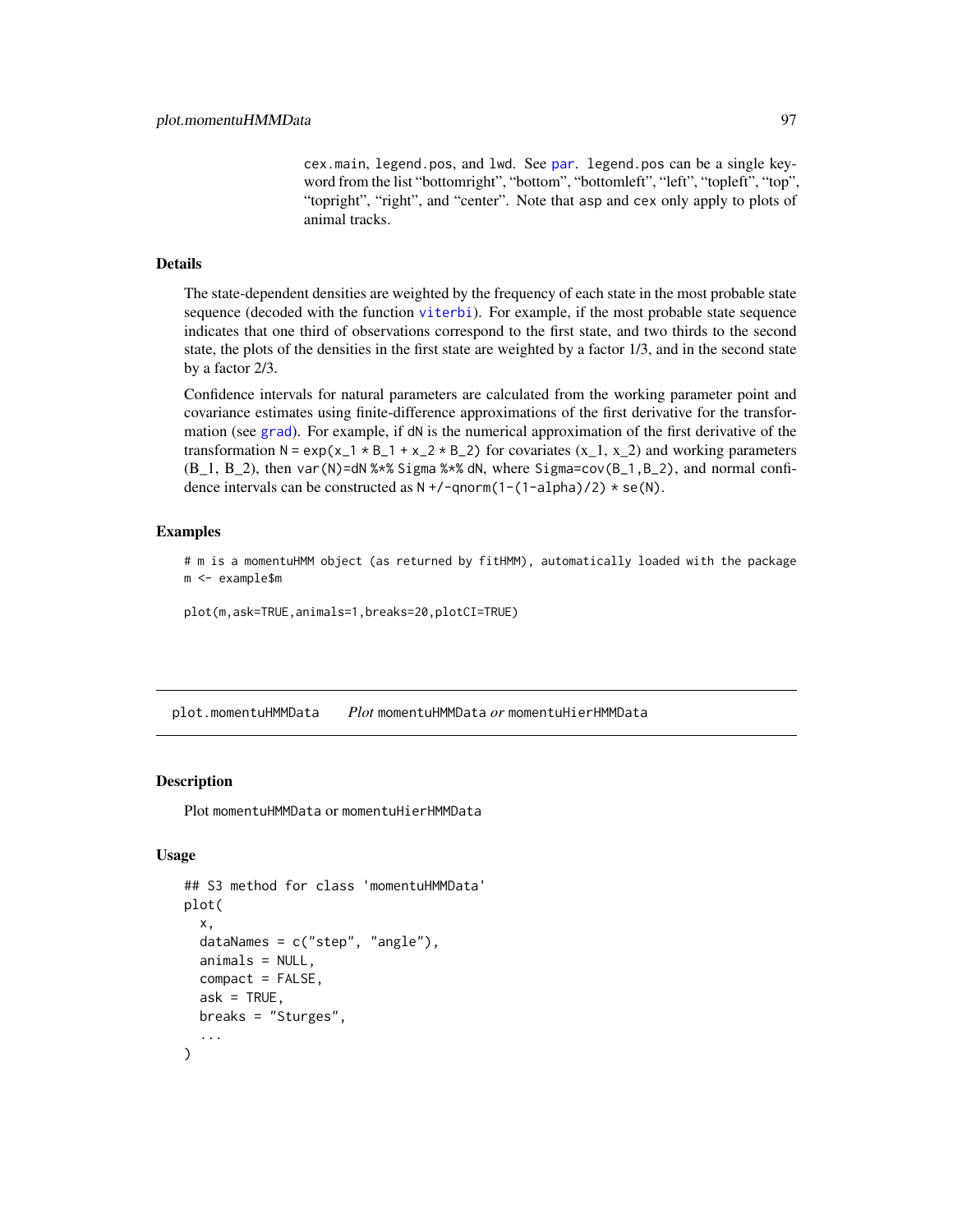# Arguments

| x         | An object momentuHMMData or momentuHierHMMData                                                                           |
|-----------|--------------------------------------------------------------------------------------------------------------------------|
| dataNames | Names of the variables to plot. Default is dataNames=c("step", "angle").                                                 |
| animals   | Vector of indices or IDs of animals for which information will be plotted. De-<br>fault: NULL ; all animals are plotted. |
| compact   | TRUE for a compact plot (all individuals at once), FALSE otherwise (default – one<br>individual at a time).              |
| ask       | If TRUE, the execution pauses between each plot.                                                                         |
| breaks    | Histogram parameter. See hist documentation.                                                                             |
| $\cdots$  | Currently unused. For compatibility with generic method.                                                                 |

# Examples

# data is a momentuHMMData object (as returned by prepData), automatically loaded with the package data <- example\$m\$data

```
plot(data,dataNames=c("step","angle","cov1","cov2"),
     compact=TRUE,breaks=20,ask=FALSE)
```
plotPR *Plot pseudo-residuals*

#### Description

Plots time series, qq-plots (against the standard normal distribution) using [qqPlot](#page-0-0), and sample ACF functions of the pseudo-residuals for each data stream

# Usage

plotPR(m, lag.max = NULL, ncores = 1)

# Arguments

| m       | A momentuHMM, momentuHierHMM, miHMM, HMMfits, or miSum object. |
|---------|----------------------------------------------------------------|
| lag.max | maximum lag at which to calculate the acf. See acf.            |
| ncores  | number of cores to use for parallel processing                 |

# Details

• If some turning angles in the data are equal to pi, the corresponding pseudo-residuals will not be included. Indeed, given that the turning angles are defined on (-pi,pi], an angle of pi results in a pseudo-residual of +Inf (check Section 6.2 of reference for more information on the computation of pseudo-residuals).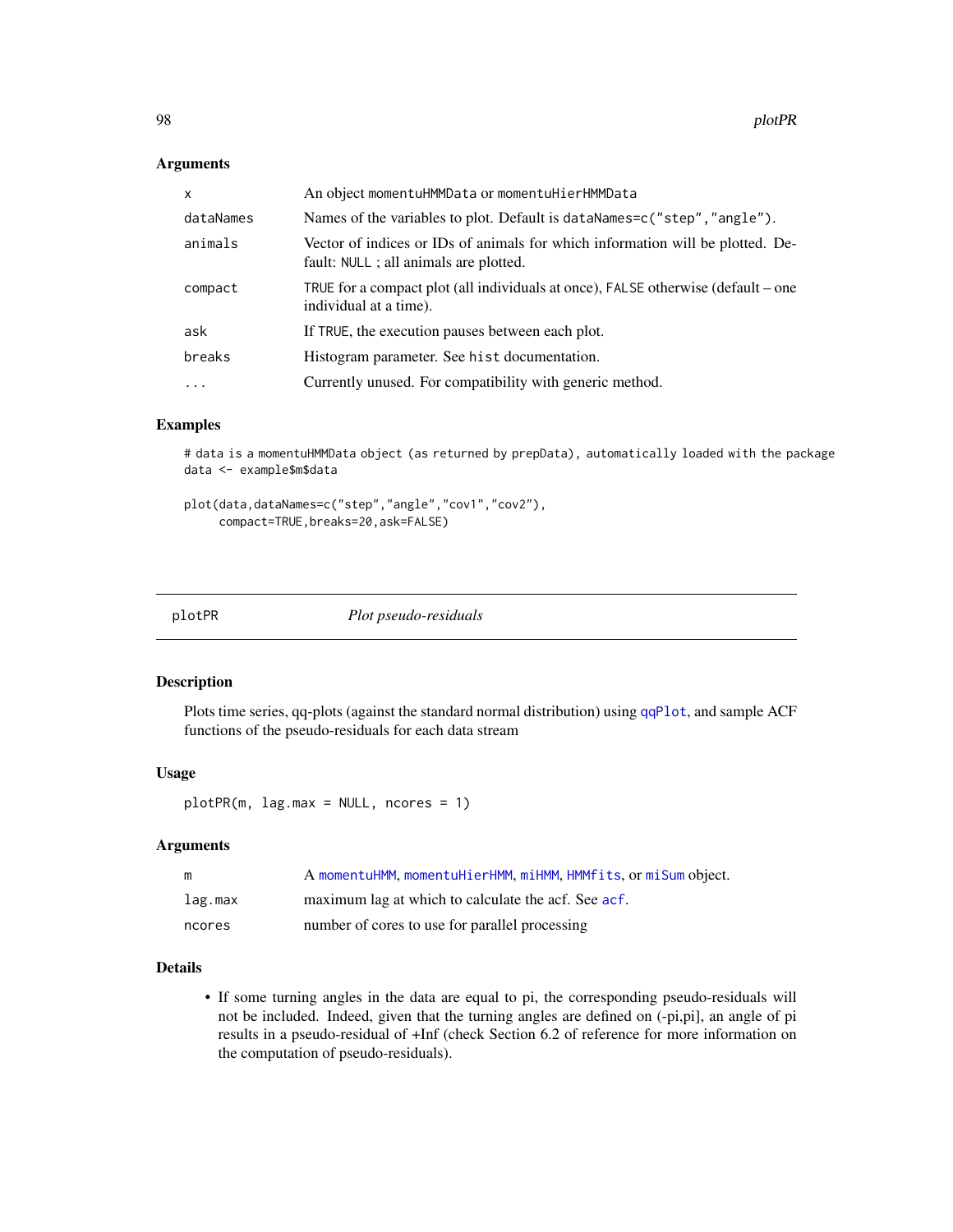#### plotSat 99

- If some data streams are zero-inflated and/or one-inflated, the corresponding pseudo- residuals are shown as segments, because pseudo-residuals for discrete data are defined as segments (see Zucchini and MacDonald, 2009, Section 6.2).
- For multiple imputation analyses, if m is a [miHMM](#page-75-0) object or a list of [momentuHMM](#page-81-1) objects, then the pseudo-residuals are individually calculated and plotted for each model fit. Note that pseudo-residuals for [miSum](#page-78-0) objects (as returned by [MIpool](#page-76-0)) are based on pooled parameter estimates and the means of the data values across all imputations (and therefore may not be particularly meaningful).

# References

Zucchini, W. and MacDonald, I.L. 2009. Hidden Markov Models for Time Series: An Introduction Using R. Chapman & Hall (London).

#### Examples

# m is a momentuHMM object (as returned by fitHMM), automatically loaded with the package m <- example\$m

plotPR(m)

plotSat *Plot observations on satellite image*

#### **Description**

Plot tracking data on a satellite map. This function plots coordinates in longitude and latitude (not UTM), so if data coordinates are not provided in longitude and latitude, then the coordinate reference system must be provided using the projargs argument. This function uses the package ggmap to fetch a satellite image from Google. An Internet connection is required to use this function.

```
plotSat(
  data,
  zoom = NULL,
  location = NULL,
  segments = TRUE,compact = TRUE,col = NULL,alpha = 1,
  size = 1,
  shape = 16,
  states = NULL,
  animals = NULL,
  ask = TRUE,
```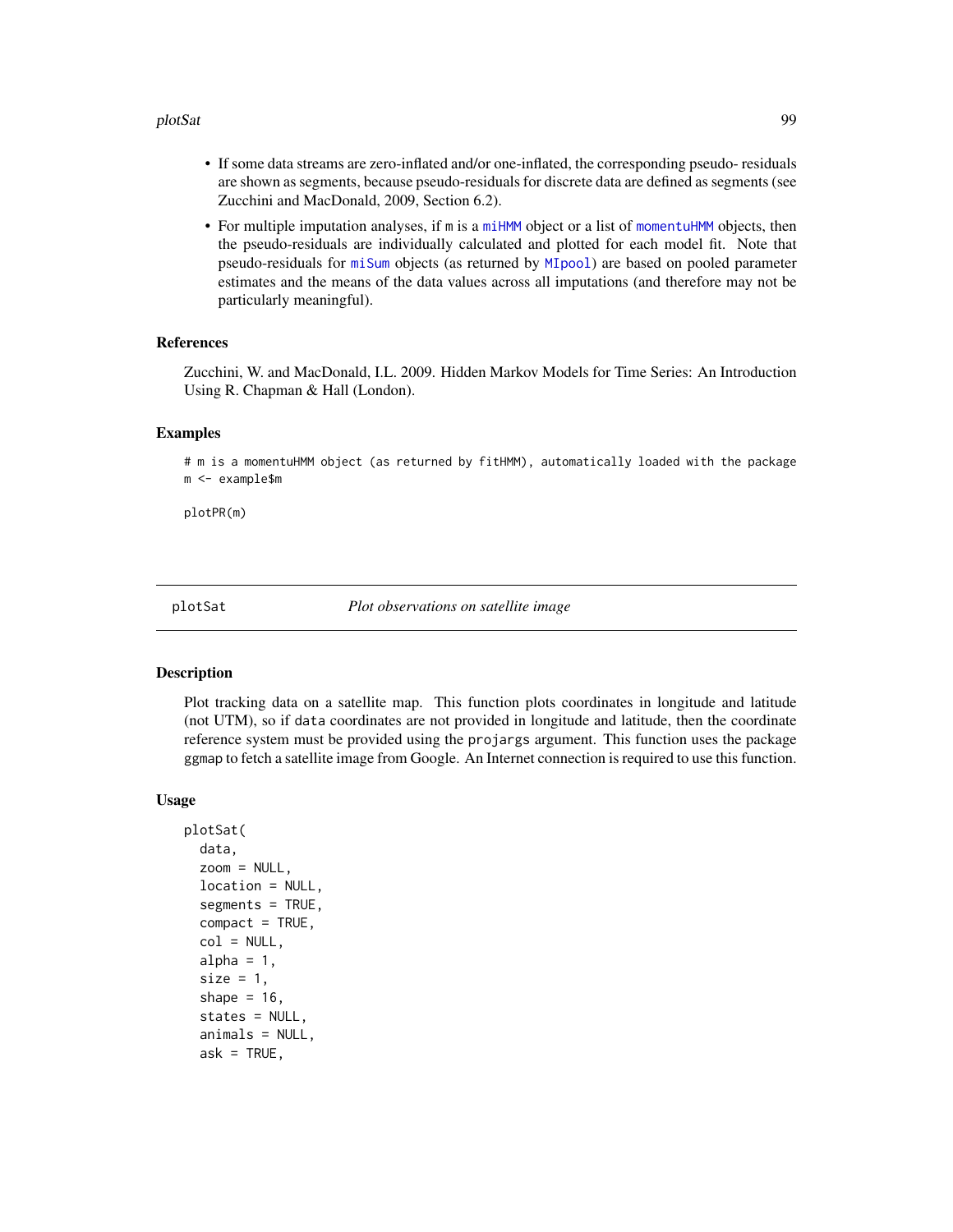```
return = FALSE,
  stateNames = NULL,
  projargs = NULL
\mathcal{L}
```
# Arguments

| data       | Data frame or momentuHMMData object, with necessary fields 'x' (longitudinal<br>direction) and 'y' (latitudinal direction). A momentuHMM, miHMM, or miSum ob-<br>ject is also permitted, from which the data will be extracted. If states=NULL<br>and a momentuHMM, miHMM, or miSum object is provided, the decoded states are<br>automatically plotted. |
|------------|----------------------------------------------------------------------------------------------------------------------------------------------------------------------------------------------------------------------------------------------------------------------------------------------------------------------------------------------------------|
| zoom       | The zoom level, as defined for get_map. Integer value between 3 (continent)<br>and 21 (building).                                                                                                                                                                                                                                                        |
| location   | Location of the center of the map to be plotted (this must be in the same coordi-<br>nate reference system as data).                                                                                                                                                                                                                                     |
| segments   | TRUE if segments should be plotted between the observations (default), FALSE<br>otherwise.                                                                                                                                                                                                                                                               |
| compact    | FALSE if tracks should be plotted separately, TRUE otherwise (default).                                                                                                                                                                                                                                                                                  |
| col        | Palette of colours to use for the dots and segments. If not specified, uses default<br>palette.                                                                                                                                                                                                                                                          |
| alpha      | Transparency argument for geom_point.                                                                                                                                                                                                                                                                                                                    |
| size       | Size argument for geom_point.                                                                                                                                                                                                                                                                                                                            |
| shape      | Shape argument for geom_point. If states is provided, then shape must either<br>be a scalar or a vector of length length(unique(states)). If states=NULL,<br>then shape must either be a scalar or a vector consisting of a value for each<br>individual to be plotted.                                                                                  |
| states     | A sequence of integers, corresponding to the decoded states for these data (such<br>that the observations are colored by states).                                                                                                                                                                                                                        |
| animals    | Vector of indices or IDs of animals/tracks to be plotted. Default: NULL; all<br>animals are plotted.                                                                                                                                                                                                                                                     |
| ask        | If TRUE, the execution pauses between each plot.                                                                                                                                                                                                                                                                                                         |
| return     | If TRUE, the function returns a ggplot object (which can be edited and plotted<br>manually). If FALSE, the function automatically plots the map (default).                                                                                                                                                                                               |
| stateNames | Optional character vector of length max (states) indicating state names. Ig-<br>nored unless states is provided.                                                                                                                                                                                                                                         |
| projargs   | A character string of PROJ.4 projection arguments indicating the coordinate ref-<br>erence system for data and location coordinates (if not longitude and latitude).<br>A CRS object is also permitted. If projargs is provided, the coordinates will be<br>internally transformed to longitude and latitude for plotting.                               |

# Details

If the plot displays the message "Sorry, we have no imagery here", try a lower level of zoom.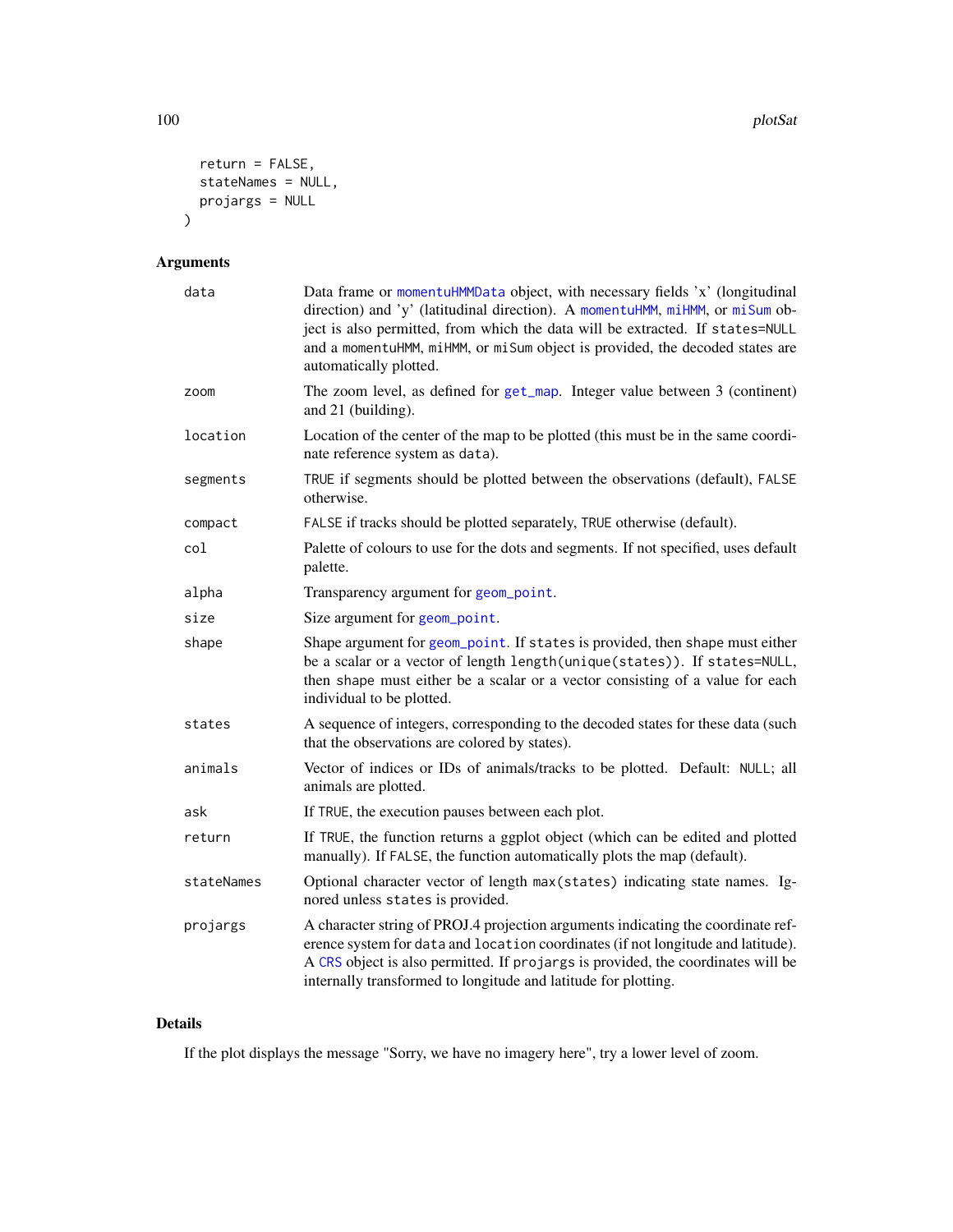# plotSpatialCov 101

# References

D. Kahle and H. Wickham. ggmap: Spatial Visualization with ggplot2. The R Journal, 5(1), 144- 161. URL: http://journal.r-project.org/archive/2013-1/kahle-wickham.pdf

plotSpatialCov *Plot observations on raster image*

# Description

Plot tracking data over a raster layer.

# Usage

```
plotSpatialCov(
  data,
  spatialCov,
  segments = TRUE,
  compact = TRUE,col = NULL,alpha = 1,
  size = 1,
  shape = 16,
  states = NULL,
  animals = NULL,
 ask = TRUE,return = FALSE,stateNames = NULL
)
```

| data       | Data frame or momentuHMMData object, with necessary fields 'x' (longitudinal<br>direction) and 'y' (latitudinal direction). A momentuHMM, miHMM, or miSum ob-<br>ject is also permitted, from which the data will be extracted. If states=NULL<br>and a momentuHMM, miHMM, or misum object is provided, the decoded states are<br>automatically plotted. |
|------------|----------------------------------------------------------------------------------------------------------------------------------------------------------------------------------------------------------------------------------------------------------------------------------------------------------------------------------------------------------|
| spatialCov | raster object of the RasterLayer class on which to plot the location data                                                                                                                                                                                                                                                                                |
| segments   | TRUE if segments should be plotted between the observations (default), FALSE<br>otherwise.                                                                                                                                                                                                                                                               |
| compact    | FALSE if tracks should be plotted separately, TRUE otherwise (default).                                                                                                                                                                                                                                                                                  |
| col        | Palette of colours to use for the dots and segments. If not specified, uses default<br>palette.                                                                                                                                                                                                                                                          |
| alpha      | Transparency argument for geom_point.                                                                                                                                                                                                                                                                                                                    |
| size       | Size argument for geom_point.                                                                                                                                                                                                                                                                                                                            |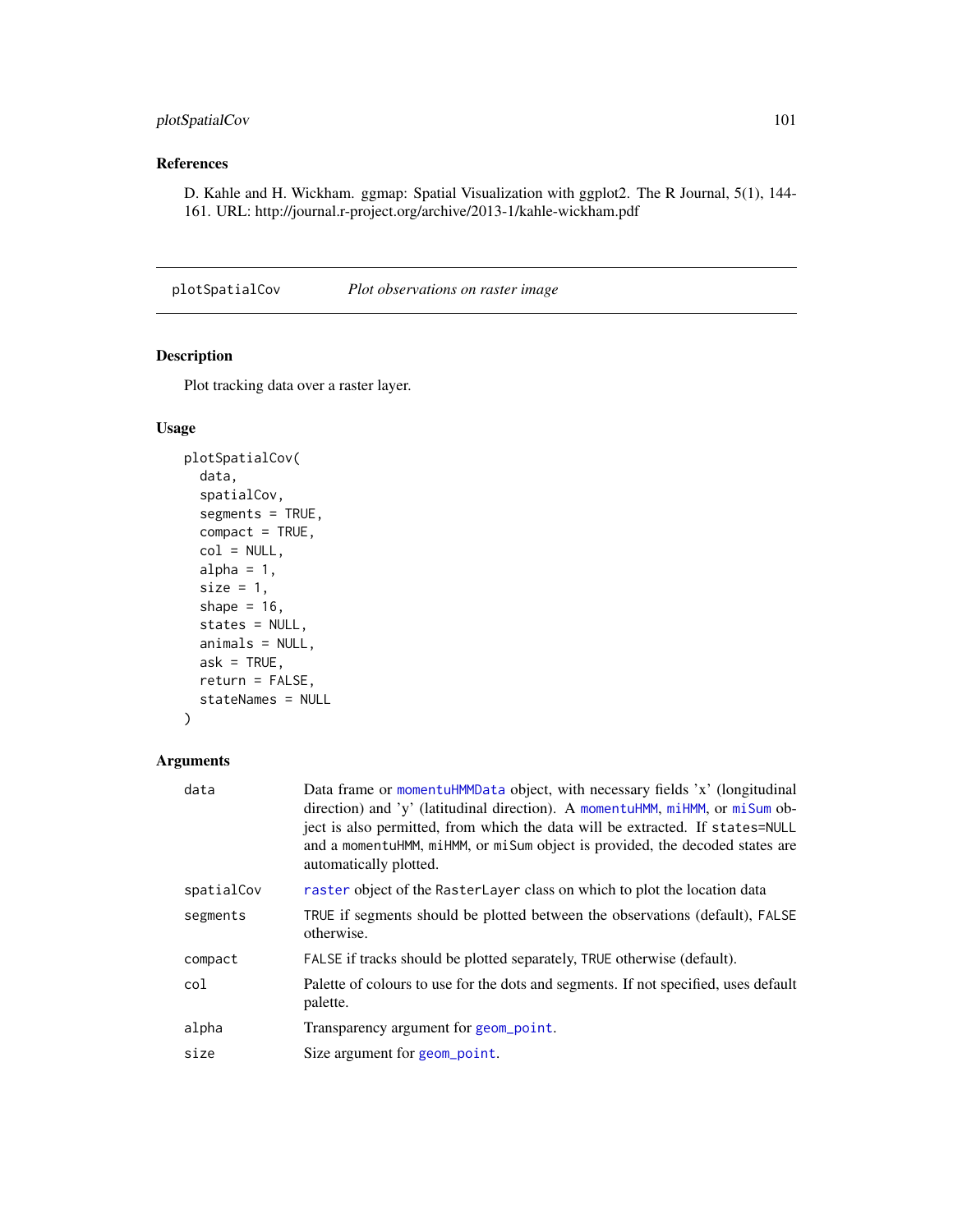| shape      | Shape argument for geom_point. If states is provided, then shape must either<br>be a scalar or a vector of length length (unique (states)). If states=NULL,<br>then shape must either be a scalar or a vector consisting of a value for each<br>individual to be plotted. |
|------------|---------------------------------------------------------------------------------------------------------------------------------------------------------------------------------------------------------------------------------------------------------------------------|
| states     | A sequence of integers, corresponding to the decoded states for these data. If<br>specified, the observations are colored by states.                                                                                                                                      |
| animals    | Vector of indices or IDs of animals/tracks to be plotted. Default: NULL; all<br>animals are plotted.                                                                                                                                                                      |
| ask        | If TRUE, the execution pauses between each plot.                                                                                                                                                                                                                          |
| return     | If TRUE, the function returns a ggplot object (which can be edited and plotted<br>manually). If FALSE, the function automatically plots the map (default).                                                                                                                |
| stateNames | Optional character vector of length max(states) indicating state names. Ig-<br>nored unless states is provided.                                                                                                                                                           |

# Examples

```
## Not run:
stepDist <- "gamma"
angleDist <- "vm"
```

```
# plot simulated data over forest raster automatically loaded with the packge
spatialCov<-list(forest=forest)
data <- simData(nbAnimals=2,nbStates=2,dist=list(step=stepDist,angle=angleDist),
                Par=list(step=c(100,1000,50,100),angle=c(0,0,0.1,5)),
                beta=matrix(c(5,-10,-25,50),nrow=2,ncol=2,byrow=TRUE),
                formula=~forest,spatialCovs=spatialCov,
                obsPerAnimal=225,states=TRUE)
```
plotSpatialCov(data,forest,states=data\$states)

## End(Not run)

```
plotStates Plot states
```
# Description

Plot the states and states probabilities.

# Usage

```
plotStates(m, animals = NULL, ask = TRUE)
```

| m       | A momentuHMM, momentuHierHMM, miHMM, or miSum object                  |
|---------|-----------------------------------------------------------------------|
| animals | Vector of indices or IDs of animals for which states will be plotted. |
| ask     | If TRUE, the execution pauses between each plot.                      |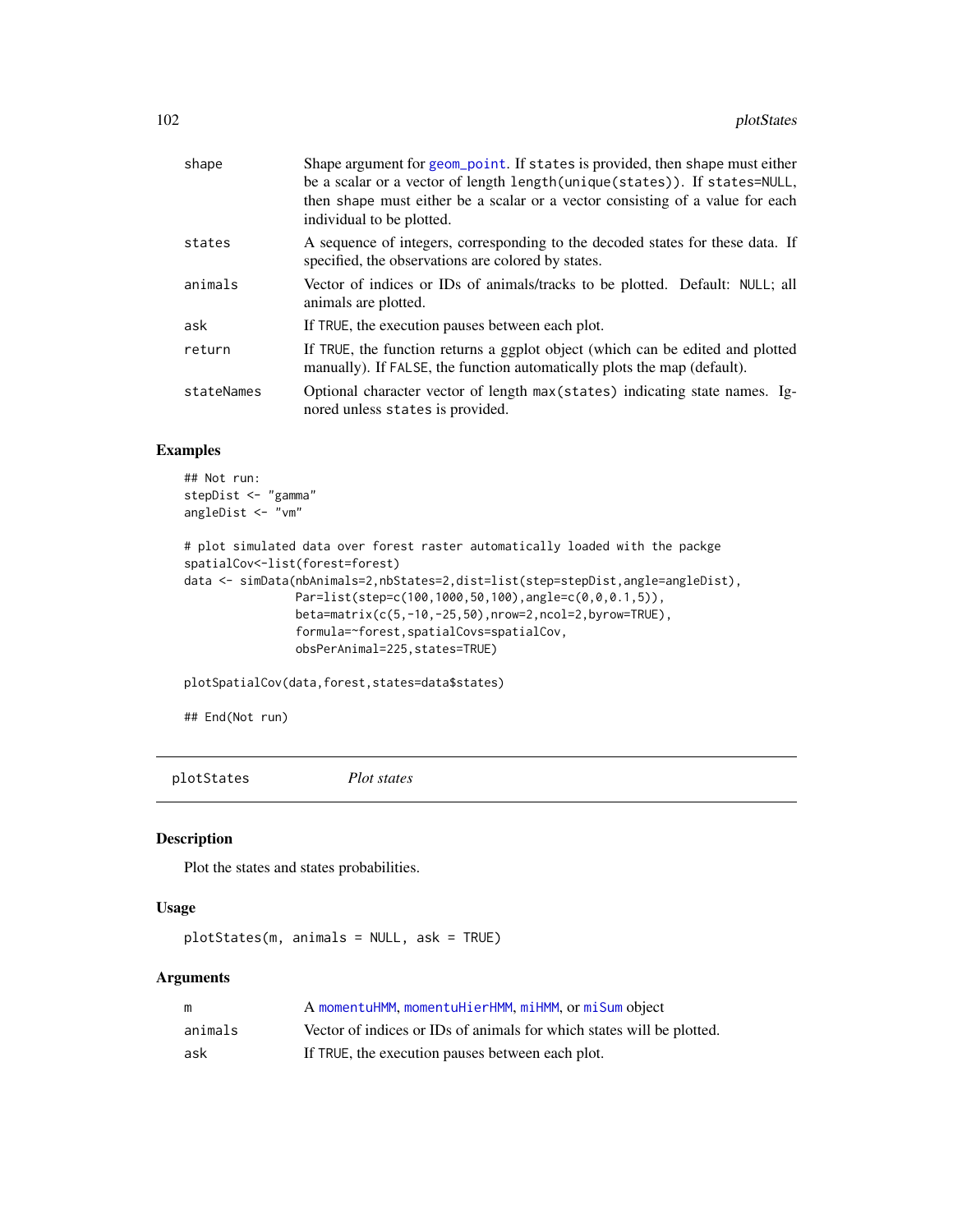# plotStationary 103

# Examples

# m is a momentuHMM object (as returned by fitHMM), automatically loaded with the package m <- example\$m

```
# plot states for first and second animals
plotStates(m,animals=c(1,2))
```
plotStationary *Plot stationary state probabilities*

# Description

Plot stationary state probabilities

# Usage

```
plotStationary(
  model,
  covs = NULL,col = NULL,plotCI = FALSE,
  alpha = 0.95,
  return = FALSE,
  ...
\mathcal{L}
```

| model  | momentuHMM, momentuHierHMM, miHMM, or miSum object                                                                                                                                                                                                                                                              |
|--------|-----------------------------------------------------------------------------------------------------------------------------------------------------------------------------------------------------------------------------------------------------------------------------------------------------------------|
| covs   | Optional data frame consisting of a single row indicating the covariate values to<br>be used in plots. If none are specified, the means of any covariates appearing in<br>the model are used (unless covariate is a factor, in which case the first factor in<br>the data is used).                             |
| col    | Vector or colors for the states (one color per state).                                                                                                                                                                                                                                                          |
| plotCI | Logical indicating whether to include confidence intervals in plots (default:<br><b>FALSE</b> )                                                                                                                                                                                                                 |
| alpha  | Significance level of the confidence intervals (if plotCI=TRUE). Default: 0.95<br>(i.e. $95\%$ CIs).                                                                                                                                                                                                            |
| return | Logical indicating whether to return a list containing estimates, SEs, CIs, and<br>covariate values used to create the plots for each mixture and state. Ignored if<br>plotCI=FALSE. Default: FALSE.                                                                                                            |
| .      | Additional arguments passed to graphics::plot. These can currently include<br>cex.axis, cex.lab, cex.legend, cex.main, legend.pos, and lwd. See par.<br>legend.pos can be a single keyword from the list "bottomright", "bottom",<br>"bottomleft", "left", "topleft", "top", "topright", "right", and "center". |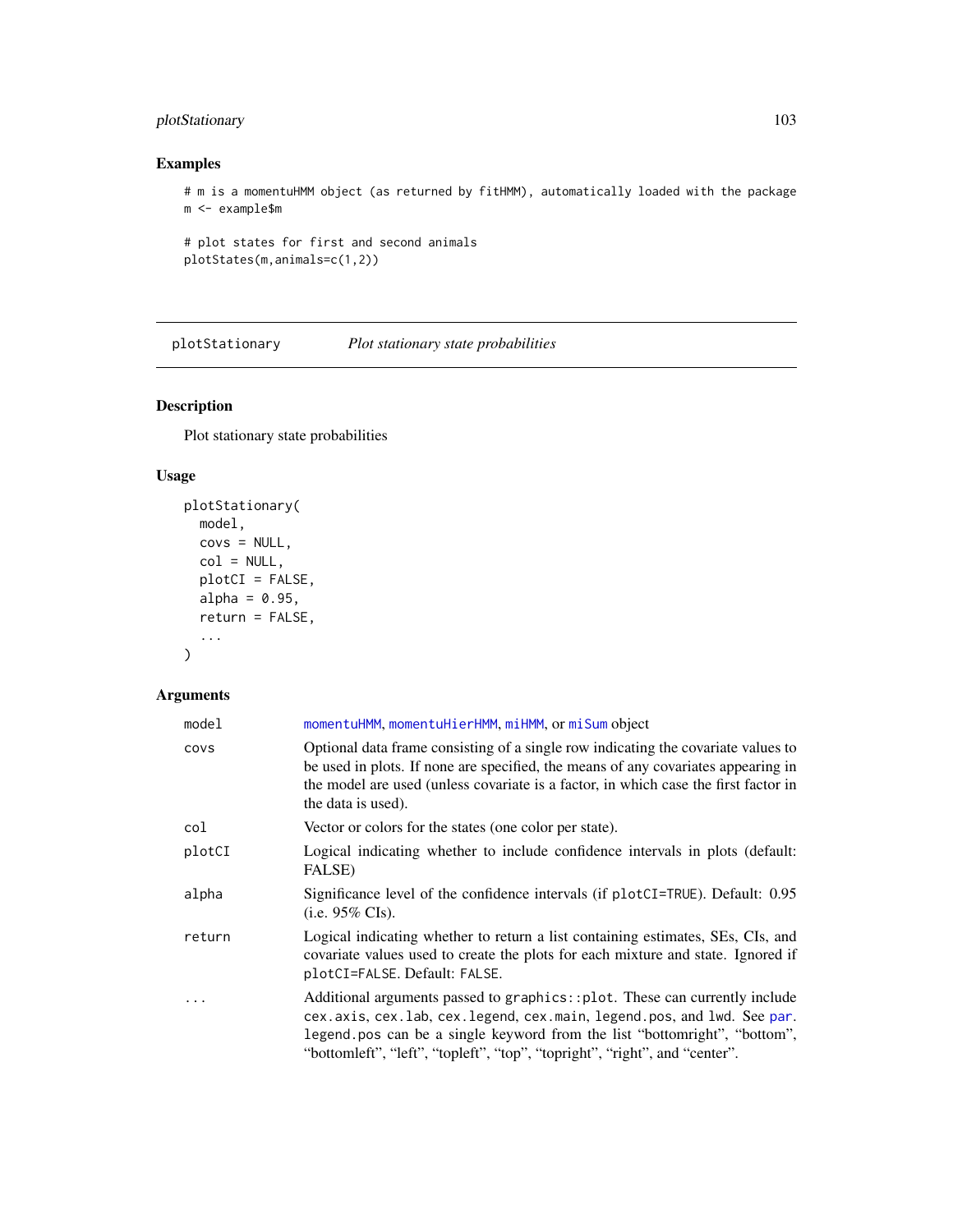#### Examples

# m is a momentuHMM object (as returned by fitHMM), automatically loaded with the package m <- example\$m

plotStationary(m)

<span id="page-103-0"></span>prepData *Preprocessing of the data streams and covariates*

#### Description

Preprocessing of the data streams, including calculation of step length, turning angle, and covariates from location data to be suitable for analysis using [fitHMM](#page-32-0).

```
prepData(data, ...)
## Default S3 method:
prepData(
  data,
  type = c("UTM", "LL"),
  coordNames = c("x", "y"),covNames = NULL,
  spatialCovs = NULL,
  centers = NULL,
  centroids = NULL,
  angleCovs = NULL,
  altCoordNames = NULL,
  ...
)
## S3 method for class 'hierarchical'
prepData(
  data,
  type = c("UTM", "LL"),
  coordNames = c("x", "y"),covNames = NULL,
  spatialCovs = NULL,
  centers = NULL,
  centroids = NULL,
  angleCovs = NULL,
  altCoordNames = NULL,
 hierLevels,
  coordLevel,
  ...
)
```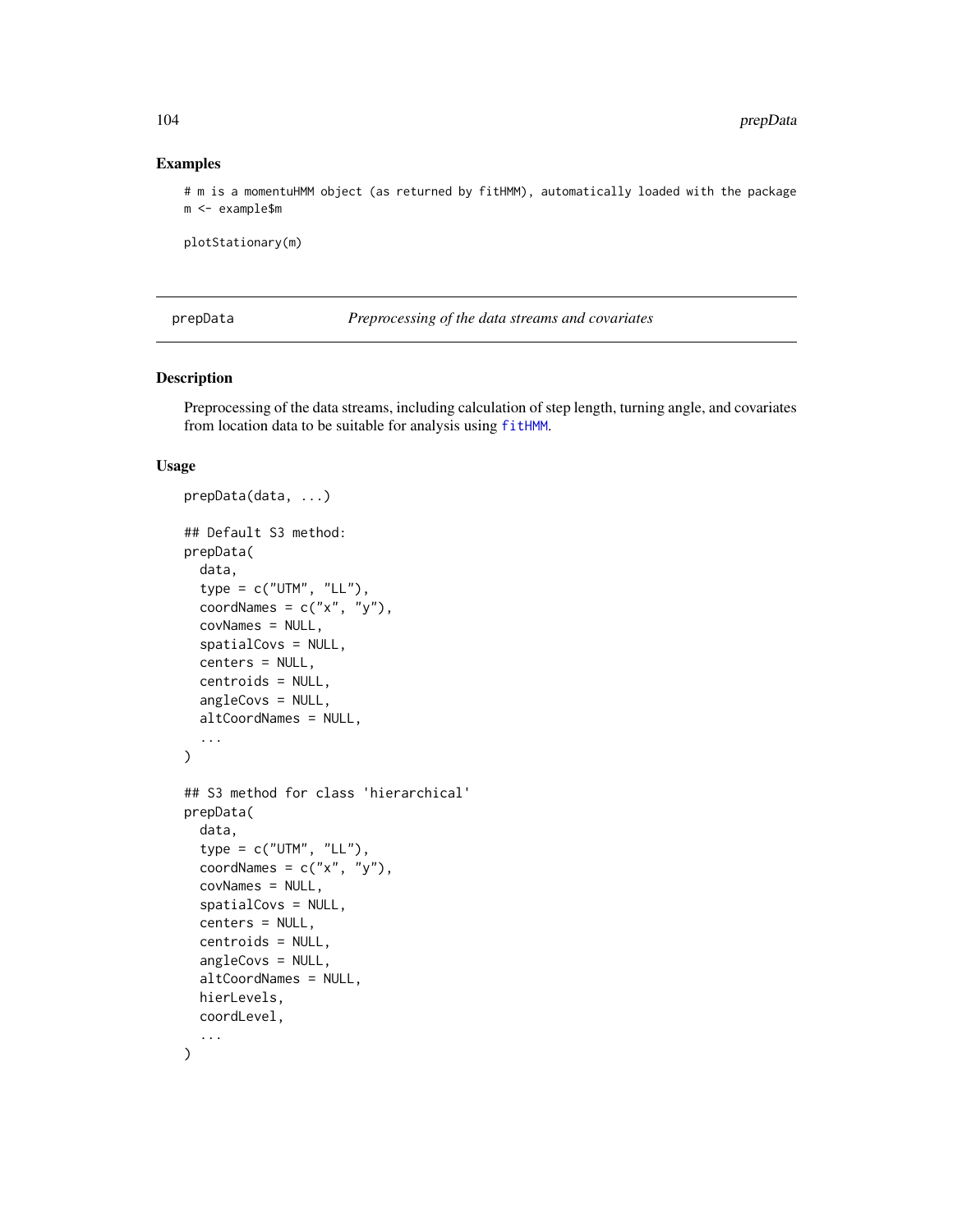#### prepData and the set of the set of the set of the set of the set of the set of the set of the set of the set of the set of the set of the set of the set of the set of the set of the set of the set of the set of the set of

| data        | Either a data frame of data streams or a crwData (or crwHierData) object (as<br>returned by crawlWrap). If data is a data frame, it can optionally include a<br>field ID (identifiers for the observed individuals), coordinates from which step<br>length ('step') and turning angle ('angle') are calculated, and any covariates<br>(with names matching covNames and/or angleCovs). If step length and turning<br>angle are to be calculated from coordinates, the coordNames argument must<br>identify the names for the x- (longitunal) and y- (latitudinal) coordinates, and,<br>for hierarchical data, the coordLevel argument must identify the level of the                                                                                                                                                                                                                                                                                                                             |  |
|-------------|--------------------------------------------------------------------------------------------------------------------------------------------------------------------------------------------------------------------------------------------------------------------------------------------------------------------------------------------------------------------------------------------------------------------------------------------------------------------------------------------------------------------------------------------------------------------------------------------------------------------------------------------------------------------------------------------------------------------------------------------------------------------------------------------------------------------------------------------------------------------------------------------------------------------------------------------------------------------------------------------------|--|
|             | hierarchy at which the location data are obtained. With the exception of ID,<br>coordNames, and, for hierarchical data, level, all variables in data are treated<br>as data streams unless identified as covariates in covNames and/or angleCovs.                                                                                                                                                                                                                                                                                                                                                                                                                                                                                                                                                                                                                                                                                                                                                |  |
| .           | further arguments passed to or from other methods                                                                                                                                                                                                                                                                                                                                                                                                                                                                                                                                                                                                                                                                                                                                                                                                                                                                                                                                                |  |
| type        | 'UTM' if easting/northing provided (the default), 'LL' if longitude/latitude. If<br>type='LL' then step lengths are calculated in kilometers and turning angles are<br>based on initial bearings (see turnAngle). Ignored if data is a crwData object.                                                                                                                                                                                                                                                                                                                                                                                                                                                                                                                                                                                                                                                                                                                                           |  |
| coordNames  | Names of the columns of coordinates in the data data frame. Default: c("x", "y").<br>If coordNames=NULL then step lengths, turning angles, and location covariates<br>(i.e., those specified by spatialCovs, centers, and angleCovs) are not calcu-<br>lated. Ignored if data is a crwData object.                                                                                                                                                                                                                                                                                                                                                                                                                                                                                                                                                                                                                                                                                               |  |
| covNames    | Character vector indicating the names of any covariates in data dataframe. Any<br>variables in data (other than ID) that are not identified in covNames and/or<br>angleCovs are assumed to be data streams (i.e., missing values will not be ac-<br>counted for).                                                                                                                                                                                                                                                                                                                                                                                                                                                                                                                                                                                                                                                                                                                                |  |
| spatialCovs | List of raster objects for spatio-temporally referenced covariates. Covariates<br>specified by spatialCovs are extracted from the raster layer(s) based on the<br>location data (and the z values for a raster stack or brick) for each time step.<br>If an element of spatial Covs is a raster stack or brick, then z values must be<br>set using raster:: setZ and data must include column(s) of the corresponding<br>z value(s) for each observation (e.g., 'time').                                                                                                                                                                                                                                                                                                                                                                                                                                                                                                                         |  |
| centers     | 2-column matrix providing the x-coordinates (column 1) and y-coordinates (col-<br>umn 2) for any activity centers (e.g., potential centers of attraction or repulsion)<br>from which distance and angle covariates will be calculated based on the loca-<br>tion data. If no row names are provided, then generic names are generated for the<br>distance and angle covariates (e.g., 'center1.dist', 'center1.angle', 'center2.dist',<br>'center2.angle'); otherwise the covariate names are derived from the row names<br>of centers as paste0(rep(rownames(centers), each=2), c(".dist",".angle")).<br>As with covariates identified in angleCovs, note that the angle covariates for<br>each activity center are calculated relative to the previous movement direction<br>(instead of standard direction relative to the x-axis); this is to allow the mean<br>turning angle to be modelled as a function of these covariates using circular-<br>circular regression in fitHMM or MIfitHMM. |  |
| centroids   | List where each element is a data frame containing the x-coordinates $('x'), y$ -<br>coordinates ('y'), and times (with user-specified name, e.g., 'time') for centroids<br>(i.e., dynamic activity centers where the coordinates can change over time) from<br>which distance and angle covariates will be calculated based on the location                                                                                                                                                                                                                                                                                                                                                                                                                                                                                                                                                                                                                                                     |  |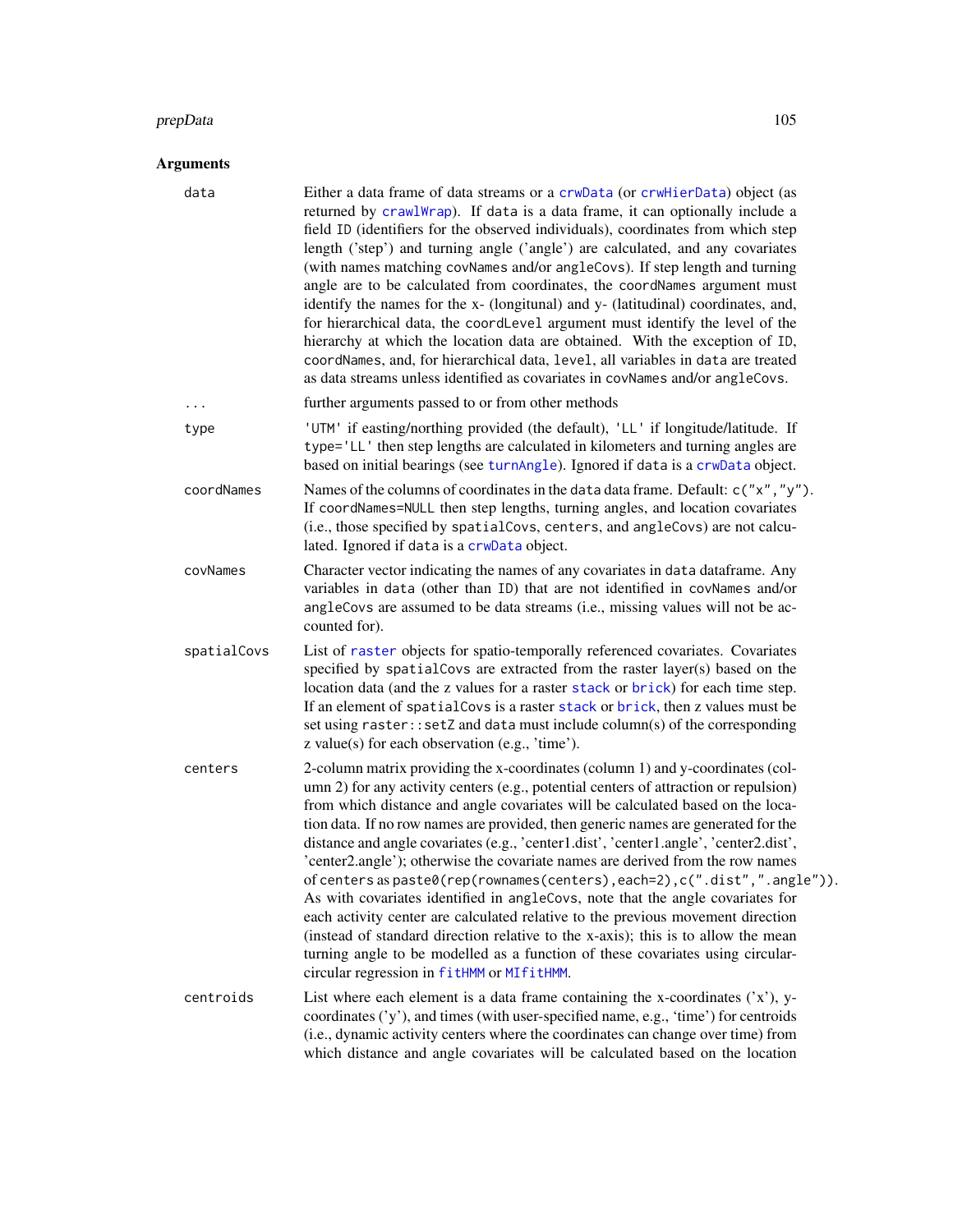| Character vector indicating the names of any circular-circular regression angular<br>angleCovs<br>covariates in data or spatial Covs that need conversion from standard direction<br>(in radians relative to the x-axis) to turning angle (relative to previous movement<br>direction) using circAngles.<br>altCoordNames<br>Character string indicating an alternative name for the returned location data. If<br>provided, then prepData will return easting (or longitude) coordinate names as<br>paste0(altCoordNames,".x") and northing (or latitude) as paste0(altCoordNames,".y")<br>instead of x and y, respectively. This can be useful for location data that are in-<br>tended to be modeled using a bivariate normal distribution (see fitHMM). Ignored<br>unless coordNames are provided.<br>hierLevels<br>Character vector indicating the levels of the hierarchy and their order, from<br>top (coarsest scale) to bottom (finest scale), that are included in data\$level.<br>For example, for a 2-level hierarchy then hierLevels=c("1","2i","2") indi-<br>cates data\$level for each observation can be one of three factor levels: "1"<br>(coarse scale), "2i" (initial fine scale), and "2" (fine scale). Ignored if data is a<br>crwHierData object.<br>coordLevel<br>Character string indicating the level of the hierarchy for the location data. If<br>specified, then data must include a 'level' field indicating the level of the hi-<br>erarchy for each observation. Ignored if coordNames is NULL or data is a<br>crwHierData object. | data. If any centroids are specified, then data must include a column indicating<br>the time of each observation, and this column name must match the correspond-<br>ing user-specified name of the time column in centroids (e.g. 'time'). Times<br>can be numeric or POSIXt. If no list names are provided, then generic names<br>are generated for the distance and angle covariates (e.g., 'centroid1.dist', 'cen-<br>troid1.angle', 'centroid2.dist', 'centroid2.angle'); otherwise the covariate names<br>are derived from the list names of centroids as paste0(rep(names(centroids), each=2), c(".dist",<br>As with covariates identified in angleCovs, note that the angle covariates for<br>each centroid are calculated relative to the previous movement direction (in-<br>stead of standard direction relative to the x-axis); this is to allow the mean turn-<br>ing angle to be modelled as a function of these covariates using circular-circular<br>regression in fitHMM or MIfitHMM. |
|--------------------------------------------------------------------------------------------------------------------------------------------------------------------------------------------------------------------------------------------------------------------------------------------------------------------------------------------------------------------------------------------------------------------------------------------------------------------------------------------------------------------------------------------------------------------------------------------------------------------------------------------------------------------------------------------------------------------------------------------------------------------------------------------------------------------------------------------------------------------------------------------------------------------------------------------------------------------------------------------------------------------------------------------------------------------------------------------------------------------------------------------------------------------------------------------------------------------------------------------------------------------------------------------------------------------------------------------------------------------------------------------------------------------------------------------------------------------------------------------------------------------------------------------------------------------|--------------------------------------------------------------------------------------------------------------------------------------------------------------------------------------------------------------------------------------------------------------------------------------------------------------------------------------------------------------------------------------------------------------------------------------------------------------------------------------------------------------------------------------------------------------------------------------------------------------------------------------------------------------------------------------------------------------------------------------------------------------------------------------------------------------------------------------------------------------------------------------------------------------------------------------------------------------------------------------------------------|
|                                                                                                                                                                                                                                                                                                                                                                                                                                                                                                                                                                                                                                                                                                                                                                                                                                                                                                                                                                                                                                                                                                                                                                                                                                                                                                                                                                                                                                                                                                                                                                    |                                                                                                                                                                                                                                                                                                                                                                                                                                                                                                                                                                                                                                                                                                                                                                                                                                                                                                                                                                                                        |
|                                                                                                                                                                                                                                                                                                                                                                                                                                                                                                                                                                                                                                                                                                                                                                                                                                                                                                                                                                                                                                                                                                                                                                                                                                                                                                                                                                                                                                                                                                                                                                    |                                                                                                                                                                                                                                                                                                                                                                                                                                                                                                                                                                                                                                                                                                                                                                                                                                                                                                                                                                                                        |
|                                                                                                                                                                                                                                                                                                                                                                                                                                                                                                                                                                                                                                                                                                                                                                                                                                                                                                                                                                                                                                                                                                                                                                                                                                                                                                                                                                                                                                                                                                                                                                    |                                                                                                                                                                                                                                                                                                                                                                                                                                                                                                                                                                                                                                                                                                                                                                                                                                                                                                                                                                                                        |
|                                                                                                                                                                                                                                                                                                                                                                                                                                                                                                                                                                                                                                                                                                                                                                                                                                                                                                                                                                                                                                                                                                                                                                                                                                                                                                                                                                                                                                                                                                                                                                    |                                                                                                                                                                                                                                                                                                                                                                                                                                                                                                                                                                                                                                                                                                                                                                                                                                                                                                                                                                                                        |

# Details

- If data is a [crwData](#page-19-0) (or [crwHierData](#page-19-1)) object, the [momentuHMMData](#page-81-0) (or [momentuHierHMMData](#page-80-0)) object created by prepData includes step lengths and turning angles calculated from the best predicted locations (i.e., crwData\$crwPredict\$mu.x and crwData\$crwPredict\$mu.y). Prior to using prepData, additional data streams or covariates unrelated to location (including z-values associated with spatialCovs raster stacks or bricks) can be merged with the crwData (or crwHierData) object using [crawlMerge](#page-14-0).
- For hierarchical data, data must include a 'level' field indicating the level of the hierarchy for each observation, and, for location data identified by coordNames, the coordLevel argument must indicate the level of the hierarchy at which the location data are obtained.

# Value

An object [momentuHMMData](#page-81-0) or [momentuHierHMMData](#page-80-0), i.e., a dataframe of: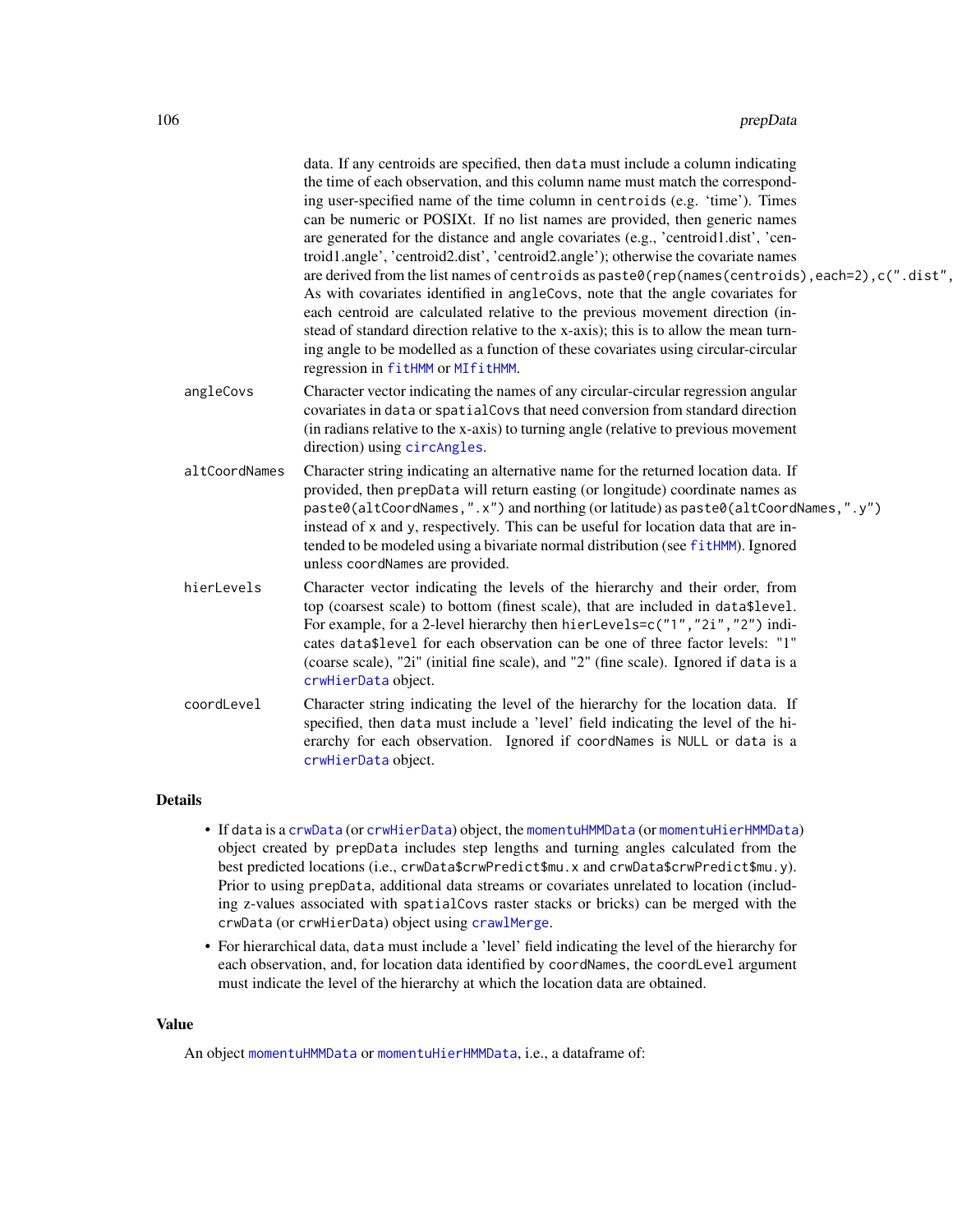#### prepData and the set of the set of the set of the set of the set of the set of the set of the set of the set of the set of the set of the set of the set of the set of the set of the set of the set of the set of the set of

| ID                | The ID(s) of the observed animal(s)                                                      |
|-------------------|------------------------------------------------------------------------------------------|
| $\ddotsc$         | Data streams (e.g., 'step', 'angle', etc.)                                               |
| X                 | Either easting or longitude (if coordNames is specified or data is a crwData<br>object)  |
| y                 | Either norting or latitude (if coordNames is specified or data is a crwData ob-<br>ject) |
| $\cdot\cdot\cdot$ | Covariates (if any)                                                                      |

#### See Also

[crawlMerge](#page-14-0), [crawlWrap](#page-15-0), [crwData](#page-19-0) [crwHierData](#page-19-1)

# Examples

```
coord1 \leq c(1, 2, 3, 4, 5, 6, 7, 8, 9, 10)coord2 <- c(1,1,1,2,2,2,1,1,1,2)
cov1 \leq -rnorm(10)data <- data.frame(coord1=coord1,coord2=coord2,cov1=cov1)
d <- prepData(data,coordNames=c("coord1","coord2"),covNames="cov1")
# include additional data stream named 'omega'
omega \leq rbeta(10,1,1)
data <- data.frame(coord1=coord1,coord2=coord2,omega=omega,cov1=cov1)
d <- prepData(data,coordNames=c("coord1","coord2"),covNames="cov1")
# include 'forest' example raster layer as covariate
data <- data.frame(coord1=coord1*1000,coord2=coord2*1000)
spatialCov <- list(forest=forest)
d <- prepData(data,coordNames=c("coord1","coord2"),spatialCovs=spatialCov)
# include 2 activity centers
```

```
data <- data.frame(coord1=coord1,coord2=coord2,cov1=cov1)
d <- prepData(data,coordNames=c("coord1","coord2"),covNames="cov1",
              centers=matrix(c(0,10,0,10),2,2,dimnames=list(c("c1","c2"),NULL)))
```

```
# include centroid
data <- data.frame(coord1=coord1,coord2=coord2,cov1=cov1,time=1:10)
d <- prepData(data,coordNames=c("coord1","coord2"),covNames="cov1",
              centroid=list(centroid=data.frame(x=coord1+rnorm(10),
                                                y=coord2+rnorm(10),
                                                time=1:10)))
# Include angle covariate that needs conversion to
```

```
# turning angle relative to previous movement direction
u <- rnorm(10) # horizontal component
v <- rnorm(10) # vertical component
cov2 \leftarrow \text{atan2}(v, u)data <- data.frame(coord1=coord1,coord2=coord2,cov1=cov1,cov2=cov2)
```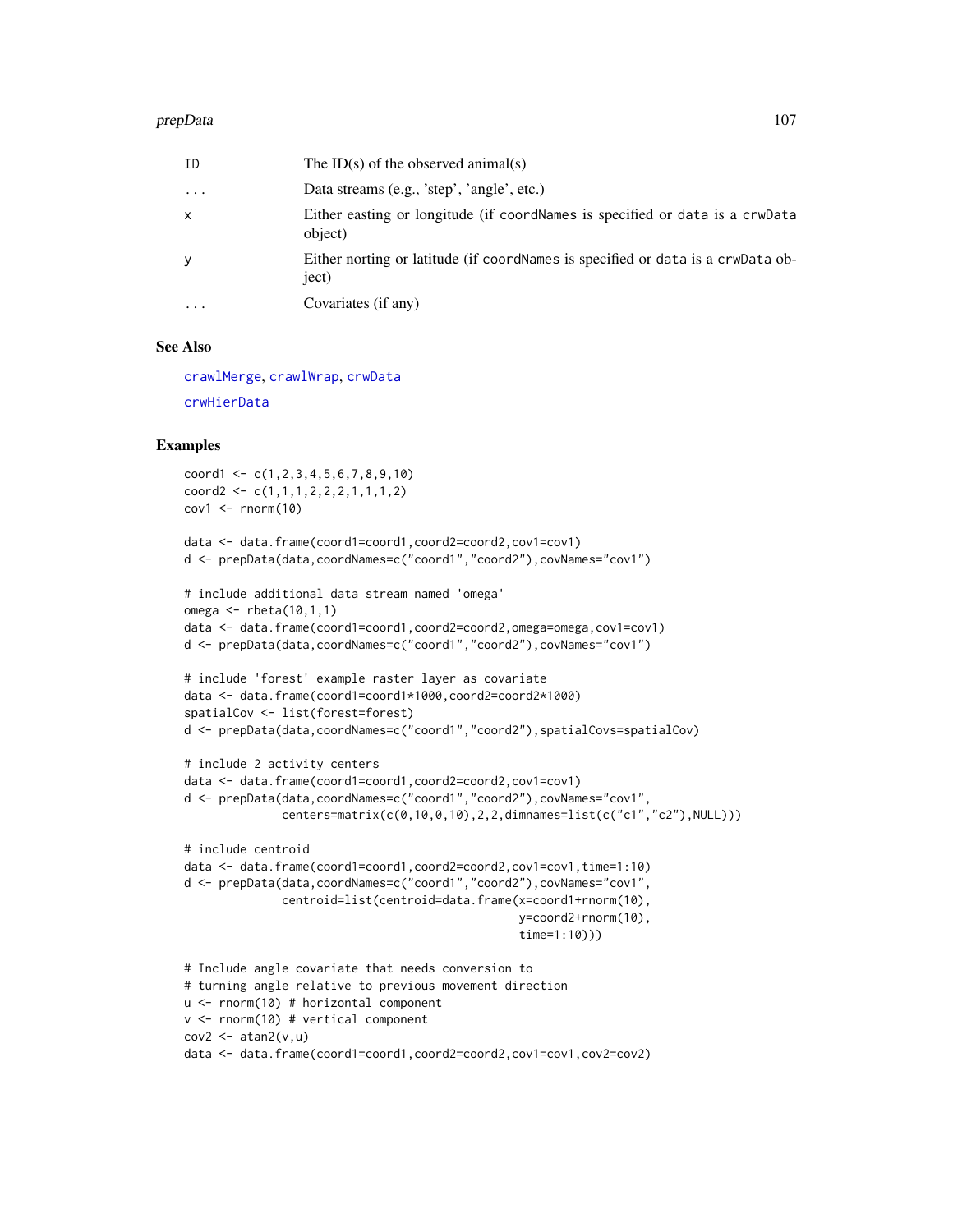```
d <- prepData(data,coordNames=c("coord1","coord2"),covNames="cov1",
              angleCovs="cov2")
```
print.miHMM *Print* miHMM

## Description

Print miHMM

#### Usage

```
## S3 method for class 'miHMM'
print(x, \ldots)
```
# Arguments

|   | A miHMM object.                                          |
|---|----------------------------------------------------------|
| . | Currently unused. For compatibility with generic method. |

# Examples

```
## Not run:
# Extract data from miExample
obsData <- miExample$obsData
# error ellipse model
err.model \le list(x= \sim ln.sd.x - 1, y = \sim ln.sd.y - 1, rho = \sim error.corr)
# Fit crawl to obsData
crwOut <- crawlWrap(obsData,theta=c(4,0),fixPar=c(1,1,NA,NA),
                    err.model=err.model)
# Fit four imputations
bPar <- miExample$bPar
HMMfits <- MIfitHMM(crwOut,nSims=4,poolEstimates=FALSE,
                   nbStates=2,dist=list(step="gamma",angle="vm"),
                   Par0=bPar$Par,beta0=bPar$beta,
                   formula=~cov1+cos(cov2),
                   estAngleMean=list(angle=TRUE),
                   covNames=c("cov1","cov2"))
miHMM <- momentuHMM:::miHMM(list(miSum=MIpool(HMMfits),HMMfits=HMMfits))
```
print(miHMM)

## End(Not run)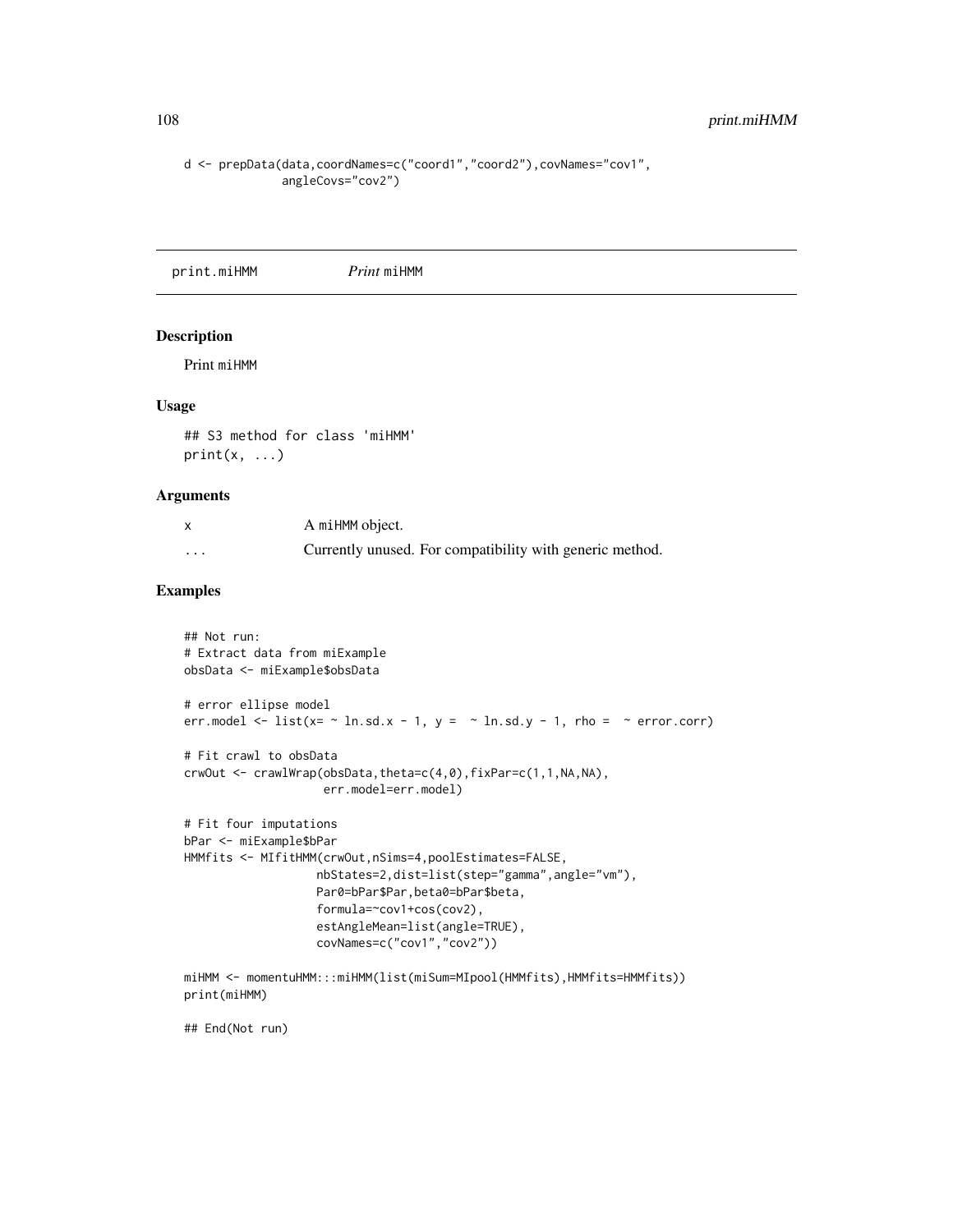<span id="page-108-0"></span>print.miSum *Print* miSum

## Description

Print miSum

#### Usage

## S3 method for class 'miSum'  $print(x, \ldots)$ 

## Arguments

|          | A mi Sum object.                                         |
|----------|----------------------------------------------------------|
| $\cdots$ | Currently unused. For compatibility with generic method. |

#### Examples

```
## Not run:
# Extract data from miExample
obsData <- miExample$obsData
# error ellipse model
err.model <- list(x= \sim ln.sd.x - 1, y = \sim ln.sd.y - 1, rho = \sim error.corr)
# Fit crawl to obsData
crwOut <- crawlWrap(obsData,theta=c(4,0),fixPar=c(1,1,NA,NA),
                    err.model=err.model)
# Fit four imputations
bPar <- miExample$bPar
HMMfits <- MIfitHMM(crwOut,nSims=4,poolEstimates=FALSE,
                   nbStates=2,dist=list(step="gamma",angle="vm"),
                   Par0=bPar$Par,beta0=bPar$beta,
                   formula=~cov1+cos(cov2),
                   estAngleMean=list(angle=TRUE),
                   covNames=c("cov1","cov2"))
# Pool estimates
miSum <- MIpool(HMMfits)
print(miSum)
## End(Not run)
```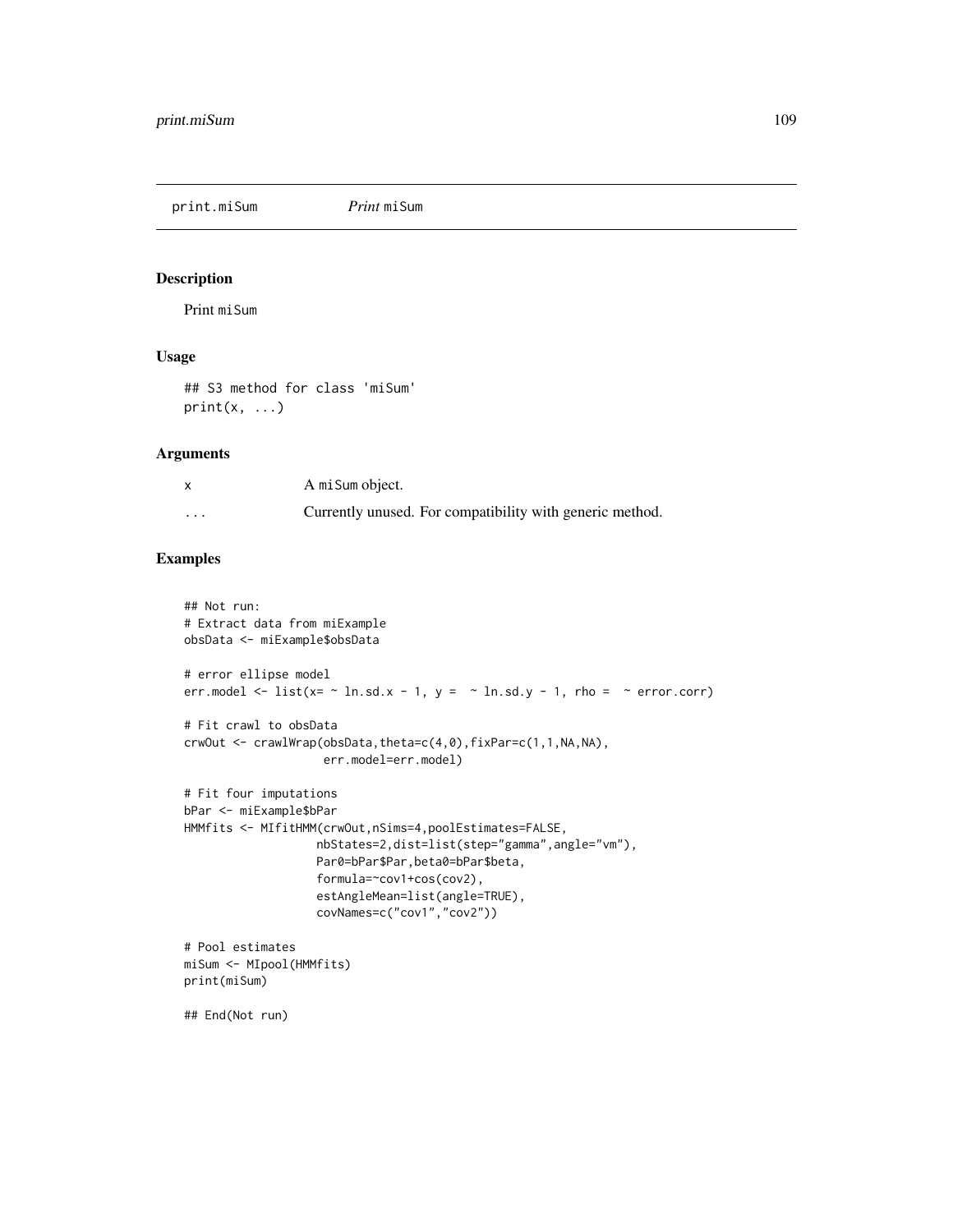<span id="page-109-0"></span>print.momentuHMM *Print* momentuHMM

## Description

Print momentuHMM

#### Usage

```
## S3 method for class 'momentuHMM'
print(x, \ldots)
```

```
## S3 method for class 'momentuHierHMM'
print(x, \ldots)
```
## Arguments

| X       | A momentuHMM object.                                     |
|---------|----------------------------------------------------------|
| $\cdot$ | Currently unused. For compatibility with generic method. |

## Examples

# m is a momentuHMM object (as returned by fitHMM), automatically loaded with the package m <- example\$m

print(m)

pseudoRes *Pseudo-residuals*

## Description

The pseudo-residuals of momentuHMM models, as described in Zucchini and McDonad (2009).

## Usage

pseudoRes(m, ncores = 1)

## Arguments

| m      | A momentuHMM, miHMM, HMMfits, or miSum object. |
|--------|------------------------------------------------|
| ncores | number of cores to use for parallel processing |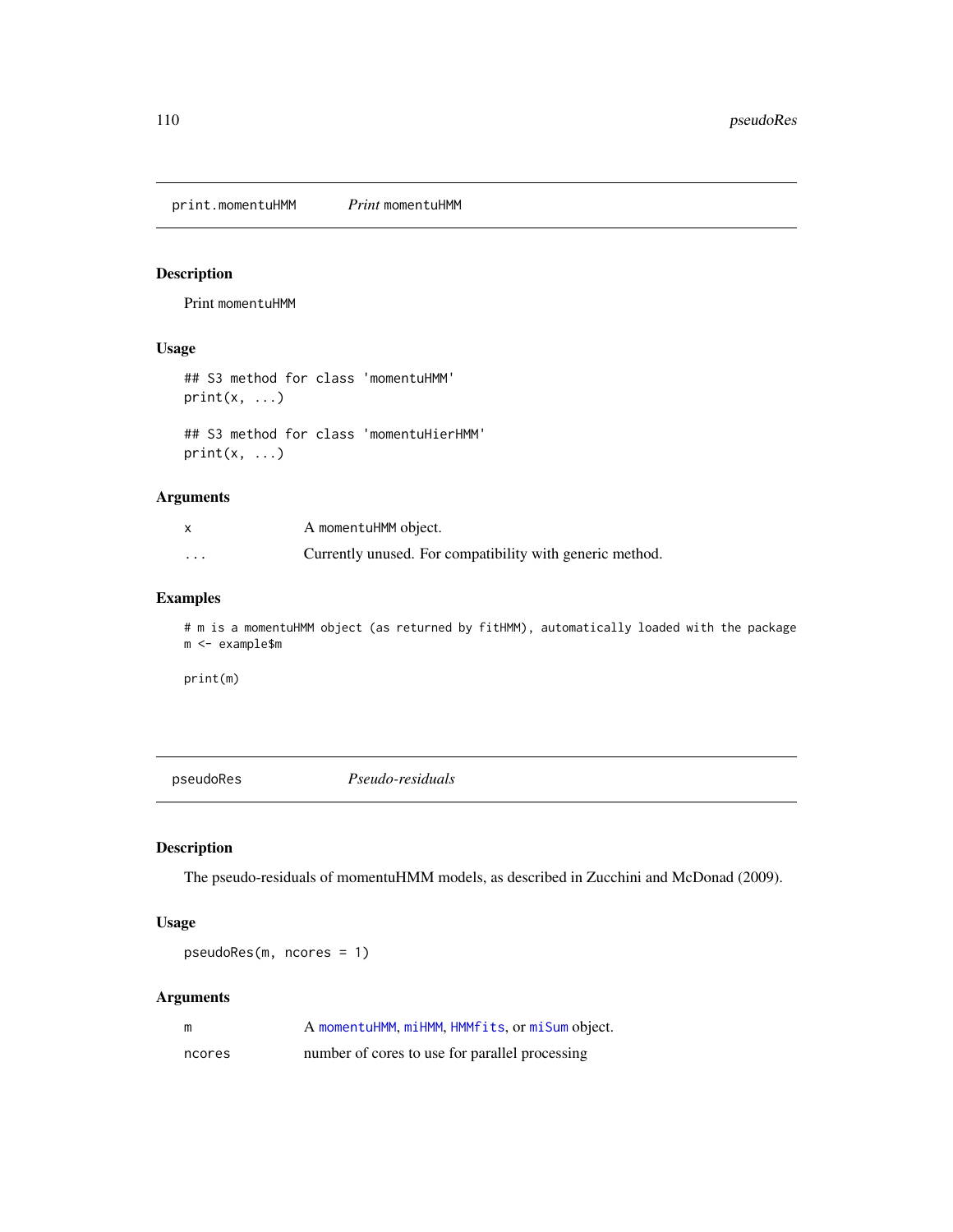## <span id="page-110-0"></span>randomEffects 111

#### Details

If some turning angles in the data are equal to pi, the corresponding pseudo-residuals will not be included. Indeed, given that the turning angles are defined on (-pi,pi], an angle of pi results in a pseudo-residual of +Inf (check Section 6.2 of reference for more information on the computation of pseudo-residuals).

A continuity adjustment (adapted from Harte 2017) is made for discrete probability distributions. When the data are near the boundary (e.g. 0 for "pois"; 0 and 1 for "bern"), then the pseudo residuals can be a poor indicator of lack of fit.

For multiple imputation analyses, if m is a [miHMM](#page-75-0) object or a list of [momentuHMM](#page-81-0) objects, then the pseudo-residuals are individually calculated for each model fit. Note that pseudo-residuals for [miSum](#page-78-0) objects (as returned by [MIpool](#page-76-0)) are based on pooled parameter estimates and the means of the data values across all imputations (and therefore may not be particularly meaningful).

## Value

If m is a [momentuHMM](#page-81-0), [miHMM](#page-75-0), or [miSum](#page-78-0) object, a list of pseudo-residuals for each data stream (e.g., 'stepRes', 'angleRes') is returned. If m is a list of [momentuHMM](#page-81-0) objects, then a list of length length(m) is returned where each element is a list of pseudo-residuals for each data stream.

#### References

Harte, D. 2017. HiddenMarkov: Hidden Markov Models. R package version 1.8-8.

Zucchini, W. and MacDonald, I.L. 2009. Hidden Markov Models for Time Series: An Introduction Using R. Chapman & Hall (London).

#### Examples

```
# m is a momentuHMM object (as returned by fitHMM), automatically loaded with the package
m <- example$m
res <- pseudoRes(m)
stats::qqnorm(res$stepRes)
stats::qqnorm(res$angleRes)
```
randomEffects *Random effects estimation*

#### Description

Approximate individual-level random effects estimation for state transition probabilities based on Burnham & White (2002)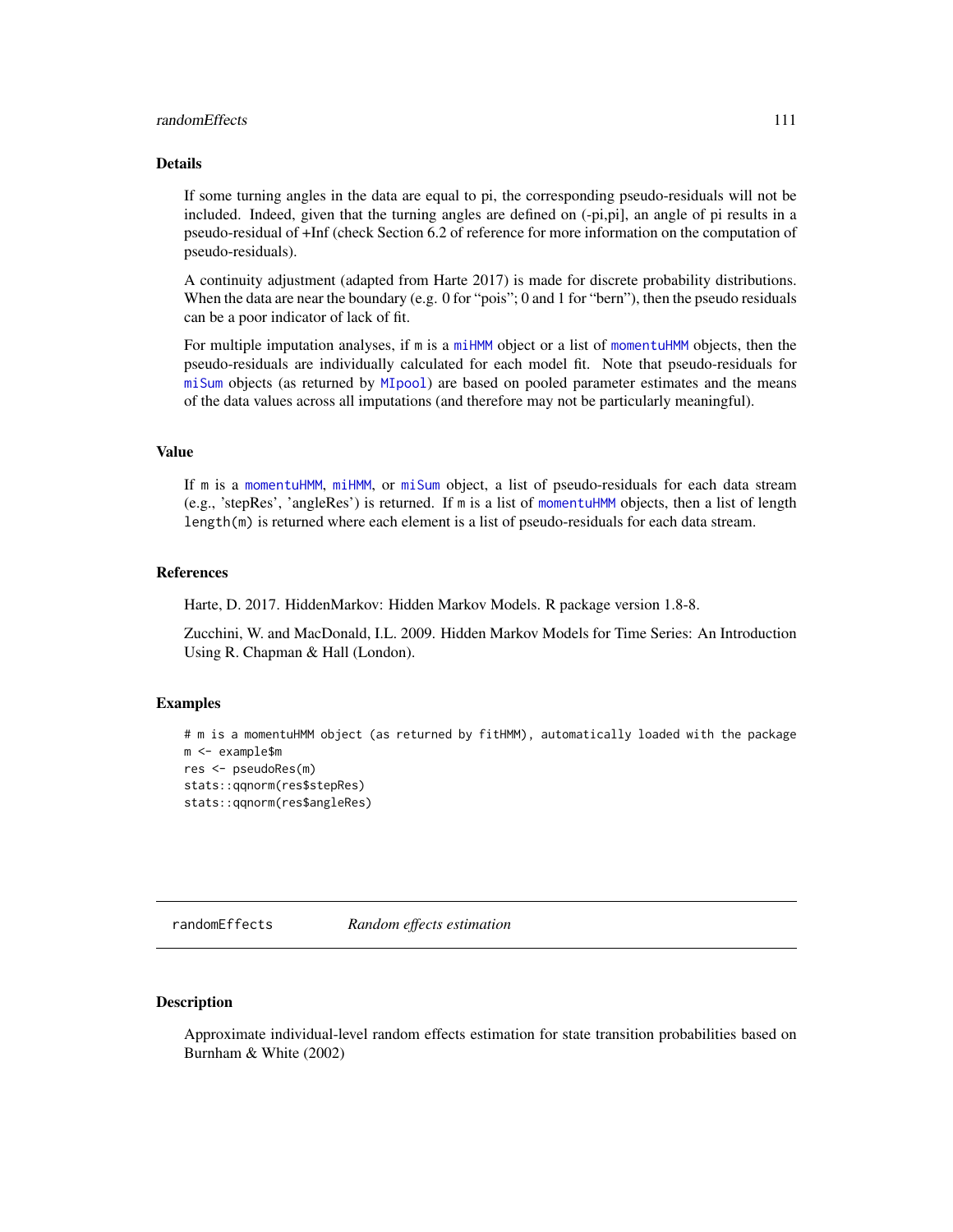## Usage

```
randomEffects(
 m,
 Xformula = \sim1,
 alpha = 0.95,
 ncores = 1,
 nlmPar = list(),fit = TRUE,retryFits = 0,
  retrySD = NULL,
 optMethod = "nlm",
 control = list(),modelName = NULL,
  ...
)
```
## Arguments

| m         | A momentuHMM object.                                                                                                                                                                                                           |
|-----------|--------------------------------------------------------------------------------------------------------------------------------------------------------------------------------------------------------------------------------|
| Xformula  | Formula for the design matrix of the random effects model. The default Xformula=~1<br>specifies an intercept-only model with no additional individual covariate effects.                                                       |
| alpha     | Significance level of the confidence intervals. Default: 0.95 (i.e. 95% CIs).                                                                                                                                                  |
| ncores    | number of cores to use for parallel processing                                                                                                                                                                                 |
| nlmPar    | List of parameters to pass to the optimization function $n \text{Im}$ . See fith MM.                                                                                                                                           |
| fit       | TRUE if the HMM should be re-fitted at the shrinkage estimates, FALSE other-<br>wise.                                                                                                                                          |
| retryFits | Non-negative integer indicating the number of times to attempt to iteratively fit<br>the model using random perturbations of the current parameter estimates as the<br>initial values for likelihood optimization. See fitHMM. |
| retrySD   | An optional list of scalars or vectors indicating the standard deviation to use for<br>normal perturbations of each working scale parameter when retryFits>0. See<br>fitHMM.                                                   |
| optMethod | The optimization method to be used. See fitHMM.                                                                                                                                                                                |
| control   | A list of control parameters to be passed to optim (ignored unless optMethod="Nelder-Mead"<br>or optMethod="SANN").                                                                                                            |
| modelName | An optional character string providing a name for the fitted model. See fitHMM.                                                                                                                                                |
| .         | further arguments passed to or from other methods. Not currently used.                                                                                                                                                         |

## Value

A randomEffects model similar to a [momentuHMM](#page-81-0) object, but including the additional random effect components:

varcomp A list of length nbStates\*(nbStates-1) with each element containing the random effect mean coefficient(s) (mu), random effect variance (sigma), and logit-scale shrinkage estimates for the state transition probability parameters (ztilde).

<span id="page-111-0"></span>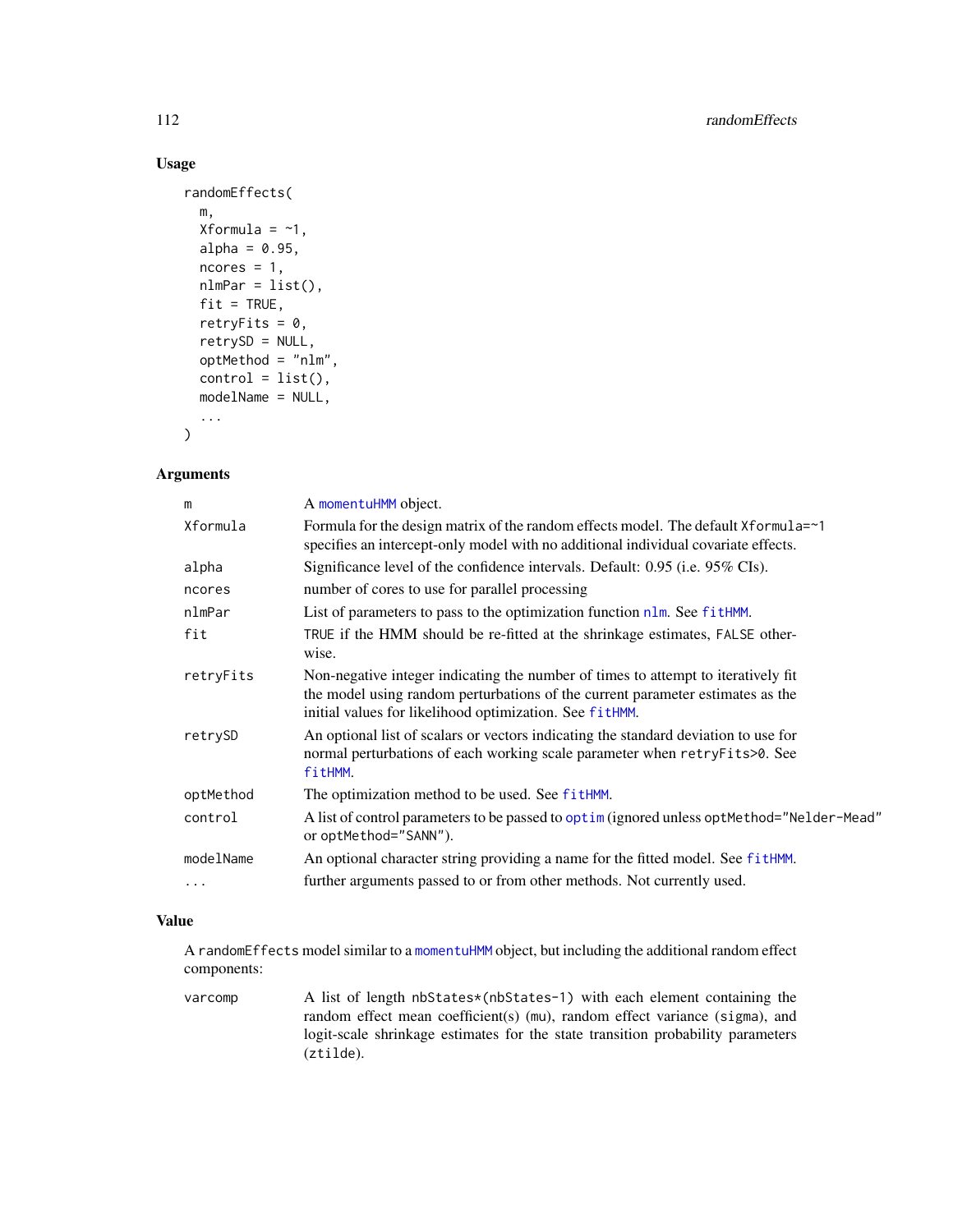## randomEffects 113

traceG The trace of the projection matrix for each random effect.

#### References

Burnham, K.P. and White, G.C. 2002. Evaluation of some random effects methodology applicable to bird ringing data. Journal of Applied Statistics 29: 245-264.

McClintock, B.T. 2021. Worth the effort? A practical examination of random effects in hidden Markov models for animal telemetry data. Methods in Ecology and Evolution doi: [10.1111/2041-](https://doi.org/10.1111/2041-210X.13619) [210X.13619.](https://doi.org/10.1111/2041-210X.13619)

#### Examples

```
## Not run:
# simulated data with normal random effects
# and binary individual covariate
nbAnimals <- 5 # should be larger for random effects estimation
obsPerAnimal <- 110
indCov <- rbinom(nbAnimals,1,0.5) # individual covariate
betaCov \leq c(-0.5,0.5) # covariate effects
mu <-c(-0.1,0.1) # mean for random effects
sigma \leq c(0.2, 0.4) # sigma for random effects
beta0 <- cbind(rnorm(nbAnimals,mu[1],sigma[1]),
               rnorm(nbAnimals,mu[2],sigma[2]))
reData <- simData(nbAnimals=nbAnimals,obsPerAnimal=obsPerAnimal,nbStates=2,
                  dist=list(step="gamma"),formula=~0+ID+indCov,
                  Par=list(step=c(1,10,1,2)),
                  beta=rbind(beta0,betaCov),
                  covs=data.frame(indCov=rep(indCov,each=obsPerAnimal)))
# fit null model
nullFit <- fitHMM(reData,nbStates=2,
                  dist=list(step="gamma"),
                  Par0=list(step=c(1,10,1,2)))
# fit covariate model
covFit <- fitHMM(reData,nbStates=2,
                 dist=list(step="gamma"),formula=~indCov,
                 Par0=list(step=c(1,10,1,2)),
                 beta0=rbind(mu,betaCov))
# fit fixed effects model
fixFit <- fitHMM(reData,nbStates=2,
                 dist=list(step="gamma"),formula=~0+ID,
                 Par0=list(step=c(1,10,1,2)),
                 beta0=beta0)
# fit random effect model
reFit <- randomEffects(fixFit)
# fit random effect model with individual covariate
```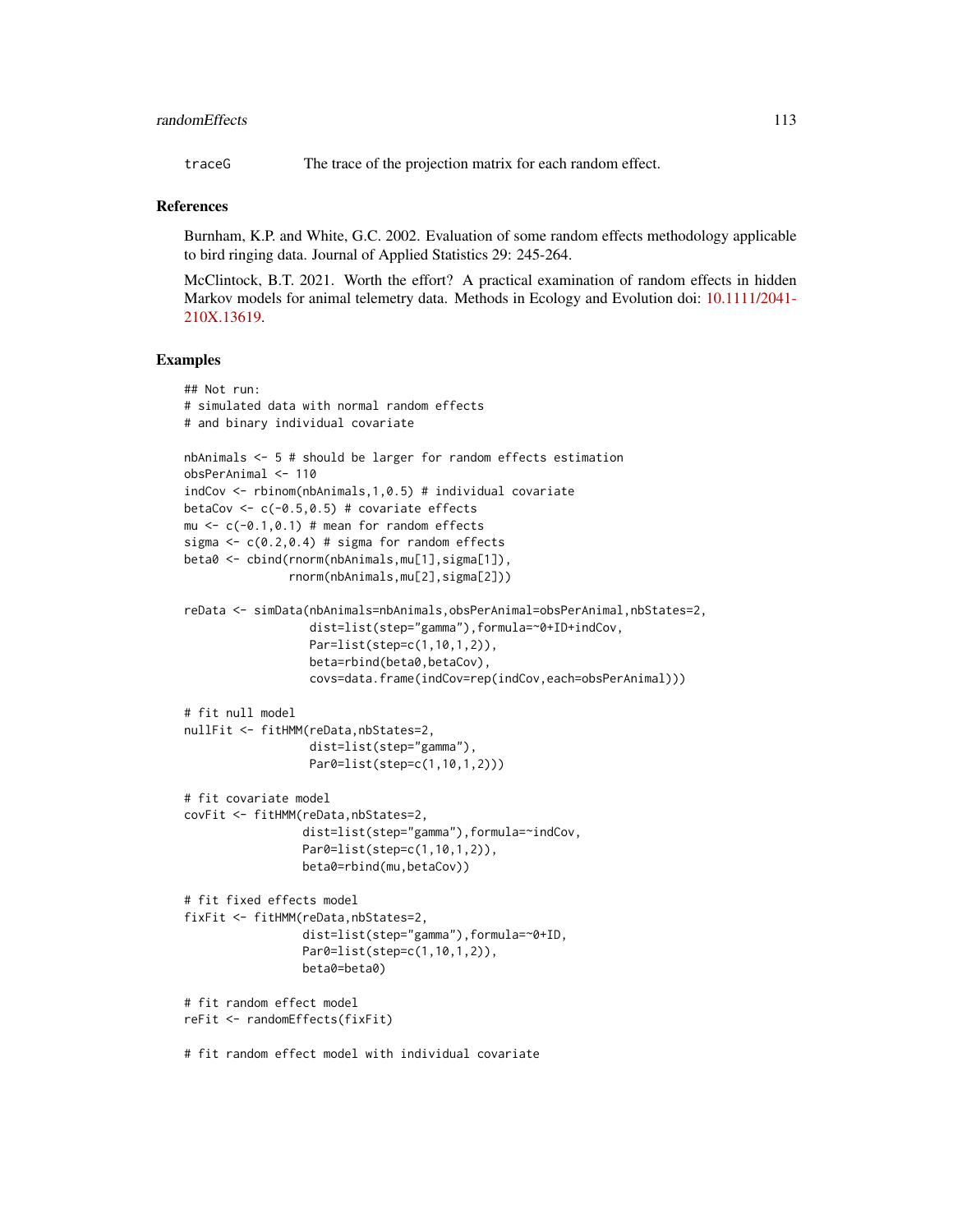```
reCovFit <- randomEffects(fixFit, Xformula=~indCov)
# compare by AICc
AIC(nullFit,covFit,fixFit,reFit,reCovFit, n=nrow(reData))
## End(Not run)
```
setModelName *Set* modelName *for a* momentuHMM*,* miHMM*,* HMMfits*, or* miSum *object*

#### Description

Set modelName for a momentuHMM, miHMM, HMMfits, or miSum object

## Usage

setModelName(model, modelName)

#### Arguments

| model     | momentuHMM, miHMM, HMMfits, or miSum object                               |
|-----------|---------------------------------------------------------------------------|
| modelName | Character string providing a name for the model. See fitHMM and MIfitHMM. |

#### Value

model object with new modelName field

#### Examples

```
m <- example$m
mName <- setModelName(m, modelName="example")
```

| setStateNames | Set stateNames for a momentuHMM, miHMM, HMMfits, or miSum object |  |  |  |  |
|---------------|------------------------------------------------------------------|--|--|--|--|
|---------------|------------------------------------------------------------------|--|--|--|--|

## Description

Set stateNames for a momentuHMM, miHMM, HMMfits, or miSum object

### Usage

setStateNames(model, stateNames)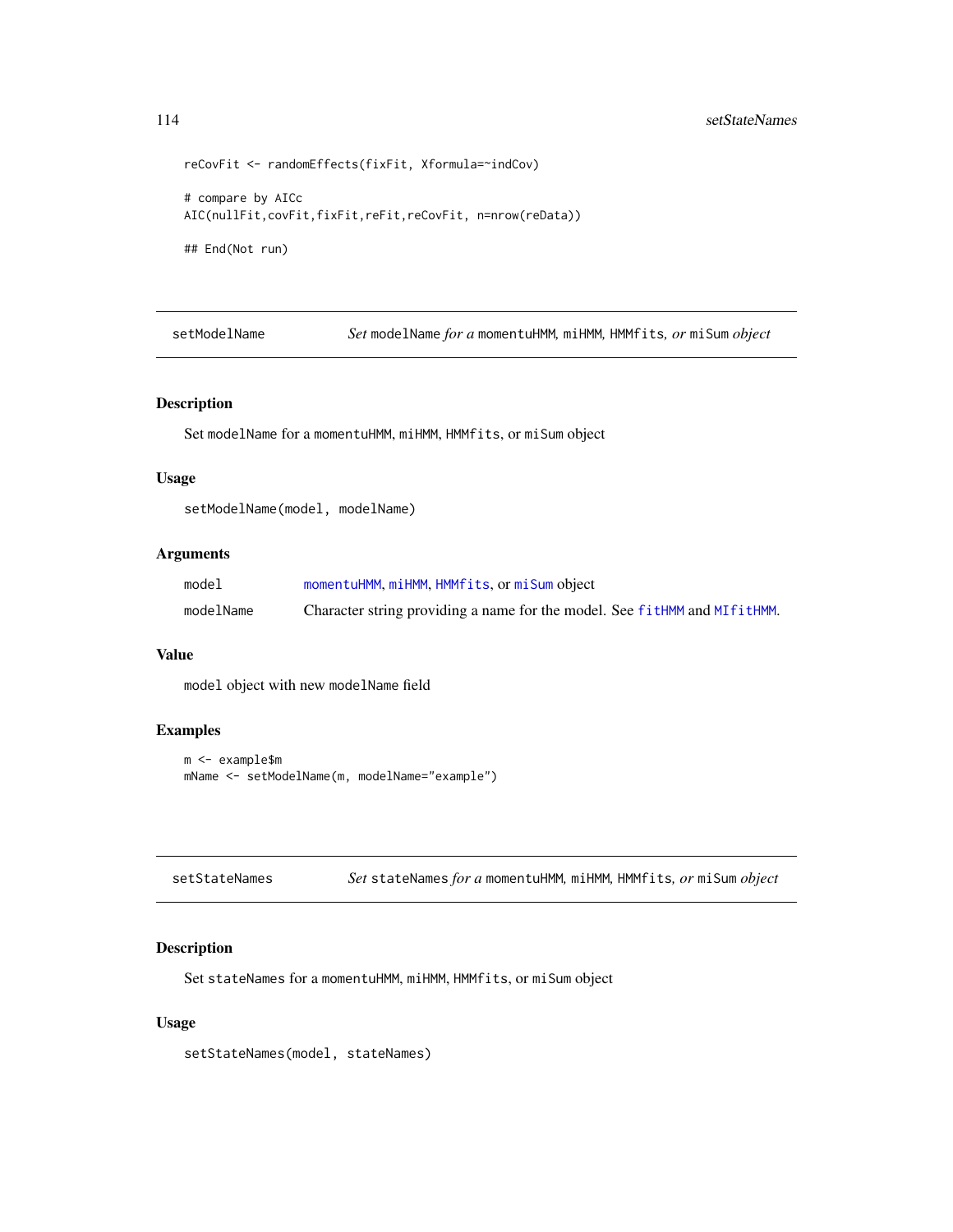## <span id="page-114-2"></span>Arguments

| model      | momentuHMM, miHMM, HMMfits, or miSum object                                    |
|------------|--------------------------------------------------------------------------------|
| stateNames | Character string providing state names for the model. See fitHMM and MIfitHMM. |

#### Value

model object with new stateNames field

#### Examples

```
m <- example$m
mName <- setStateNames(m, stateNames=c("encamped","exploratory"))
```
<span id="page-114-0"></span>simData *Simulation tool*

#### <span id="page-114-1"></span>Description

Simulates data from a (multivariate) hidden Markov model. Movement data are assumed to be in Cartesian coordinates (not longitude/latitude) and can be generated with or without observation error attributable to temporal irregularity or location measurement error.

## Usage

```
simData(
  nbAnimals = 1,
 nbStates = 2,
  dist,
 Par,
 beta = NULL,
  delta = NULL,
  formula = -1,
  formulaDelta = NULL,
 mixtures = 1,
  formulaPi = NULL,
  covs = NULL,nbCovs = 0,
  spatialCovs = NULL,
  zeroInflation = NULL,
  oneInflation = NULL,
  circularAngleMean = NULL,
  centers = NULL,
  centroids = NULL,
  angleCovs = NULL,
  obsPerAnimal = c(500, 1500),
  initialPosition = c(\theta, \theta),
```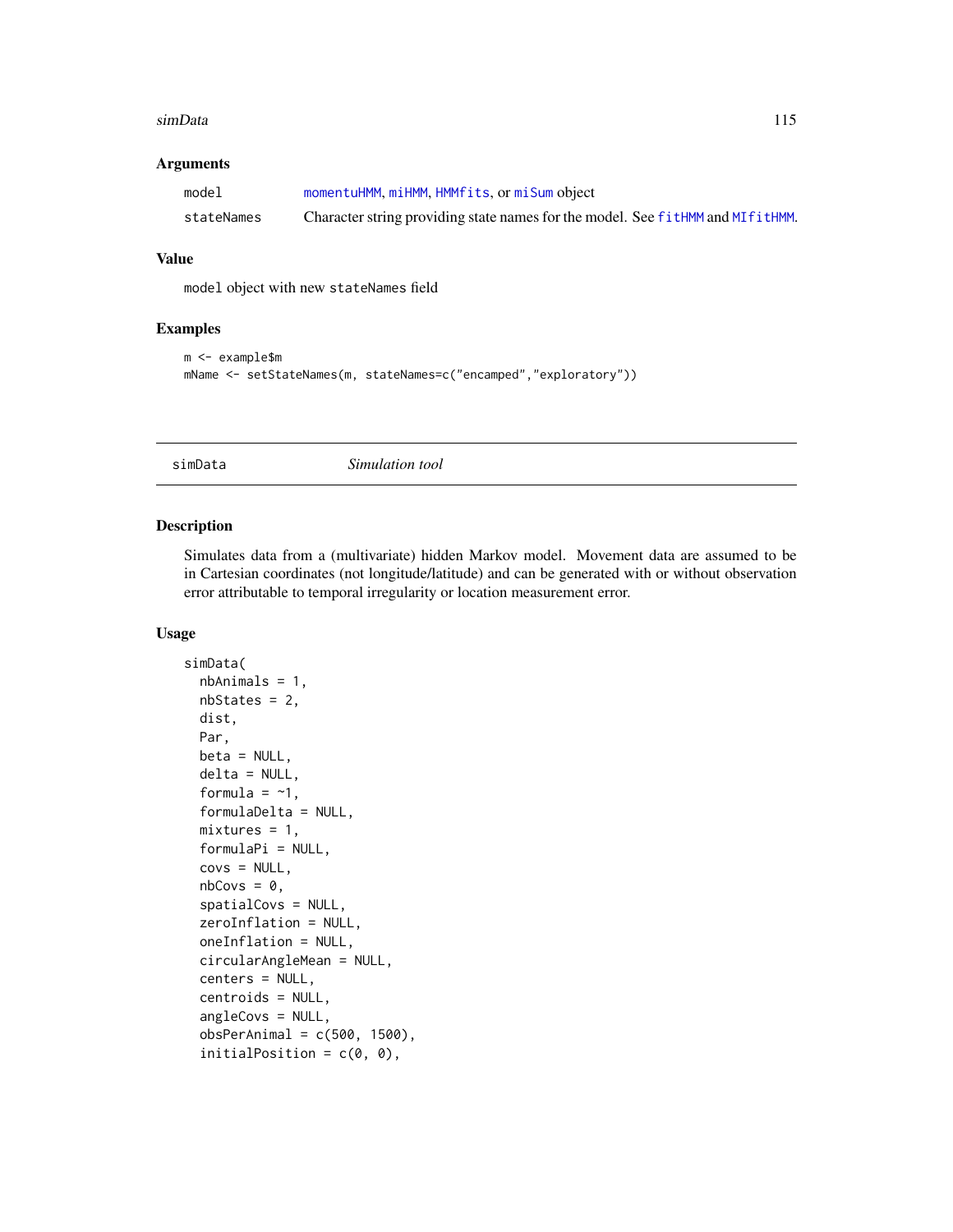```
DM = NULL,userBounds = NULL,
  workBounds = NULL,
 betaRef = NULL,
  mvnCoords = NULL,
  stateNames = NULL,
  model = NULL,states = FALSE,
  retrySims = 0,
  lambda = NULL,errorEllipse = NULL,
  ncores = 1
)
simHierData(
  nbAnimals = 1,
  hierStates,
 hierDist,
 Par,
  hierBeta = NULL,
 hierDelta = NULL,
  hierFormula = NULL,
  hierFormulaDelta = NULL,
  mixtures = 1,
  formulaPi = NULL,
  covs = NULL,nbHierCovs = NULL,
  spatialCovs = NULL,
  zeroInflation = NULL,
  oneInflation = NULL,
  circularAngleMean = NULL,
  centers = NULL,
  centroids = NULL,
  angleCovs = NULL,
  obsPerLevel,
  initialPosition = c(\theta, \theta),
  DM = NULL,
  userBounds = NULL,
  workBounds = NULL,
  mvnCoords = NULL,
  model = NULL,states = FALSE,
  retrySims = 0,
  lambda = NULL,errorEllipse = NULL,
  ncores = 1
)
```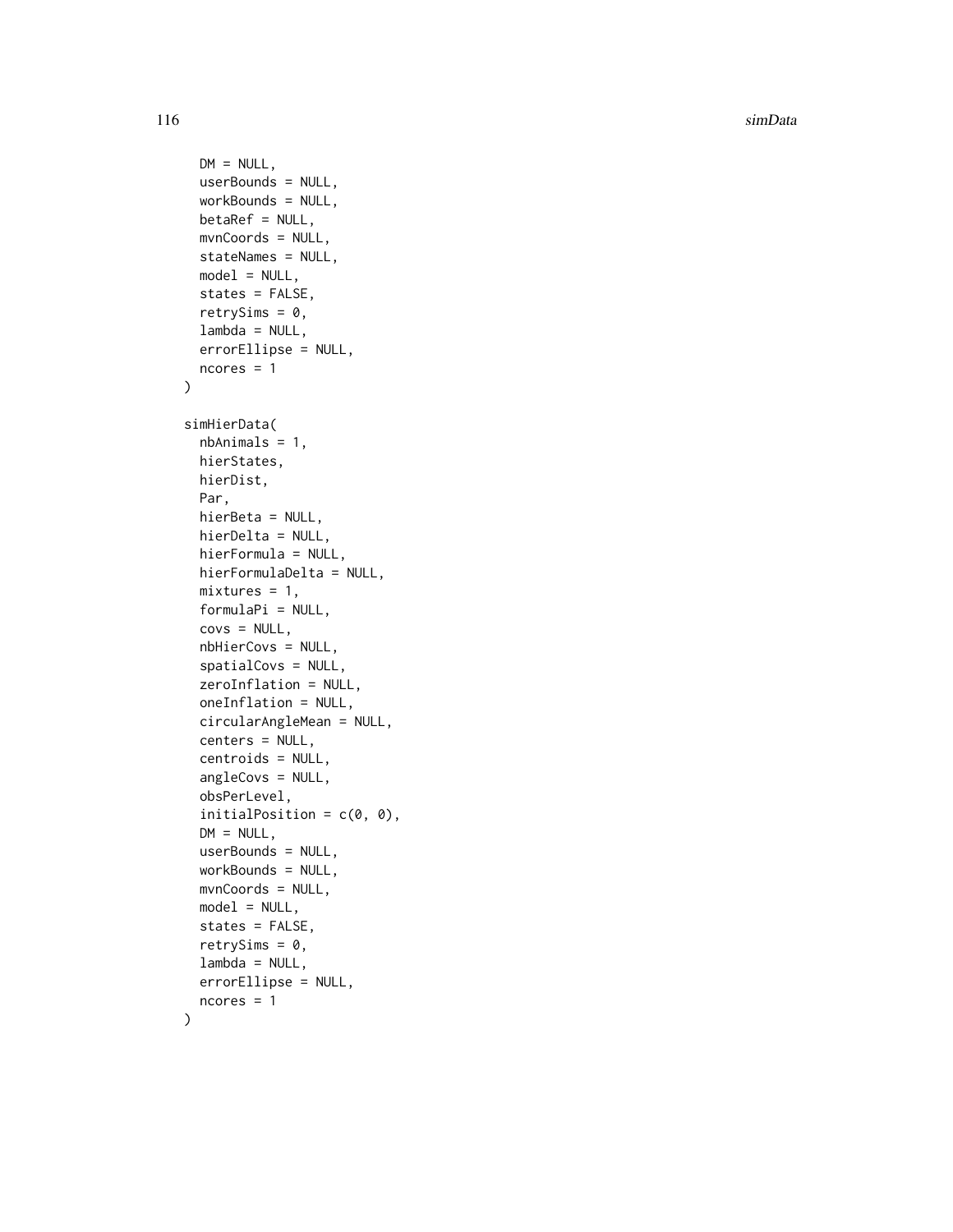## <span id="page-116-0"></span>Arguments

| nbAnimals    | Number of observed individuals to simulate.                                                                                                                                                                                                                                                                                                                                                                                                                                                                                                                                                                                                                                                                                         |  |
|--------------|-------------------------------------------------------------------------------------------------------------------------------------------------------------------------------------------------------------------------------------------------------------------------------------------------------------------------------------------------------------------------------------------------------------------------------------------------------------------------------------------------------------------------------------------------------------------------------------------------------------------------------------------------------------------------------------------------------------------------------------|--|
| nbStates     | Number of behavioural states to simulate.                                                                                                                                                                                                                                                                                                                                                                                                                                                                                                                                                                                                                                                                                           |  |
| dist         | A named list indicating the probability distributions of the data streams. Cur-<br>rently supported distributions are 'bern', 'beta', 'cat', 'exp', 'gamma', 'lnorm',<br>'logis', 'negbinom', 'norm', 'mvnorm2' (bivariate normal distribution), 'mvnorm3'<br>(trivariate normal distribution), 'pois', 'rw_norm' (normal random walk), 'rw_mvnorm2'<br>(bivariate normal random walk), 'rw_mvnorm3' (trivariate normal random walk),<br>'vm', 'vmConsensus', 'weibull', and 'wrpcauchy'. For example, dist=list(step='gamma', angle='vm<br>indicates 3 data streams ('step', 'angle', and 'dives') and their respective proba-<br>bility distributions ('gamma', 'vm', and 'pois').                                                |  |
| Par          | A named list containing vectors of initial state-dependent probability distribu-<br>tion parameters for each data stream specified in dist. The parameters should be<br>in the order expected by the pdfs of dist, and any zero-mass and/or one-mass<br>parameters should be the last (if both are present, then zero-mass parameters<br>must preceed one-mass parameters).<br>If DM is not specified for a given data stream, then Par is on the natural (i.e., real)<br>scale of the parameters. However, if DM is specified for a given data stream, then<br>Par must be on the working (i.e., beta) scale of the parameters, and the length of<br>Par must match the number of columns in the design matrix. See details below. |  |
| beta         | Matrix of regression parameters for the transition probabilities (more informa-<br>tion in "Details").                                                                                                                                                                                                                                                                                                                                                                                                                                                                                                                                                                                                                              |  |
| delta        | Initial value for the initial distribution of the HMM. Default: rep(1/nbStates, nbStates).<br>If formulaDelta includes a formula, then delta must be specified as a k x<br>(nbStates-1) matrix, where k is the number of covariates and the columns cor-<br>respond to states 2:nbStates. See details below.                                                                                                                                                                                                                                                                                                                                                                                                                        |  |
| formula      | Regression formula for the transition probability covariates. Default: ~1 (no co-<br>variate effect). In addition to allowing standard functions in R formulas (e.g.,<br>cos(cov), cov1*cov2, I(cov^2)), special functions include cosinor(cov, period)<br>for modeling cyclical patterns, spline functions (bs, ns, bSpline, cSpline,<br>iSpline, and mSpline), and state- or parameter-specific formulas (see details).<br>Any formula terms that are not state- or parameter-specific are included on all<br>of the transition probabilities.                                                                                                                                                                                    |  |
| formulaDelta | Regression formula for the initial distribution. Default: NULL (no covariate ef-<br>fects and delta is specified on the real scale). Standard functions in R formulas<br>are allowed (e.g., $cos(cov)$ , $cov1 * cov2$ , $I(cov^2)$ ). When any formula is pro-<br>vided, then delta must be specified on the working scale.                                                                                                                                                                                                                                                                                                                                                                                                        |  |
| mixtures     | Number of mixtures for the state transition probabilities (i.e. discrete random<br>effects *sensu* DeRuiter et al. 2017). Default: mixtures=1.                                                                                                                                                                                                                                                                                                                                                                                                                                                                                                                                                                                      |  |
| formulaPi    | Regression formula for the mixture distribution probabilities. Default: NULL (no<br>covariate effects; both beta\$pi and fixPar\$pi are specified on the real scale).<br>Standard functions in R formulas are allowed (e.g., cos(cov), cov1*cov2, I(cov^2)).<br>When any formula is provided, then both beta\$pi and fixPar\$pi are specified<br>on the working scale. Note that only the covariate values corresponding to the<br>first time step for each individual ID are used (i.e. time-varying covariates can-<br>not be used for the mixture probabilties).                                                                                                                                                                 |  |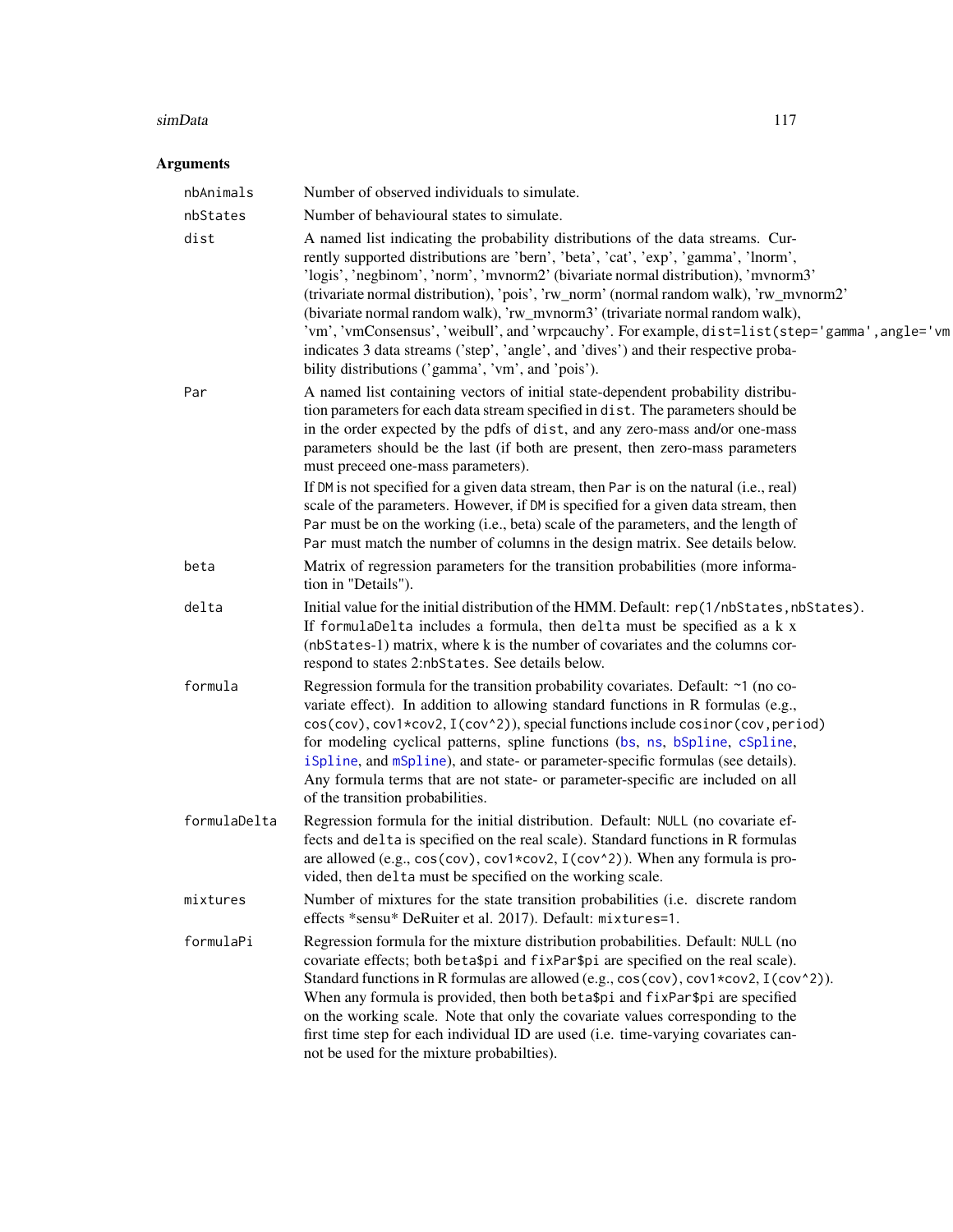<span id="page-117-0"></span>

| covs              | Covariate values to include in the simulated data, as a dataframe. The names<br>of any covariates specified by covs can be included in formula and/or DM. Co-<br>variates can also be simulated according to a standard normal distribution, by<br>setting covs to NULL (the default), and specifying nbCovs>0.                                                                                                                                                                                                                                                                                                                                                                                                                                                                                                                                                                                                                                                                                                                             |
|-------------------|---------------------------------------------------------------------------------------------------------------------------------------------------------------------------------------------------------------------------------------------------------------------------------------------------------------------------------------------------------------------------------------------------------------------------------------------------------------------------------------------------------------------------------------------------------------------------------------------------------------------------------------------------------------------------------------------------------------------------------------------------------------------------------------------------------------------------------------------------------------------------------------------------------------------------------------------------------------------------------------------------------------------------------------------|
| nbCovs            | Number of covariates to simulate (0 by default). Does not need to be specified if<br>covs is specified. Simulated covariates are provided generic names (e.g., 'cov1'<br>and 'cov2' for nbCovs=2) and can be included in formula and/or DM.                                                                                                                                                                                                                                                                                                                                                                                                                                                                                                                                                                                                                                                                                                                                                                                                 |
| spatialCovs       | List of raster objects for spatio-temporally referenced covariates. Covariates<br>specified by spatialCovs are extracted from the raster layer(s) based on any<br>simulated location data (and the z values for a raster stack or brick) for each<br>time step. If an element of spatialCovs is a raster stack or brick, then z<br>values must be set using raster:: setZ and covs must include column(s) of the<br>corresponding z value(s) for each observation (e.g., 'time'). The names of the<br>raster layer(s) can be included in formula and/or DM. Note that simData usually<br>takes longer to generate simulated data when spatial Covs is specified.                                                                                                                                                                                                                                                                                                                                                                            |
| zeroInflation     | A named list of logicals indicating whether the probability distributions of the<br>data streams should be zero-inflated. If zeroInflation is TRUE for a given<br>data stream, then values for the zero-mass parameters should be included in the<br>corresponding element of Par.                                                                                                                                                                                                                                                                                                                                                                                                                                                                                                                                                                                                                                                                                                                                                          |
| oneInflation      | A named list of logicals indicating whether the probability distributions of the<br>data streams should be one-inflated. If oneInflation is TRUE for a given data<br>stream, then values for the one-mass parameters should be included in the cor-<br>responding element of Par.                                                                                                                                                                                                                                                                                                                                                                                                                                                                                                                                                                                                                                                                                                                                                           |
| circularAngleMean |                                                                                                                                                                                                                                                                                                                                                                                                                                                                                                                                                                                                                                                                                                                                                                                                                                                                                                                                                                                                                                             |
|                   | An optional named list indicating whether to use circular-linear (FALSE) or<br>circular-circular (TRUE) regression on the mean of circular distributions ('vm'<br>and 'wrpcauchy') for turning angles. For example, circularAngleMean=list(angle=TRUE)<br>indicates the angle mean is be estimated for 'angle' using circular-circular re-<br>gression. Whenever circular-circular regression is used for an angular data<br>stream, a corresponding design matrix (DM) must be specified for the data stream,<br>and the previous movement direction (i.e., a turning angle of zero) is automat-<br>ically used as the reference angle (i.e., the intercept). Default is NULL, which<br>assumes circular-linear regression is used for any angular distributions. Any<br>circularAngleMean elements corresponding to data streams that do not have<br>angular distributions are ignored. circularAngleMean is also ignored for any<br>'vmConsensus' data streams (because the consensus model is a circular-circular<br>regression model). |
|                   | Alternatively, circularAngleMean can be specified as a numeric scalar, where<br>the value specifies the coefficient for the reference angle (i.e., directional per-<br>sistence) term in the circular-circular regression model. For example, setting<br>circularAngleMean to 0 specifies a circular-circular regression model with no<br>directional persistence term (thus specifying a biased random walk instead of a<br>biased correlated random walk). Setting circularAngleMean to 1 is equivalent<br>to setting it to TRUE, i.e., a circular-circular regression model with a coefficient<br>of 1 for the directional persistence reference angle.                                                                                                                                                                                                                                                                                                                                                                                  |
| centers           | 2-column matrix providing the x-coordinates (column 1) and y-coordinates (col-<br>umn 2) for any activity centers (e.g., potential centers of attraction or repul-                                                                                                                                                                                                                                                                                                                                                                                                                                                                                                                                                                                                                                                                                                                                                                                                                                                                          |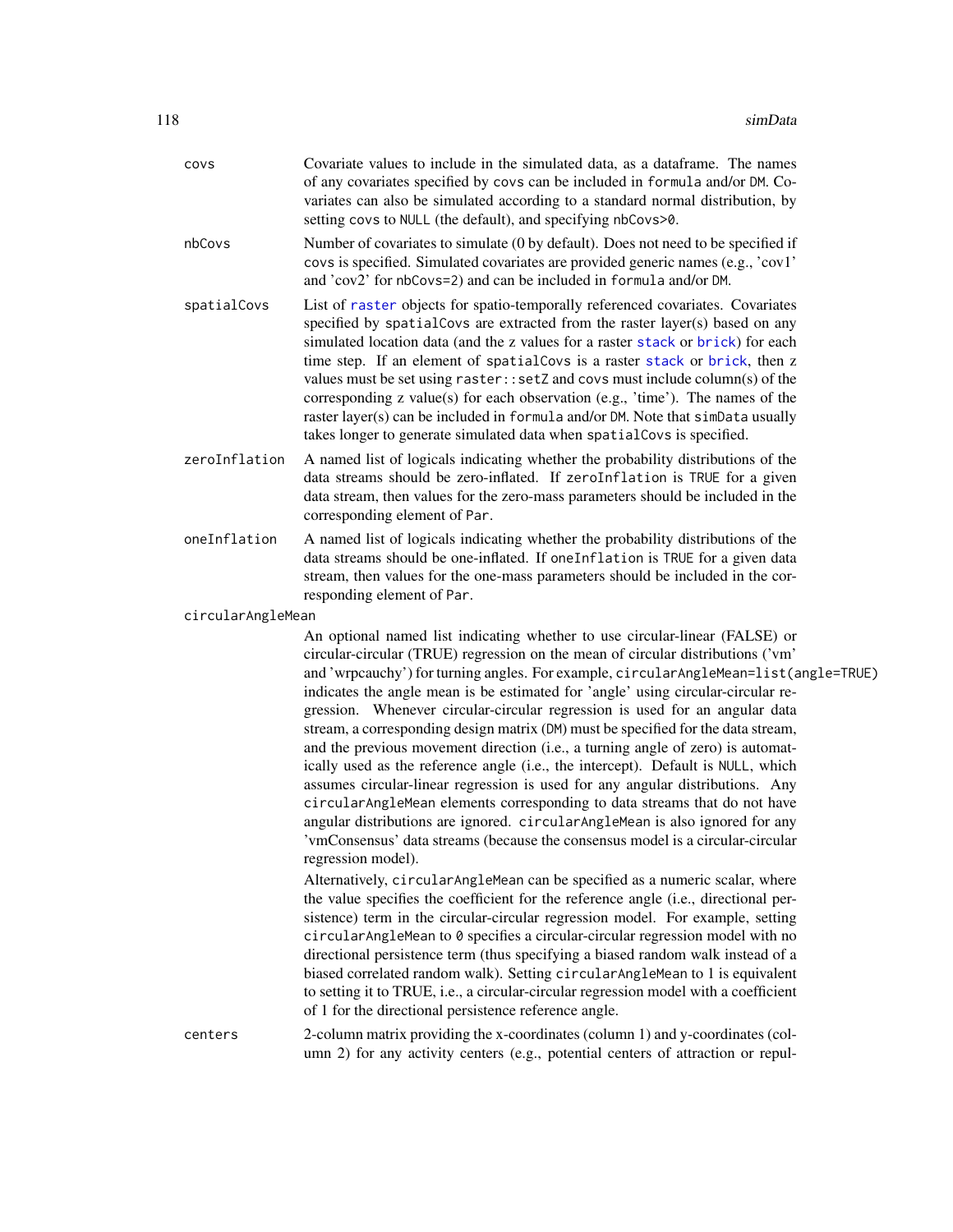<span id="page-118-0"></span>

|                 | sion) from which distance and angle covariates will be calculated based on the<br>simulated location data. These distance and angle covariates can be included<br>in formula and DM using the row names of centers. If no row names are<br>provided, then generic names are generated for the distance and angle covari-<br>ates (e.g., 'center1.dist', 'center1.angle', 'center2.dist', 'center2.angle'); oth-<br>erwise the covariate names are derived from the row names of centers as<br>paste0(rep(rownames(centers), each=2), c(".dist",".angle")). Note that<br>the angle covariates for each activity center are calculated relative to the previ-<br>ous movement direction instead of standard directions relative to the x-axis; this<br>is to allow turning angles to be simulated as a function of these covariates using<br>circular-circular regression.                                                                                                                                                                                                                                       |
|-----------------|----------------------------------------------------------------------------------------------------------------------------------------------------------------------------------------------------------------------------------------------------------------------------------------------------------------------------------------------------------------------------------------------------------------------------------------------------------------------------------------------------------------------------------------------------------------------------------------------------------------------------------------------------------------------------------------------------------------------------------------------------------------------------------------------------------------------------------------------------------------------------------------------------------------------------------------------------------------------------------------------------------------------------------------------------------------------------------------------------------------|
| centroids       | List where each element is a data frame consisting of at least max (unlist (obsPerAnimal))<br>rows that provides the x-coordinates $('x')$ and y-coordinates $('y)$ for centroids<br>(i.e., dynamic activity centers where the coordinates can change for each time<br>step) from which distance and angle covariates will be calculated based on the<br>simulated location data. These distance and angle covariates can be included in<br>formula and DM using the names of centroids. If no list names are provided,<br>then generic names are generated for the distance and angle covariates (e.g.,<br>'centroid1.dist', 'centroid1.angle', 'centroid2.dist', 'centroid2.angle'); otherwise<br>the covariate names are derived from the list names of centroids as paste0(rep(names(centroids), ea<br>Note that the angle covariates for each centroid are calculated relative to the pre-<br>vious movement direction instead of standard directions relative to the x-axis;<br>this is to allow turning angles to be simulated as a function of these covariates<br>using circular-circular regression. |
| angleCovs       | Character vector indicating the names of any circular-circular regression angular<br>covariates in covs or spatialCovs that need conversion from standard direction<br>(in radians relative to the x-axis) to turning angle (relative to previous movement<br>direction) using circAngles.                                                                                                                                                                                                                                                                                                                                                                                                                                                                                                                                                                                                                                                                                                                                                                                                                     |
| obsPerAnimal    | Either the number of observations per animal (if single value) or the bounds of<br>the number of observations per animal (if vector of two values). In the latter<br>case, the numbers of obervations generated for each animal are uniformously<br>picked from this interval. Alternatively, obsPerAnimal can be specified as a list<br>of length nbAnimals with each element providing the number of observations (if<br>single value) or the bounds (if vector of two values) for each individual. Default:<br>$c(500, 1500)$ .                                                                                                                                                                                                                                                                                                                                                                                                                                                                                                                                                                             |
| initialPosition |                                                                                                                                                                                                                                                                                                                                                                                                                                                                                                                                                                                                                                                                                                                                                                                                                                                                                                                                                                                                                                                                                                                |
|                 | 2-vector providing the x- and y-coordinates of the initial position for all animals.<br>Alternatively, initialPosition can be specified as a list of length nbAnimals<br>with each element a 2-vector providing the x- and y-coordinates of the ini-<br>tial position for each individual. Default: $c(0,0)$ . If mvnCoord corresponds<br>to a data stream with "mvnorm3" or "rw_mvnorm3" probability distributions,<br>then initialPosition must be composed of 3-vector(s) for the x-, y-, and z-<br>coordinates.                                                                                                                                                                                                                                                                                                                                                                                                                                                                                                                                                                                            |
| DM              | An optional named list indicating the design matrices to be used for the probabil-<br>ity distribution parameters of each data stream. Each element of DM can either be<br>a named list of regression formulas or a "pseudo" design matrix. For example,<br>for a 2-state model using the gamma distribution for a data stream named 'step',                                                                                                                                                                                                                                                                                                                                                                                                                                                                                                                                                                                                                                                                                                                                                                   |
|                 |                                                                                                                                                                                                                                                                                                                                                                                                                                                                                                                                                                                                                                                                                                                                                                                                                                                                                                                                                                                                                                                                                                                |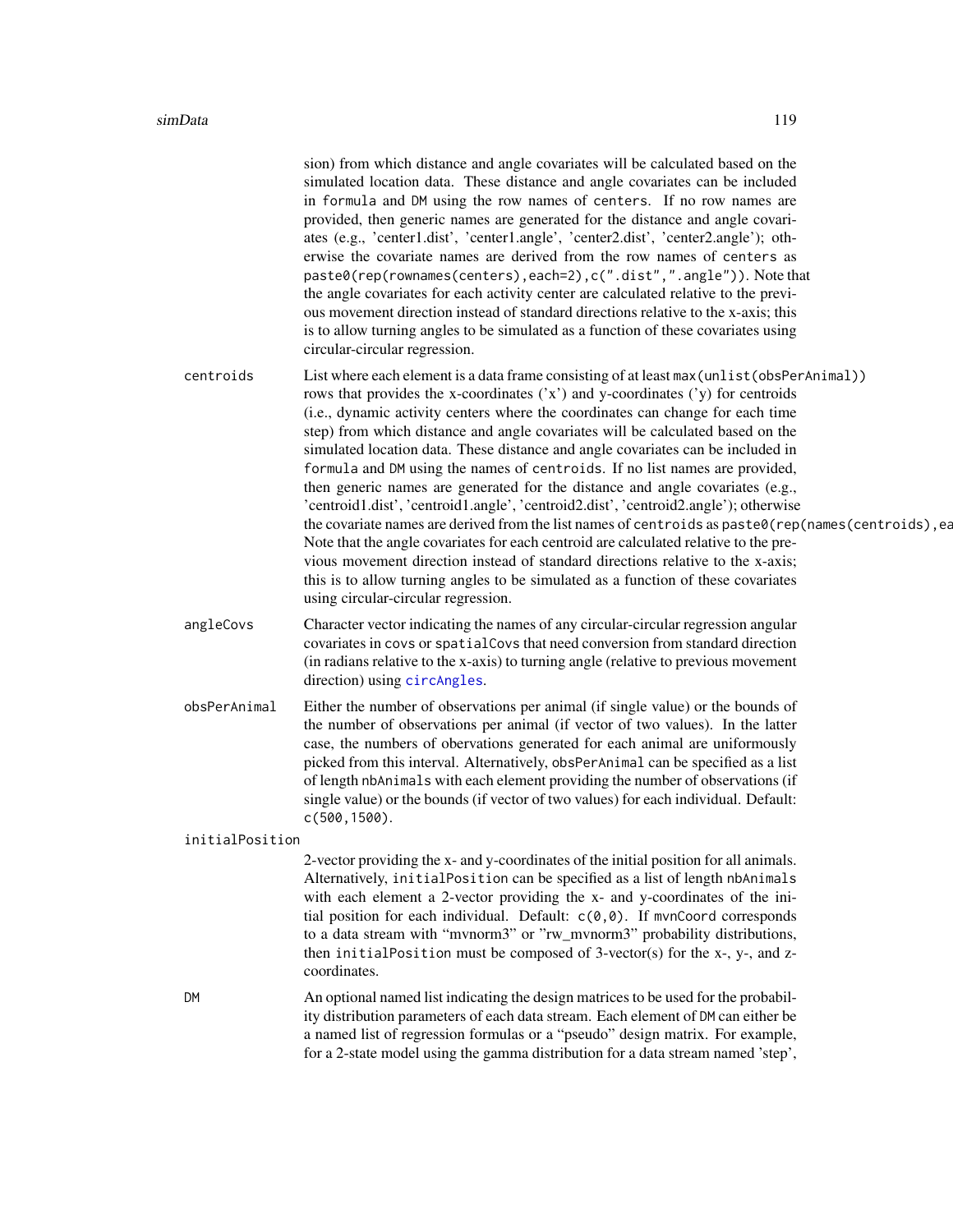<span id="page-119-0"></span>

|            | DM=list(step=list(mean=~cov1, sd=~1)) specifies the mean parameters as a<br>function of the covariate 'cov1' for each state. This model could equivalently be<br>specified as a 4x6 "pseudo" design matrix using character strings for the covari-<br>ate: DM=list(step=matrix(c(1,0,0,0,'cov1',0,0,0,0,1,0,0,0,'cov1',0,0,0,0,1,0,0,0,0,1)<br>where the 4 rows correspond to the state-dependent paramaters (mean_1,mean_2,sd_1,sd_2)<br>and the 6 columns correspond to the regression coefficients.                                                                                                                                                                                                                                                                                                                                                    |
|------------|-----------------------------------------------------------------------------------------------------------------------------------------------------------------------------------------------------------------------------------------------------------------------------------------------------------------------------------------------------------------------------------------------------------------------------------------------------------------------------------------------------------------------------------------------------------------------------------------------------------------------------------------------------------------------------------------------------------------------------------------------------------------------------------------------------------------------------------------------------------|
|            | Design matrices specified using formulas allow standard functions in R formu-<br>las (e.g., cos(cov), cov1*cov2, I(cov^2)). Special formula functions include<br>cosinor (cov, period) for modeling cyclical patterns, spline functions (bs, ns,<br>bSpline, cSpline, iSpline, and mSpline), angleFormula(cov, strength, by)<br>for the angle mean of circular-circular regression models, and state-specific for-<br>mulas (see details). Any formula terms that are not state-specific are included<br>on the parameters for all nbStates states.                                                                                                                                                                                                                                                                                                       |
| userBounds | An optional named list of 2-column matrices specifying bounds on the natural<br>(i.e, real) scale of the probability distribution parameters for each data stream.<br>For example, for a 2-state model using the wrapped Cauchy ('wrpcauchy') dis-<br>tribution for a data stream named 'angle' with estAngleMean\$angle=TRUE),<br>userBounds=list(angle=matrix(c(-pi,-pi,-1,-1,pi,pi,1,1),4,2,dimnames=list(c("mean_1<br>specifies $(-1,1)$ bounds for the concentration parameters instead of the default<br>$[0,1)$ bounds.                                                                                                                                                                                                                                                                                                                            |
| workBounds | An optional named list of 2-column matrices specifying bounds on the working<br>scale of the probability distribution, transition probability, and initial distribu-<br>tion parameters. For each matrix, the first column pertains to the lower bound<br>and the second column the upper bound. For data streams, each element of<br>workBounds should be a k x 2 matrix with the same name of the corresponding<br>element of Par, where k is the number of parameters. For transition probability<br>parameters, the corresponding element of workBounds must be a k x 2 matrix<br>named "beta", where k=length(beta). For initial distribution parameters, the<br>corresponding element of workBounds must be a k x 2 matrix named "delta",<br>where k=length(delta). workBounds is ignored for any given data stream<br>unless DM is also specified. |
| betaRef    | Numeric vector of length nbStates indicating the reference elements for the<br>t.p.m. multinomial logit link. Default: NULL, in which case the diagonal ele-<br>ments of the t.p.m. are the reference. See fitHMM.                                                                                                                                                                                                                                                                                                                                                                                                                                                                                                                                                                                                                                        |
| mvnCoords  | Character string indicating the name of location data that are to be simulated<br>using a multivariate normal distribution. For example, if mu="rw_mvnorm2"<br>was included in dist and (mu.x, mu.y) are intended to be location data, then<br>mvnCoords="mu" needs to be specified in order for these data to be treated as<br>such.                                                                                                                                                                                                                                                                                                                                                                                                                                                                                                                     |
| stateNames | Optional character vector of length nbStates indicating state names.                                                                                                                                                                                                                                                                                                                                                                                                                                                                                                                                                                                                                                                                                                                                                                                      |
| model      | A momentuHMM, momentuHierHMM, miHMM, or miSum object. This option can be<br>used to simulate from a fitted model. Default: NULL. Note that, if this argu-<br>ment is specified, most other arguments will be ignored – except for nbAnimals,<br>obsPerAnimal, states, initialPosition, lambda, errorEllipse, and, if<br>covariate values different from those in the data should be specified, covs,<br>spatialCovs, centers, and centroids. It is not appropriate to simulate move-                                                                                                                                                                                                                                                                                                                                                                      |
|            |                                                                                                                                                                                                                                                                                                                                                                                                                                                                                                                                                                                                                                                                                                                                                                                                                                                           |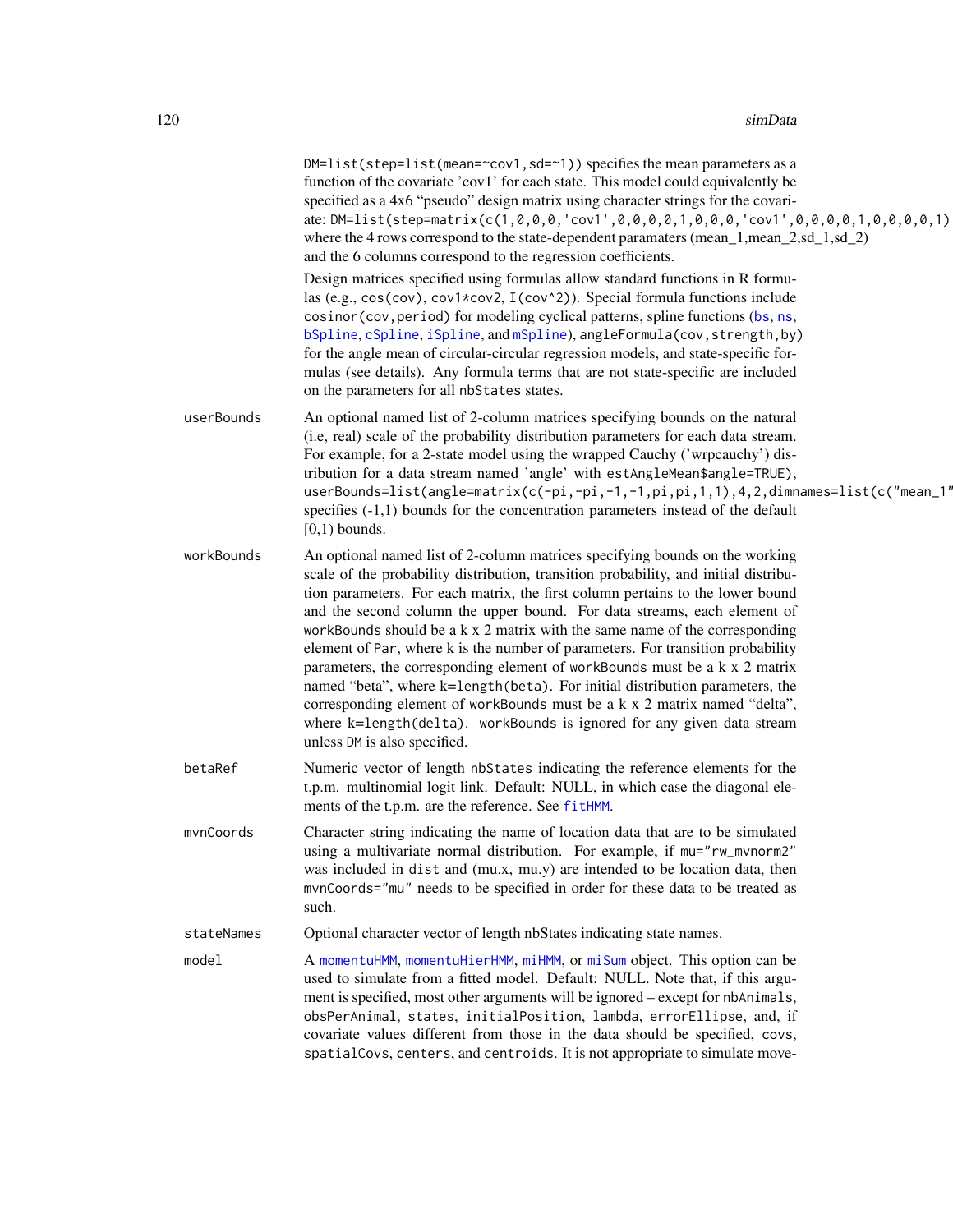<span id="page-120-0"></span>

|              | ment data from a model that was fitted to latitude/longitude data (because simData<br>assumes Cartesian coordinates).                                                                                                                                                                                                                                                                                                                                                                                                                                                                                                                                                                                                                                                                                                                                                                                                                                                                                                                                                              |
|--------------|------------------------------------------------------------------------------------------------------------------------------------------------------------------------------------------------------------------------------------------------------------------------------------------------------------------------------------------------------------------------------------------------------------------------------------------------------------------------------------------------------------------------------------------------------------------------------------------------------------------------------------------------------------------------------------------------------------------------------------------------------------------------------------------------------------------------------------------------------------------------------------------------------------------------------------------------------------------------------------------------------------------------------------------------------------------------------------|
| states       | TRUE if the simulated states should be returned, FALSE otherwise (default).                                                                                                                                                                                                                                                                                                                                                                                                                                                                                                                                                                                                                                                                                                                                                                                                                                                                                                                                                                                                        |
| retrySims    | Number of times to attempt to simulate data within the spatial extent of spatial Covs.<br>If $retrySims=0$ (the default), an error is returned if the simulated tracks(s) move<br>beyond the extent(s) of the raster layer(s). Instead of relying on retrySims, in<br>many cases it might be better to simply expand the extent of the raster layer(s)<br>and/or adjust the step length and turning angle probability distributions. Ignored<br>if spatialCovs=NULL.                                                                                                                                                                                                                                                                                                                                                                                                                                                                                                                                                                                                               |
| lambda       | Observation rate for location data. If NULL (the default), location data are ob-<br>tained at regular intervals. Otherwise lambda is the rate parameter of the expo-<br>nential distribution for the waiting times between successive location observa-<br>tions, i.e., 1/lambda is the expected time between successive location observa-<br>tions. Only the 'step' and 'angle' data streams are subject to temporal irregular-<br>ity; any other data streams are observed at temporally-regular intervals. Ignored<br>unless a valid distribution for the 'step' data stream is specified.                                                                                                                                                                                                                                                                                                                                                                                                                                                                                      |
| errorEllipse | List providing the upper bound for the semi-major axis (M; on scale of x- and<br>y-coordinates), semi-minor axis (m; on scale of x- and y-coordinates), and orien-<br>tation (r; in degrees) of location error ellipses. If NULL (the default), no location<br>measurement error is simulated. If errorEllipse is specified, then each ob-<br>served location is subject to bivariate normal errors as described in McClintock<br>et al. (2015), where the components of the error ellipse for each location are ran-<br>domly drawn from runif(1, min(errorEllipse\$M), max(errorEllipse\$M)),<br>runif(1,min(errorEllipse\$m),max(errorEllipse\$m)),andrunif(1,min(errorEllipse\$r),max(<br>If only a single value is provided for any of the error ellipse elements, then the<br>corresponding component is fixed to this value for each location. Only the 'step'<br>and 'angle' data streams are subject to location measurement error; any other<br>data streams are observed without error. Ignored unless a valid distribution for<br>the 'step' data stream is specified. |
| ncores       | Number of cores to use for parallel processing. Default: 1 (no parallel process-<br>ing).                                                                                                                                                                                                                                                                                                                                                                                                                                                                                                                                                                                                                                                                                                                                                                                                                                                                                                                                                                                          |
| hierStates   | A hierarchical model structure Node for the states ('state'). See details.                                                                                                                                                                                                                                                                                                                                                                                                                                                                                                                                                                                                                                                                                                                                                                                                                                                                                                                                                                                                         |
| hierDist     | A hierarchical data structure Node for the data streams ('dist'). Currently sup-<br>ported distributions are 'bern', 'beta', 'exp', 'gamma', 'lnorm', 'norm', 'mvnorm2'<br>(bivariate normal distribution), 'mvnorm3' (trivariate normal distribution), 'pois',<br>'rw_norm' (normal random walk), 'rw_mvnorm2' (bivariate normal random<br>walk), 'rw_mvnorm3' (trivariate normal random walk), 'vm', 'vmConsensus',<br>'weibull', and 'wrpcauchy'. See details.                                                                                                                                                                                                                                                                                                                                                                                                                                                                                                                                                                                                                  |
| hierBeta     | A hierarchical data structure Node for the matrix of initial values for the re-<br>gression coefficients of the transition probabilities at each level of the hierarchy<br>('beta'). See fitHMM.                                                                                                                                                                                                                                                                                                                                                                                                                                                                                                                                                                                                                                                                                                                                                                                                                                                                                   |
| hierDelta    | A hierarchical data structure Node for the matrix of initial values for the regres-<br>sion coefficients of the initial distribution at each level of the hierarchy ('delta').<br>See fitHMM.                                                                                                                                                                                                                                                                                                                                                                                                                                                                                                                                                                                                                                                                                                                                                                                                                                                                                      |
| hierFormula  | A hierarchical formula structure for the transition probability covariates for each<br>level of the hierarchy ('formula'). Default: NULL (only hierarchical-level effects,                                                                                                                                                                                                                                                                                                                                                                                                                                                                                                                                                                                                                                                                                                                                                                                                                                                                                                         |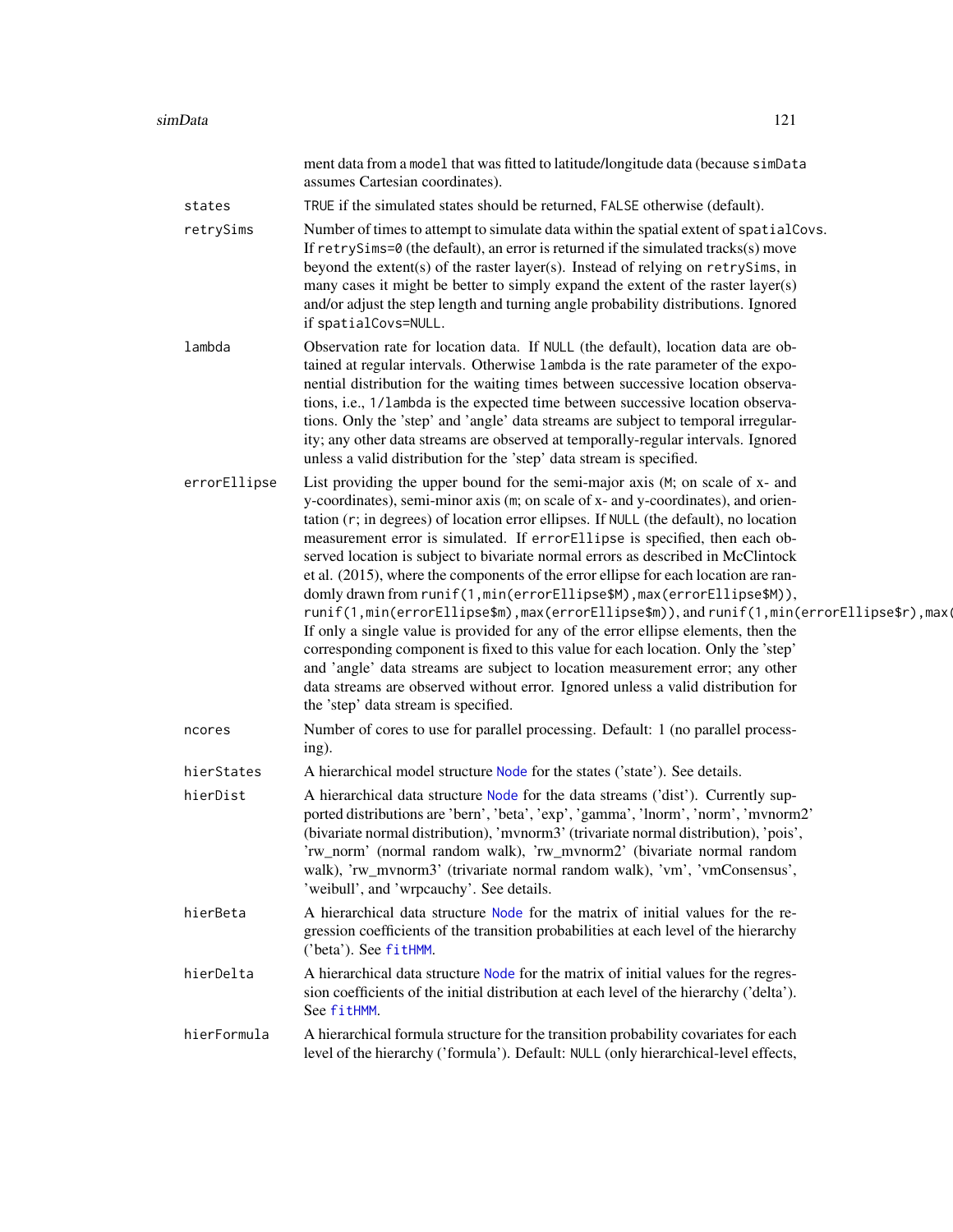with no covariate effects). Any formula terms that are not state- or parameterspecific are included on all of the transition probabilities within a given level of the hierarchy. See details.

<span id="page-121-0"></span>hierFormulaDelta

A hierarchical formula structure for the initial distribution covariates for each level of the hierarchy ('formulaDelta'). Default: NULL (no covariate effects and fixPar\$delta is specified on the working scale).

- nbHierCovs A hierarchical data structure [Node](#page-0-0) for the number of covariates ('nbCovs') to simulate for each level of the hierarchy (0 by default). Does not need to be specified if covs is specified. Simulated covariates are provided generic names (e.g., 'cov1.1' and 'cov1.2' for nbHierCovs\$level1\$nbCovs=2) and can be included in hierFormula and/or DM.
- obsPerLevel A hierarchical data structure [Node](#page-0-0) indicating the number of observations for each level of the hierarchy ('obs'). For each level, the 'obs' field can either be the number of observations per animal (if single value) or the bounds of the number of observations per animal (if vector of two values). In the latter case, the numbers of obervations generated per level for each animal are uniformously picked from this interval. Alternatively, obsPerLevel can be specified as a list of length nbAnimals with each element providing the hierarchical data structure for the number of observations for each level of the hierarchy for each animal, where the 'obs' field can either be the number of observations (if single value) or the bounds of the number of observations (if vector of two values) for each individual.

#### Details

- simHierData is very similar to [simData](#page-114-0) except that instead of simply specifying the number of states (nbStates), distributions (dist), observations (obsPerAnimal), covariates (nbCovs), and a single t.p.m. formula (formula), the hierStates argument specifies the hierarchical nature of the states, the hierDist argument specifies the hierarchical nature of the data streams, the obsPerLevel argument specifies the number of observations for each level of the hierarchy, the nbHierCovs argument specifies the number of covariates for each level of the hierarchy, and the hierFormula argument specifies a t.p.m. formula for each level of the hierarchy. All of the hierarhcial arguments in simHierData are specified as [Node](#page-0-0) objects from the [data.tree](#page-0-0) package.
- x- and y-coordinate location data are generated only if valid 'step' and 'angle' data streams are specified. Vaild distributions for 'step' include 'gamma', 'weibull', 'exp', and 'lnorm'. Valid distributions for 'angle' include 'vm' and 'wrpcauchy'. If only a valid 'step' data stream is specified, then only x-coordinates are generated.
- If DM is specified for a particular data stream, then the initial values are specified on the working (i.e., beta) scale of the parameters. The working scale of each parameter is determined by the link function used. The function [getParDM](#page-53-0) is intended to help with obtaining initial values on the working scale when specifying a design matrix and other parameter constraints.
- Simulated data that are temporally regular (i.e., lambda=NULL) and without location measurement error (i.e., errorEllipse=NULL) are returned as a [momentuHMMData](#page-81-1) (or [momentuHierHMMData](#page-80-0)) object suitable for analysis using [fitHMM](#page-32-0).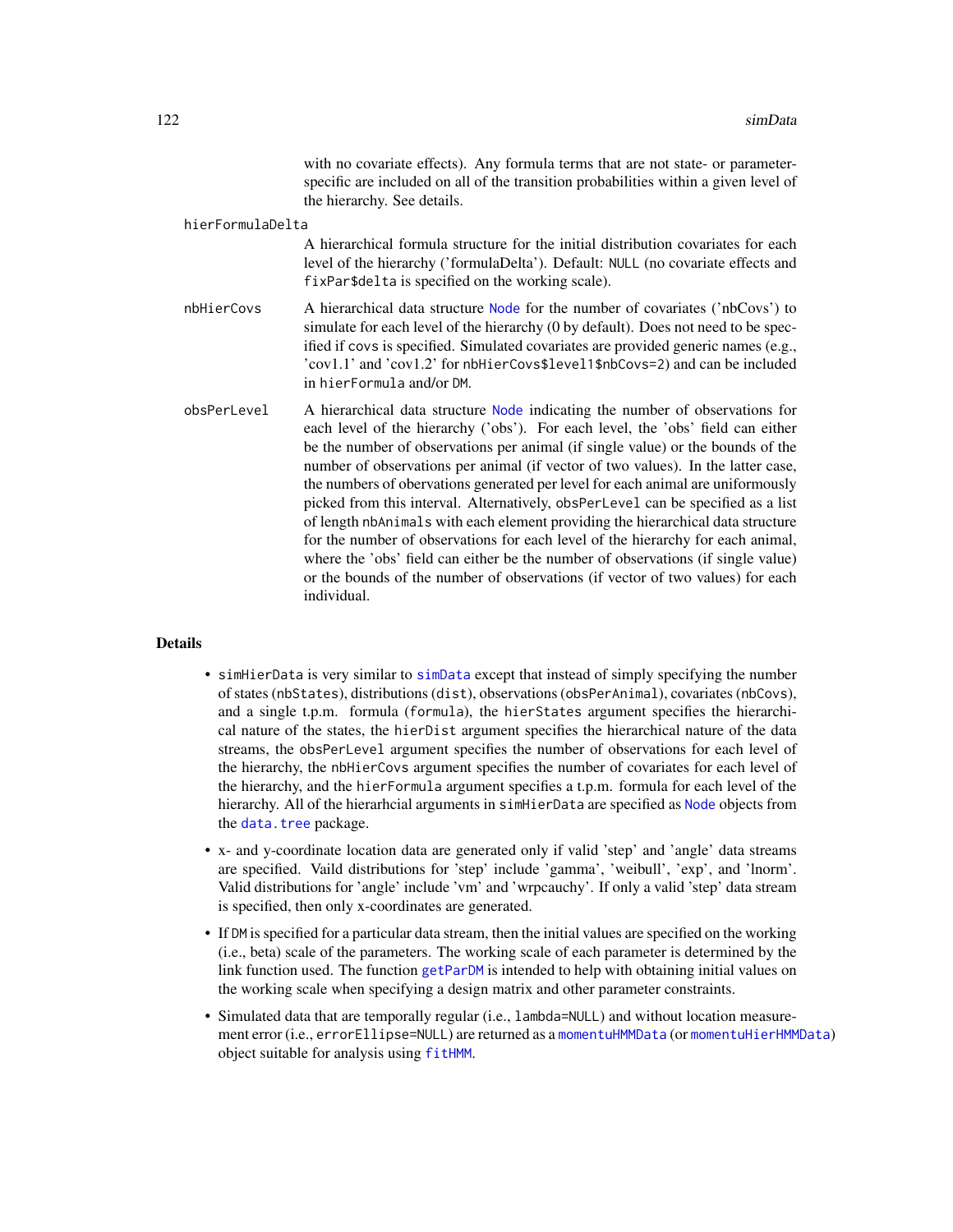- <span id="page-122-0"></span>• Simulated location data that are temporally-irregular (i.e., lambda>0) and/or with location measurement error (i.e., errorEllipse!=NULL) are returned as a data frame suitable for analysis using [crawlWrap](#page-15-0).
- The matrix beta of regression coefficients for the transition probabilities has one row for the intercept, plus one row for each covariate, and one column for each non-diagonal element of the transition probability matrix. For example, in a 3-state HMM with 2 formula covariates, the matrix beta has three rows (intercept + two covariates) and six columns (six non-diagonal elements in the 3x3 transition probability matrix - filled in row-wise). In a covariate-free model (default), beta has one row, for the intercept.
- State-specific formulas can be specified in DM using special formula functions. These special functions can take the names paste0("state",1:nbStates) (where the integer indicates the state-specific formula). For example, DM=list(step=list(mean=~cov1+state1(cov2), sd=~cov2+state2(cov1))) includes cov1 on the mean parameter for all states, cov2 on the mean parameter for state 1, cov2 on the sd parameter for all states, and cov1 on the sd parameter for state 2.
- State- and parameter-specific formulas can be specified for transition probabilities in formula using special formula functions. These special functions can take the names paste0("state",1:nbStates) (where the integer indicates the current state from which transitions occur), paste0("toState",1:nbStates) (where the integer indicates the state to which transitions occur), or paste0("betaCol",nbStates\*(nbStates-1)) (where the integer indicates the column of the beta matrix). For example with nbStates=3, formula=~cov1+betaCol1(cov2)+state3(cov3)+toState1(cov4) includes cov1 on all transition probability parameters, cov2 on the beta column corresponding to the transition from state 1->2, cov3 on transition probabilities from state 3 (i.e., beta columns corresponding to state transitions  $3-1$  and  $3-2$ ), and cov4 on transition probabilities to state 1 (i.e., beta columns corresponding to state transitions 2->1 and 3->1).
- Cyclical relationships (e.g., hourly, monthly) may be simulated using the consinor  $(x, period)$ special formula function for covariate x and sine curve period of time length period. For example, if the data are hourly, a 24-hour cycle can be simulated using  $\sim$ cosinor(cov1,24), where the covariate cov1 is a repeating series of integers  $0,1,\ldots,23,0,1,\ldots,23,0,1,\ldots$ (note that simData will not do this for you, the appropriate covariate must be specified using the covs argument; see example below). The cosinor  $(x, period)$  function converts x to 2 covariates cosinorCos(x)=cos(2\*pi\*x/period) and consinorSin(x)=sin(2\*pi\*x/period for inclusion in the model (i.e., 2 additional parameters per state). The amplitude of the sine wave is thus  $sqrt(B_{\text{cos}}^2 + B_{\text{sin}}^2)$ , where  $B_{\text{cos}}$  and  $B_{\text{sin}}$  are the working parameters correponding to cosinor $Cos(x)$  and  $cosinorsin(x)$ , respectively (e.g., see Cornelissen 2014).

When the circular-circular regression model is used, the special function angleFormula(cov, strength, by) can be used in DM for the mean of angular distributions (i.e. 'vm', 'vmConsensus', and 'wrpcauchy'), where cov is an angle covariate (e.g. wind direction), strength is a positive real covariate (e.g. wind speed), and by is an optional factor variable for individual- or group-level effects (e.g. ID, sex). This allows angle covariates to be weighted based on their strength or importance at time step t as in Rivest et al. (2016).

- If the length of covariate values passed (either through 'covs', or 'model') is not the same as the number of observations suggested by 'nbAnimals' and 'obsPerAnimal' (or 'obsPerLevel' for simHierData), then the series of covariates is either shortened (removing last values - if too long) or extended (starting over from the first values - if too short).
- For simData, when covariates are not included in formulaDelta (i.e. formulaDelta=NULL), then delta is specified as a vector of length nbStates that sums to 1. When covariates are in-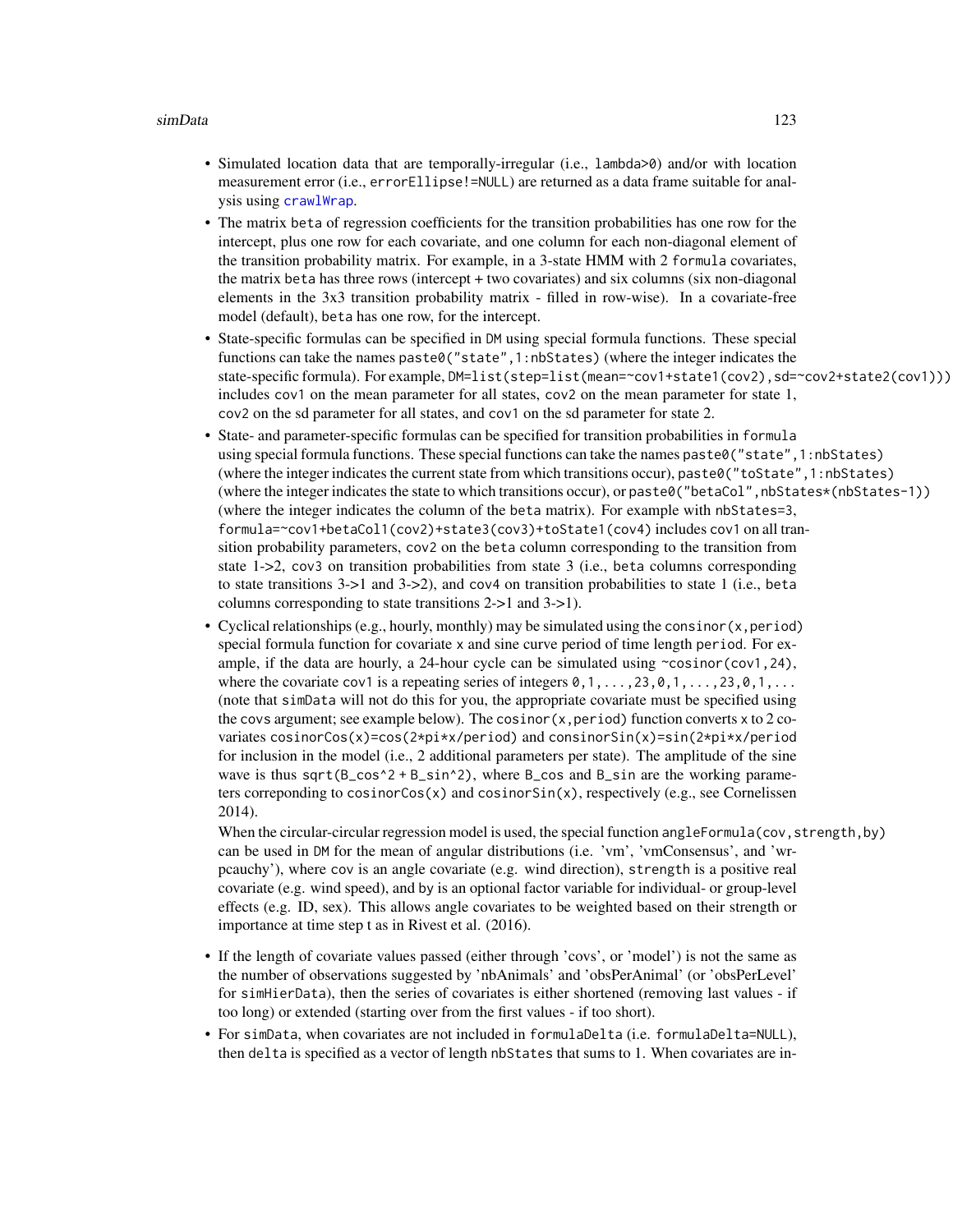<span id="page-123-0"></span>cluded in formulaDelta, then delta must be specified as a  $k \times (n$ bStates-1) matrix of working parameters, where k is the number of regression coefficients and the columns correspond to states 2:nbStates. For example, in a 3-state HMM with formulaDelta=~cov1+cov2, the matrix delta has three rows (intercept + two covariates) and 2 columns (corresponding to states 2 and 3). The initial distribution working parameters are transformed to the real scale as exp(covsDelta\*Delta)/rowSums(exp(covsDelta\*Delta)), where covsDelta is the N x k design matrix, Delta=cbind(rep( $\emptyset, k$ ), delta) is a k x nbStates matrix of working parameters, and N=length(unique(data\$ID)).

• For simHierData, delta must be specified as a k x (nbStates-1) matrix of working parameters, where k is the number of regression coefficients and the columns correspond to states 2:nbStates.

#### Value

If the simulated data are temporally regular (i.e., lambda=NULL) with no measurement error (i.e., errorEllipse=NULL), an object [momentuHMMData](#page-81-1) (or [momentuHierHMMData](#page-80-0)), i.e., a dataframe of:

| ID        | The ID(s) of the observed animal(s)                                                                   |
|-----------|-------------------------------------------------------------------------------------------------------|
| $\cdots$  | Data streams as specified by dist (or hierDist)                                                       |
| X         | Either easting or longitude (if data streams include valid non-negative distribu-<br>tion for 'step') |
| У         | Either norting or latitude (if data streams include valid non-negative distribution<br>for 'step')    |
| $\ddotsc$ | Covariates (if any)                                                                                   |

If simulated location data are temporally irregular (i.e., lambda>0) and/or include measurement error (i.e., errorEllipse!=NULL), a dataframe of:

| time                      | Numeric time of each observed (and missing) observation                                                                               |  |
|---------------------------|---------------------------------------------------------------------------------------------------------------------------------------|--|
| ΙD                        | The ID(s) of the observed animal(s)                                                                                                   |  |
| x                         | Either easting or longitude observed location                                                                                         |  |
| У                         | Either norting or latitude observed location                                                                                          |  |
| $\ddots$ .                | Data streams that are not derived from location (if applicable)                                                                       |  |
| $\cdots$                  | Covariates at temporally-regular true (mux, muy) locations (if any)                                                                   |  |
| mux                       | Either easting or longitude true location                                                                                             |  |
| muy                       | Either norting or latitude true location                                                                                              |  |
| error_semimajor_axis      |                                                                                                                                       |  |
|                           | error ellipse semi-major axis (if applicable)                                                                                         |  |
| error_semiminor_axis      |                                                                                                                                       |  |
|                           | error ellipse semi-minor axis (if applicable)                                                                                         |  |
| error_ellipse_orientation |                                                                                                                                       |  |
|                           | error ellipse orientation (if applicable)                                                                                             |  |
| ln.sd.x                   | log of the square root of the x-variance of bivariate normal error (if applicable;<br>required for error ellipse models in crawlWrap) |  |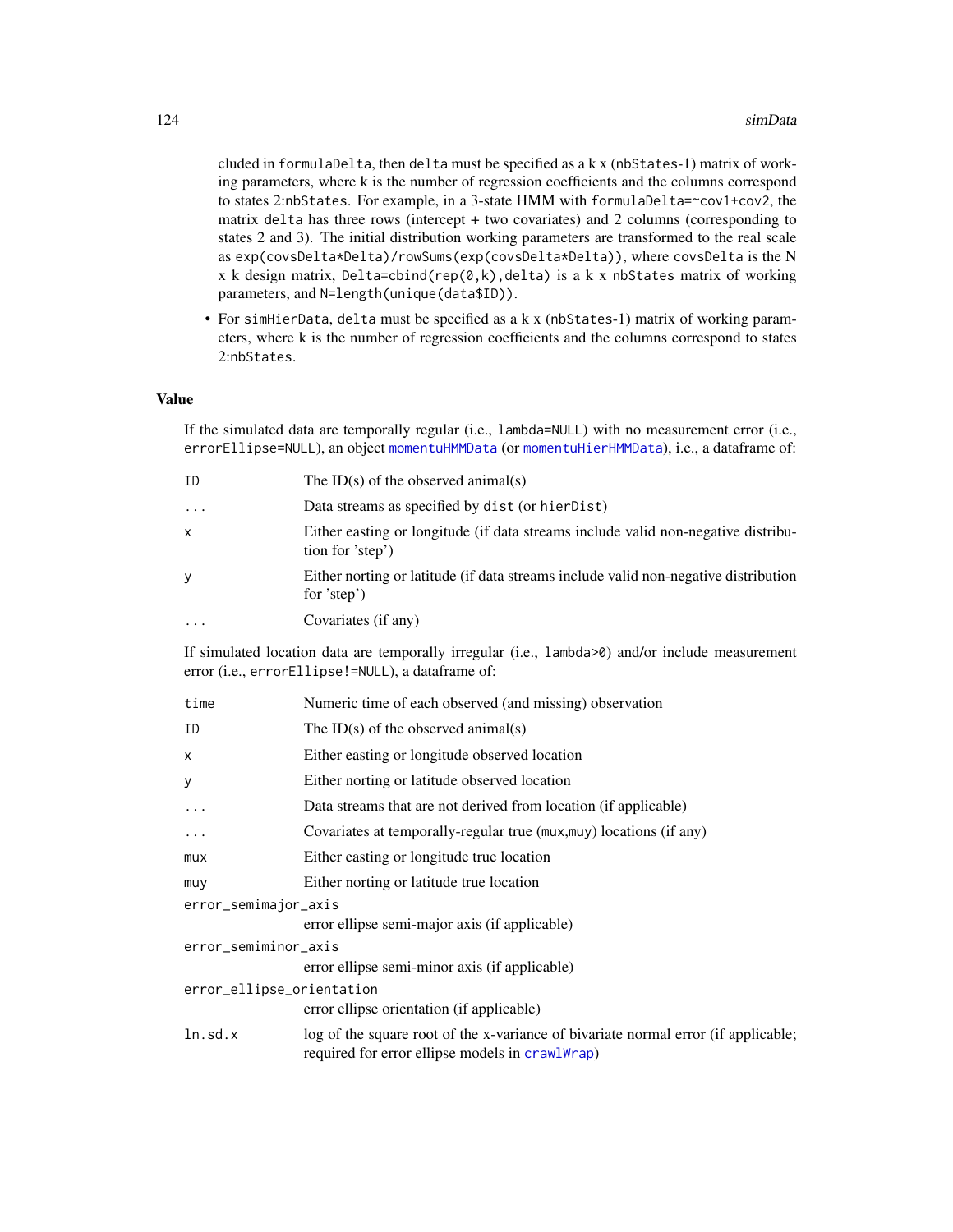<span id="page-124-0"></span>

| ln . sd.v  | log of the square root of the y-variance of bivariate normal error (if applicable;<br>required for error ellipse models in crawlWrap) |
|------------|---------------------------------------------------------------------------------------------------------------------------------------|
| error.corr | correlation term of bivariate normal error (if applicable; required for error ellipse<br>models in crawlWrap)                         |

## References

Cornelissen, G. 2014. Cosinor-based rhythmometry. Theoretical Biology and Medical Modelling 11:16.

McClintock BT, London JM, Cameron MF, Boveng PL. 2015. Modelling animal movement using the Argos satellite telemetry location error ellipse. Methods in Ecology and Evolution 6(3):266-277.

Rivest, LP, Duchesne, T, Nicosia, A, Fortin, D, 2016. A general angular regression model for the analysis of data on animal movement in ecology. Journal of the Royal Statistical Society: Series C (Applied Statistics), 65(3):445-463.

Leos-Barajas, V., Gangloff, E.J., Adam, T., Langrock, R., van Beest, F.M., Nabe-Nielsen, J. and Morales, J.M. 2017. Multi-scale modeling of animal movement and general behavior data using hidden Markov models with hierarchical structures. Journal of Agricultural, Biological and Environmental Statistics, 22 (3), 232-248.

#### See Also

[prepData](#page-103-0), [simObsData](#page-126-0)

#### Examples

```
# 1. Pass a fitted model to simulate from
# (m is a momentuHMM object - as returned by fitHMM - automatically loaded with the package)
# We keep the default nbAnimals=1.
m <- example$m
obsPerAnimal=c(50,100)
data <- simData(model=m,obsPerAnimal=obsPerAnimal)
## Not run:
# 2. Pass the parameters of the model to simulate from
stepPar <- c(1,10,1,5,0.2,0.3) # mean_1, mean_2, sd_1, sd_2, zeromass_1, zeromass_2
anglePar <- c(pi,0,0.5,2) # mean_1, mean_2, concentration_1, concentration_2
omegaPar <- c(1,10,10,1) # shape1_1, shape1_2, shape2_1, shape2_2
stepDist <- "gamma"
angleDist <- "vm"
omegaDist <- "beta"
data <- simData(nbAnimals=4,nbStates=2,dist=list(step=stepDist,angle=angleDist,omega=omegaDist),
                Par=list(step=stepPar,angle=anglePar,omega=omegaPar),nbCovs=2,
                zeroInflation=list(step=TRUE),
                obsPerAnimal=obsPerAnimal)
# 3. Include covariates
# (note that it is useless to specify "nbCovs", which are overruled
# by the number of columns of "cov")
cov <- data.frame(temp=log(rnorm(500,20,5)))
stepPar <- c(log(10),0.1,log(100),-0.1,log(5),log(25)) # working scale parameters for step DM
```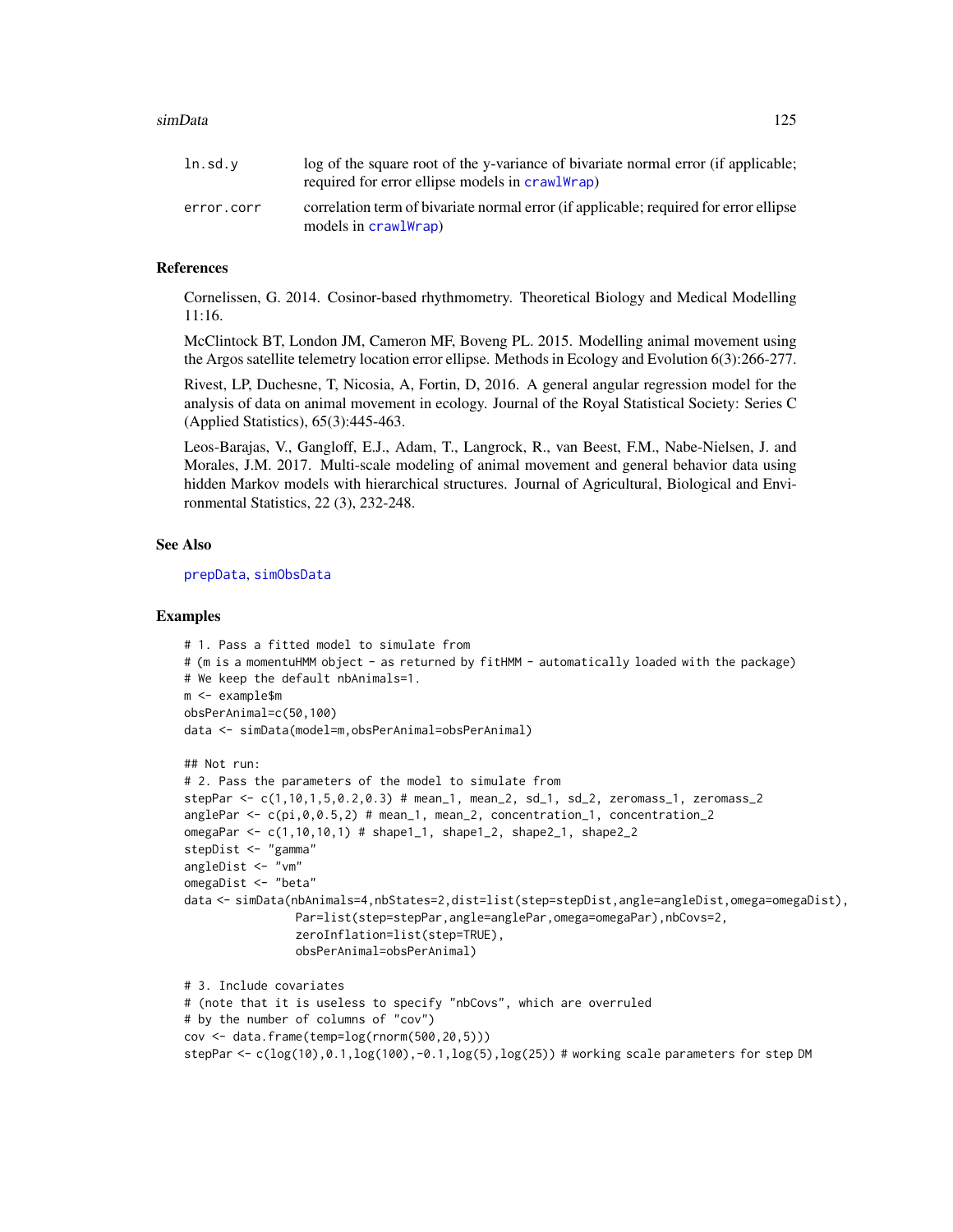```
anglePar \leq c (pi, 0, 0.5, 2) # mean_1, mean_2, concentration_1, concentration_2
stepDist <- "gamma"
angleDist <- "vm"
data <- simData(nbAnimals=2,nbStates=2,dist=list(step=stepDist,angle=angleDist),
                Par=list(step=stepPar,angle=anglePar),
                DM=list(step=list(mean=~temp,sd=~1)),
                covs=cov,
                obsPerAnimal=obsPerAnimal)
# 4. Include example 'forest' spatial covariate raster layer
# nbAnimals and obsPerAnimal kept small to reduce example run time
spatialCov<-list(forest=forest)
data <- simData(nbAnimals=1,nbStates=2,dist=list(step=stepDist,angle=angleDist),
                Par=list(step=c(100,1000,50,100),angle=c(0,0,0.1,5)),
                beta=matrix(c(5,-10,-25,50),nrow=2,ncol=2,byrow=TRUE),
                formula=~forest,spatialCovs=spatialCov,
                obsPerAnimal=250,states=TRUE,
                retrySims=100)
# 5. Specify design matrix for 'omega' data stream
# natural scale parameters for step and angle
stepPar \leq c(1, 10, 1, 5) # shape_1, shape_2, scale_1, scale_2
anglePar <- c(pi,0,0.5,0.7) # mean_1, mean_2, concentration_1, concentration_2
# working scale parameters for omega DM
omegaPar <- c(log(1),0.1,log(10),-0.1,log(10),-0.1,log(1),0.1)
stepDist <- "weibull"
angleDist <- "wrpcauchy"
omegaDist <- "beta"
data <- simData(nbStates=2,dist=list(step=stepDist,angle=angleDist,omega=omegaDist),
                Par=list(step=stepPar,angle=anglePar,omega=omegaPar),nbCovs=2,
                DM=list(omega=list(shape1=~cov1,shape2=~cov2)),
                obsPerAnimal=obsPerAnimal,states=TRUE)
# 6. Include temporal irregularity and location measurement error
lambda <- 2 # expect 2 observations per time step
errorEllipse <- list(M=50,m=25,r=180)
obsData <- simData(model=m,obsPerAnimal=obsPerAnimal,
                   lambda=lambda, errorEllipse=errorEllipse)
# 7. Cosinor and state-dependent formulas
nbStates<-2
dist<-list(step="gamma")
Par<-list(step=c(100,1000,50,100))
# include 24-hour cycle on all transition probabilities
# include 12-hour cycle on transitions from state 2
formula=~cosinor(hour24,24)+state2(cosinor(hour12,12))
# specify appropriate covariates
covs<-data.frame(hour24=0:23,hour12=0:11)
```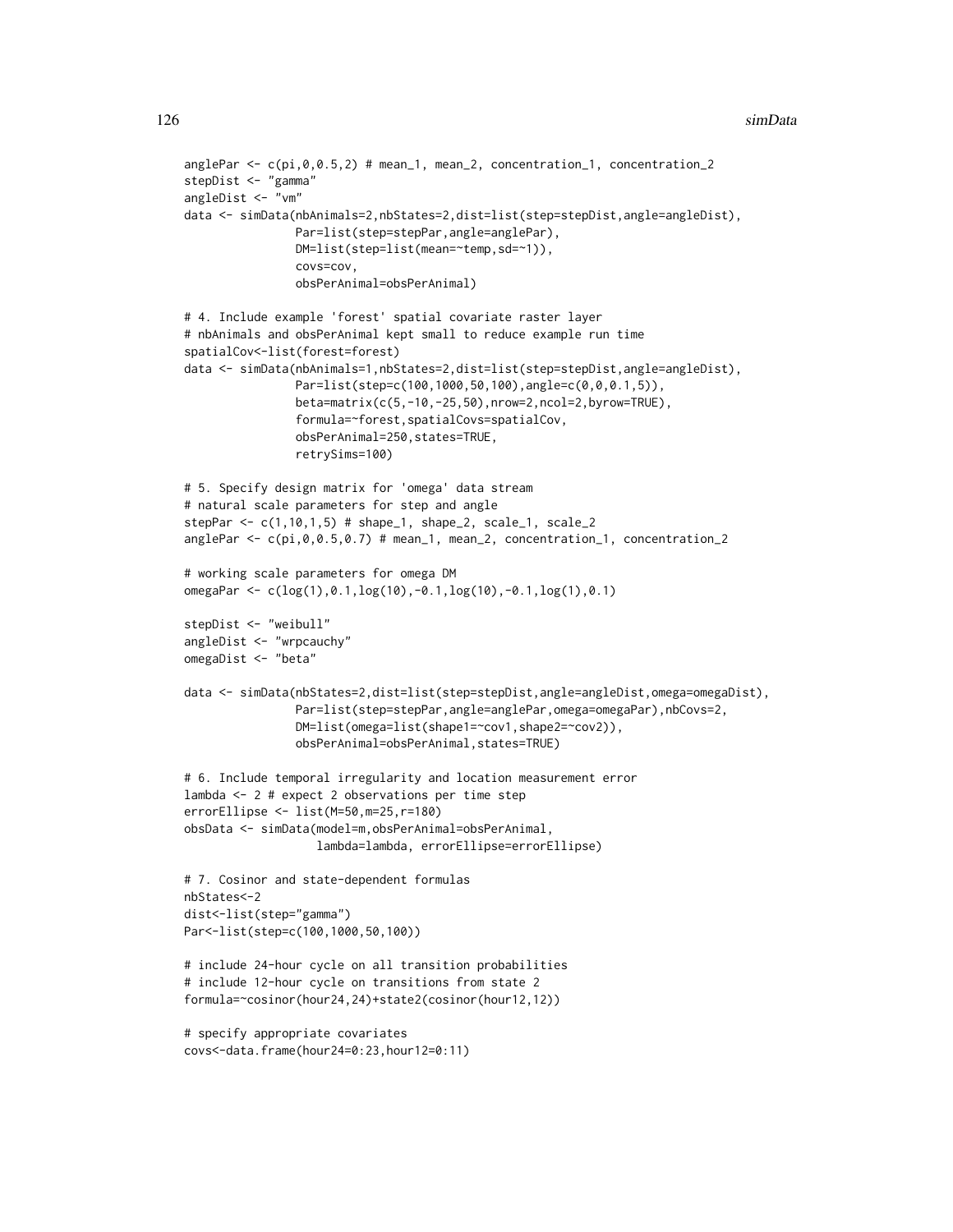```
beta<-matrix(c(-1.5,1,1,NA,NA,-1.5,-1,-1,1,1),5,2)
# row names for beta not required but can be helpful
rownames(beta)<-c("(Intercept)",
                  "cosinorCos(hour24, 24)",
                  "cosinorSin(hour24, 24)",
                  "cosinorCos(hour12, 12)",
                  "cosinorSin(hour12, 12)")
data.cos<-simData(nbStates=nbStates,dist=dist,Par=Par,
                  beta=beta,formula=formula,covs=covs)
# 8. Piecewise constant B-spline on step length mean and angle concentration
nObs <- 1000 # length of simulated track
cov <- data.frame(time=1:nObs) # time covariate for splines
dist <- list(step="gamma",angle="vm")
stepDM <- list(mean=~splines2::bSpline(time,df=2,degree=0),sd=~1)
angleDM <- list(mean=~1,concentration=~splines2::bSpline(time,df=2,degree=0))
DM <- list(step=stepDM,angle=angleDM)
Par <- list(step=c(log(1000),1,-1,log(100)),angle=c(0,log(10),2,-5))
data.spline<-simData(obsPerAnimal=nObs,nbStates=1,dist=dist,Par=Par,DM=DM,covs=cov)
# 9. Initial state (delta) based on covariate
nObs <- 100
dist <- list(step="gamma",angle="vm")
Par <- list(step=c(100,1000,50,100),angle=c(0,0,0.01,0.75))
# create sex covariate
cov <- data.frame(sex=factor(rep(c("F","M"),each=nObs))) # sex covariate
formulaDelta <- ~ sex + 0
# Female begins in state 1, male begins in state 2
delta <- matrix(c(-100,100),2,1,dimnames=list(c("sexF","sexM"),"state 2"))
data.delta<-simData(nbAnimals=2,obsPerAnimal=nObs,nbStates=2,dist=dist,Par=Par,
                    delta=delta,formulaDelta=formulaDelta,covs=cov,
                    beta=matrix(-1.5,1,2),states=TRUE)
## End(Not run)
```
<span id="page-126-0"></span>simObsData *Observation error simulation tool*

#### **Description**

Simulates observed location data subject to temporal irregularity and/or location measurement error

#### Usage

```
simObsData(data, lambda, errorEllipse, ...)
```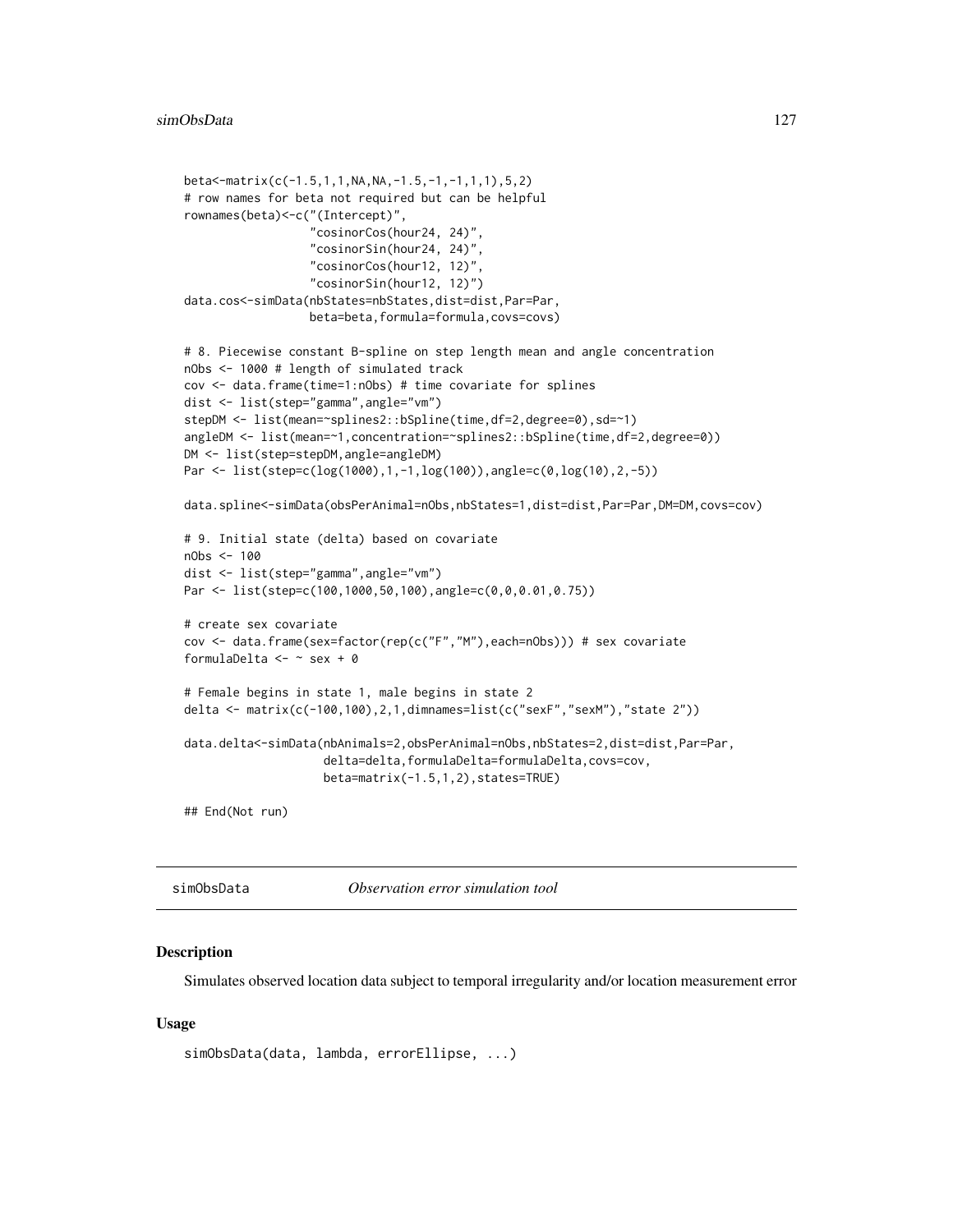```
## S3 method for class 'momentuHMMData'
simObsData(data, lambda, errorEllipse, ...)
## S3 method for class 'momentuHierHMMData'
simObsData(data, lambda, errorEllipse, coordLevel, ...)
```
## Arguments

| data         | A momentuHMMData or momentuHierHMMData object with necessary fields 'x'<br>(easting/longitudinal coordinates) and 'y' (northing/latitudinal coordinates)                                                                                                                                                                                                                                                                                                                                                                                                                                                                                                                                                                                                                                                                                                                                                                                                                                                                                                       |
|--------------|----------------------------------------------------------------------------------------------------------------------------------------------------------------------------------------------------------------------------------------------------------------------------------------------------------------------------------------------------------------------------------------------------------------------------------------------------------------------------------------------------------------------------------------------------------------------------------------------------------------------------------------------------------------------------------------------------------------------------------------------------------------------------------------------------------------------------------------------------------------------------------------------------------------------------------------------------------------------------------------------------------------------------------------------------------------|
| lambda       | Observation rate for location data. If NULL, location data are kept at temporally-<br>regular intervals. Otherwise lambda is the rate parameter of the exponential<br>distribution for the waiting times between successive location observations, <i>i.e.</i> ,<br>1/1ambda is the expected time between successive location observations. Only<br>the 'step' and 'angle' data streams (or multivariate normal data streams identi-<br>fied by mvnCoords) are subject to temporal irregularity; any other data streams<br>are kept at temporally-regular intervals. Ignored unless a valid distribution for<br>the 'step' (or 'mvnCoord') data stream has been specified.                                                                                                                                                                                                                                                                                                                                                                                     |
| errorEllipse | List providing the bounds for the semi-major axis (M; on scale of x- and y-<br>coordinates), semi-minor axis (m; on scale of x- and y-coordinates), and orienta-<br>tion (r; in degrees) of location error ellipses. If NULL, no location measurement<br>error is simulated. If errorEllipse is specified, then each observed location<br>is subject to bivariate normal errors as described in McClintock et al. (2015),<br>where the components of the error ellipse for each location are randomly drawn<br>from runif(1,min(errorEllipse\$M),max(errorEllipse\$M)),runif(1,min(errorEllipse\$m),ma><br>and runif(1, min(errorEllipse\$r), max(errorEllipse\$r)). If only a sin-<br>gle value is provided for any of the error ellipse elements, then the corresponding<br>component is fixed to this value for each location. Only the 'step' and 'angle'<br>data streams are subject to location measurement error; any other data streams<br>are observed without error. Ignored unless a valid distribution for the 'step' data<br>stream is specified. |
| .            | further arguments passed to or from other methods                                                                                                                                                                                                                                                                                                                                                                                                                                                                                                                                                                                                                                                                                                                                                                                                                                                                                                                                                                                                              |
| coordLevel   | Level of the hierarchy in which the location data are obtained                                                                                                                                                                                                                                                                                                                                                                                                                                                                                                                                                                                                                                                                                                                                                                                                                                                                                                                                                                                                 |
|              |                                                                                                                                                                                                                                                                                                                                                                                                                                                                                                                                                                                                                                                                                                                                                                                                                                                                                                                                                                                                                                                                |

## Details

Simulated location data that are temporally-irregular (i.e., lambda>0) and/or with location measurement error (i.e., errorEllipse!=NULL) are returned as a data frame suitable for analysis using [crawlWrap](#page-15-0).

#### Value

| time | Numeric time of each observed (and missing) observation |
|------|---------------------------------------------------------|
| ΙD   | The ID(s) of the observed animal(s)                     |
| X    | Either easting or longitude observed location           |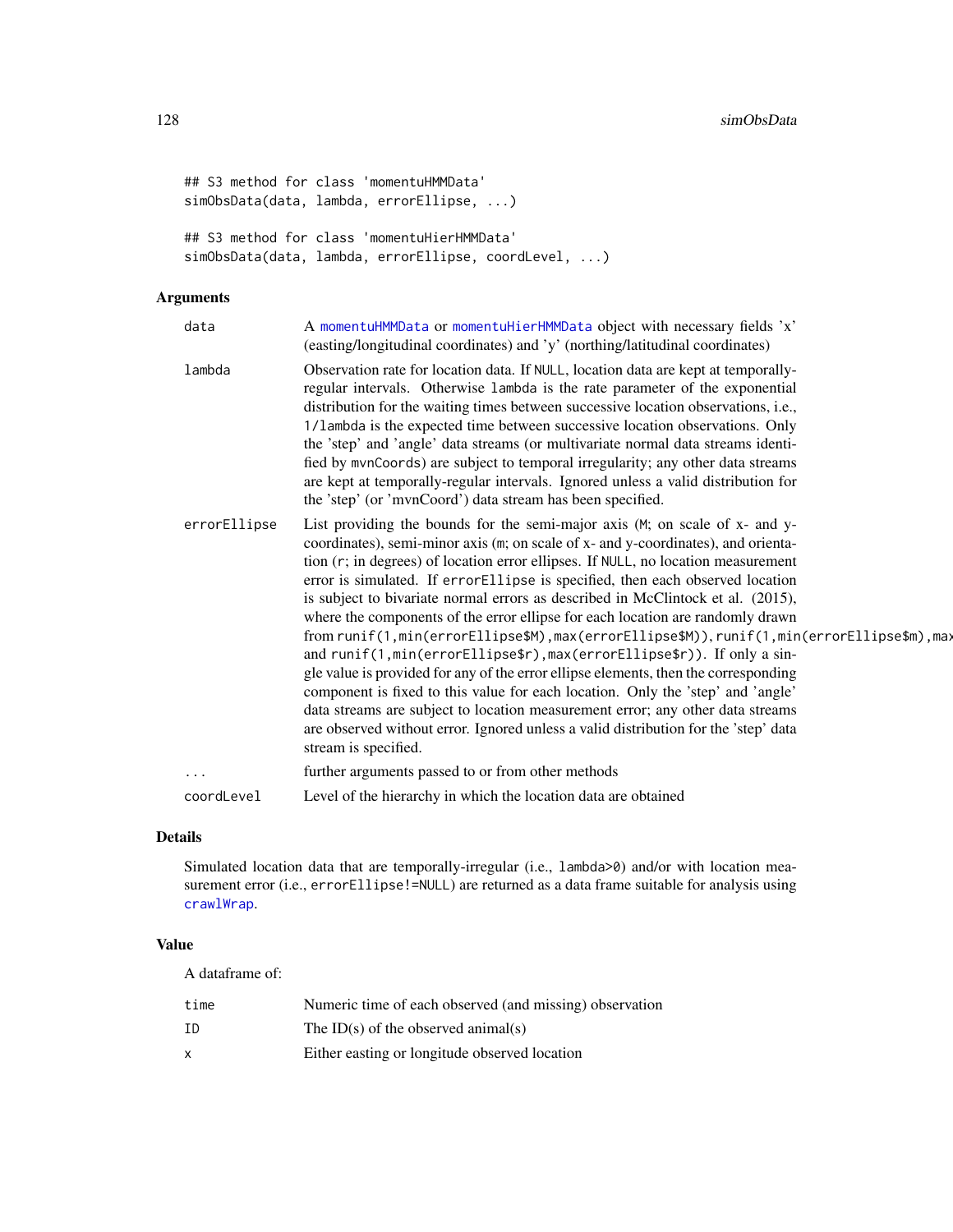#### <span id="page-128-0"></span>simObsData 129

| у                         | Either norting or latitude observed location                                                                                          |
|---------------------------|---------------------------------------------------------------------------------------------------------------------------------------|
| $\cdots$                  | Data streams that are not derived from location (if applicable)                                                                       |
| .                         | Covariates at temporally-regular true (mux, muy) locations (if any)                                                                   |
| mux                       | Either easting or longitude true location                                                                                             |
| muy                       | Either norting or latitude true location                                                                                              |
| error_semimajor_axis      | error ellipse semi-major axis (if applicable)                                                                                         |
| error_semiminor_axis      |                                                                                                                                       |
|                           | error ellipse semi-minor axis (if applicable)                                                                                         |
| error_ellipse_orientation | error ellipse orientation (if applicable)                                                                                             |
| ln.sd.x                   | log of the square root of the x-variance of bivariate normal error (if applicable;<br>required for error ellipse models in crawlWrap) |
| ln.sd.y                   | log of the square root of the y-variance of bivariate normal error (if applicable;<br>required for error ellipse models in crawlWrap) |
| error.corr                | correlation term of bivariate normal error (if applicable; required for error ellipse<br>models in crawlWrap)                         |

## References

McClintock BT, London JM, Cameron MF, Boveng PL. 2015. Modelling animal movement using the Argos satellite telemetry location error ellipse. Methods in Ecology and Evolution 6(3):266-277.

## See Also

[crawlWrap](#page-15-0), [prepData](#page-103-0), [simData](#page-114-0)

[simHierData](#page-114-1)

## Examples

```
# extract momentuHMMData example
data <- example$m$data
lambda <- 2 # expect 2 observations per time step
errorEllipse <- list(M=c(0,50),m=c(0,50),r=c(0,180))
obsData1 <- simObsData(data,lambda=lambda,errorEllipse=errorEllipse)
errorEllipse <- list(M=50,m=50,r=180)
```

```
obsData2 <- simObsData(data,lambda=lambda,errorEllipse=errorEllipse)
```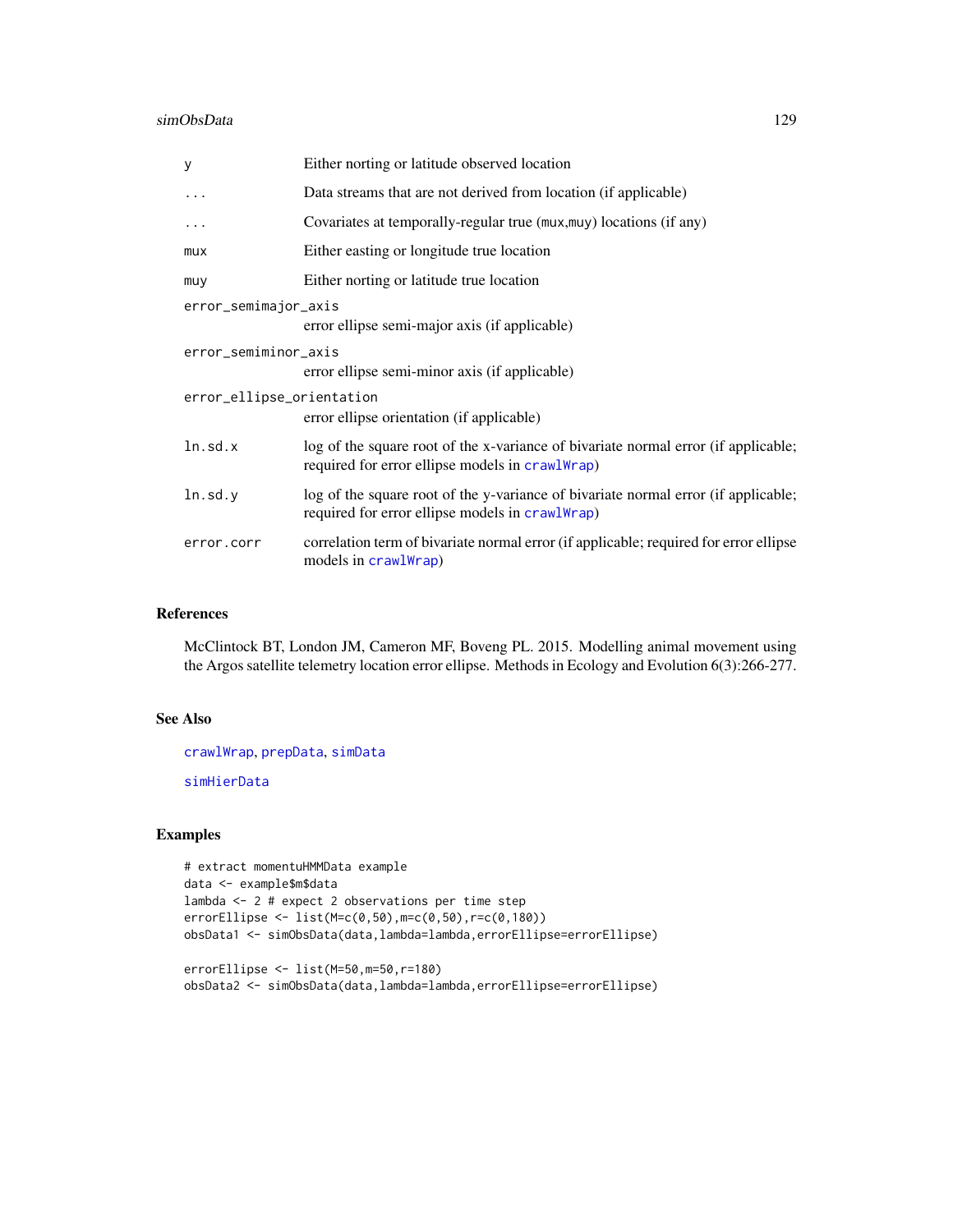<span id="page-129-0"></span>

## Description

For a given model, computes the probability of the process being in the different states at each time point.

#### Usage

stateProbs(m, hierarchical = FALSE)

## Arguments

| m            | A momentuHMM or momentuHierHMM object.                                                                                                                           |
|--------------|------------------------------------------------------------------------------------------------------------------------------------------------------------------|
| hierarchical | Logical indicating whether or not to return a list of state probabilities for each<br>level of a hierarchical HMM. Ignored unless m is a momentual erham object. |

## Value

The matrix of state probabilities, with element [i,j] the probability of being in state j in observation i.

## References

Zucchini, W. and MacDonald, I.L. 2009. Hidden Markov Models for Time Series: An Introduction Using R. Chapman & Hall (London).

## Examples

# m is a momentuHMM object (as returned by fitHMM), automatically loaded with the package m <- example\$m

sp <- stateProbs(m)

stationary *Stationary state probabilities*

## Description

Calculates the stationary probabilities of each state based on covariate values.

#### Usage

stationary(model, covs, covIndex)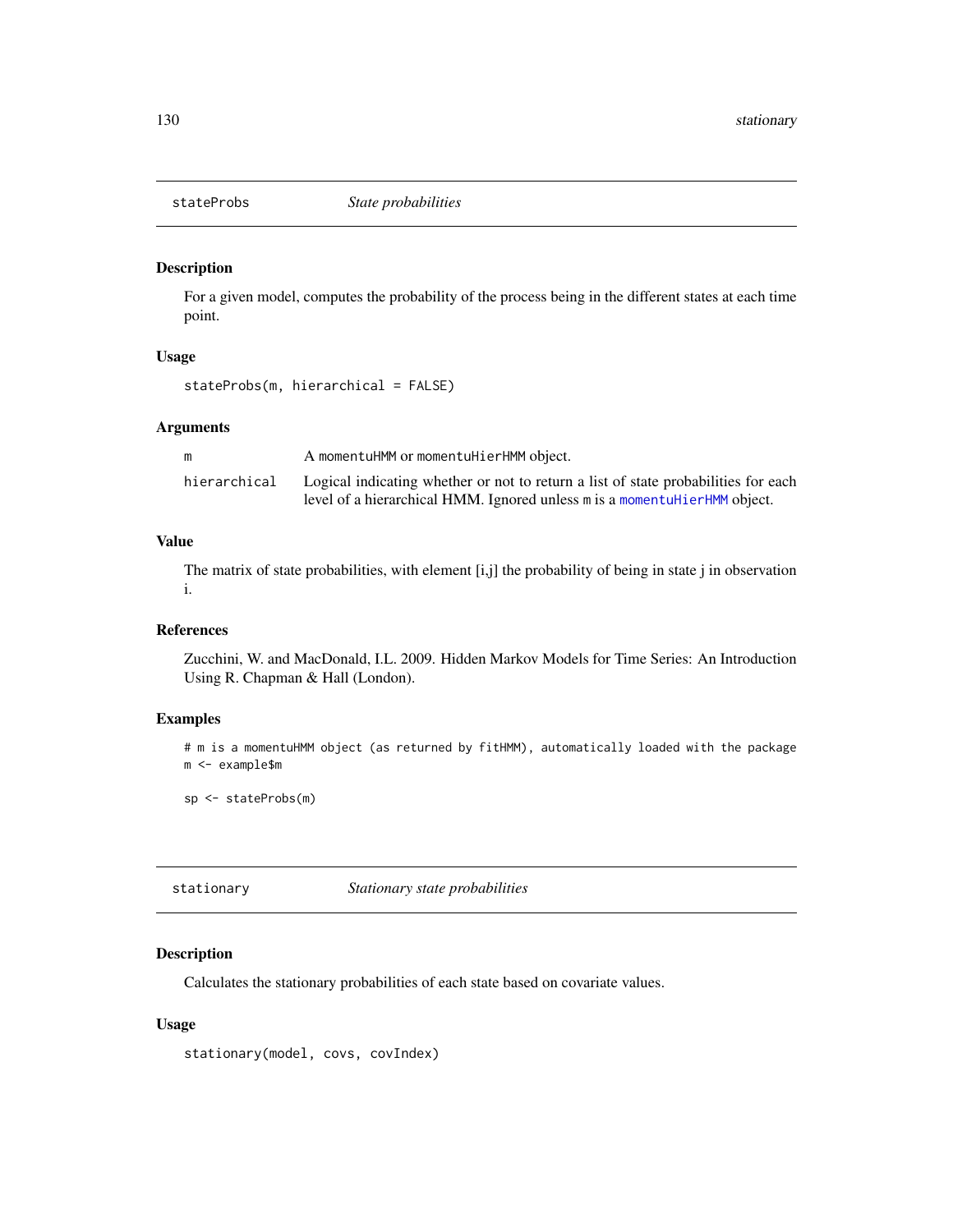#### <span id="page-130-0"></span>Arguments

| model    | momentuHMM, miHMM, or miSum object                                                                                                                                                                                                                                                            |
|----------|-----------------------------------------------------------------------------------------------------------------------------------------------------------------------------------------------------------------------------------------------------------------------------------------------|
| COVS     | Either a data frame or a design matrix of covariates. If covs is not provided,<br>then the stationary probabilities are calculated based on the covariate data for<br>each time step.                                                                                                         |
| covIndex | Integer vector indicating specific rows of the data to be used in the calcula-<br>tions. This can be useful for reducing unnecessarily long computation times,<br>e.g., when formula includes factor covariates (such as ID) but no temporal co-<br>variates. Ignored unless covs is missing. |

#### Value

A list of length model\$conditions\$mixtures where each element is a matrix of stationary state probabilities for each mixture. For each matrix, each row corresponds to a row of covs, and each column corresponds to a state.

#### Examples

```
# m is a momentuHMM object (as returned by fitHMM), automatically loaded with the package
m <- example$m
```

```
# data frame of covariates
stationary(m, covs = data.frame(cov1 = 0, cov2 = 0))
# design matrix (each column corresponds to row of m$mle$beta)
stationary(m, covs = matrix(c(1,0,cos(0)),1,3))
# get stationary distribution for first 3 observations
stationary(m, covIndex = c(1,2,3))
```
summary.momentuHMMData

*Summary* momentuHMMData

#### Description

Summary momentuHMMData

## Usage

```
## S3 method for class 'momentuHMMData'
summary(object, dataNames = c("step", "angle"), animals = NULL, ...)
## S3 method for class 'momentuHierHMMData'
summary(object, dataNames = c("step", "angle", "level"), animals = NULL, ...)
```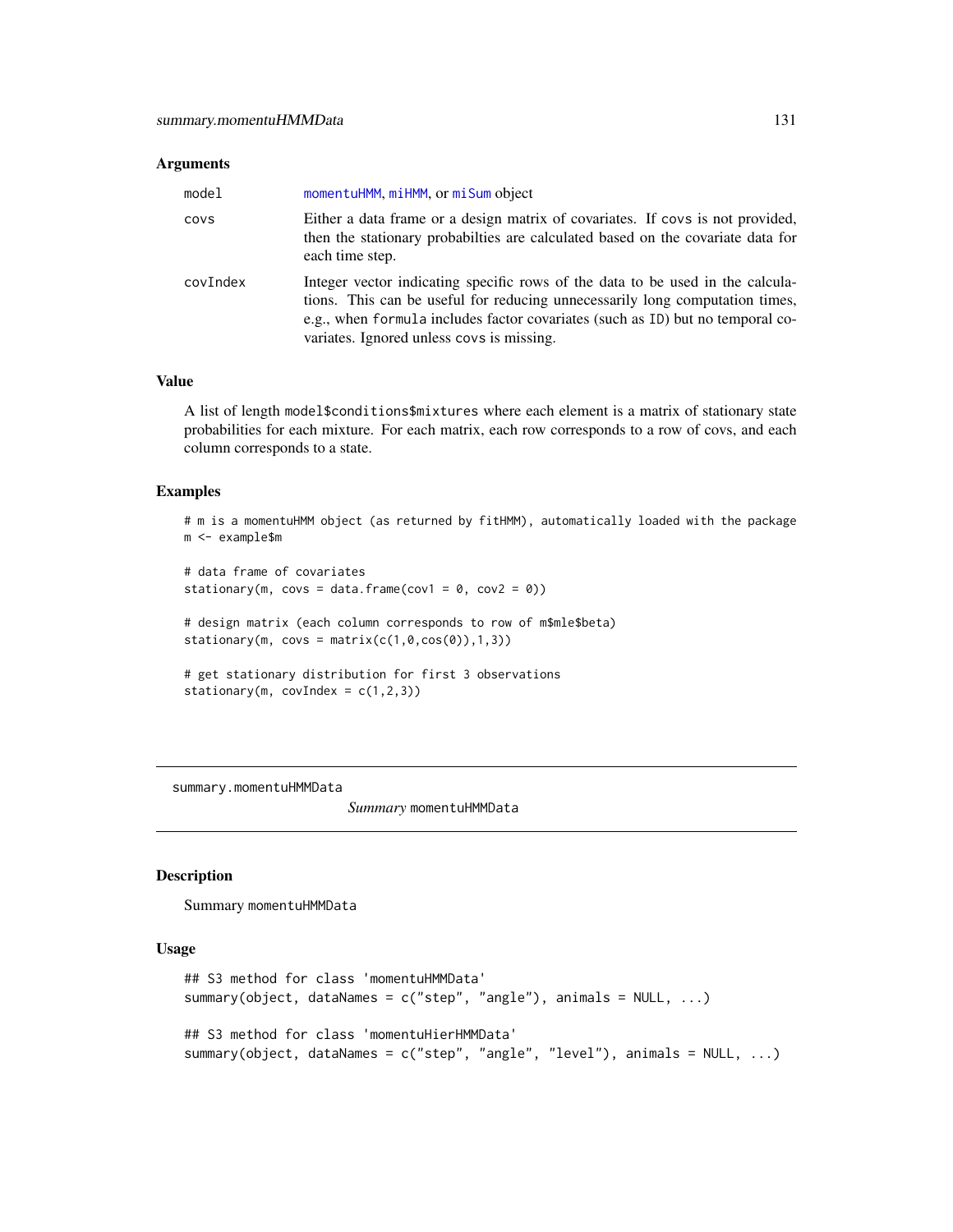## <span id="page-131-0"></span>Arguments

| object<br>A momentuHMMData or momentuHierHMMData object.                                                                                  |  |
|-------------------------------------------------------------------------------------------------------------------------------------------|--|
| Names of the variables to summarize. Default is dataNames=c("step", "angle").<br>dataNames                                                |  |
| Vector of indices or IDs of animals for which data will be summarized. Default:<br>animals<br>NULL ; data for all animals are summarized. |  |
| Currently unused. For compatibility with generic method.<br>.                                                                             |  |

## Examples

# data is a momentuHMMData object (as returned by prepData), automatically loaded with the package data <- example\$m\$data

summary(data,dataNames=c("step","angle","cov1","cov2"))

| timeInStates | Calculate proportion of time steps assigned to each state ( <i>i.e.</i> "activity") |  |
|--------------|-------------------------------------------------------------------------------------|--|
|              | budgets")                                                                           |  |

## Description

Calculate proportion of time steps assigned to each state (i.e. "activity budgets")

## Usage

timeInStates(m, by = NULL, alpha =  $0.95$ , ncores = 1) ## S3 method for class 'momentuHMM' timeInStates(m, by = NULL, alpha =  $0.95$ , ncores = 1) ## S3 method for class 'HMMfits' timeInStates(m, by = NULL, alpha =  $0.95$ , ncores = 1) ## S3 method for class 'miHMM' timeInStates(m, by = NULL, alpha =  $0.95$ , ncores = 1)

#### Arguments

| m      | A momentuHMM, miHMM, or HMMfits object.                                                                                                                                                                          |
|--------|------------------------------------------------------------------------------------------------------------------------------------------------------------------------------------------------------------------|
| bv     | A character vector indicating any groupings by which to calculate the propor-<br>tions, such as individual ("ID") or group-level (e.g. sex or age class) covariates.<br>Default is NULL (no groupings are used). |
| alpha  | Significance level for calculating confidence intervals of pooled estimates. De-<br>fault: 0.95. Ignored unless m is a miHMM or HMMfits object.                                                                  |
| ncores | Number of cores to use for parallel processing. Default: 1 (no parallel process-<br>ing). Ignored unless m is a miHMM or HMMfits object.                                                                         |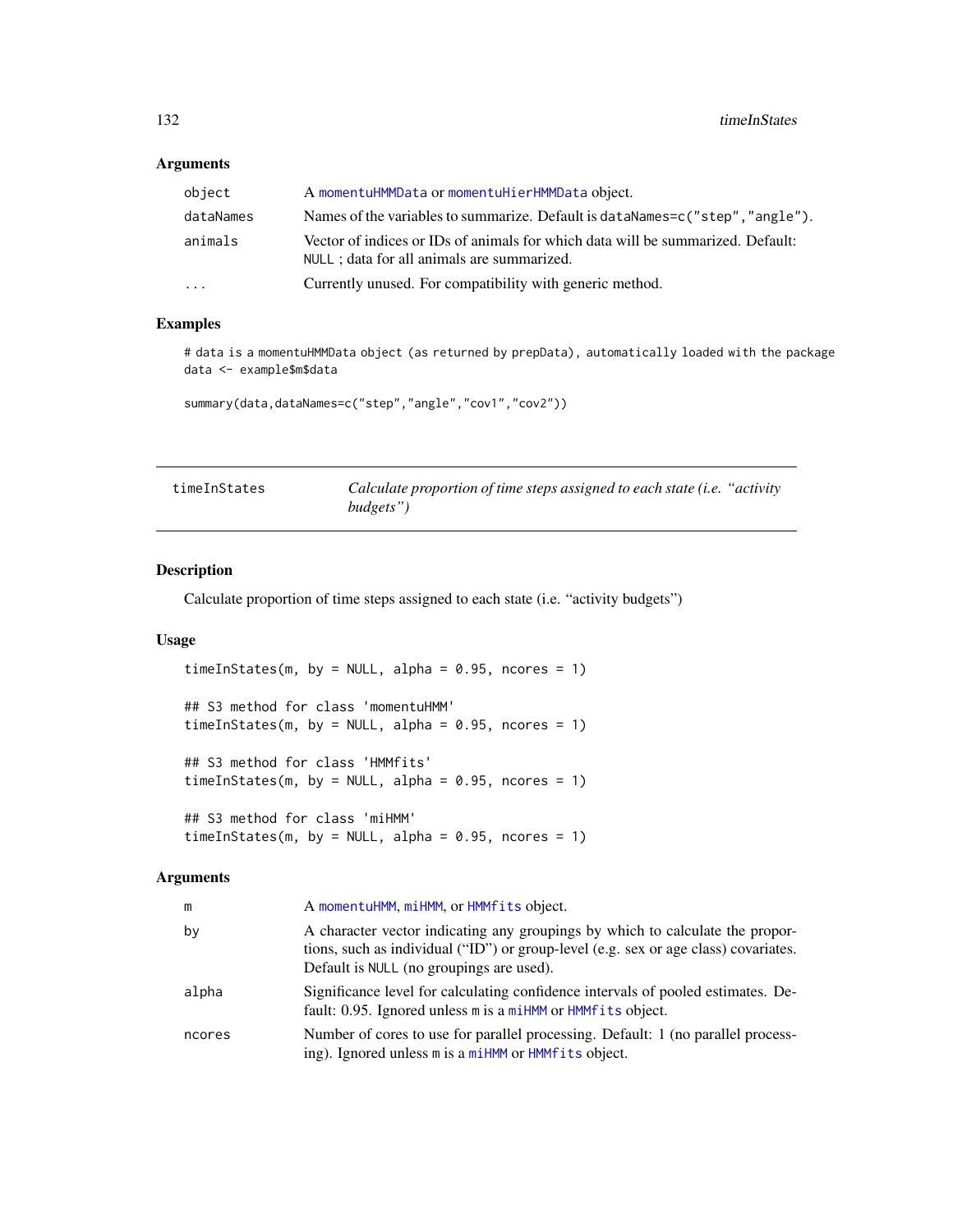## <span id="page-132-0"></span>trMatrix\_rcpp 133

## Value

If m is a [momentuHMM](#page-81-0) object, a data frame containing the estimated activity budgets for each state (grouped according to by). If m is a [miHMM](#page-75-0) or [HMMfits](#page-60-0) object, a list containing the activity budget estimates, standard errors, lower bounds, and upper bounds across all imputations.

#### Examples

```
# m is a momentuHMM object (as returned by fitHMM), automatically loaded with the package
m <- example$m
timeInStates(m)
timeInStates(m, by = "ID")
```
trMatrix\_rcpp *Transition probability matrix*

## Description

Computation of the transition probability matrix, as a function of the covariates and the regression parameters. Written in C++. Used in [viterbi](#page-134-0).

#### Usage

trMatrix\_rcpp(nbStates, beta, covs, betaRef)

#### Arguments

| nbStates | Number of states                                                 |
|----------|------------------------------------------------------------------|
| beta     | Matrix of regression parameters                                  |
| COVS     | Matrix of covariate values                                       |
| betaRef  | Indices of reference elements for t.p.m. multinomial logit link. |

## Value

Three dimensional array  $trMat$ , such that  $trMat[,, t]$  is the transition matrix at time t.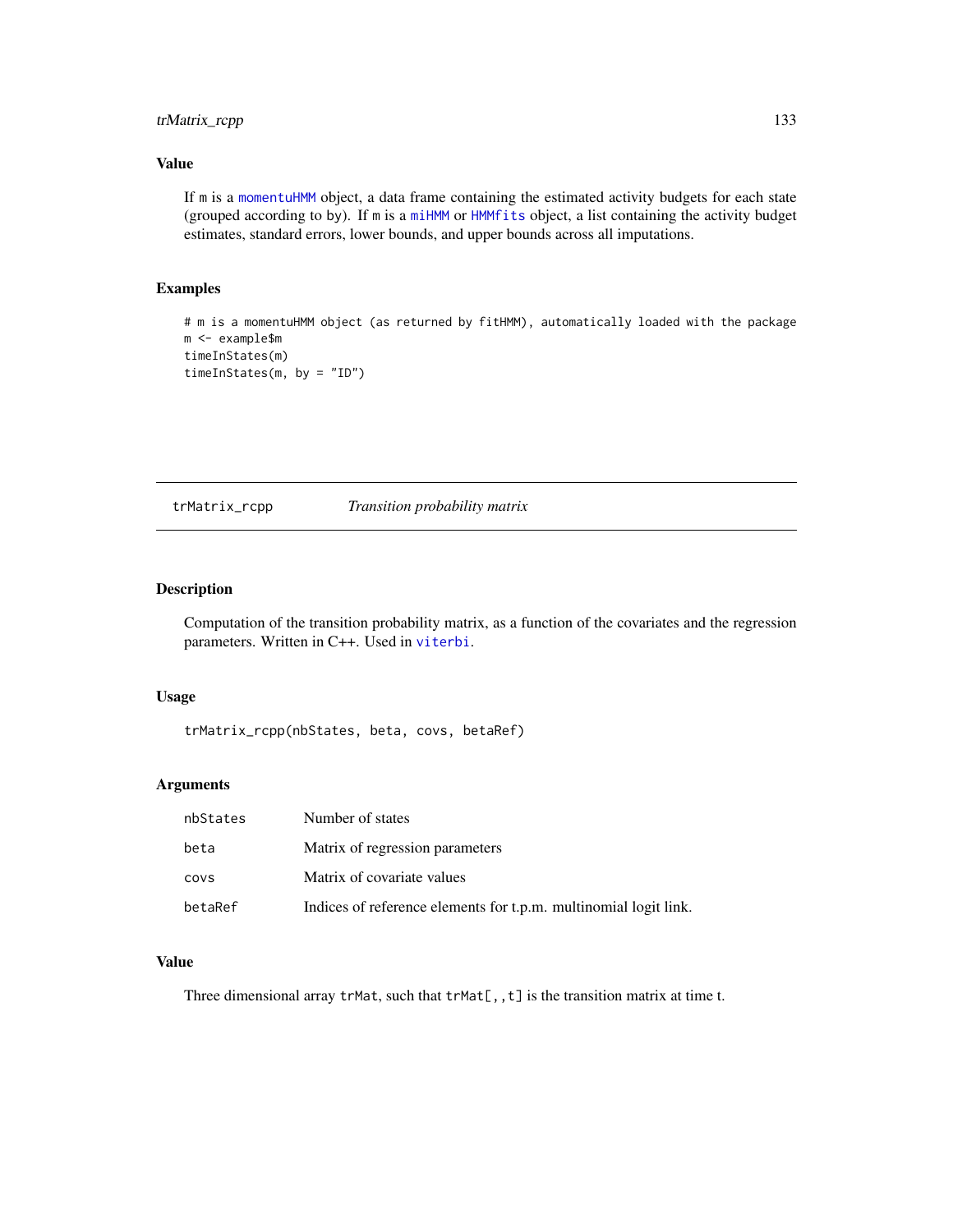<span id="page-133-0"></span>

## Description

Used in [prepData](#page-103-0) and [simData](#page-114-0).

## Usage

 $turnAngle(x, y, z, type = "UTM", angleCov = FALSE)$ 

## Arguments

| x        | First point                                                                                                                                 |
|----------|---------------------------------------------------------------------------------------------------------------------------------------------|
| У        | Second point                                                                                                                                |
| z        | Third point                                                                                                                                 |
| type     | 'UTM' if easting/northing provided (the default), 'LL' if longitude/latitude. If<br>type='LL' then the geosphere package must be installed. |
| angleCov | logical indicating to not return NA when x=y or y=z. Default: FALSE (i.e. NA<br>is returned if $x=y$ or $y=z$ ).                            |

## Value

The angle between vectors (x,y) and (y,z).

If type='LL' then turning angle is calculated based on initial bearings using [bearing](#page-0-0).

## Examples

```
## Not run:
x < -c(0, 0)y \leftarrow c(4, 6)z < -c(10,7)momentuHMM:::turnAngle(x,y,z)
```
## End(Not run)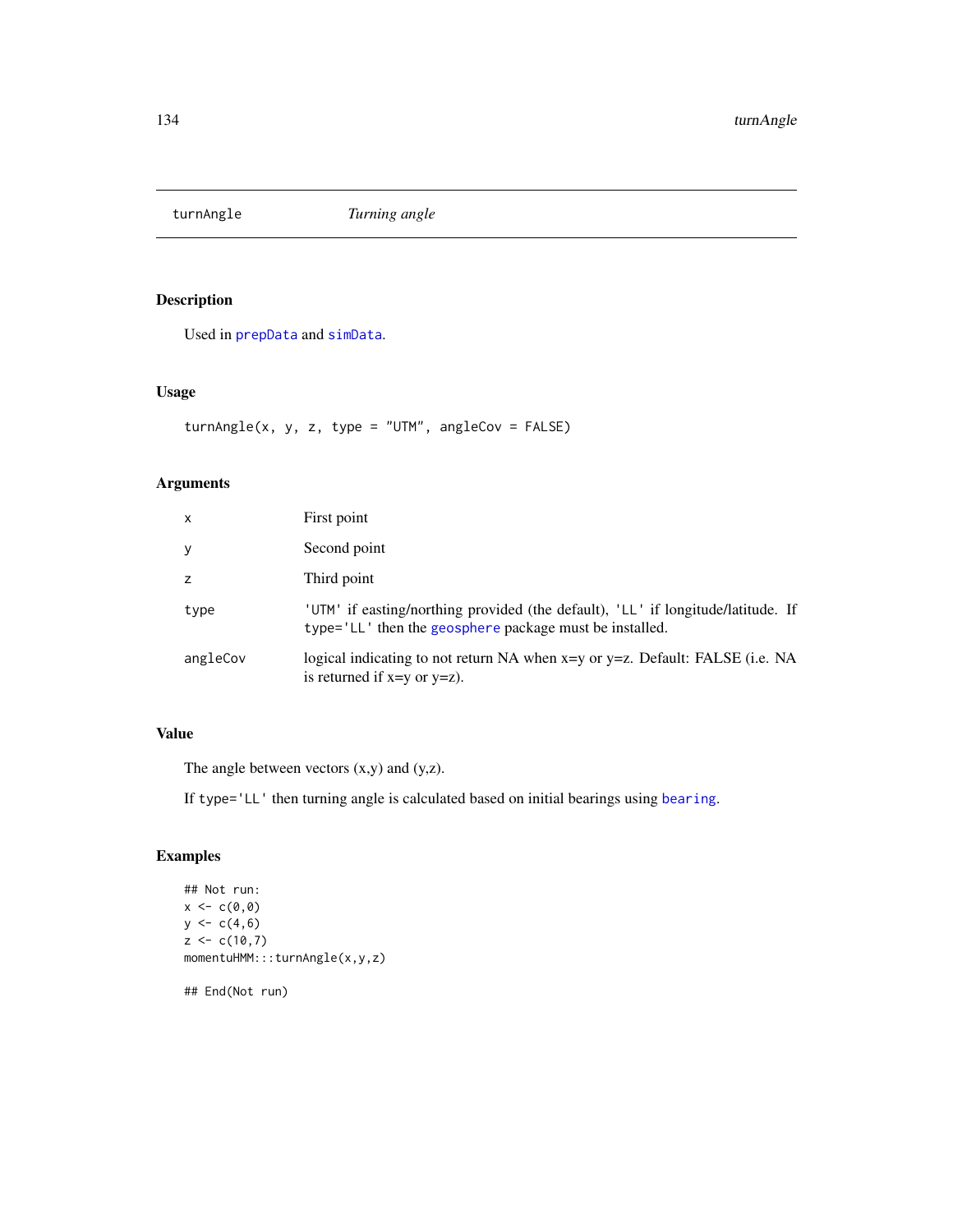<span id="page-134-2"></span><span id="page-134-0"></span>

## Description

For a given model, reconstructs the most probable states sequence, using the Viterbi algorithm.

## Usage

viterbi(m, hierarchical = FALSE)

## Arguments

| m            | An object momentuHMM or momentuHierHMM                                           |
|--------------|----------------------------------------------------------------------------------|
| hierarchical | Logical indicating whether or not to return a list of Viterbi-decoded states for |
|              | each level of a hierarchical HMM. Ignored unless m is a momentualier HMM object. |

## Value

The sequence of most probable states. If hierarchical is TRUE, then a list of the most probable states for each level of the hierarchy is returned.

#### References

Zucchini, W. and MacDonald, I.L. 2009. Hidden Markov Models for Time Series: An Introduction Using R. Chapman & Hall (London).

## Examples

# m is a momentuHMM object (as returned by fitHMM), automatically loaded with the package m <- example\$m

# reconstruction of states sequence states <- viterbi(m)

| V. | ł |  |
|----|---|--|
|    |   |  |

<span id="page-134-1"></span>w2n *Scaling function: working to natural parameters*

## Description

Scales each parameter from the set of real numbers, back to its natural interval. Used during the optimization of the log-likelihood.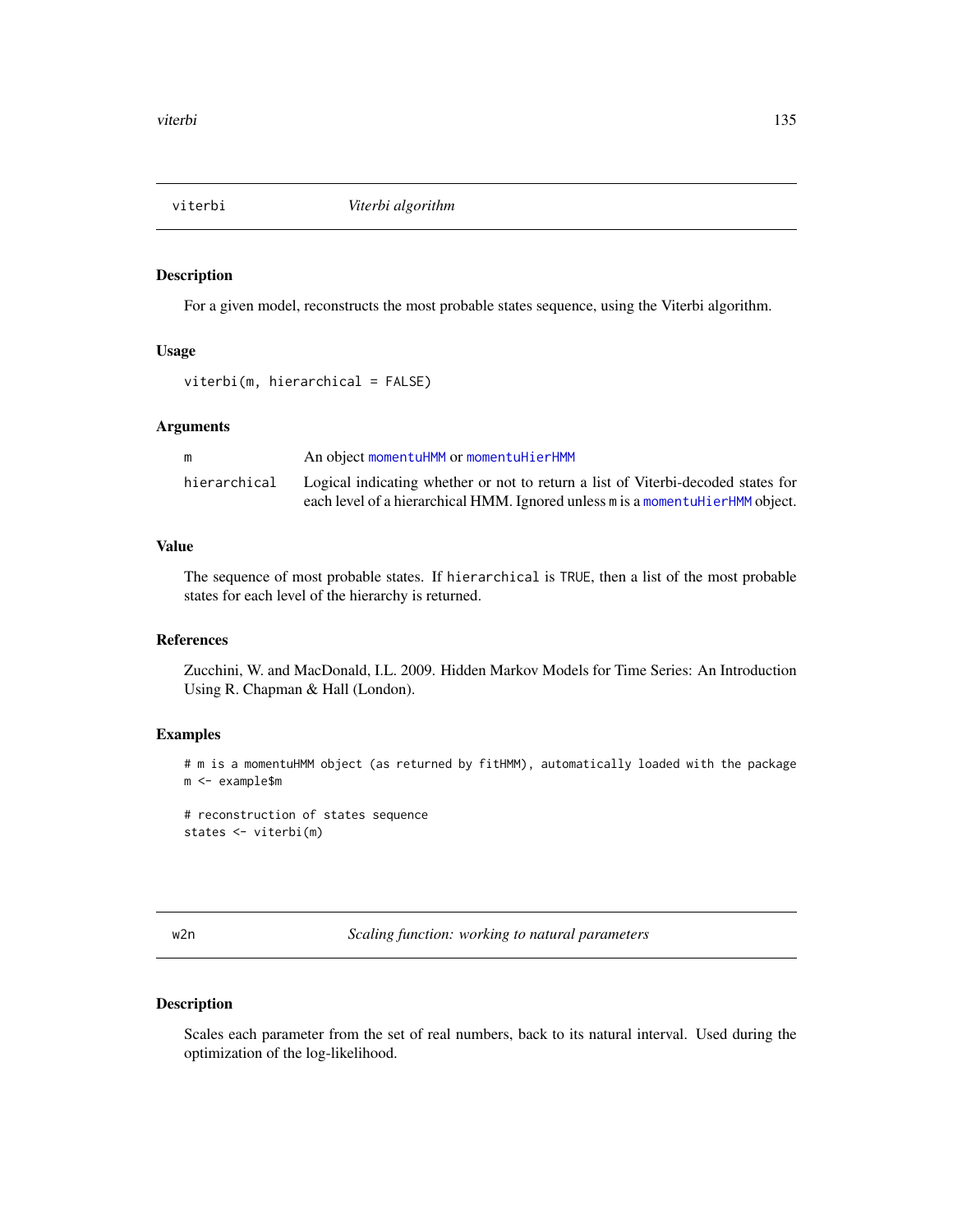# <span id="page-135-0"></span>Usage

```
w2n(
  wpar,
  bounds,
  parSize,
  nbStates,
  nbCovs,
  estAngleMean,
  circularAngleMean,
  consensus,
  stationary,
  fullDM,
  DMind,
  nbObs,
  dist,
  Bndind,
  nc,
  meanind,
  covsDelta,
  workBounds,
  covsPi
```

```
\mathcal{L}
```
# Arguments

| wpar              | Vector of working parameters.                                                                                                                                                                        |
|-------------------|------------------------------------------------------------------------------------------------------------------------------------------------------------------------------------------------------|
| bounds            | Named list of 2-column matrices specifying bounds on the natural (i.e, real)<br>scale of the probability distribution parameters for each data stream.                                               |
| parSize           | Named list indicating the number of natural parameters of the data stream prob-<br>ability distributions                                                                                             |
| nbStates          | The number of states of the HMM.                                                                                                                                                                     |
| nbCovs            | The number of beta covariates.                                                                                                                                                                       |
| estAngleMean      | Named list indicating whether or not to estimate the angle mean for data streams<br>with angular distributions ('vm' and 'wrpcauchy').                                                               |
| circularAngleMean |                                                                                                                                                                                                      |
|                   | Named list indicating whether to use circular-linear or circular-circular regres-<br>sion on the mean of circular distributions ('vm' and 'wrpcauchy') for turning<br>angles. See fitHMM.            |
| consensus         | Named list indicating whether to use the circular-circular regression consensus<br>model                                                                                                             |
| stationary        | FALSE if there are time-varying covariates in formula or any covariates in formulaDelta.<br>If TRUE, the initial distribution is considered equal to the stationary distribution.<br>Default: FALSE. |
| fullDM            | Named list containing the full (i.e. not shorthand) design matrix for each data<br>stream.                                                                                                           |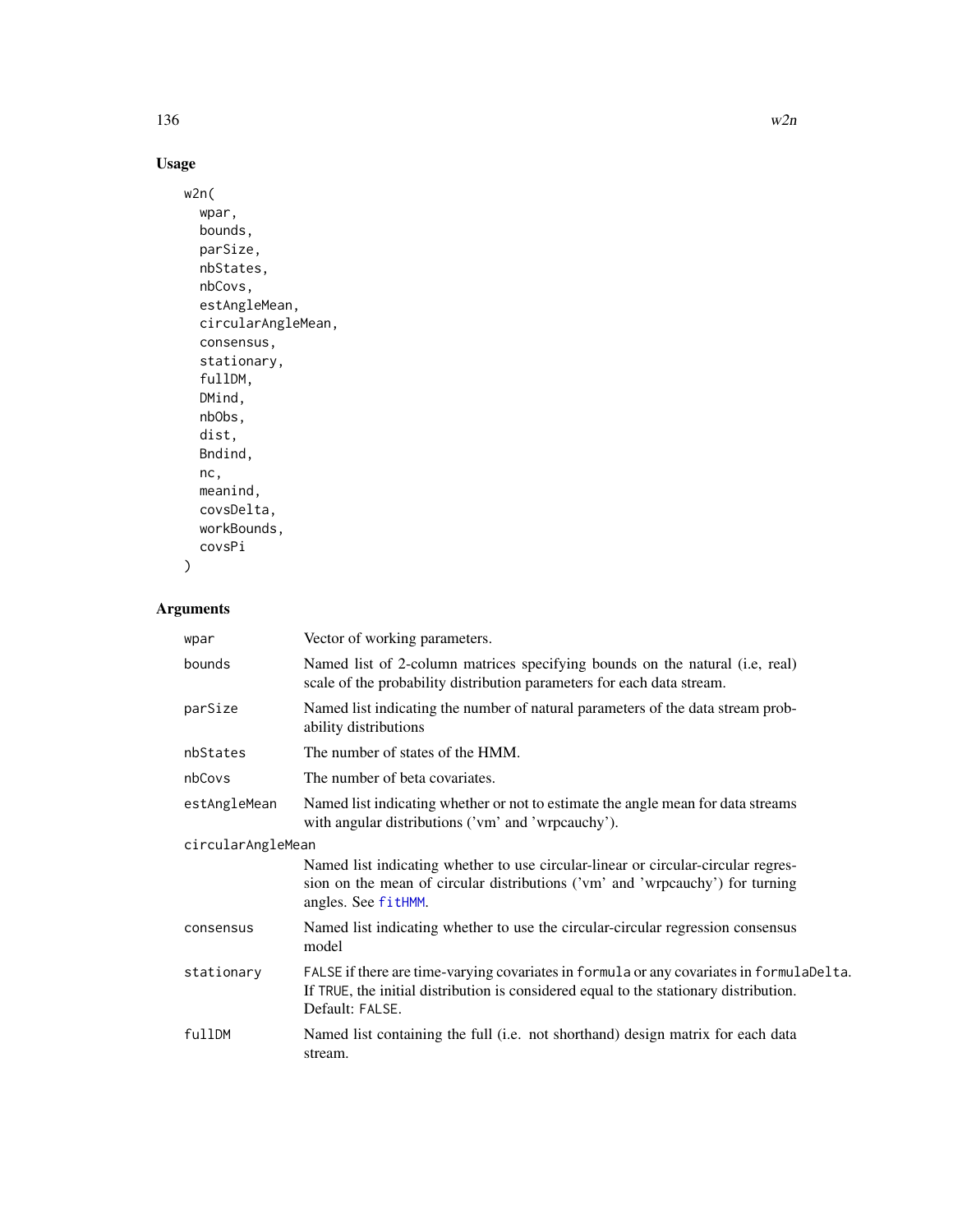$w2n$  137

| DMind             | Named list indicating whether fullDM includes individual- and/or temporal-<br>covariates for each data stream specifies $(-1,1)$ bounds for the concentration<br>parameters instead of the default $[0,1)$ bounds. |
|-------------------|--------------------------------------------------------------------------------------------------------------------------------------------------------------------------------------------------------------------|
| nb <sub>Obs</sub> | Number of observations in the data.                                                                                                                                                                                |
| dist              | Named list indicating the probability distributions of the data streams.                                                                                                                                           |
| <b>Bndind</b>     | Named list indicating whether DM is NULL with default parameter bounds for<br>each data stream.                                                                                                                    |
| nc                | indicator for zeros in fullDM                                                                                                                                                                                      |
| meanind           | index for circular-circular regression mean angles with at least one non-zero<br>entry in fullDM                                                                                                                   |
| covsDelta         | data frame containing the delta model covariates                                                                                                                                                                   |
| workBounds        | named list of 2-column matrices specifying bounds on the working scale of the<br>probability distribution, transition probability, and initial distribution parameters                                             |
| covsPi            | data frame containing the pi model covariates                                                                                                                                                                      |

## Value

| A list of: |                                                                                                  |
|------------|--------------------------------------------------------------------------------------------------|
| $\cdot$    | Matrices containing the natural parameters for each data stream (e.g., 'step',<br>'angle', etc.) |
| beta       | Matrix of regression coefficients of the transition probabilities                                |
| delta      | Initial distribution                                                                             |

## Examples

```
## Not run:
m<-example$m
nbStates <- 2
nbCovs <- 2
parSize <- list(step=2,angle=2)
par <- list(step=c(t(m$mle$step)),angle=c(t(m$mle$angle)))
bounds <- m$conditions$bounds
beta <- matrix(rnorm(6),ncol=2,nrow=3)
delta <- c(0.6, 0.4)
```

```
#working parameters
wpar <- momentuHMM:::n2w(par,bounds,list(beta=beta),log(delta[-1]/delta[1]),nbStates,
m$conditions$estAngleMean,NULL,m$conditions$Bndind,
m$conditions$dist)
```

```
#natural parameter
```

```
p <- momentuHMM:::w2n(wpar,bounds,parSize,nbStates,nbCovs,m$conditions$estAngleMean,
m$conditions$circularAngleMean,lapply(m$conditions$dist,function(x) x=="vmConsensus"),
m$conditions$stationary,m$conditions$fullDM,
m$conditions$DMind,1,m$conditions$dist,m$conditions$Bndind,
matrix(1,nrow=length(unique(m$data$ID)),ncol=1),covsDelta=m$covsDelta,
workBounds=m$conditions$workBounds)
```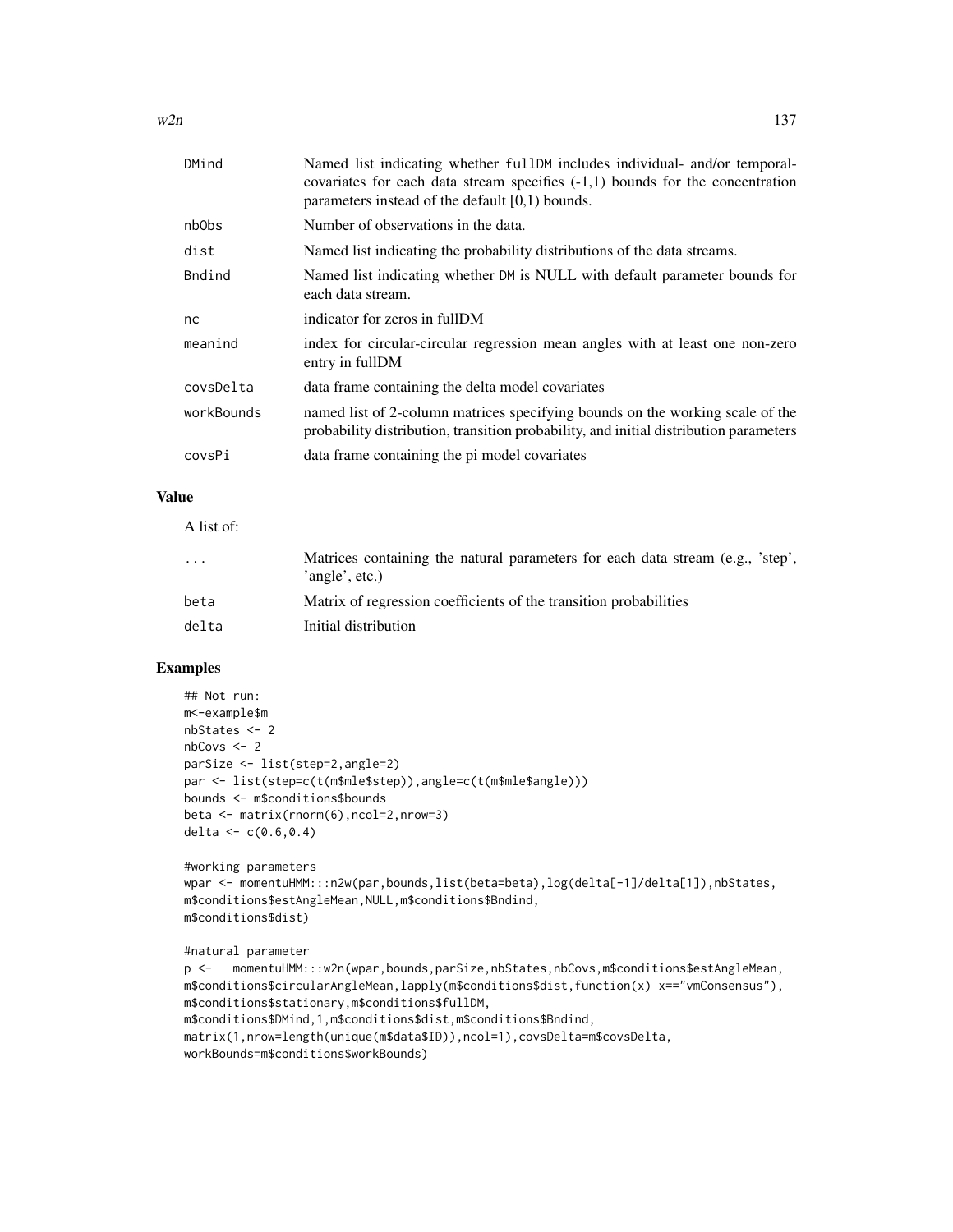<span id="page-137-0"></span>## End(Not run)

| Get XB | XBloop_rcpp |
|--------|-------------|
|        |             |

## Description

Loop for computation of design matrix (X) times the working scale parameters (B). Written in C++. Used in [w2n](#page-134-1).

## Usage

```
XBloop_rcpp(
  DM,
  Xvec,
  nbObs,
  nr,
  nc,
  circularAngleMean,
  consensus,
  rindex,
  cindex,
  nbStates,
  refCoeff = 1
```
# )

## Arguments

| <b>DM</b>         | design matrix                                                             |
|-------------------|---------------------------------------------------------------------------|
| Xvec              | working parameters                                                        |
| nb <sub>Obs</sub> | number of observations                                                    |
| nr                | number of rows in design matrix                                           |
| nc                | number of column in design matrix                                         |
| circularAngleMean |                                                                           |
|                   | indicator for whether or not circular-circular regression model           |
| consensus         | indicator for whether or not circular-circular regression consensus model |
| rindex            | row index for design matrix                                               |
| cindex            | column index for design matrix                                            |
| nbStates          | number of states                                                          |
| refCoeff          | intercept coefficient for circular-circular regression model              |

## Value

XB matrix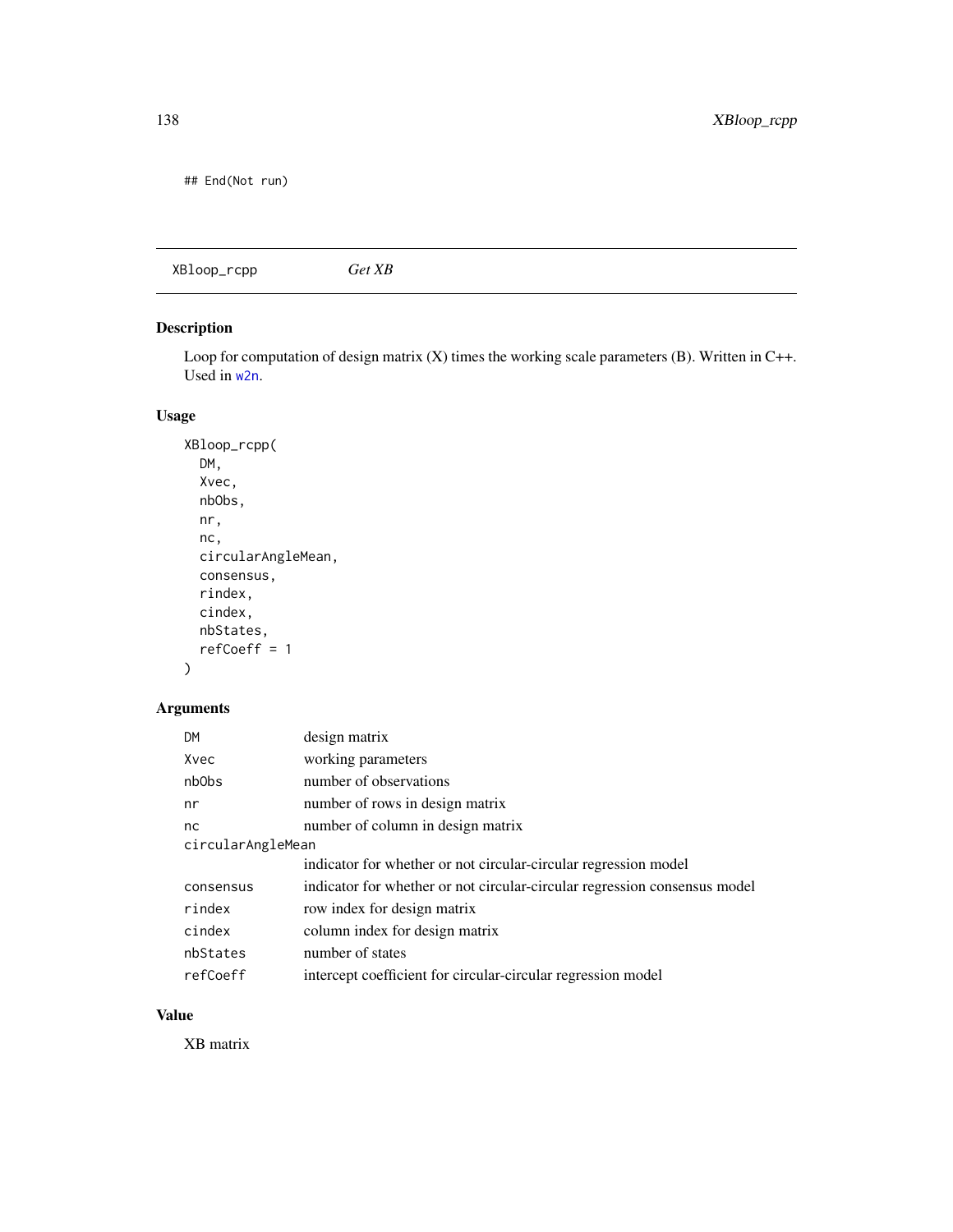# **Index**

acf, *[98](#page-97-0)* AIC.momentuHMM, [4,](#page-3-0) *[39](#page-38-0)*, *[73](#page-72-0)* AICweights, *[4](#page-3-0)*, [5,](#page-4-0) *[39](#page-38-0)*, *[73](#page-72-0)* allProbs, [7](#page-6-0) bearing, *[25](#page-24-0)*, *[134](#page-133-0)* brick, *[105](#page-104-0)*, *[118](#page-117-0)* bs, *[36,](#page-35-0) [37](#page-36-0)*, *[117](#page-116-0)*, *[120](#page-119-0)* bSpline, *[36,](#page-35-0) [37](#page-36-0)*, *[117](#page-116-0)*, *[120](#page-119-0)* checkPar0, [7,](#page-6-0) *[41](#page-40-0)* CIbeta, [11,](#page-10-0) *[65,](#page-64-0) [66](#page-65-0)* circAngles, [12,](#page-11-1) *[35](#page-34-0)*, *[40](#page-39-0)*, *[106](#page-105-0)*, *[119](#page-118-0)* CIreal, [13,](#page-12-0) *[65,](#page-64-0) [66](#page-65-0)* crawlMerge, [15,](#page-14-0) *[106,](#page-105-0) [107](#page-106-0)* crawlWrap, *[15](#page-14-0)*, [16,](#page-15-1) *[20,](#page-19-0) [21](#page-20-0)*, *[30](#page-29-0)*, *[41](#page-40-0)*, *[74,](#page-73-0) [75](#page-74-0)*, *[90](#page-89-0)*, *[105](#page-104-0)*, *[107](#page-106-0)*, *[123–](#page-122-0)[125](#page-124-0)*, *[128,](#page-127-0) [129](#page-128-0)* CRS, *[100](#page-99-0)* crwData, *[15](#page-14-0)*, *[19](#page-18-0)*, [20,](#page-19-0) *[22](#page-21-0)*, *[61](#page-60-1)*, *[71–](#page-70-0)[75](#page-74-0)*, *[90](#page-89-0)*, *[105](#page-104-0)[–107](#page-106-0)* crwHierData, *[15](#page-14-0)*, *[19](#page-18-0)*, [20,](#page-19-0) *[21](#page-20-0)*, *[62](#page-61-0)*, *[71](#page-70-0)*, *[73–](#page-72-0)[75](#page-74-0)*, *[90](#page-89-0)*, *[105](#page-104-0)[–107](#page-106-0)* crwHierSim, [21,](#page-20-0) *[62](#page-61-0)*, *[71](#page-70-0)*, *[74,](#page-73-0) [75](#page-74-0)* crwMLE, *[17](#page-16-0)[–19](#page-18-0)* crwPostIS, *[74,](#page-73-0) [75](#page-74-0)* crwPredict, *[18,](#page-17-0) [19](#page-18-0)* crwPredictPlot, *[90](#page-89-0)* crwSim, [21,](#page-20-0) *[63](#page-62-0)*, *[71,](#page-70-0) [72](#page-71-0)*, *[74,](#page-73-0) [75](#page-74-0)* crwSimulator, *[21,](#page-20-0) [22](#page-21-0)*, *[73–](#page-72-0)[75](#page-74-0)* cSpline, *[36,](#page-35-0) [37](#page-36-0)*, *[117](#page-116-0)*, *[120](#page-119-0)* data.tree, *[42](#page-41-0)*, *[122](#page-121-0)* dataEllipse, *[78](#page-77-0)* dbern\_rcpp, [22](#page-21-0) dbeta\_rcpp, [22](#page-21-0) dcat\_rcpp, [23](#page-22-0) dexp\_rcpp, [23](#page-22-0) dgamma\_rcpp, [24](#page-23-0) distAngle, [24](#page-23-0) dlnorm\_rcpp, [25](#page-24-0)

dlogis\_rcpp, [26](#page-25-0) dmvnorm\_rcpp, [26](#page-25-0) dnbinom\_rcpp, [27](#page-26-0) dnorm\_rcpp, [27](#page-26-0) dpois\_rcpp, [28](#page-27-0) dt\_rcpp, [28](#page-27-0) dvm\_rcpp, [29](#page-28-0) dweibull\_rcpp, [29](#page-28-0) dwrpcauchy\_rcpp, [30](#page-29-0) example *(*exampleData*)*, [30](#page-29-0) exampleData, [30](#page-29-0) expandPar, [31](#page-30-0) fillCols, *[19](#page-18-0)* fitHMM, *[7](#page-6-0)*, *[10](#page-9-0)*, *[12](#page-11-1)*, *[19](#page-18-0)*, *[30](#page-29-0)*, [33,](#page-32-1) *[47,](#page-46-0) [48](#page-47-0)*, *[50](#page-49-0)[–53](#page-52-0)*, *[56,](#page-55-0) [57](#page-56-0)*, *[60](#page-59-0)*, *[65,](#page-64-0) [66](#page-65-0)*, *[71](#page-70-0)[–75](#page-74-0)*, *[85](#page-84-0)*, *[104](#page-103-1)[–106](#page-105-0)*, *[112](#page-111-0)*, *[114,](#page-113-0) [115](#page-114-2)*, *[120](#page-119-0)[–122](#page-121-0)*, *[136](#page-135-0)* fitHMM.momentuHMMData, *[41](#page-40-0)* forest *(*exampleData*)*, [30](#page-29-0) formatHierHMM, [47](#page-46-0) geom\_point, *[100](#page-99-0)[–102](#page-101-0)* geosphere, *[134](#page-133-0)* get\_map, *[100](#page-99-0)* getCovNames, [49](#page-48-0) getDM\_rcpp, [49](#page-48-0) getPar, [50,](#page-49-0) *[53](#page-52-0)*, *[57](#page-56-0)* getPar0, *[50](#page-49-0)*, [51,](#page-50-0) *[57](#page-56-0)* getParDM, *[40](#page-39-0)*, *[43](#page-42-0)*, *[50](#page-49-0)*, *[53](#page-52-0)*, [54,](#page-53-1) *[75](#page-74-0)*, *[122](#page-121-0)* getTrProbs, [58](#page-57-0) grad, *[97](#page-96-0)* HMMfits, *[5,](#page-4-0) [6](#page-5-0)*, [61,](#page-60-1) *[63](#page-62-0)*, *[98](#page-97-0)*, *[110](#page-109-0)*, *[114,](#page-113-0) [115](#page-114-2)*, *[132,](#page-131-0) [133](#page-132-0)* is.crwData, [61](#page-60-1) is.crwHierData, [62](#page-61-0) is.crwHierSim, [62](#page-61-0) is.crwSim, [63](#page-62-0)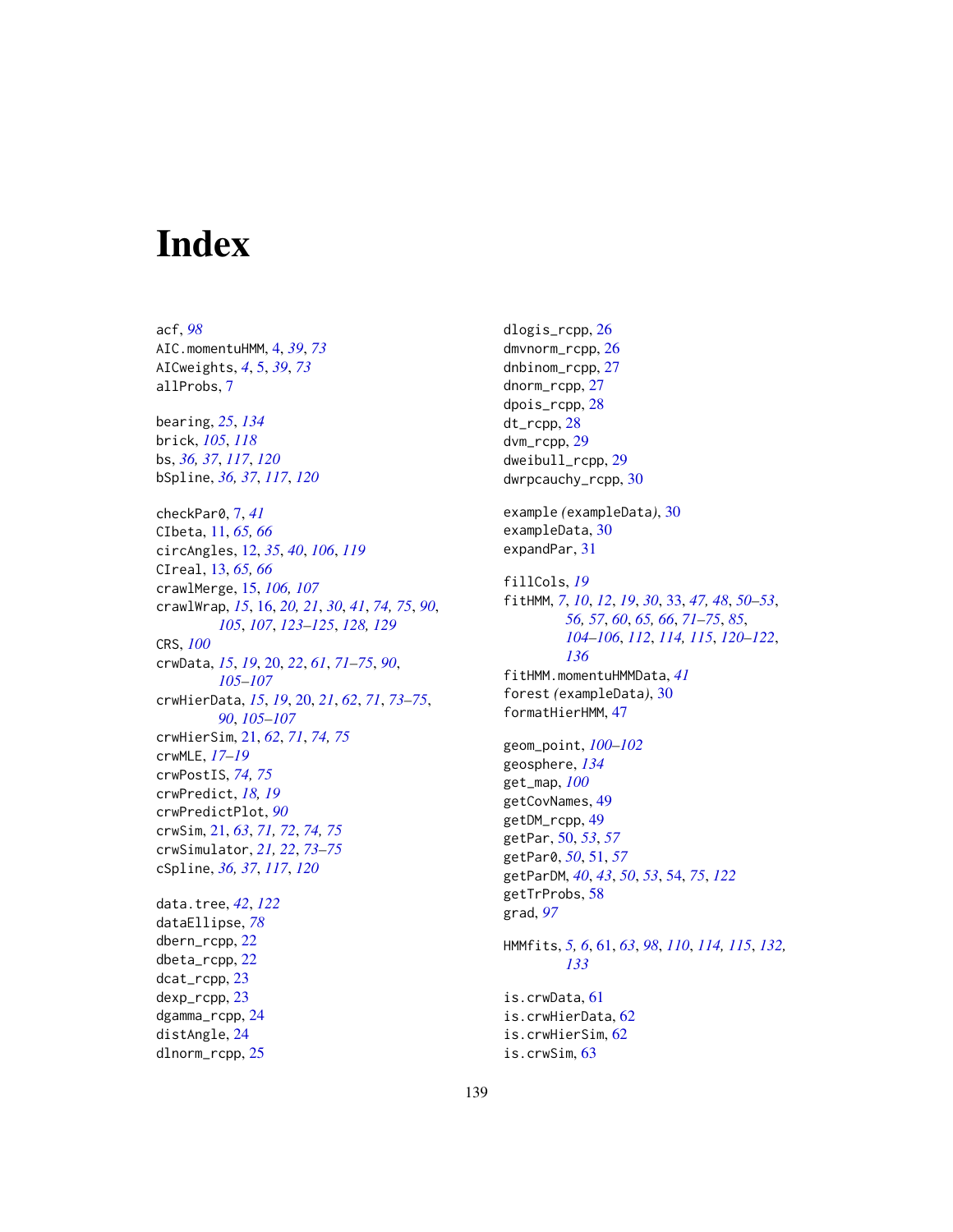## 140 INDEX

is.HMMfits, [63](#page-62-0) is.miHMM, [64](#page-63-0) is.miSum, [64](#page-63-0) is.momentuHierHMM, [65](#page-64-0) is.momentuHierHMMData, [65](#page-64-0) is.momentuHMM, [66](#page-65-0) is.momentuHMMData, [66](#page-65-0) iSpline, *[36,](#page-35-0) [37](#page-36-0)*, *[117](#page-116-0)*, *[120](#page-119-0)* logAlpha, *[7](#page-6-0)*, [67](#page-66-0) logBeta, *[7](#page-6-0)*, [67](#page-66-0) MIcombine, *[77](#page-76-1)[–79](#page-78-1)* miExample *(*exampleData*)*, [30](#page-29-0) MIfitHMM, *[7](#page-6-0)*, *[10](#page-9-0)*, *[12](#page-11-1)*, *[19–](#page-18-0)[22](#page-21-0)*, *[30](#page-29-0)*, *[48](#page-47-0)*, *[50–](#page-49-0)[53](#page-52-0)*, *[57](#page-56-0)*, *[61,](#page-60-1) [62](#page-61-0)*, [68,](#page-67-1) *[77](#page-76-1)*, *[92](#page-91-0)*, *[105,](#page-104-0) [106](#page-105-0)*, *[114,](#page-113-0) [115](#page-114-2)* miHMM, *[5,](#page-4-0) [6](#page-5-0)*, *[50](#page-49-0)*, *[52](#page-51-0)*, *[59](#page-58-0)*, *[64](#page-63-0)*, *[67](#page-66-0)*, *[75](#page-74-0)*, [76,](#page-75-1) *[98–](#page-97-0)[103](#page-102-0)*, *[110,](#page-109-0) [111](#page-110-0)*, *[114,](#page-113-0) [115](#page-114-2)*, *[120](#page-119-0)*, *[131–](#page-130-0)[133](#page-132-0)* MIpool, *[30](#page-29-0)*, *[38](#page-37-0)*, *[52](#page-51-0)*, *[71,](#page-70-0) [72](#page-71-0)*, *[75](#page-74-0)*, [77,](#page-76-1) *[94](#page-93-0)*, *[99](#page-98-0)*, *[111](#page-110-0)* miSum, *[7](#page-6-0)*, *[50](#page-49-0)*, *[52](#page-51-0)*, *[59](#page-58-0)*, *[64](#page-63-0)*, *[67](#page-66-0)*, *[75](#page-74-0)*, *[77,](#page-76-1) [78](#page-77-0)*, [79,](#page-78-1) *[98](#page-97-0)[–103](#page-102-0)*, *[110,](#page-109-0) [111](#page-110-0)*, *[114,](#page-113-0) [115](#page-114-2)*, *[120](#page-119-0)*, *[131](#page-130-0)* mixtureProbs, [79](#page-78-1) momentuHierHMM, *[42](#page-41-0)*, *[52](#page-51-0)*, *[59](#page-58-0)*, *[65](#page-64-0)*, *[77–](#page-76-1)[79](#page-78-1)*, [80,](#page-79-1) *[98](#page-97-0)*, *[102,](#page-101-0) [103](#page-102-0)*, *[120](#page-119-0)*, *[130](#page-129-0)*, *[135](#page-134-2)* momentuHierHMMData, *[9](#page-8-0)*, *[34](#page-33-0)*, *[47](#page-46-0)*, *[55,](#page-54-0) [56](#page-55-0)*, *[59](#page-58-0)*, *[65](#page-64-0)*, *[71](#page-70-0)*, *[74,](#page-73-0) [75](#page-74-0)*, [81,](#page-80-1) *[106](#page-105-0)*, *[122](#page-121-0)*, *[124](#page-123-0)*, *[128](#page-127-0)*, *[132](#page-131-0)* momentuHMM, *[5](#page-4-0)[–7](#page-6-0)*, *[30](#page-29-0)*, *[42](#page-41-0)*, *[49–](#page-48-0)[52](#page-51-0)*, *[59](#page-58-0)*, *[61](#page-60-1)*, *[66,](#page-65-0) [67](#page-66-0)*, *[75](#page-74-0)*, *[77](#page-76-1)*, *[79](#page-78-1)*, [82,](#page-81-2) *[98–](#page-97-0)[103](#page-102-0)*, *[110–](#page-109-0)[112](#page-111-0)*, *[114,](#page-113-0) [115](#page-114-2)*, *[120](#page-119-0)*, *[131–](#page-130-0)[133](#page-132-0)*, *[135](#page-134-2)* momentuHMMData, *[9](#page-8-0)*, *[21,](#page-20-0) [22](#page-21-0)*, *[34](#page-33-0)*, *[55,](#page-54-0) [56](#page-55-0)*, *[59](#page-58-0)*, *[66](#page-65-0)*, *[71,](#page-70-0) [72](#page-71-0)*, *[74,](#page-73-0) [75](#page-74-0)*, [82,](#page-81-2) *[88](#page-87-0)*, *[100,](#page-99-0) [101](#page-100-0)*, *[106](#page-105-0)*, *[122](#page-121-0)*, *[124](#page-123-0)*, *[128](#page-127-0)*, *[132](#page-131-0)* mSpline, *[36,](#page-35-0) [37](#page-36-0)*, *[117](#page-116-0)*, *[120](#page-119-0)* n2w, [83](#page-82-0) nlm, *[36](#page-35-0)*, *[38](#page-37-0)*, *[72,](#page-71-0) [73](#page-72-0)*, *[112](#page-111-0)* nLogLike, [84](#page-83-0)

nLogLike\_rcpp, [87](#page-86-0) Node, *[10](#page-9-0)*, *[14](#page-13-0)*, *[39](#page-38-0)*, *[42](#page-41-0)*, *[47,](#page-46-0) [48](#page-47-0)*, *[52](#page-51-0)*, *[57](#page-56-0)*, *[60](#page-59-0)*, *[74](#page-73-0)*, *[121,](#page-120-0) [122](#page-121-0)* ns, *[36,](#page-35-0) [37](#page-36-0)*, *[117](#page-116-0)*, *[120](#page-119-0)*

optim, *[18](#page-17-0)*, *[38](#page-37-0)*, *[73](#page-72-0)*, *[112](#page-111-0)*

par, *[92](#page-91-0)*, *[94](#page-93-0)*, *[97](#page-96-0)*, *[103](#page-102-0)* parDef, *[49](#page-48-0)*, [88](#page-87-0) plot.crwData, [90](#page-89-0) plot.crwHierData *(*plot.crwData*)*, [90](#page-89-0) plot.miHMM, *[38](#page-37-0)*, *[72](#page-71-0)*, [91](#page-90-0) plot.miSum, *[38](#page-37-0)*, *[72](#page-71-0)*, [93](#page-92-0) plot.momentuHierHMMData *(*plot.momentuHMMData*)*, [97](#page-96-0) plot.momentuHMM, *[38](#page-37-0)*, *[42](#page-41-0)*, *[72](#page-71-0)*, [95](#page-94-0) plot.momentuHMMData, [97](#page-96-0) plotPR, *[65,](#page-64-0) [66](#page-65-0)*, [98](#page-97-0) plotSat, [99](#page-98-0) plotSpatialCov, *[38](#page-37-0)*, *[72](#page-71-0)*, [101](#page-100-0) plotStates, *[65,](#page-64-0) [66](#page-65-0)*, [102](#page-101-0) plotStationary, [103](#page-102-0) prepData, *[25](#page-24-0)*, *[34,](#page-33-0) [35](#page-34-0)*, *[40](#page-39-0)*, *[43](#page-42-0)*, *[73](#page-72-0)[–75](#page-74-0)*, [104,](#page-103-1) *[125](#page-124-0)*, *[129](#page-128-0)*, *[134](#page-133-0)* print.miHMM, [108](#page-107-0) print.miSum, [109](#page-108-0) print.momentuHierHMM *(*print.momentuHMM*)*, [110](#page-109-0) print.momentuHMM, *[39](#page-38-0)*, *[73](#page-72-0)*, [110](#page-109-0) pseudoRes, *[65](#page-64-0)[–67](#page-66-0)*, [110](#page-109-0)

qqPlot, *[98](#page-97-0)*

randomEffects, [111](#page-110-0) raster, *[31](#page-30-0)*, *[101](#page-100-0)*, *[105](#page-104-0)*, *[118](#page-117-0)* rlang, *[4,](#page-3-0) [5](#page-4-0)* seq.POSIXt, *[17](#page-16-0)* setModelName, [114](#page-113-0) setStateNames, [114](#page-113-0) simData, *[17](#page-16-0)*, *[19](#page-18-0)*, *[25](#page-24-0)*, *[31](#page-30-0)*, *[34](#page-33-0)*, *[40](#page-39-0)*, *[43](#page-42-0)*, *[90](#page-89-0)*, [115,](#page-114-2) *[122](#page-121-0)*, *[129](#page-128-0)*, *[134](#page-133-0)* simHierData, *[34](#page-33-0)*, *[43](#page-42-0)*, *[90](#page-89-0)*, *[129](#page-128-0)* simHierData *(*simData*)*, [115](#page-114-2) simObsData, *[90](#page-89-0)*, *[125](#page-124-0)*, [127](#page-126-1) SpatialPointsDataFrame, *[17](#page-16-0)* spDistsN1, *[25](#page-24-0)* stack, *[105](#page-104-0)*, *[118](#page-117-0)* stateProbs, *[65](#page-64-0)[–67](#page-66-0)*, [130](#page-129-0) stationary, [130](#page-129-0) summary.momentuHierHMMData *(*summary.momentuHMMData*)*, [131](#page-130-0) summary.momentuHMMData, [131](#page-130-0) timeInStates, [132](#page-131-0) trMatrix\_rcpp, [133](#page-132-0) turnAngle, *[105](#page-104-0)*, [134](#page-133-0) viterbi, *[7](#page-6-0)*, *[65,](#page-64-0) [66](#page-65-0)*, *[78](#page-77-0)*, *[92](#page-91-0)*, *[95](#page-94-0)*, *[97](#page-96-0)*, *[133](#page-132-0)*, [135](#page-134-2)

w2n, [135,](#page-134-2) *[138](#page-137-0)*